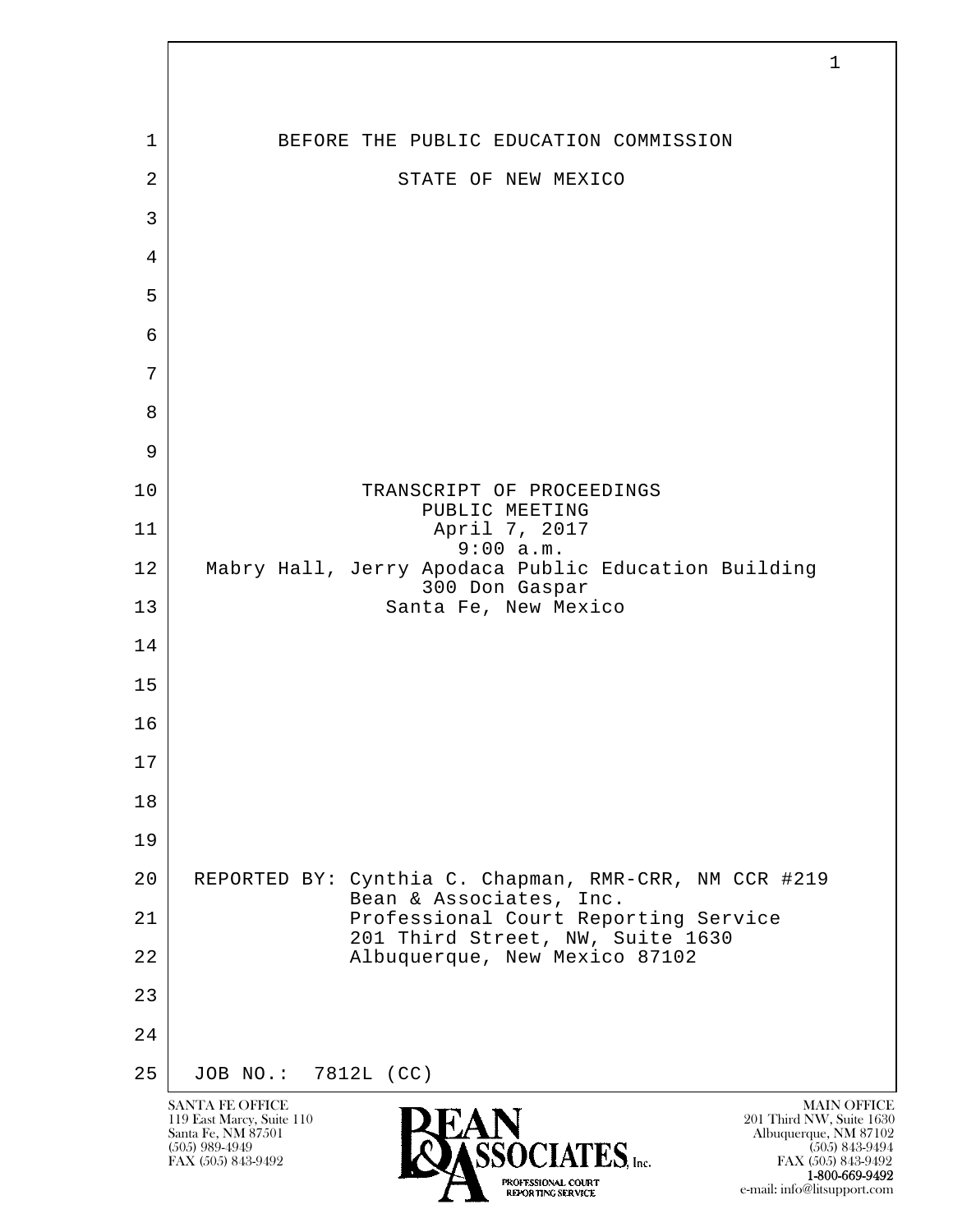| 1              | A P P E A R A N C E S                                                                                                                                                                                            |
|----------------|------------------------------------------------------------------------------------------------------------------------------------------------------------------------------------------------------------------|
| $\overline{a}$ | COMMISSIONERS:                                                                                                                                                                                                   |
| 3              | MS. PATRICIA GIPSON, Chair<br>MR. GILBERT PERALTA, Vice Chair                                                                                                                                                    |
| 4              | MS. KARYL ANN ARMBRUSTER, Secretary<br>MR. R. CARLOS CABALLERO, Member                                                                                                                                           |
| 5              | MR. JAMES CONYERS, Member<br>MR. TIM CRONE, Member                                                                                                                                                               |
| 6              | MS. DANIELLE JOHNSTON, Member<br>MS. TRISH RUIZ, Member                                                                                                                                                          |
| 7              | MS. CARMIE TOULOUSE, Member                                                                                                                                                                                      |
| 8              | STAFF:                                                                                                                                                                                                           |
| 9              | MS. KATIE POULOS, Director, Charter School Division                                                                                                                                                              |
| 10             | MS. AUDREY MCKEE, Assistant Attorney General<br>Counsel to the PEC                                                                                                                                               |
| 11             | MS. BEVERLY FRIEDMAN, PED Custodian of Record                                                                                                                                                                    |
| 12             | and Liaison to the PEC                                                                                                                                                                                           |
| 13             |                                                                                                                                                                                                                  |
| 14             |                                                                                                                                                                                                                  |
| 15             |                                                                                                                                                                                                                  |
| 16             |                                                                                                                                                                                                                  |
| 17             |                                                                                                                                                                                                                  |
| 18             |                                                                                                                                                                                                                  |
| 19             |                                                                                                                                                                                                                  |
| 20             |                                                                                                                                                                                                                  |
| 21             |                                                                                                                                                                                                                  |
| 22             |                                                                                                                                                                                                                  |
| 23             |                                                                                                                                                                                                                  |
| 24             |                                                                                                                                                                                                                  |
| 25             |                                                                                                                                                                                                                  |
|                | <b>SANTA FE OFFICE</b><br><b>MAIN OFFICE</b><br>119 East Marcy, Suite 110<br>201 Third NW, Suite 1630<br>Santa Fe, NM 87501<br>Albuquerque, NM 87102<br><b>CEOCLATEC</b><br>$(505)$ 989-4949<br>$(505)$ 843-9494 |

FAX (505) 843-9492 FAX (505) 843-9492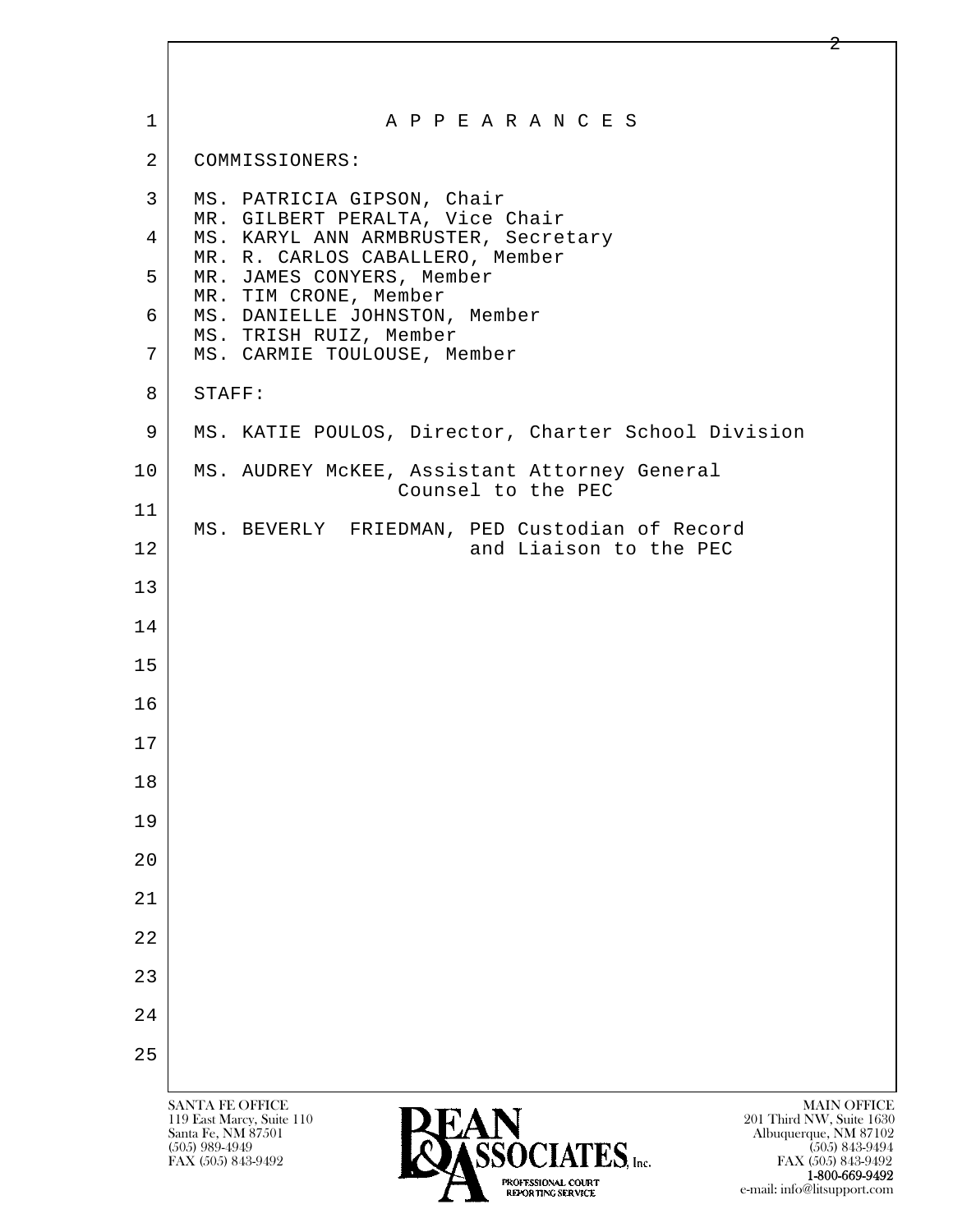| 1                   |              | I N D E X<br>TO PROCEEDINGS                                                                                                                                                   |     |
|---------------------|--------------|-------------------------------------------------------------------------------------------------------------------------------------------------------------------------------|-----|
| $\overline{a}$<br>3 | $\mathbf{1}$ | Call to Order, Roll Call, Pledge<br>of Allegiance and Salute to the<br>New Mexico Flag                                                                                        | 5   |
| 4                   | 2            | Approval of Agenda                                                                                                                                                            | 6   |
| 5                   | 3            | Public Comment                                                                                                                                                                | 7   |
| 6                   | 5            | Approval of Minutes and Transcripts                                                                                                                                           | 18  |
| 7<br>8              | 4            | La Promesa Early Learning Center Discussion<br>and Possible Action on Objection to Notice<br>of Intent to Revoke Charter and Request for<br>Reconsideration of Pending Action | 21  |
| 9<br>10             | 6            | Discussion and Possible Action on<br>Charter School Amendments                                                                                                                | 27  |
| 11                  |              | Monte del Sol Charter School<br>A                                                                                                                                             | 27  |
| 12                  |              | Estancia Valley Classical Academy<br>B                                                                                                                                        | 49  |
| 13                  | 7            | Discussion and Possible Action on Governance<br>Membership Updates                                                                                                            | 0   |
| 14                  |              | Monte Del Sol Charter School<br>A                                                                                                                                             | 90  |
| 15                  |              | Alma D'Arte Charter High School<br>B                                                                                                                                          | 99  |
| 16                  |              |                                                                                                                                                                               |     |
| 17                  | 8            | Budget Reporting Status Changes and<br>Concerns - Discussion and Possible<br>Budget<br>Action                                                                                 | 122 |
| 18                  | 9            | Report from Options for Parents and the                                                                                                                                       | 139 |
| 19                  |              | Charter School Division - Discussion and<br>Possible Actions                                                                                                                  |     |
| 20                  | 10           | School Requested Reports                                                                                                                                                      | 144 |
| 21                  |              |                                                                                                                                                                               |     |
| 22                  | 11           | Discussion of PED Draft of Governing<br>Body Rule                                                                                                                             | 145 |
| 23                  | 12           | Discussion and Possible Action on the<br>Performance Framework                                                                                                                | 154 |
| 24                  |              |                                                                                                                                                                               |     |
| 25                  | 13           | Report from the Chair                                                                                                                                                         | 160 |

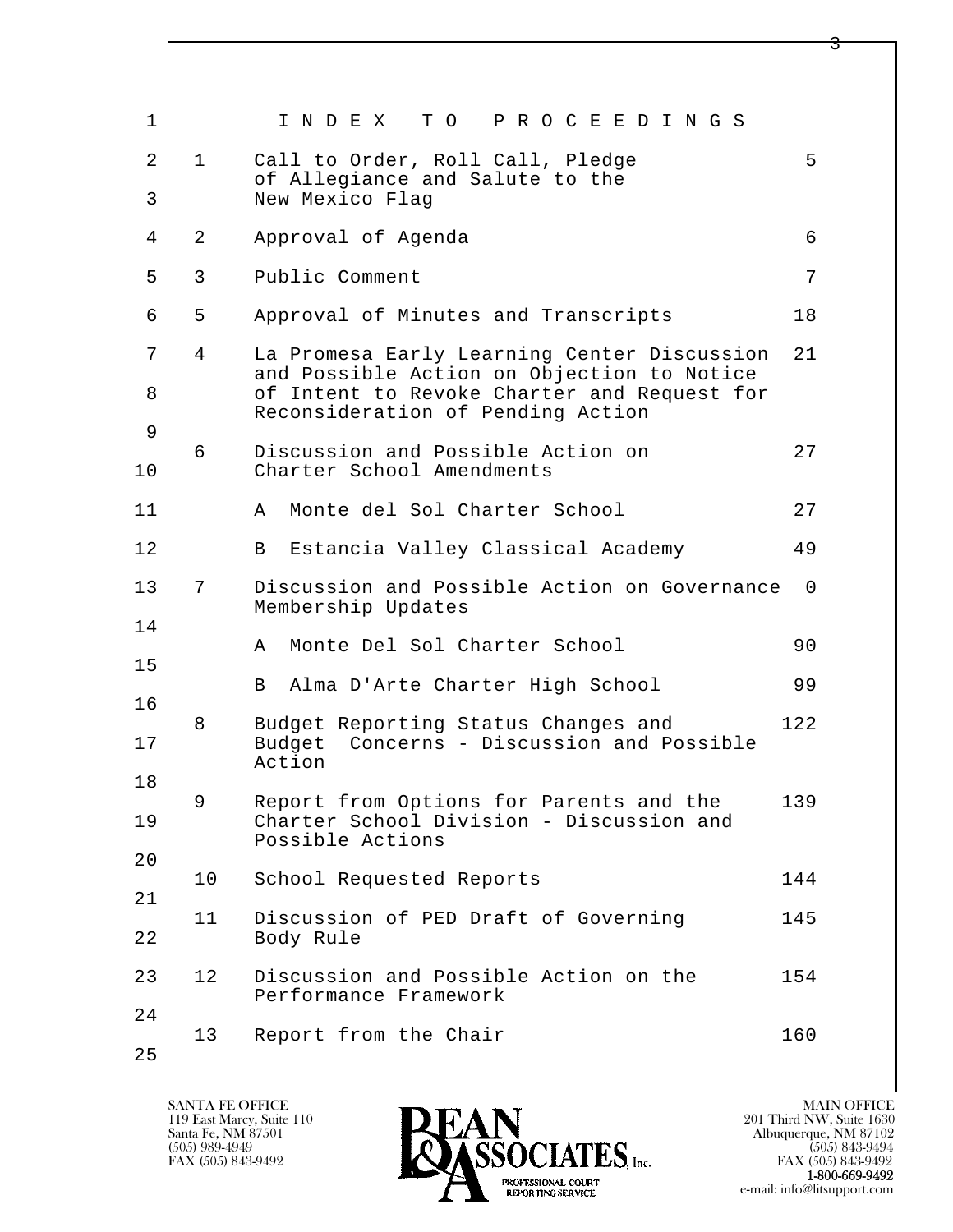| $\mathbf 1$    | INDEX TO PROCEEDINGS, Continued                                                                                                                                                                                                        |                                                                                                         |
|----------------|----------------------------------------------------------------------------------------------------------------------------------------------------------------------------------------------------------------------------------------|---------------------------------------------------------------------------------------------------------|
| $\overline{2}$ | Adjourn<br>15<br>177                                                                                                                                                                                                                   |                                                                                                         |
| $\mathfrak{Z}$ | 178<br>REPORTER'S CERTIFICATE                                                                                                                                                                                                          |                                                                                                         |
| $\overline{4}$ |                                                                                                                                                                                                                                        |                                                                                                         |
| 5              | ATTACHMENTS:                                                                                                                                                                                                                           |                                                                                                         |
| 6              | Hearing Sign-In Sheets<br>$\mathbf{1}$                                                                                                                                                                                                 |                                                                                                         |
| 7              | 2 Public Comment Sign-In Sheet                                                                                                                                                                                                         |                                                                                                         |
| 8              |                                                                                                                                                                                                                                        |                                                                                                         |
| 9              |                                                                                                                                                                                                                                        |                                                                                                         |
| $10$           |                                                                                                                                                                                                                                        |                                                                                                         |
| $11$           |                                                                                                                                                                                                                                        |                                                                                                         |
| 12             |                                                                                                                                                                                                                                        |                                                                                                         |
| 13             |                                                                                                                                                                                                                                        |                                                                                                         |
| 14             |                                                                                                                                                                                                                                        |                                                                                                         |
| 15             |                                                                                                                                                                                                                                        |                                                                                                         |
| 16             |                                                                                                                                                                                                                                        |                                                                                                         |
| $17$           |                                                                                                                                                                                                                                        |                                                                                                         |
| 18             |                                                                                                                                                                                                                                        |                                                                                                         |
| 19             |                                                                                                                                                                                                                                        |                                                                                                         |
| 20             |                                                                                                                                                                                                                                        |                                                                                                         |
| 21             |                                                                                                                                                                                                                                        |                                                                                                         |
| 22             |                                                                                                                                                                                                                                        |                                                                                                         |
| 23             |                                                                                                                                                                                                                                        |                                                                                                         |
| 24             |                                                                                                                                                                                                                                        |                                                                                                         |
| 25             |                                                                                                                                                                                                                                        |                                                                                                         |
|                | SANTA FE OFFICE<br>119 East Marcy, Suite 110<br>201 Third NW, Suite 1630<br>Santa Fe, NM 87501<br>$(505)$ 989-4949<br>$OCIATES$ , Inc.<br>FAX (505) 843-9492<br>PROFESSIONAL COURT<br>e-mail: info@litsupport.com<br>REPORTING SERVICE | <b>MAIN OFFICE</b><br>Albuquerque, NM 87102<br>$(505)$ 843-9494<br>FAX (505) 843-9492<br>1-800-669-9492 |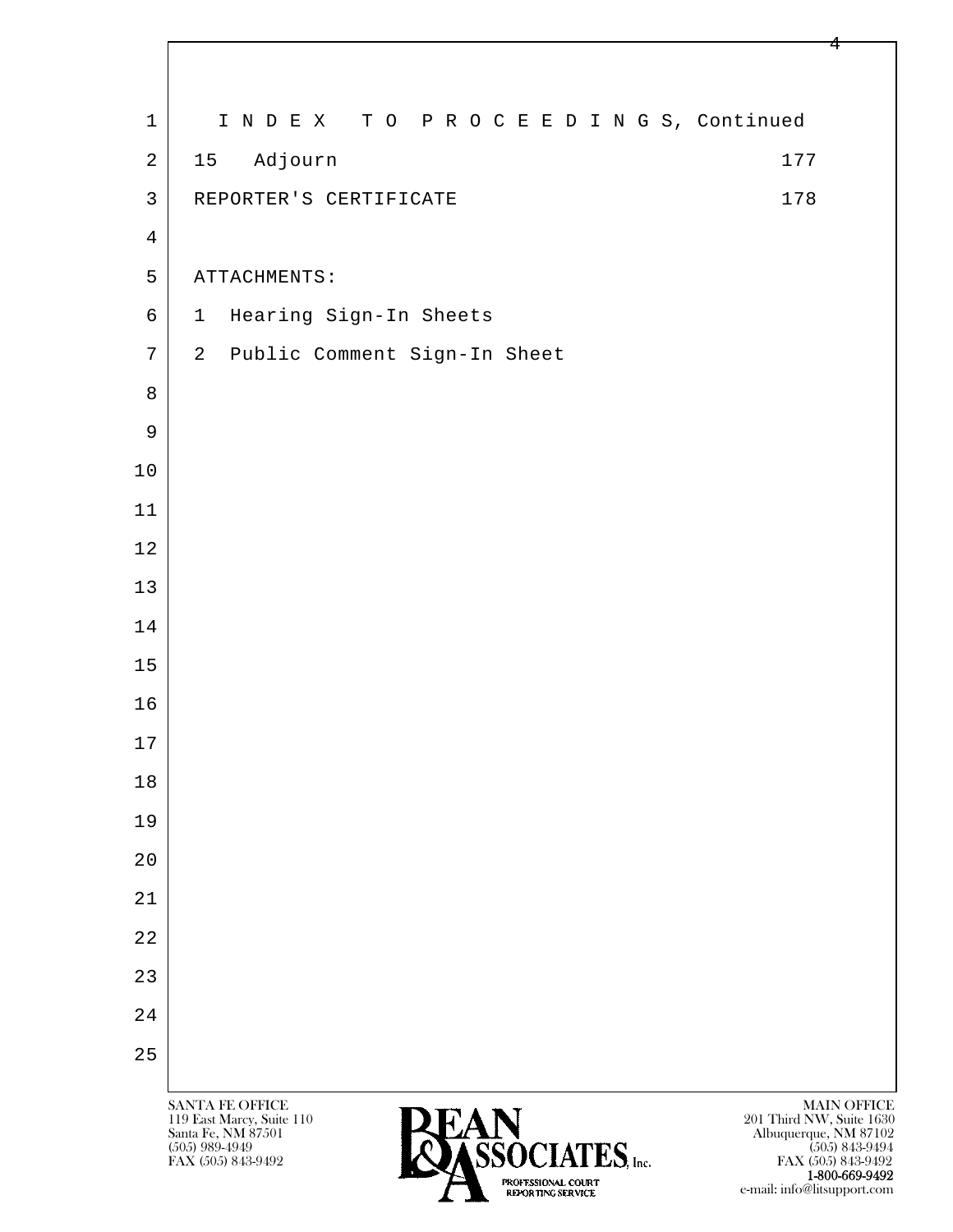l  $\overline{\phantom{a}}$ 1 THE CHAIR: I'm going to bring to order 2 | this meeting of the Public Education Commission. It 3 is Friday, April 7th, and it is 9:07 a.m. 4 We are going to ask Commissioner 5 | Armbruster to do a roll-call vote, please. 6 COMMISSIONER ARMBRUSTER: Sure. 7 Commissioner Pogna? 8 (No response.) 9 COMMISSIONER ARMBRUSTER: Is not here. 10 Commissioner Toulouse? 11 COMMISSIONER TOULOUSE: Present. 12 COMMISSIONER ARMBRUSTER: Commissioner 13 Armbruster is here. 14 Commissioner Conyers? 15 | COMMISSIONER CONYERS: Present. 16 COMMISSIONER ARMBRUSTER: Commissioner 17 Peralta? 18 COMMISSIONER PERALTA: Here. 19 COMMISSIONER ARMBRUSTER: Commissioner 20 Gipson? 21 THE CHAIR: Here. 22 COMMISSIONER ARMBRUSTER: Commissioner 23 Johnston? 24 COMMISSIONER JOHNSTON: Present. 25 COMMISSIONER ARMBRUSTER: Commissioner

119 East Marcy, Suite 110<br>Santa Fe, NM 87501

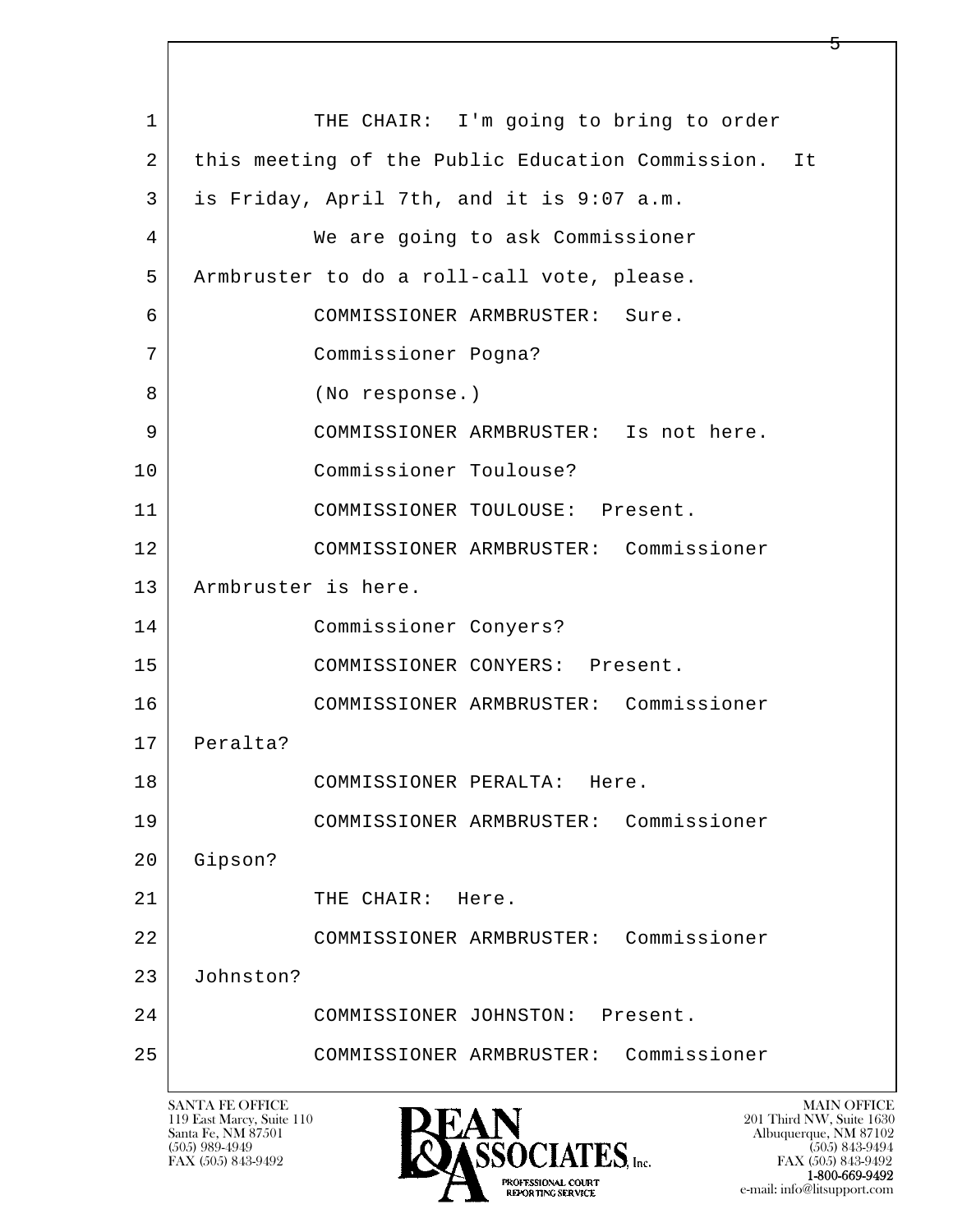l  $\overline{\phantom{a}}$  1 Crone? 2 COMMISSIONER CRONE: Yes, here. 3 COMMISSIONER ARMBRUSTER: Commissioner 4 Ruiz? 5 COMMISSIONER RUIZ: Here. 6 COMMISSIONER ARMBRUSTER: Commissioner 7 Caballero is not here. 8 So we have eight present. A quorum would 9 be five. 10 THE CHAIR: Thank you so much. 11 | And we will start with the Pledge of 12 Allegiance led by Commissioner Crone, and the Salute 13 to the New Mexico Flag by Commissioner Peralta. 14 (Pledge of Allegiance and Salute to the 15 New Mexico Flag conducted.) 16 THE CHAIR: Okay. We are on to Item 17 | No. 2, which is Approval of the Agenda. 18 Do we have any changes of  $-$  19 modifications? 20 Hearing none, I will entertain a motion. 21 COMMISSIONER PERALTA: Madam Chair, we -- 22 am I correct? I believe we -- I move to amend the 23 agenda to remove Item 7B. Is that my understanding? 24 THE CHAIR: Oh, okay. 25 MS. POULOS: (Indicates.)

119 East Marcy, Suite 110<br>Santa Fe, NM 87501



FAX (505) 843-9492 FAX (505) 843-9492 e-mail: info@litsupport.com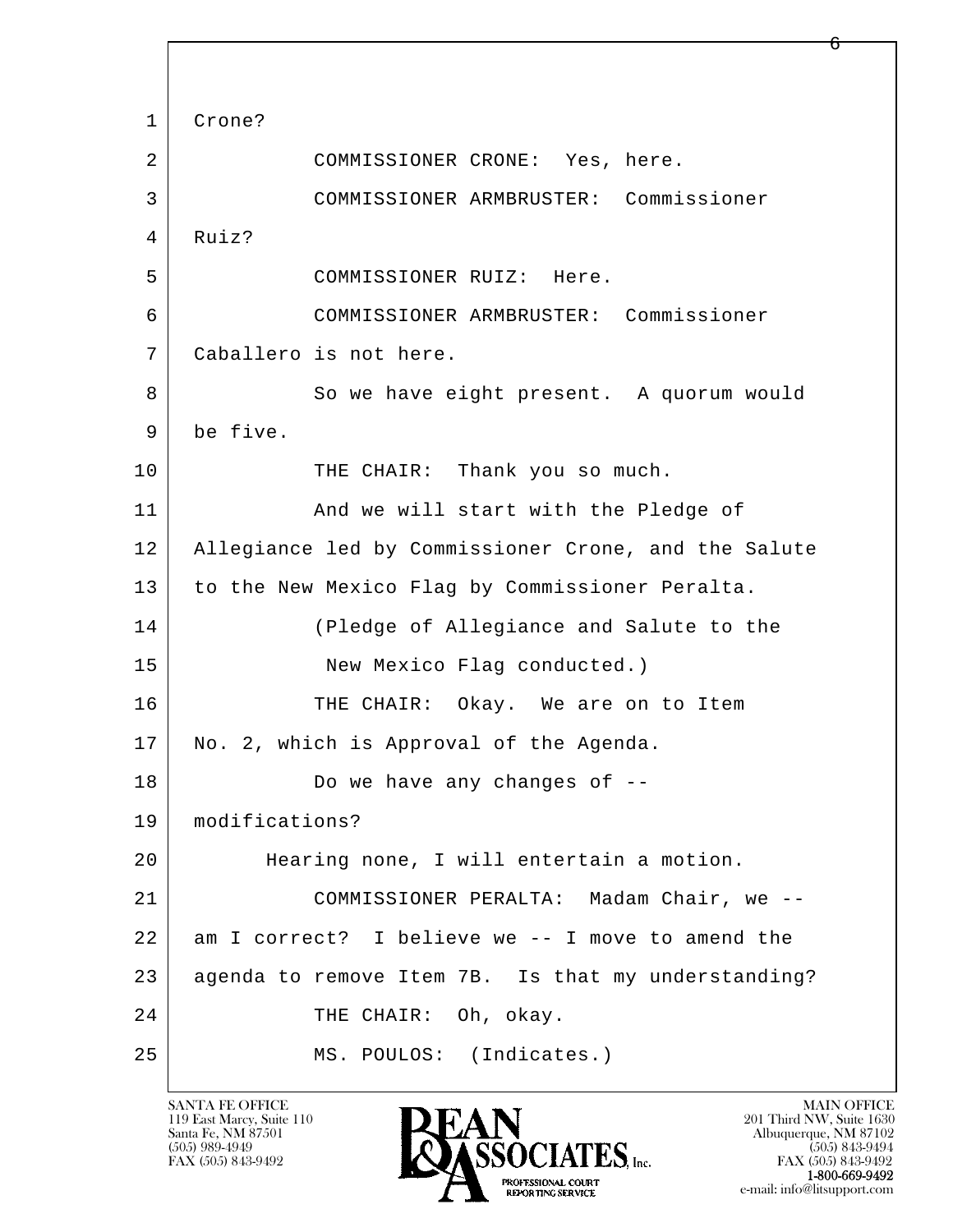l  $\overline{\phantom{a}}$ 1 THE CHAIR: I forgot about that. Thank 2 you for catching that. 3 Okay. We are going to remove Item No. -- 4 the proposal is to remove Item 7B, which is -- is it 5 7B? 6 COMMISSIONER PERALTA: Yes. 7 THE CHAIR: Yes. Sandoval Academy of 8 | Bilingual Education. 9 Do I have a motion to adopt the amended 10 agenda? 11 COMMISSIONER RUIZ: (Indicates.) 12 THE CHAIR: Motion by Commissioner Ruiz. 13 COMMISSIONER JOHNSTON: (Indicates.) 14 THE CHAIR: Second by Commissioner 15 Johnston. 16 All in favor? 17 (Commissioners so indicate.) 18 | THE CHAIR: Opposed? 19 (No response.) 20 THE CHAIR: Hearing no opposition, we will 21 move on to -- the motion passes, and we are on to 22 Item No. 3. 23 We are on to Item 3, which is Public 24 Comment. And I actually have two people on the 25 agenda for Public Comment.

119 East Marcy, Suite 110<br>Santa Fe, NM 87501

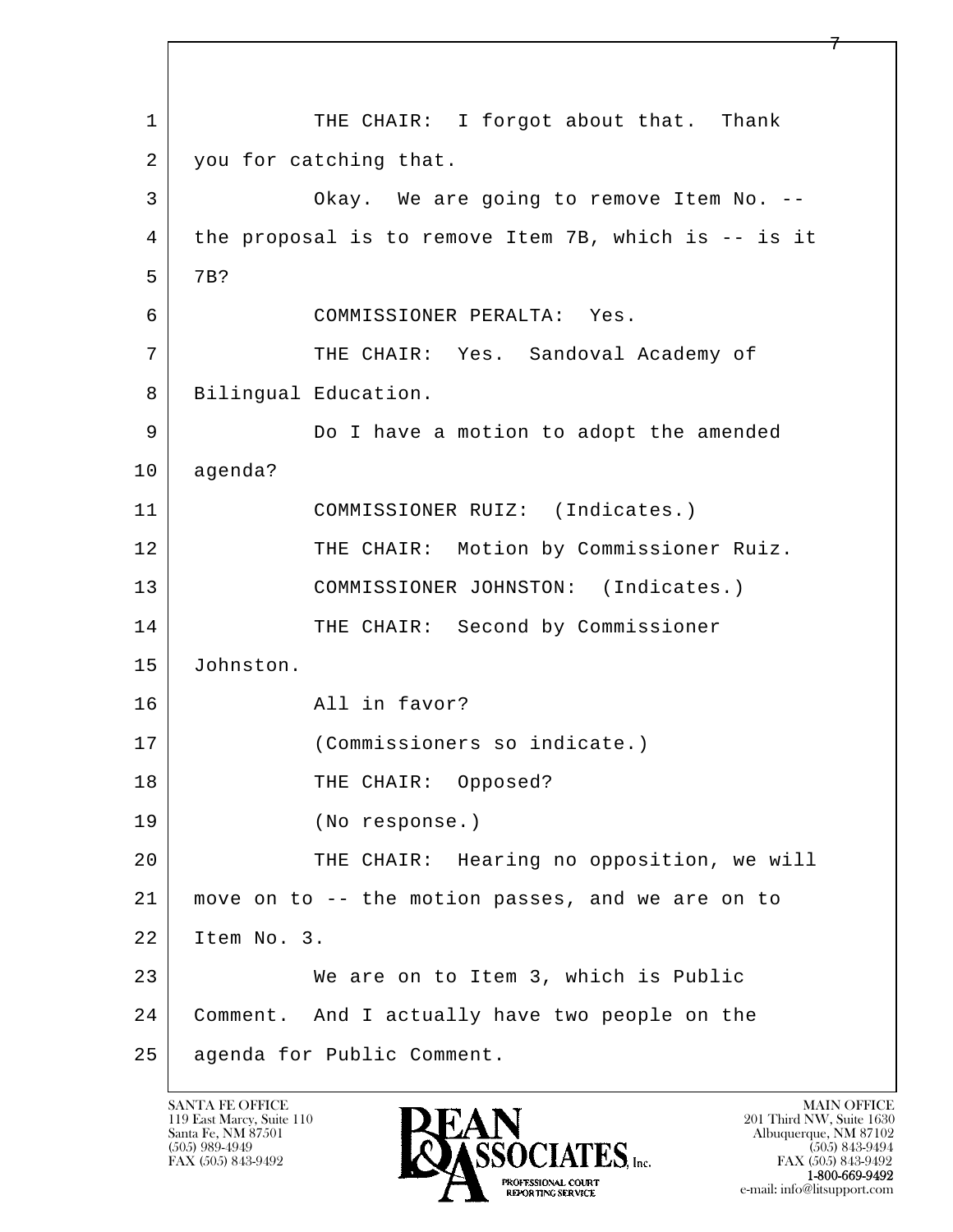l  $\overline{\phantom{a}}$ 1 and the first one is -- I'm not sure if 2 it's -- Renee Olson? I'm sorry. We've got new 3 rules. So I want to make sure -- 4 | MS. FRIEDMAN: It's on the agenda. 5 THE CHAIR: Katie, I'm sorry. 6 MS. POULOS: Madam Chairwoman, I was just 7 going to help you out. So we -- the rules currently 8 reflect that we may limit it to no less than ten. 9 So it's up to the Commission. 10 THE CHAIR: Okay. Because I know our old 11 rules limit it per person. 12 I apologize. We've got brand new rules. 13 Good morning. Please introduce yourself 14 for the record. And I think that clip will keep the 15 mic on. 16 MS. RENEE OLSON: Oh. So I don't need to 17 do anything? Do I need to attach it? 18 THE CHAIR: The clip is on -- yeah, there 19 you go. 20 MS. RENEE OLSON: Great. Thank you. My 21 name is Renee Olson. I have four children attending 22 Estancia Valley Classical Academy. 23 My youngest, my daughter, she's in the 24 third grade. 25 I have three sons. They are in Grades

119 East Marcy, Suite 110<br>Santa Fe, NM 87501

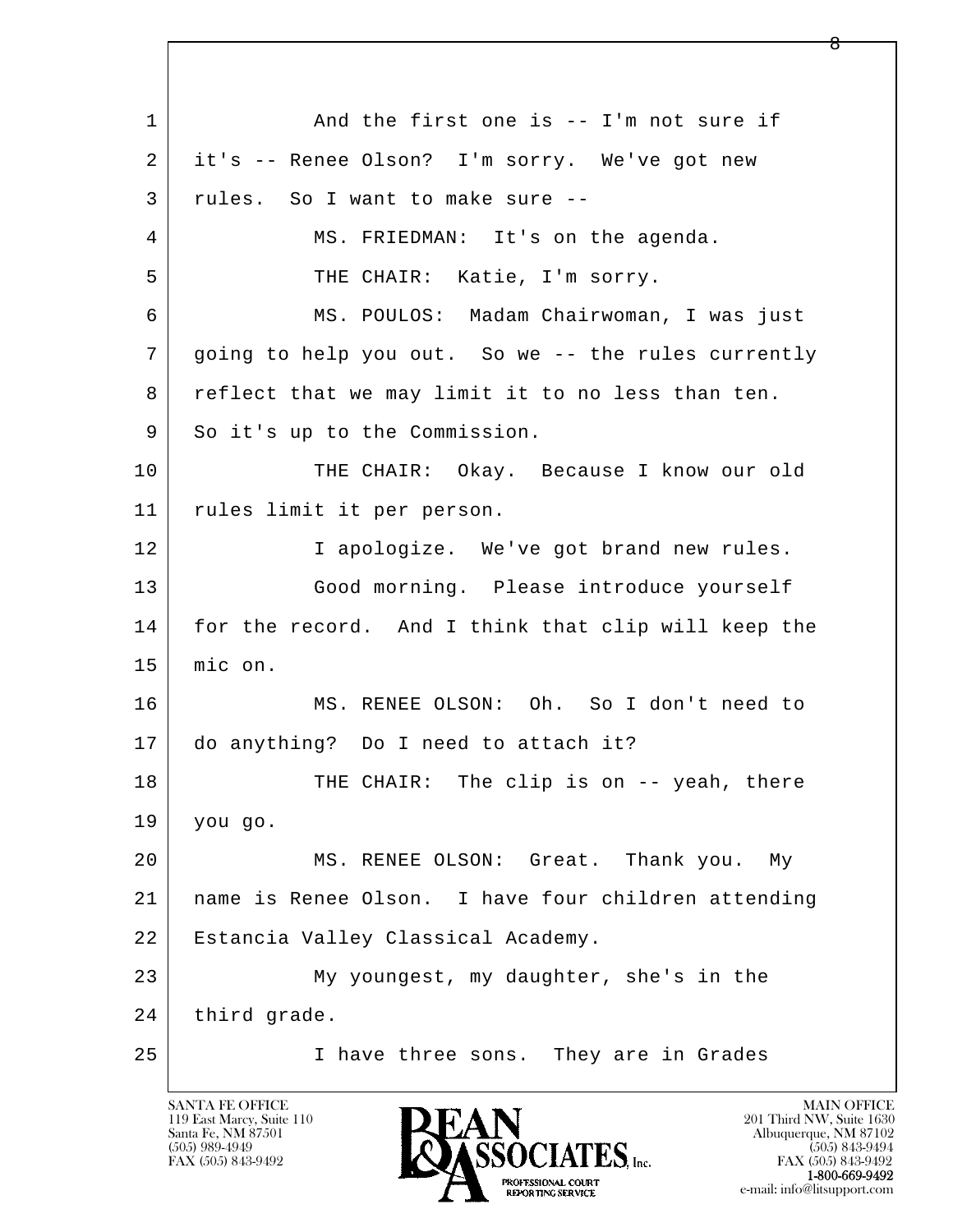l  $\overline{\phantom{a}}$ 1 sixth, eighth, and tenth. 2 We have lived in the state of New Mexico 3 for about seven years. I am originally from the 4 Seattle area. 5 Due to educational and career 6 opportunities, my children have attended public 7 schools in Ann Arbor, Michigan; Fairfax County, 8 Virginia; Albuquerque Public Schools; and, since the 9 day the doors opened, Estancia Valley Classical 10 Academy. 11 I first want to state that this school is 12 a gem for the state of New Mexico. I want to share 13 a few experiences from my family, how this school 14 has impacted my children's lives and my life. 15 To give you a little bit of an insight to 16 what our day is like when we pick our children up 17 | from school, I live about 15 miles from the school; 18 this is a 30-mile round trip. So we have some time 19 on the way home to hear the kids talk. 20 They are generally very excited to be out 21 of school; but they are also excited about what 22 they've learned. Our whole car ride home is about 23 what they've learned in their literature class, from 24 the stories they're reading, from science, from the 25 poems.

119 East Marcy, Suite 110<br>Santa Fe, NM 87501

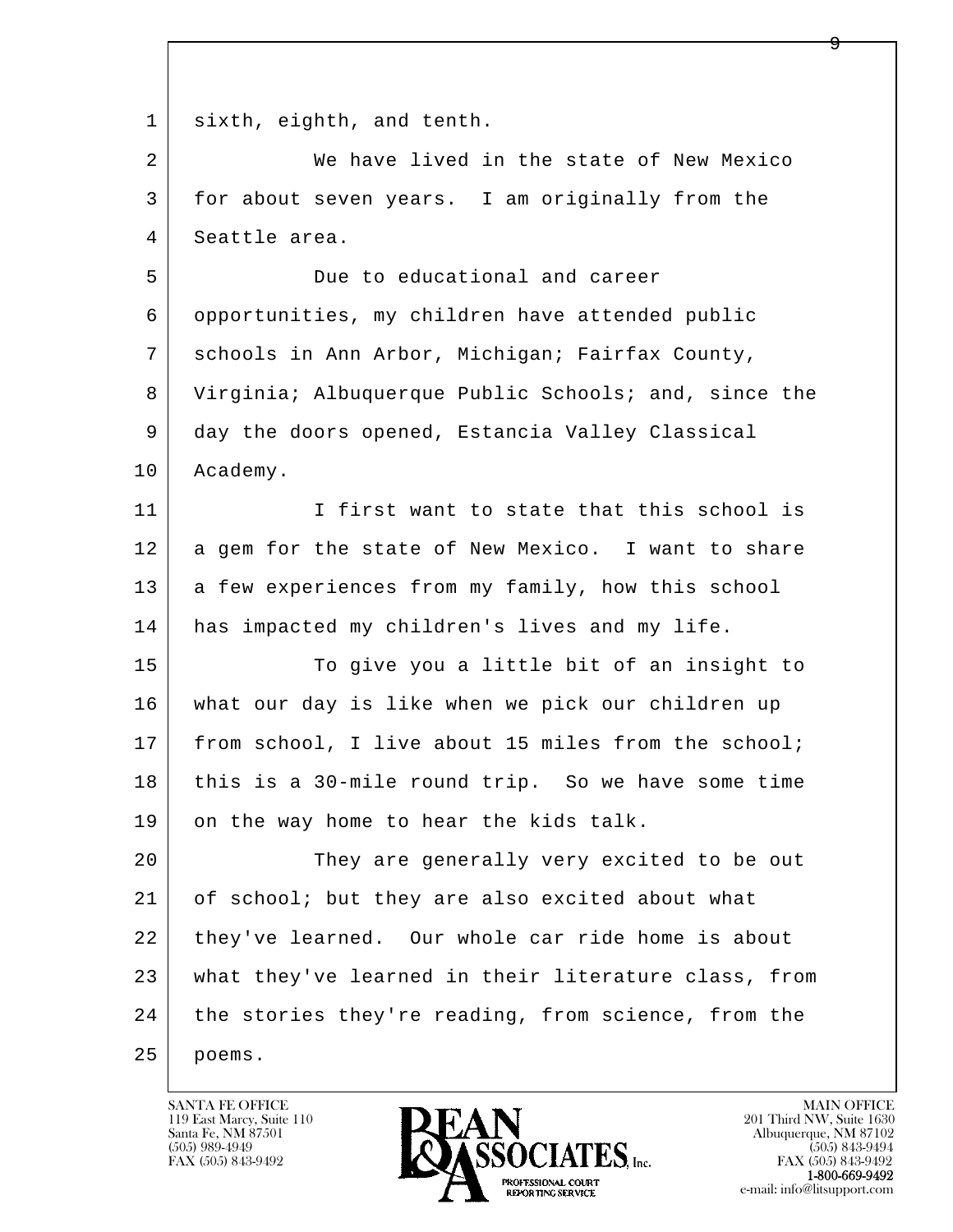l  $\overline{\phantom{a}}$ 1 This week, the topic in the car ride home 2 has been the sixth-graders reciting Edgar Allen 3 Poe's "The Raven." And my son was so excited 4 yesterday because he had half of it memorized. And 5 | the first thought through my mind was, "We are eight 6 minutes in. Only eight more minutes to go." 7 This school has brought excitement to 8 academics for my children. And I think it's more 9 than just getting the kids excited about learning. 10 It's also the method that they use to teach. 11 | I'm going to give an example of my second 12 son, who was in the fourth grade when we first 13 | started at Estancia Valley Classical Academy. I had 14 volunteered almost every day at the public school. 15 | This is my child that struggled to learn to read. 16 The school worked with him; volunteers worked with 17 | him; I worked with him after school every day. 18 | The Rand those little DIBELS tests, I really 19 learned to dislike them, because they never -- it 20 didn't move for all the work I was putting into it. 21 And all the work that was going into it, it was slow 22 going. 23 And within a few months at this school, my 24 child, who you couldn't get to read -- it was so 25 painful; we tried everything, every type of book --

119 East Marcy, Suite 110<br>Santa Fe, NM 87501



FAX (505) 843-9492<br>**1-800-669-9492** 

1 ი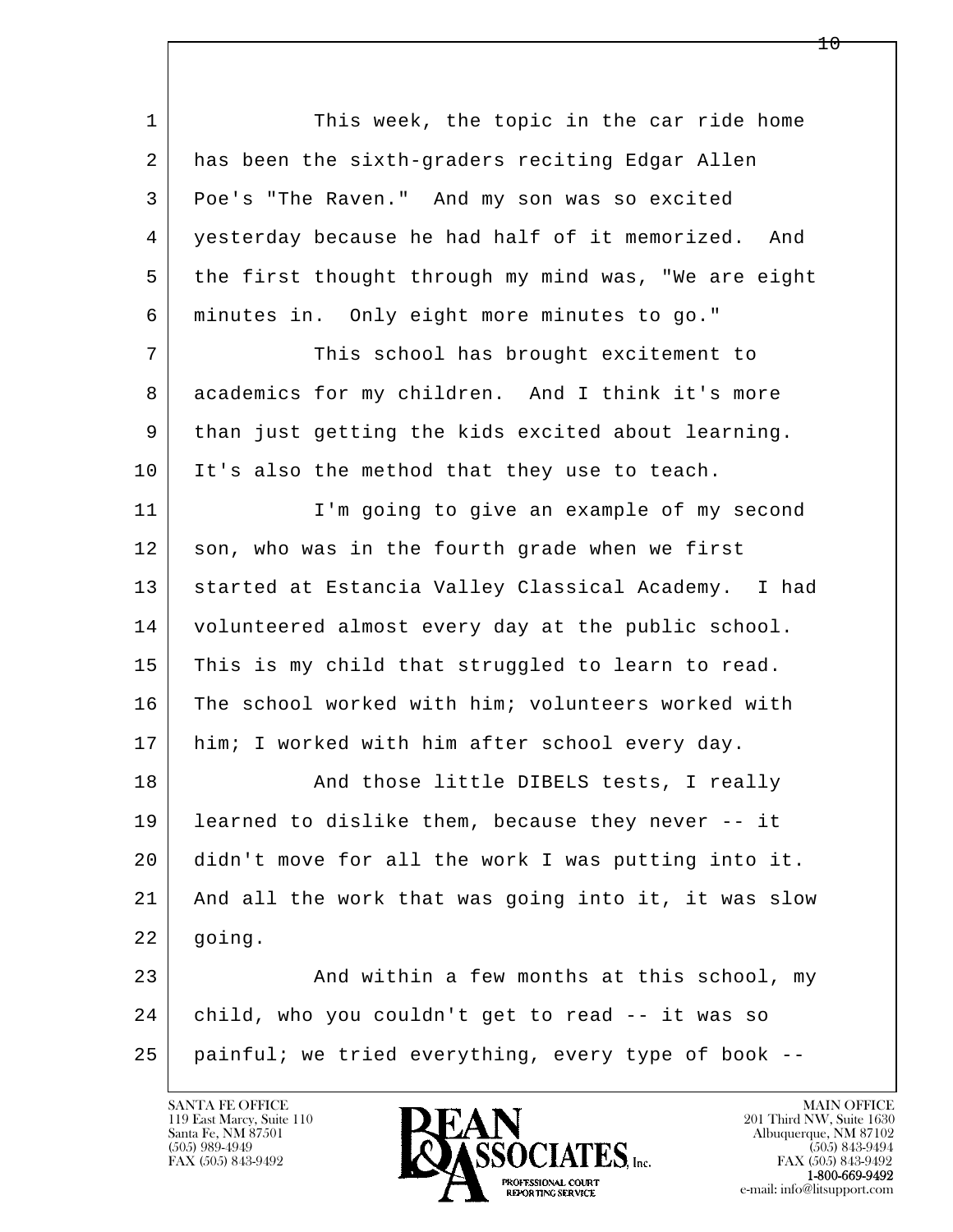l  $\overline{\phantom{a}}$ 1 | this boy had his nose in a book. 2 This boy is constantly, "Mom, can we go to 3 the library? I've -- you know, I've..." -- he's put 4 another book on reserve. 5 So I want to express how excited my kids 6 have become about learning and all kinds of 7 different things that would make you laugh. But I 8 don't want it on record, some of the things that 9 | they've come home. 10 | Another thing I want to -- so what my 11 concerns are -- and I do have a few concerns. I 12 have -- you know, I've got some kids who have been 13 speedy readers. And like I've mentioned, I have 14 some kids that aren't such speedy readers. And I've 15 had -- you know, as a mother of two kids who have 16 had IEPs, I am concerned about the space in the 17 school to meet the needs of a variety of students 18 with -- you know, who have different challenges. 19 And maybe it's they progress really fast, and some 20 don't progress as fast. The school is currently out 21 of space. 22 My -- I also have a concern about the 23 enrollment cap. And I think the school 24 representatives can speak a little bit more clearly 25 | on this. But it is my understanding that as the

119 East Marcy, Suite 110<br>Santa Fe, NM 87501



FAX (505) 843-9492<br>**1-800-669-9492**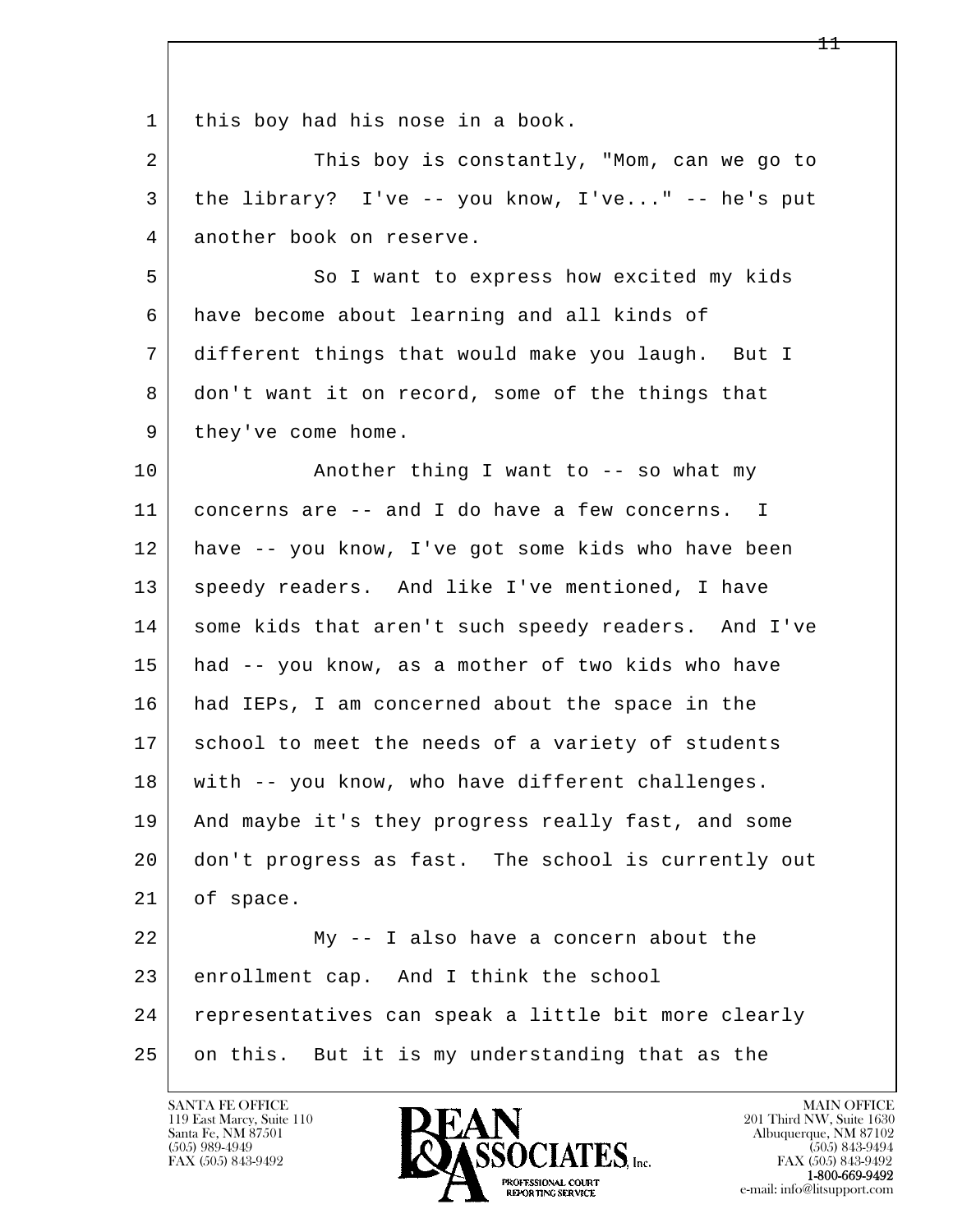l  $\overline{\phantom{a}}$  1 lower grades have reached their max, and the middle 2 | and upper grades are -- you know, they don't have as 3 many students leaving the school, it is putting that 4 downward pressure on the upper classes. 5 It's -- and the impact is that, you know, 6 kids who -- and families whose students might really 7 thrive in this environment may not have the 8 opportunity in the future to be able to enroll their 9 students at the school. 10 In addition, you know, there's limited 11 class space and resources as far as teachers for a 12 variety of different classes. And to kind of give 13 you an example of what I have done in my home, I 14 have paid for my -- my children to have foreign 15 language classes. I have paid for music classes. 16 This is not available or within the budget 17 of most people at this school. And so I would 18 just -- you know, my plea today is to up the caps or 19 | let the school -- you know, let that  $-$ - that high 20 school naturally increase from the lower grades, and 21 also that we need more space. And when you visit 22 the school, you feel like you're in an ant colony. 23 | And I just want to end with we have loved 24 living in the state of New Mexico. I kind of gave 25 you an example of where we have lived. This has

119 East Marcy, Suite 110<br>Santa Fe, NM 87501

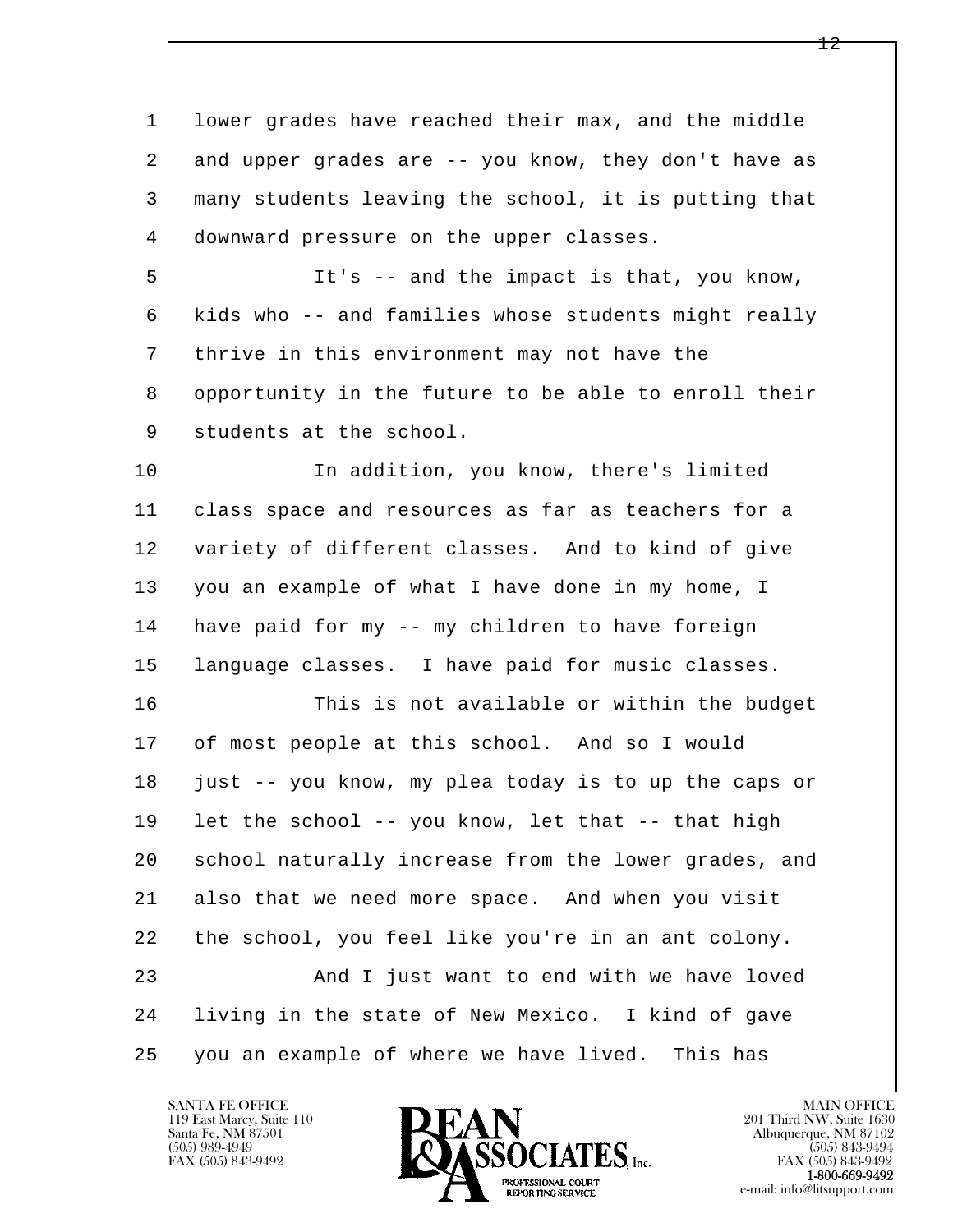| 1  | been, by far, my favorite place. We have enjoyed    |
|----|-----------------------------------------------------|
| 2  | the culture. We love the mixing of all the          |
| 3  | different cultures and have felt very loved and     |
| 4  | accepted.                                           |
| 5  | And I would like to see -- these are our            |
| 6  | future leaders. And I am proud to say that I am     |
| 7  | from New Mexico and from the state of New Mexico,   |
| 8  | and I want my children to not only be proud, but to |
| 9  | make those that they meet from other states be      |
| 10 | amazed at the education that they have received and |
| 11 | the opportunities that are here in the state of New |
| 12 | Mexico.                                             |
| 13 | That was one of the things, as we started           |
| 14 | to look into the state as we were moving here -- we |
| 15 | moved here from Washington D.C. And I can tell you  |
| 16 | that my kids have had more opportunities here than  |
| 17 | what they could have had in Northern Virginia.      |
| 18 | Thank you.                                          |
| 19 | THE CHAIR: Thank you so much. And the               |
| 20 | second person is Jennifer Adams.                    |
| 21 | MS. JENNIFER ADAMS: Good morning.                   |
| 22 | THE CHAIR: Good morning.                            |
| 23 | MS. JENNIFER ADAMS: It's a pleasure to be           |
| 24 | here.                                               |
| 25 | My name is Jennifer Adams. And I am here            |
|    |                                                     |

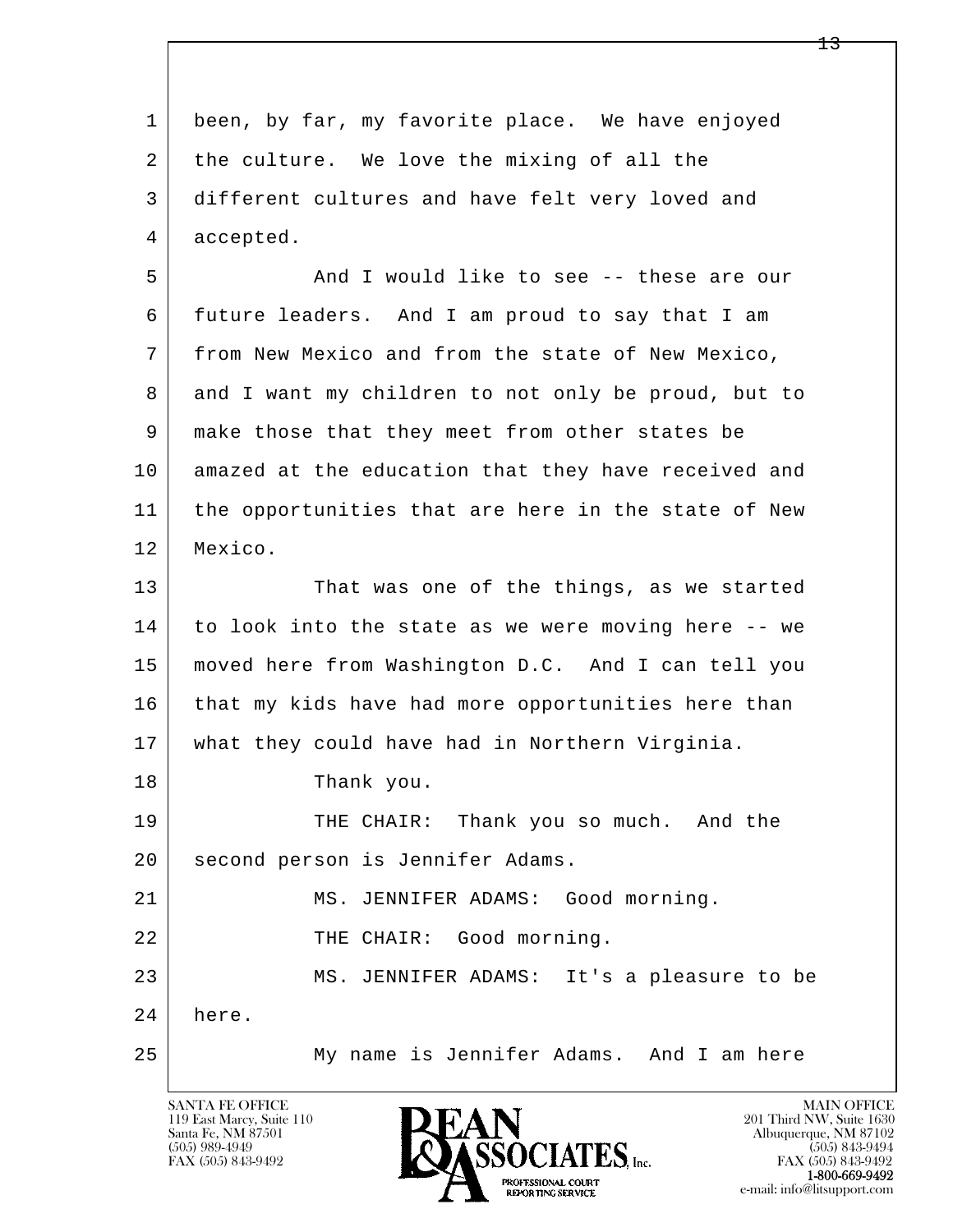| 1  | as a representative of a parent of Estancia Valley  |
|----|-----------------------------------------------------|
| 2  | Classical Academy. I currently have one child who   |
| 3  | attends the school. Her name is "Tuesday," and      |
| 4  | she's in first grade. And my second child -- thanks |
| 5  | to you all agreeing to approve the re-charter, my   |
| 6  | second child will be a kindergartener in the school |
| 7  | next year. So I just want to thank you so much.     |
| 8  | My husband and I really wanted both of our          |
| 9  | kids to have the opportunity to attend the school   |
| 10 | and to receive the very solid foundation in phonics |
| 11 | and reading and spelling and math. So just thank    |
| 12 | you so much. My son will be able to receive that    |
| 13 | same solid foundation.                              |
| 14 | I do have a very specific focus for being           |
| 15 | here and speaking with you today. And that focus is |
| 16 | the hopes that you will approve an amendment that   |
| 17 | the school will be asking for later today. One of   |
| 18 | the amendments that we are asking about is being    |
| 19 | able to move into a permanent school building.      |
| 20 | And my main concern, as a parent, and my            |
| 21 | main hope to be able to move into a permanent       |
| 22 | school, is safety concerns. So right now, Estancia  |
| 23 | Valley Classical Academy is located right next to   |
| 24 | I-40. Not only is it located right next to I-40; it |
| 25 | is located at the bottom of a hill. Traffic that    |

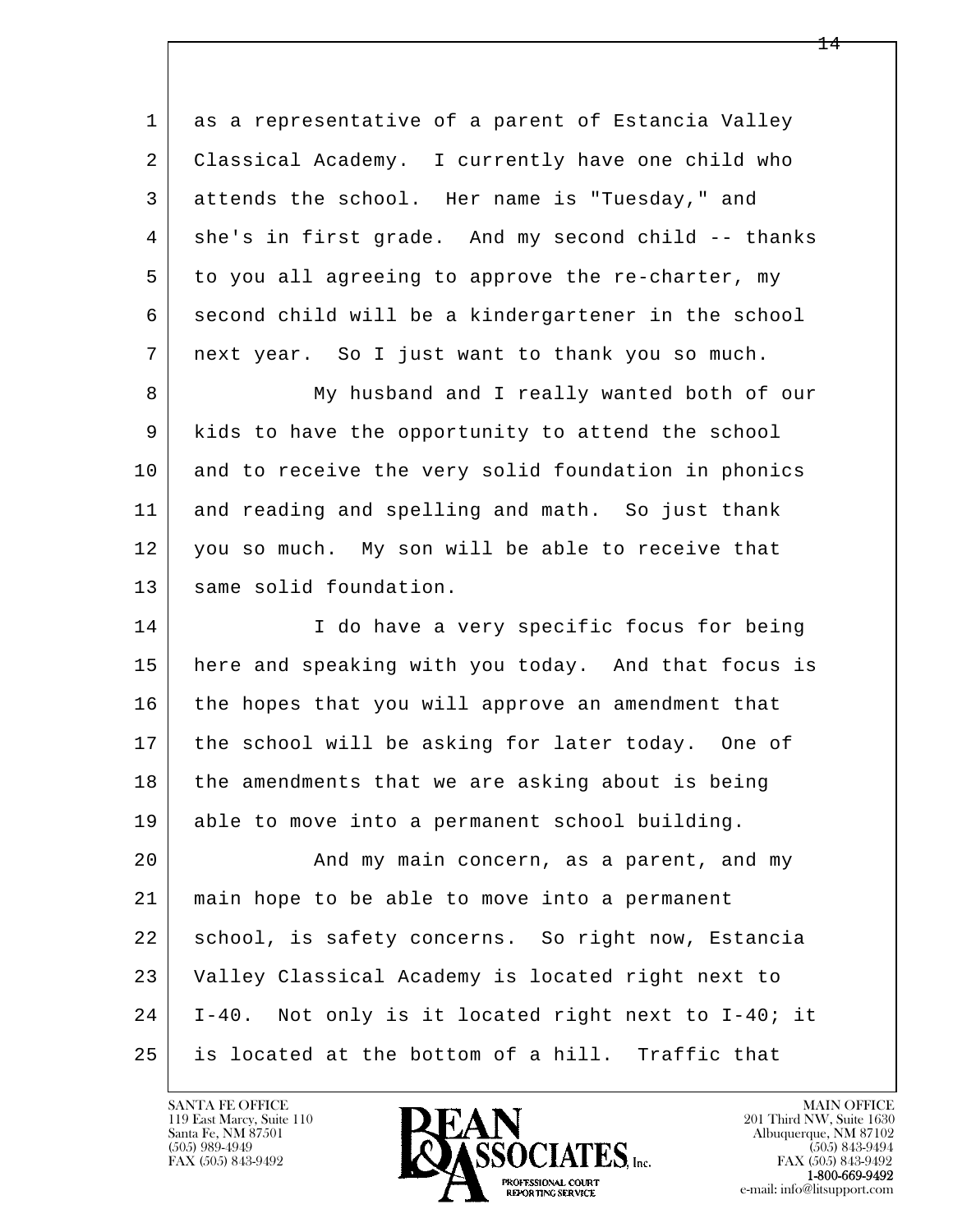| $\mathbf{1}$ | travels east in the morning drives directly down the |
|--------------|------------------------------------------------------|
| 2            | hill and into the sun. And unfortunately, there is   |
| 3            | history of that particular hill being extremely      |
| 4            | dangerous in the morning. There have been previous   |
| 5            | car accidents. People have lost their lives by       |
| 6            | losing control of their vehicles traveling into the  |
| 7            | sun.                                                 |
| 8            | There have also been vehicles that have              |
| 9            | lost control going down that hill due to rain. And   |
| 10           | it's just -- it's a dangerous hill. And EVCA is      |
| 11           | located directly at the bottom of that hill.         |
| 12           | Previously, maybe a year ago, there was a            |
| 13           | car accident where somebody lost control, and their  |
| 14           | vehicle actually hit a tree that is in the property  |
| 15           | of Mountain View Elementary School, which is located |
| 16           | extremely close to Estancia Valley Classical         |
| 17           | Academy. So it is a very real risk.                  |
| 18           | Also, because of the debris that comes off           |
| 19           | the Interstate, just recently in January, there was  |
| 20           | a fire that occurred in the field right next to      |
| 21           | Estancia Valley Classical Academy. It was so close   |
| 22           | to the school that the students who were located in  |
| 23           | the west building had to be evacuated into a         |
| 24           | different building.                                  |
| 25           | In addition to the debris that might cause           |

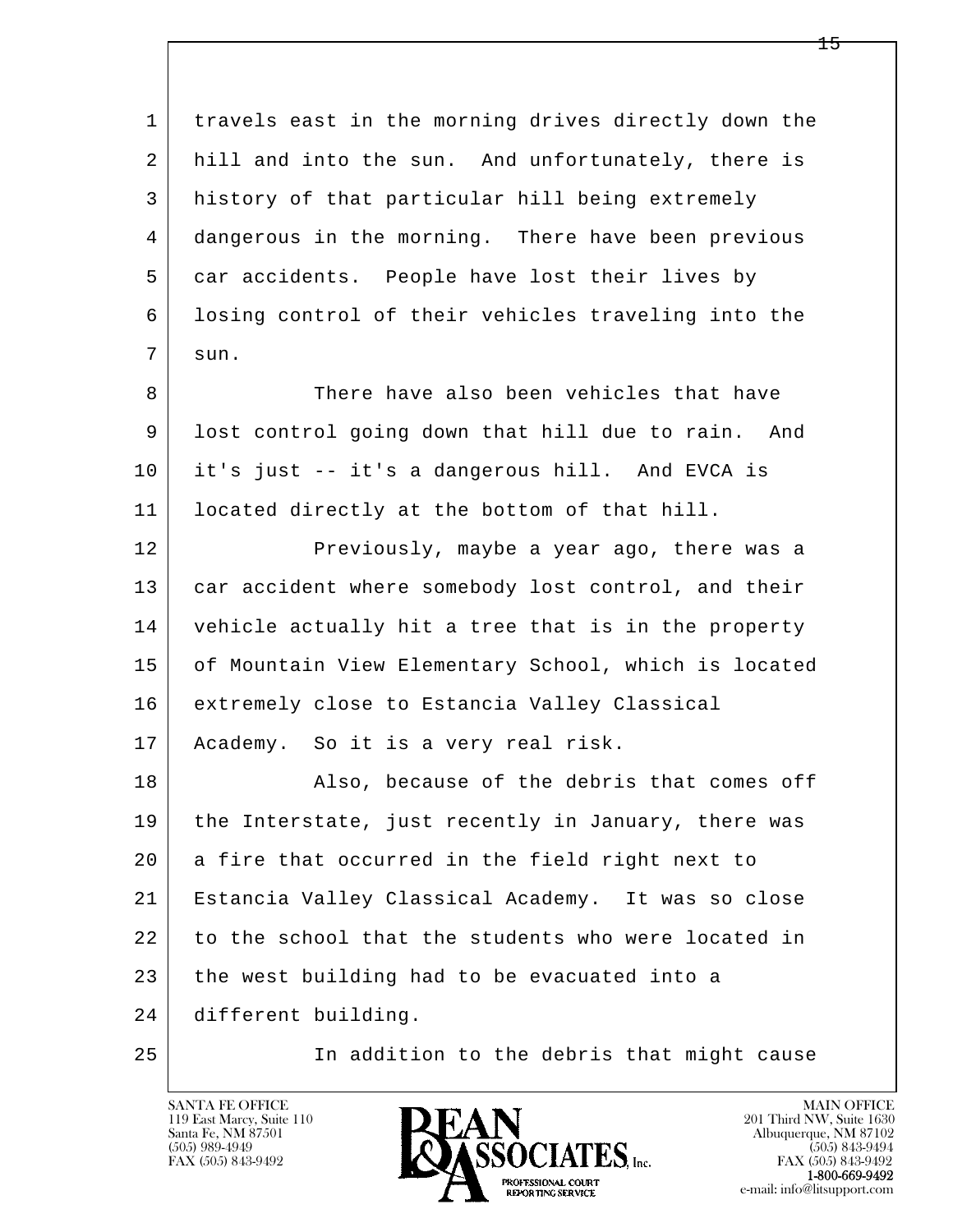l  $\overline{\phantom{a}}$  1 fires, there is the real risk of debris flying and 2 actually hitting children. So those are real risks. 3 And being able to move into a permanent building 4 would move the school away from I-40 into a more 5 secluded location, where it wouldn't necessarily be 6 right next to the Interstate. 7 In addition to the fire, there was 8 recently a chemical spill that was on the 9 Interstate, and that affected the children. 10 | And one thing that I just recently 11 noticed, when I went to the school two days ago on 12 Wednesday, there was a car that been pulled over by 13 Torrance County deputies. There were two deputies 14 behind the car. Both deputies and the people that 15 were in the car that had been pulled over had exited 16 their vehicles and were on the side of the road. 17 It occurred to me, as a parent, that there 18 is no control about what happens in that situation. 19 You know, there's always the "what if" concerns. 20 And having people that close to the school being -- 21 you know, that proximity to the school, it's very 22 real risks. There's always the "what if" scenario, 23 having people and cars that close to a school. 24 I would also like to share some positives. 25 So there are some safety concerns about where the

119 East Marcy, Suite 110<br>Santa Fe, NM 87501



FAX (505) 843-9492<br>1-800-669-9492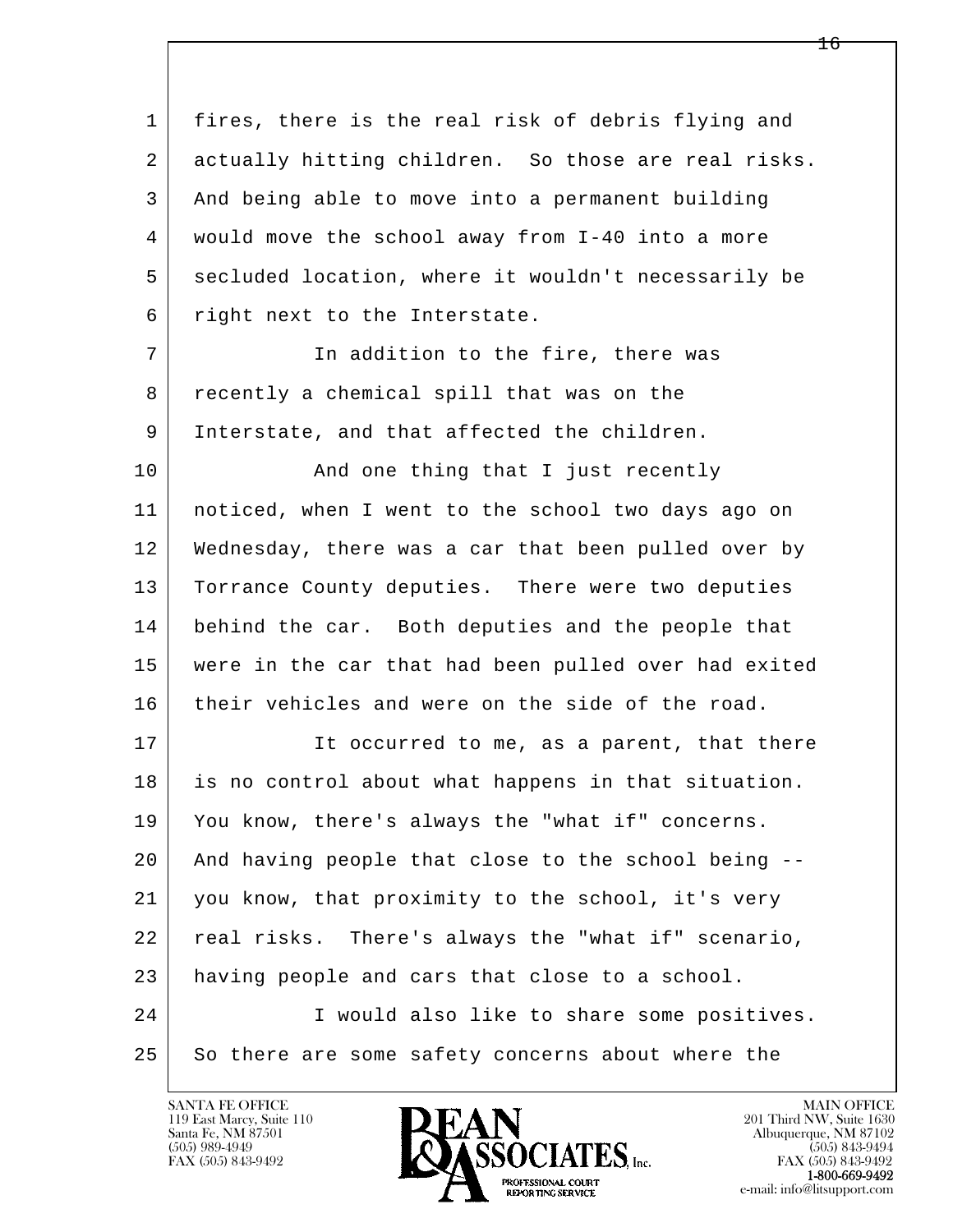| $\mathbf{1}$ | school is now. And I would also like to say that if   |
|--------------|-------------------------------------------------------|
| 2            | the school is given -- if the amendment is passed,    |
| 3            | and they can move into the permanent location that    |
| 4            | they -- the address they've selected is in            |
| 5            | Edgewood -- it would allow the children to also have  |
| 6            | permanent things like playground equipment.           |
| 7            | Right now, my daughter -- like I said,                |
| 8            | she's in first grade. The playground equipment that   |
| 9            | she has is big tires. So the permanent building       |
| 10           | would allow her to have things like slides and        |
| 11           | playground equipment that could be permanently        |
| 12           | fixed.                                                |
| 13           | In addition, as she gets older, it would              |
| 14           | allow expansion of things like music and arts         |
| 15           | programs. And the mission statement of Estancia       |
| 16           | Valley Classical Academy includes a strong            |
| 17           | humanities area; so that would help with that.<br>And |
| 18           | it would also give middle and high school             |
| 19           | opportunities more options when it comes to           |
| 20           | electives that they would be able to take.            |
| 21           | Thank you so much.                                    |
| 22           | THE CHAIR:<br>Thank you.                              |
| 23           | Okay, Commissioners, before we move on to             |
| 24           | Item No. 4, we're going to quickly get -- do Item     |
| 25           | No. 5, which is the minutes, and get that out of the  |

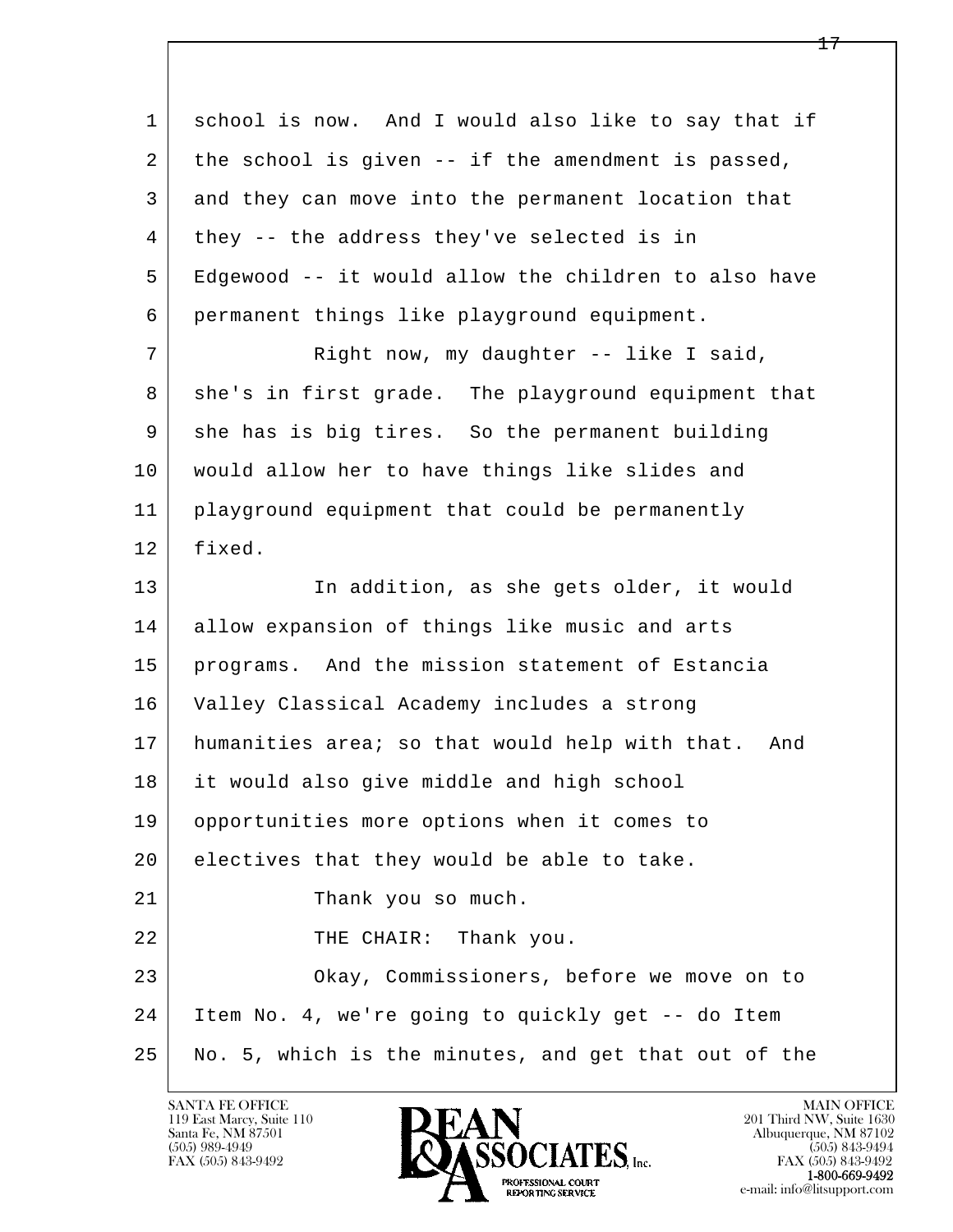l  $\overline{\phantom{a}}$  1 way. So if we can take a look at Item No. 5? 2 And 5A is approval of the February 21st, 3 2017, Special Meeting transcript and minutes. 4 Do I have any corrections on that? I'm 5 sure you've all pored over them diligently. 6 Hearing no -- 7 COMMISSIONER TOULOUSE: Madam Chair, I 8 | move approval. 9 THE CHAIR: There is a motion -- 10 COMMISSIONER RUIZ: Second. 11 THE CHAIR: -- by Commissioner Toulouse 12 and a second by Commissioner Ruiz. 13 all in favor? 14 (Commissioners so indicate.) 15 THE CHAIR: Opposed? 16 (No response.) 17 THE CHAIR: Hearing no opposition, the 18 | motion passes. 19 We are on to item 5B, approval of Summary 20 Minutes for Special Meeting, February 21st, 2017. 21 Do we have any corrections? 22 Hearing none, I'll entertain a motion. 23 COMMISSIONER RUIZ: Move to approve. 24 THE CHAIR: Motion by Commissioner Ruiz. 25 COMMISSIONER CRONE: (Indicates.)

119 East Marcy, Suite 110<br>Santa Fe, NM 87501

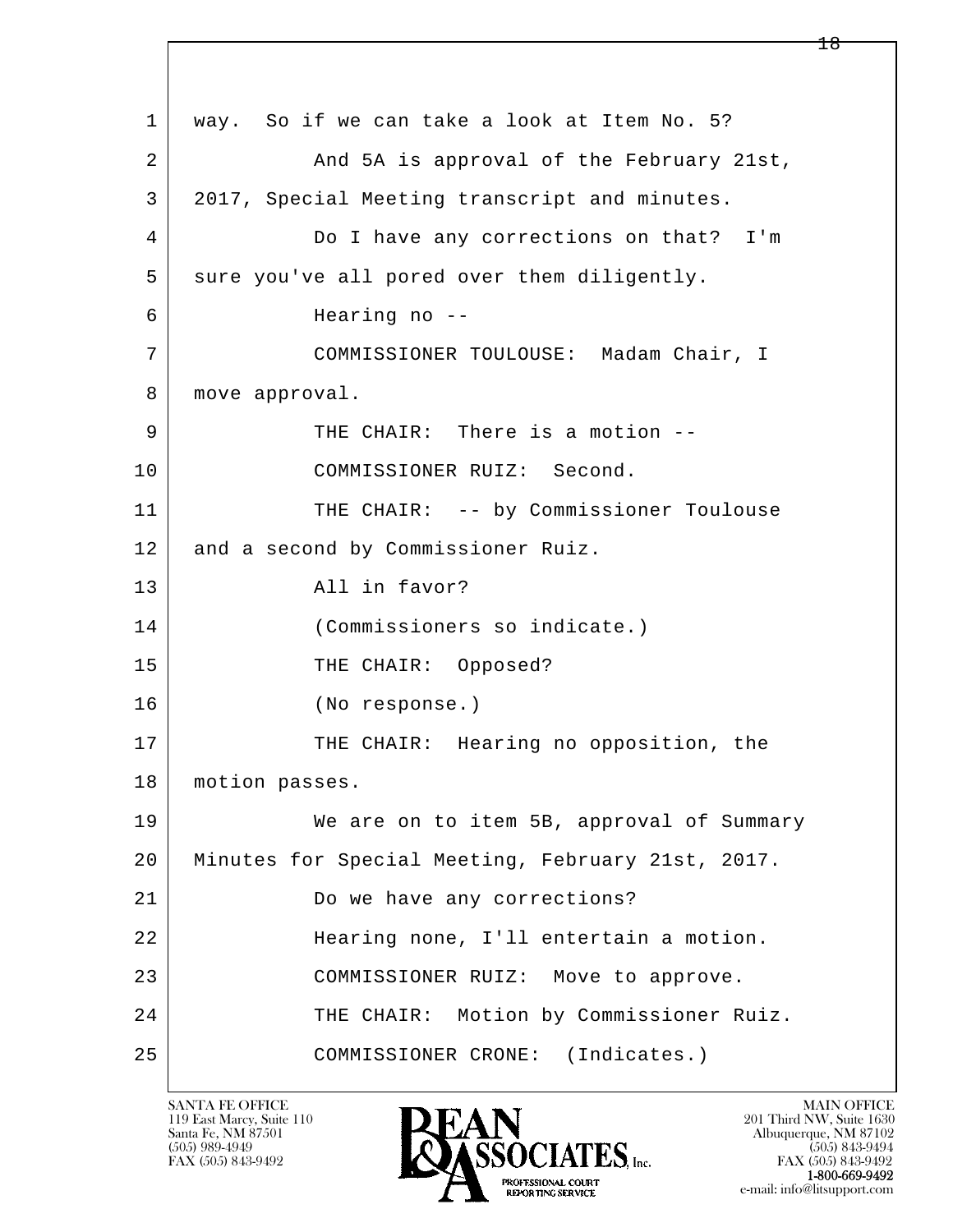l  $\overline{\phantom{a}}$ 1 THE CHAIR: Second by Commissioner Crone. 2 All in favor? 3 (Commissioners so indicate.) 4 THE CHAIR: Opposed? 5 (No response.) 6 THE CHAIR: Hearing no opposition, the 7 motion passes. 8 5C, approval of the March 9th, 2017, PEC 9 | Work Session minutes. 10 Any corrections? 11 | If none, I'll entertain a motion? 12 and I'll make the motion. 13 | COMMISSIONER RUIZ: (Indicates.) 14 THE CHAIR: And there's a second by 15 Commissioner Ruiz. 16 (No voice vote conducted.) 17 | SD, approval of the PEC Meeting transcript 18 minutes from March 10th, 2017. 19 | Any corrections? Hearing none, I'll 20 entertain a motion. 21 COMMISSIONER TOULOUSE: Madam Chair, move 22 approval of the -- 23 THE CHAIR: Motion by Commissioner 24 | Toulouse. 25 COMMISSIONER ARMBRUSTER: (Indicates.)

119 East Marcy, Suite 110<br>Santa Fe, NM 87501

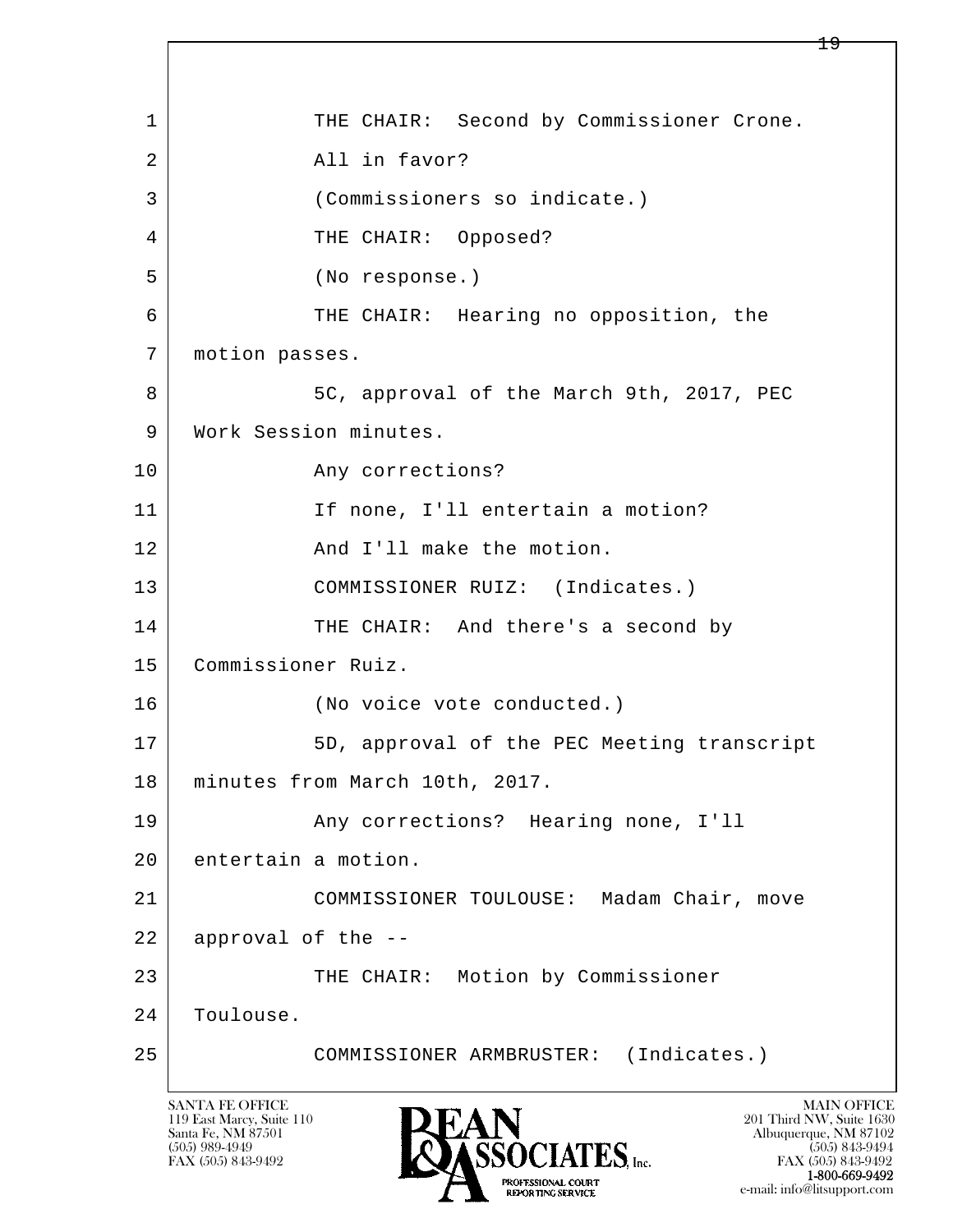l  $\overline{\phantom{a}}$ 1 THE CHAIR: Second by Commissioner 2 Armbruster. 3 All in favor? 4 (Commissioners so indicate.) 5 THE CHAIR: Opposed? 6 (No response.) 7 | THE CHAIR: Hearing no opposition, we are  $8$  on to  $-$  the motion passes. 9 (Commissioner Caballero enters.) 10 THE CHAIR: On to 5E, Approval of PEC 11 Summary Minutes for March 10th, 2017. 12 And will the record reflect that 13 Commissioner Caballero has just joined us? 14 So 5E, approval of PEC Summary Minutes 15 March 10th, 2017. 16 Any corrections? 17 I'll entertain a motion? 18 | COMMISSIONER RUIZ: (Indicates.) 19 THE CHAIR: Motion by Commissioner Ruiz. 20 COMMISSIONER JOHNSTON: (Indicates.) 21 | THE CHAIR: Second by Commissioner 22 Johnston. 23 All in favor? 24 (Commissioners so indicate.) 25 THE CHAIR: Opposed?

119 East Marcy, Suite 110<br>Santa Fe, NM 87501



FAX (505) 843-9492 FAX (505) 843-9492 e-mail: info@litsupport.com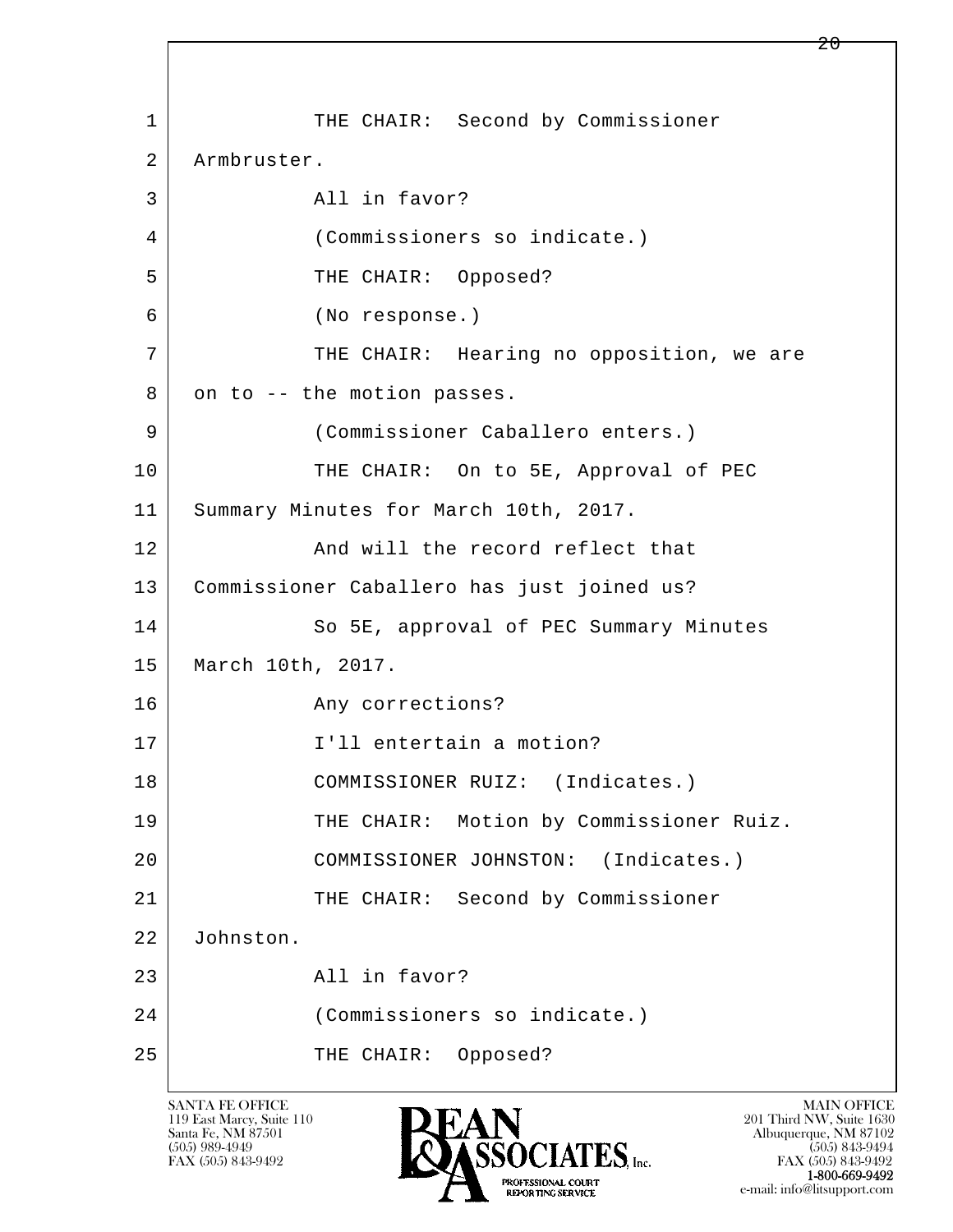l  $\overline{\phantom{a}}$  1 (No response.) 2 THE CHAIR: Hearing no opposition, the 3 motion passes. 4 And we are now back to Item No. 4, 5 La Promesa Early Learning Center, Discussion of 6 Possible Action on Objection to Notice of Intent to 7 Revoke Charter and Request for Reconsideration of 8 Pending Action. 9 And this portion will be closed. So I  $10$  will -- and that is pursuant to NMSA  $10-15-1(H)(1)$  11 (3)(7). There will be no action taken while we are 12 in closed session. We will come back, and any 13 action that may be taken will be taken publicly. 14 I'm sorry. I need a roll-call motion 15 to -- to close the session. So I need a motion. 16 COMMISSIONER JOHNSTON: I so move. 17 | COMMISSIONER RUIZ: (Indicates.) 18 | THE CHAIR: Motion by Commissioner 19 Johnston. 20 COMMISSIONER RUIZ: (Indicates.) 21 THE CHAIR: Second by Commissioner Ruiz. 22 Commissioner Armbruster? 23 COMMISSIONER ARMBRUSTER: Commissioner 24 Conyers? 25 COMMISSIONER CONYERS: Yes.

119 East Marcy, Suite 110<br>Santa Fe, NM 87501

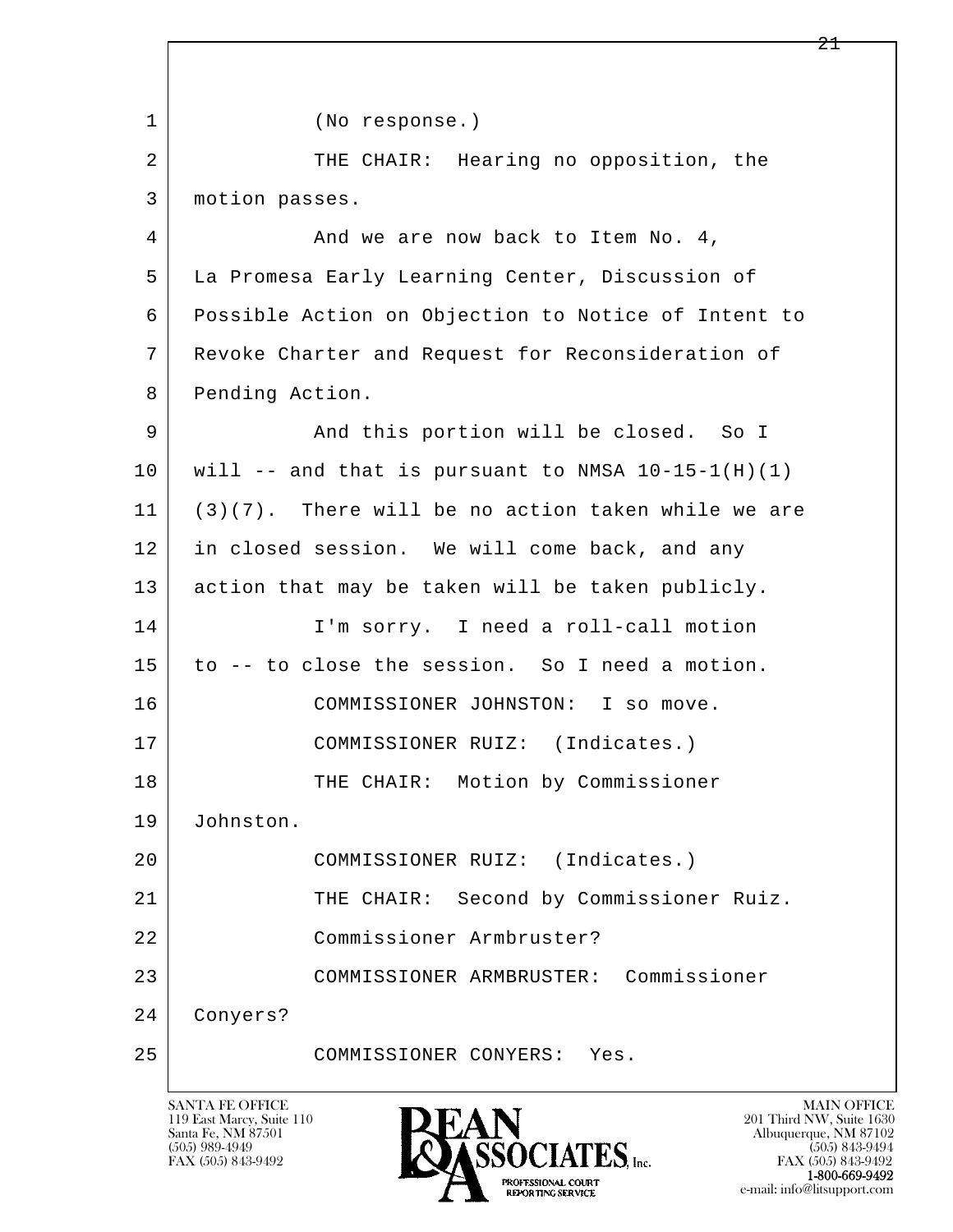l  $\overline{\phantom{a}}$  1 COMMISSIONER ARMBRUSTER: Commissioner 2 | Toulouse? 3 COMMISSIONER TOULOUSE: Yes. 4 COMMISSIONER ARMBRUSTER: Commissioner 5 Armbruster votes "Yes." 6 Commissioner Ruiz? 7 COMMISSIONER RUIZ: Yes. 8 COMMISSIONER ARMBRUSTER: Commissioner 9 Gipson? 10 THE CHAIR: Yes. 11 COMMISSIONER ARMBRUSTER: Commissioner 12 Crone? 13 COMMISSIONER CRONE: Yes. 14 COMMISSIONER ARMBRUSTER: Commissioner 15 Johnston? 16 COMMISSIONER JOHNSTON: Yes. 17 COMMISSIONER ARMBRUSTER: Commissioner 18 Peralta? 19 COMMISSIONER PERALTA: Yes. 20 COMMISSIONER ARMBRUSTER: Commissioner 21 Caballero? 22 COMMISSIONER CABALLERO: Yes. 23 COMMISSIONER ARMBRUSTER: That is a 24 nine-to-zero vote. 25 THE CHAIR: Nine-to-zero vote. Okay.

119 East Marcy, Suite 110<br>Santa Fe, NM 87501



FAX (505) 843-9492 FAX (505) 843-9492 e-mail: info@litsupport.com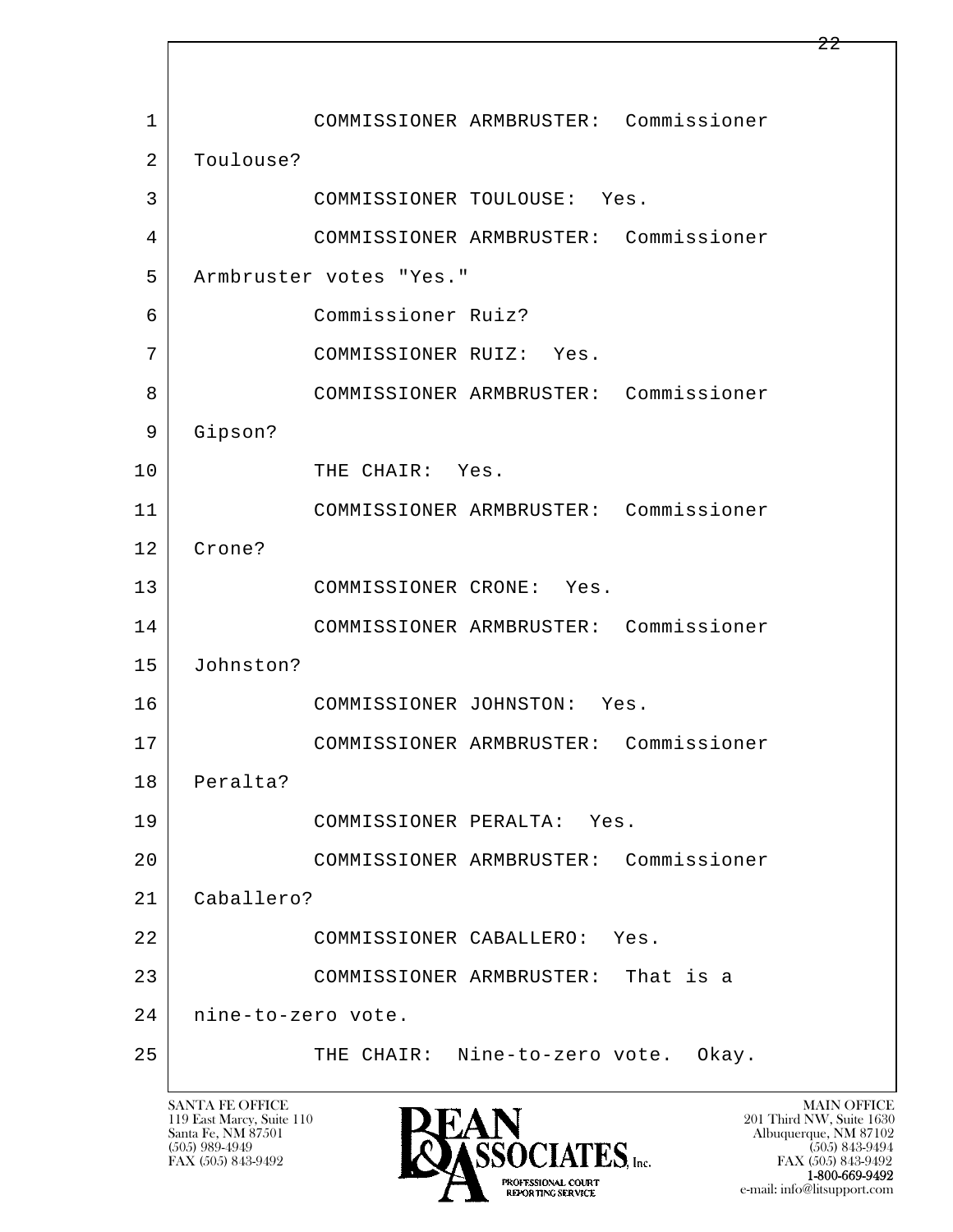l  $\overline{\phantom{a}}$ 1 (Executive session held, 2 9:25 a.m. to 12:22 p.m.) 3 THE CHAIR: I am bringing us back out of 4 closed session. And I want to let everyone know 5 that the only thing that was discussed during our 6 closed session was that item that is noted in No. 4, 7 La Promesa Early Learning Center. And during the 8 | closed session, no votes were taken. 9 and to help us in our decision-making, we 10 asked for -- in our discussion -- in our 11 discussion -- sorry -- to help us in our discussion, 12 we included Christopher Jones from La Promesa, 13 Jackie Rodriguez from La Promesa, La Promesa's 14 attorneys, Patricia Matthews, and Ann McCollum, and 15 PEC attorney, Julia Barnes. 16 So at this point in time, I would like to 17 make a motion. And I'm going to turn it over to 18 | Ms. McKee from the Attorney General's Office to 19 offer -- to offer the motion. 20 MS. McKEE: Chairwoman, Commissioner 21 Gipson, makes the following motion. 22 | The Unive that the request for 23 reconsideration of the pending action be granted and 24 that the Notice of Intent to Revoke the Charter of 25 La Promesa Learning Center be dismissed, and that a

119 East Marcy, Suite 110<br>Santa Fe, NM 87501

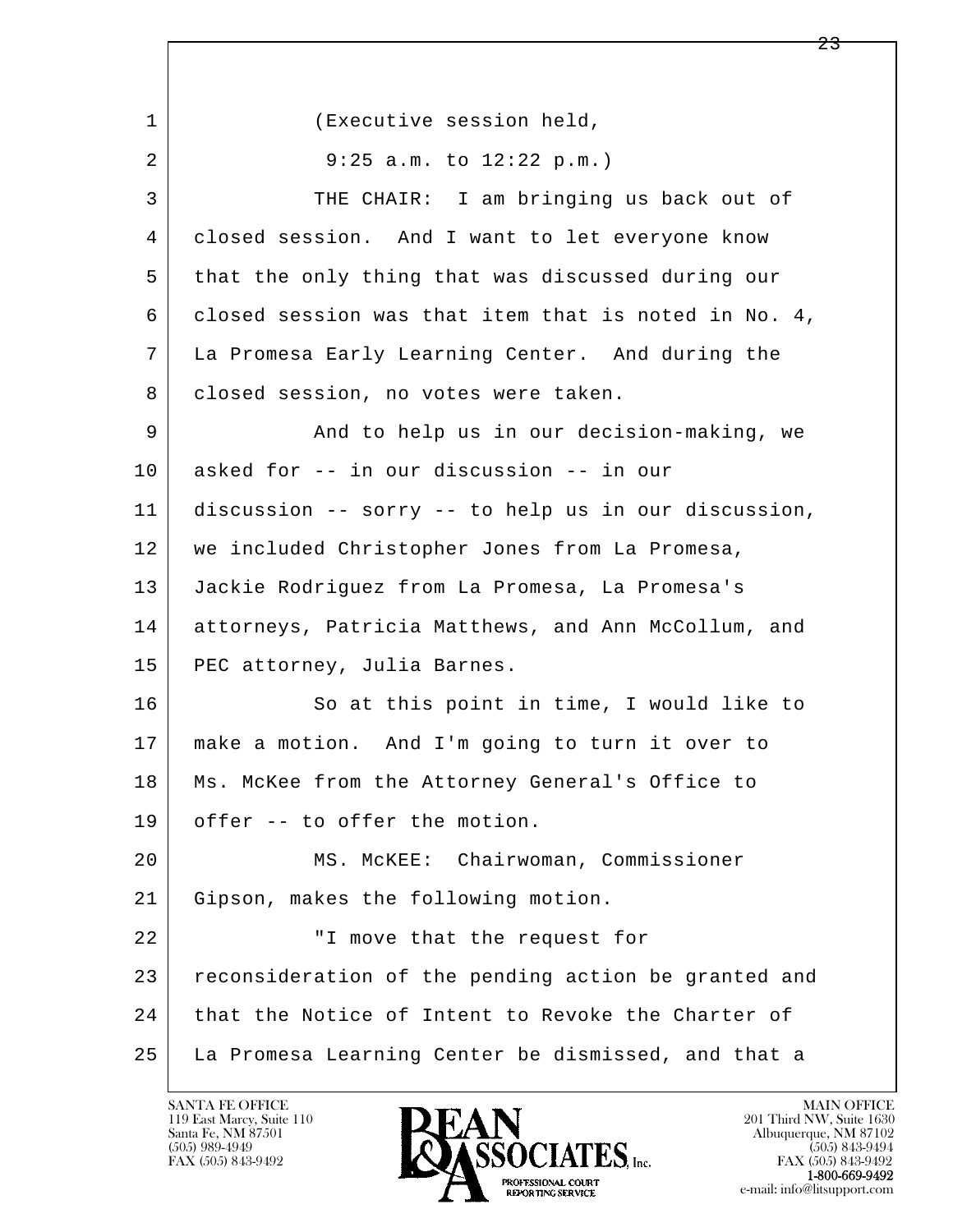1 subcommittee of members of the Public Education 2 Commission be appointed to negotiate a Corrective 3 Action Plan with the school, with the input of CSD 4 Staff.

 5 "The Corrective Action Plan should include 6 a plan to resolve any outstanding issue with regard 7 to the school, not just known on February 10th, 8 2017, and that it should include, but not be limited 9 to, that the school must raise its letter to a "C" 10 by the fall issuance of the school letter grade -- 11 that's the fall of 2018 -- or that the school shall 12 have obtained an average grade of "C," and that the 13 | school will have completed a Financial Corrective 14 Action Plan presented to PED by the end of two 15 years, and that if this does not occur, the parties 16 agree that this would warrant revocation. 17 This proposed agreement shall be prepared

18 and presented to the Commission at its regular 19 May meeting.

l  $\overline{\phantom{a}}$ 20 The subcommittee will consistent of 21 Commissioner Caballero, Commissioner Gipson, 22 Commissioner Ruiz, and Commissioner Armbruster." 23 THE CHAIR: Thank you. 24 COMMISSIONER TOULOUSE: Madam Chair, I 25 second the motion.

119 East Marcy, Suite 110<br>Santa Fe, NM 87501

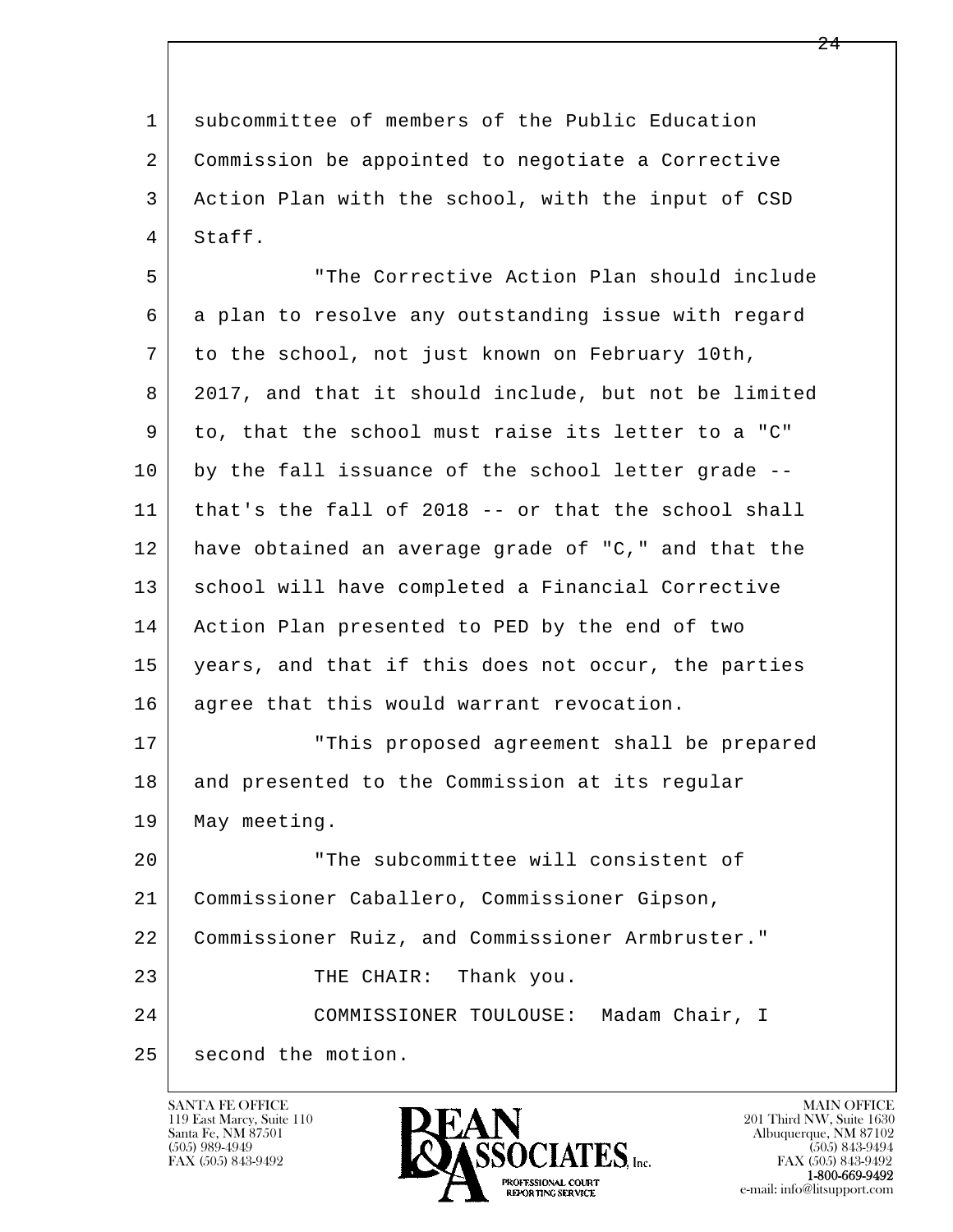l  $\overline{\phantom{a}}$ 1 THE CHAIR: There is a second by 2 Commissioner Toulouse. 3 Commissioner Armbruster, roll-call vote, 4 please. 5 COMMISSIONER ARMBRUSTER: Are there any 6 abstentions before we take a vote? 7 Seeing none, Commissioner Conyers? 8 COMMISSIONER CONYERS: Yes. 9 COMMISSIONER ARMBRUSTER: Commissioner 10 Gipson? 11 THE CHAIR: Yes. 12 COMMISSIONER ARMBRUSTER: Commissioner 13 Ruiz? 14 COMMISSIONER RUIZ: Yes. 15 COMMISSIONER ARMBRUSTER: Commissioner 16 Toulouse? 17 COMMISSIONER TOULOUSE: Yes. 18 COMMISSIONER ARMBRUSTER: Commissioner 19 Armbruster votes "Yes." 20 Commissioner Peralta? 21 | COMMISSIONER PERALTA: No. 22 COMMISSIONER ARMBRUSTER: Commissioner 23 Crone? 24 COMMISSIONER CRONE: No. 25 COMMISSIONER ARMBRUSTER: Commissioner

119 East Marcy, Suite 110<br>Santa Fe, NM 87501

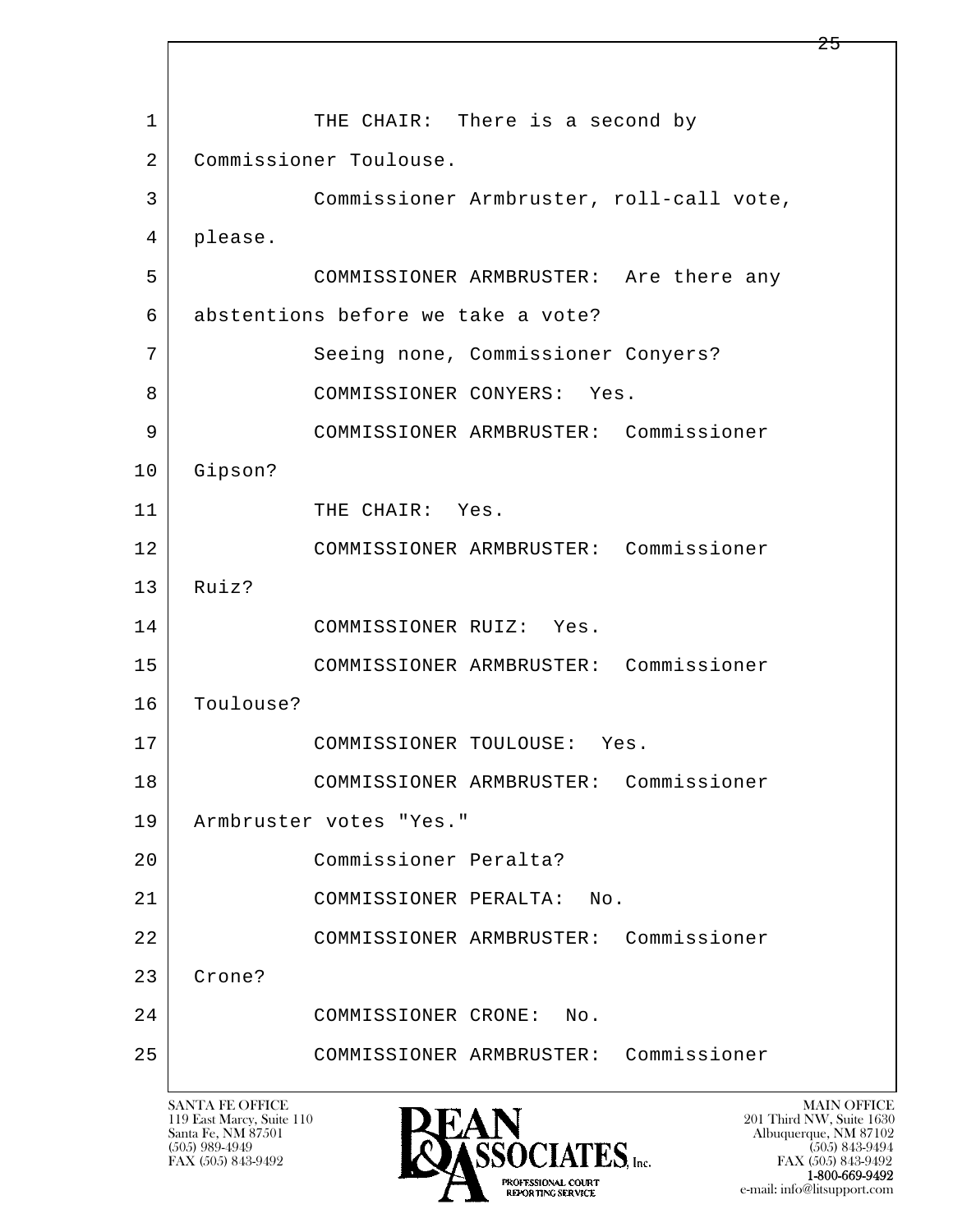l  $\overline{\phantom{a}}$  1 Caballero? 2 COMMISSIONER CABALLERO: Yes. 3 COMMISSIONER ARMBRUSTER: There are six 4 votes for "Yes," and two votes for "No," and the 5 motion passes. 6 THE CHAIR: The motion passes with a 7 six-two vote. Thank you very much. 8 COMMISSIONER ARMBRUSTER: And five of -- 9 | there's nine? Oh. 10 THE CHAIR: There's nine of us here. 11 COMMISSIONER ARMBRUSTER: Danielle, I'm so 12 sorry. 13 COMMISSIONER JOHNSTON: Don't worry. I 14 was being quiet. They all -- 15 COMMISSIONER ARMBRUSTER: I'm so sorry. 16 COMMISSIONER JOHNSTON: I vote "Yes." 17 | COMMISSIONER ARMBRUSTER: These high 18 numbers. Sorry. 19 THE CHAIR: So the motion passes with a 20 seven-two vote. Thank you very much for the 21 correction. And thank you all for being patient out 22 there. 23 We are going to take a lunch break. 24 | THE CHAIR: Commissioners, 1:15? 1:30? 25 COMMISSIONER TOULOUSE: 1:15, because you

119 East Marcy, Suite 110<br>Santa Fe, NM 87501

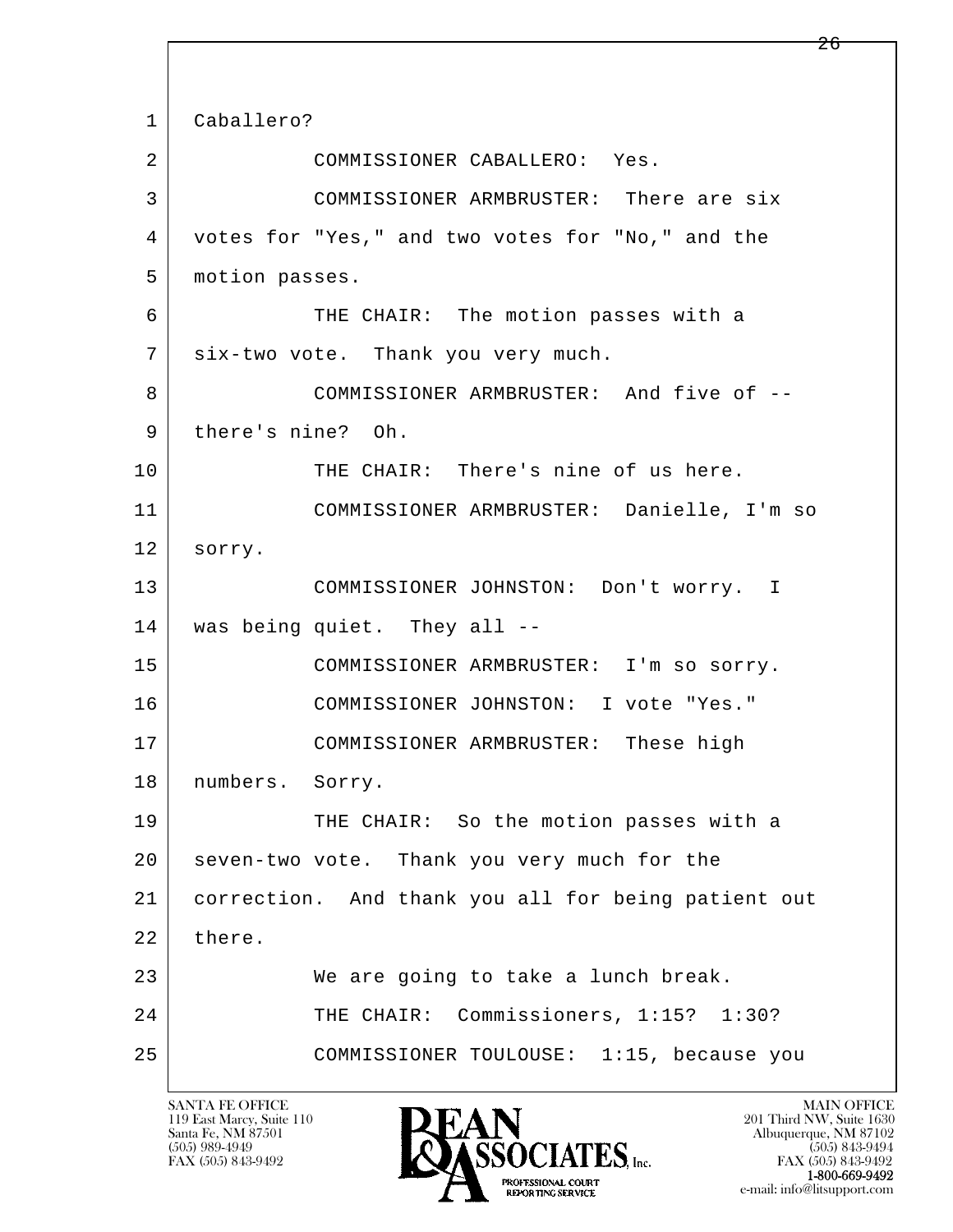l  $\overline{\phantom{a}}$  1 won't be back until 1:30. Don't say "1:30," or  $2$  it'll be a quarter of 2:00. 3 THE CHAIR: Okay. 1:15. 4 (Luncheon recess held, 12:27 p.m. 5 | to 1:25 p.m.) 6 THE CHAIR: So I'm going to bring us back 7 into session. And we are on Item No. 6, Discussion 8 and Possible Action on Charter School Amendments. 9 | The Controller And "A" is Monte del Sol. 10 THE CHAIR: Welcome back. 11 MR. ROBERT JESSEN: Thank you. My name is 12 Robert Jessen. I'm the Head Learner at Monte del 13 Sol Charter School. 14 MR. MICHAEL SMITH: I'm Michael Smith. 15 I'll be the president of the board next school 16 | session, starting in June. 17 THE CHAIR: Okay. Thank you. 18 MR. MICHAEL SMITH: I'm treasurer now. 19 THE CHAIR: Director? 20 MS. POULOS: Madam Chairwoman, 21 Commissioners, Monte del Sol has requested an 22 amendment to the material terms of its contract, 23 | asking to increase the enrollment cap to 380 from 24 360. The school knows that the rationale is to be 25 able to consistently maintain an enrollment at 360,

119 East Marcy, Suite 110<br>Santa Fe, NM 87501

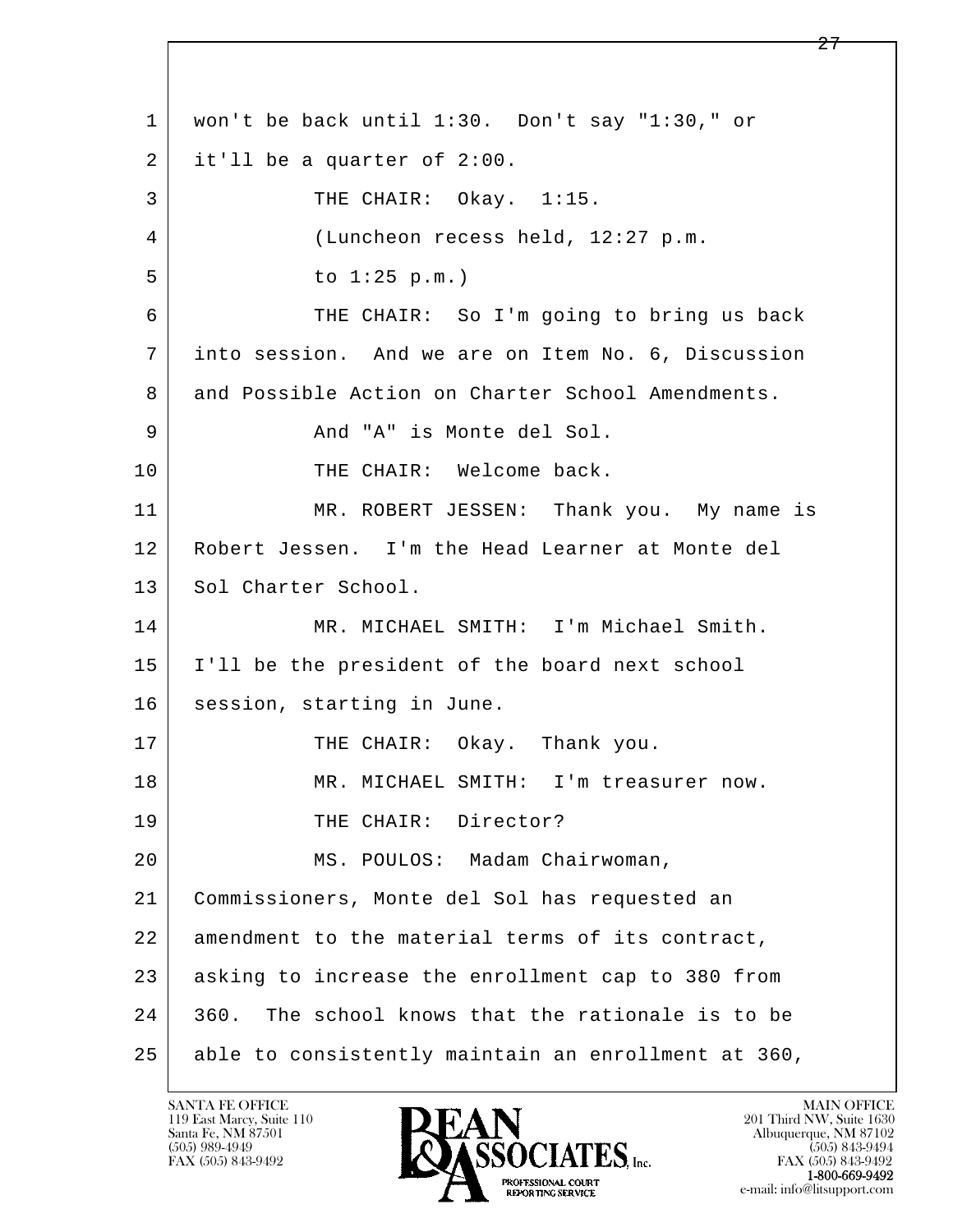| 1  | based on -- I think we need some more               |
|----|-----------------------------------------------------|
| 2  | clarification -- what appears to be enrollment of a |
| 3  | higher number of students over the summer, with the |
| 4  | expectation of attrition that would then not be     |
| 5  | replaced, which does raise some concerns for CSD.   |
| 6  | We do expect that charter schools                   |
| 7  | establish what their cap is and they maintain that, |
| 8  | and if there are students on a wait list, that they |
| 9  | fill any vacancies in alignment with the Public     |
| 10 | School Code, which would require behavior such as   |
| 11 | that.                                               |
| 12 | So that does raise one concern for CSD.             |
| 13 | In addition, as you'll see, we do have our          |
| 14 | regular report, which provides the school's history |
| 15 | and the school's performance. And that's what I'm   |
| 16 | going to focus on, because that is the focus of our |
| 17 | recommendation.                                     |
| 18 | In addition, we've provided some                    |
| 19 | additional detail about student body enrollment, as |
| 20 | well as specific proficiency comparisons to the     |
| 21 | local school district.                              |
| 22 | But ultimately, you will see that CSD has           |
| 23 | recommended the denial of this amendment request.   |
| 24 | That is based on what we believe is pretty          |
| 25 | prescriptive statutory language for schools that    |

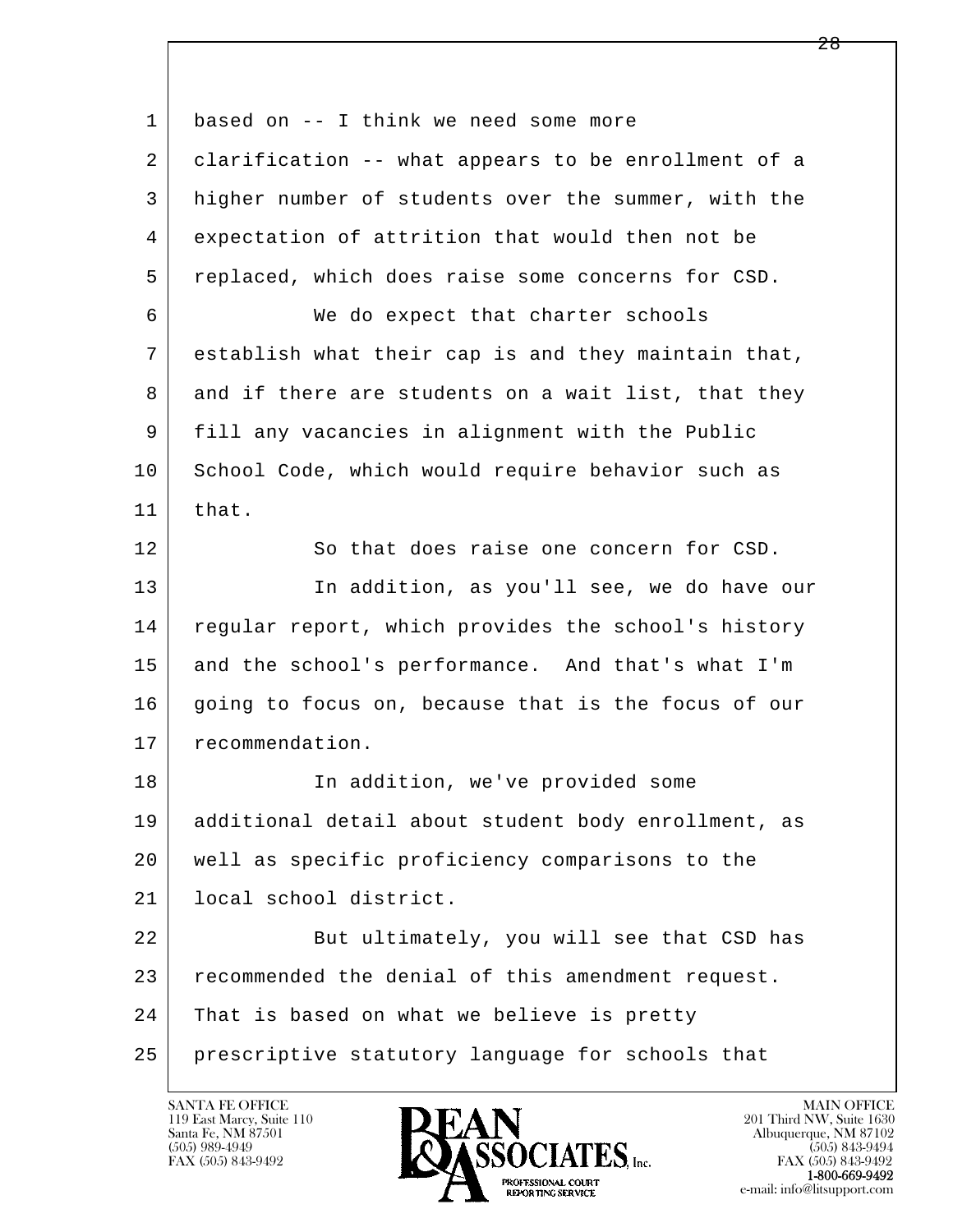l  $\overline{\phantom{a}}$  1 have received a "D" or lower -- sorry -- "D" or 2 lower letter grade, that those schools must 3 prioritize their resources to improving student 4 achievement until they earn a letter grade of at 5 least a "C." 6 And we believe that actually should and 7 does prevent using resources to expand or to seek an 8 enrollment cap increase, which is, again, the 9 justification for our recommendation that this be 10 denied and reconsidered at a time when the school 11 has achieved at least a "C" letter grade for two 12 years consecutively. 13 THE CHAIR: Thank you. 14 MR. ROBERT JESSEN: I think the key thing 15 is how you define "resources." Because this has 16 been a tough year, I think. 17 | THE CHAIR: I'm sorry. Is that mic 18 working? 19 MR. MICHAEL SMITH: I don't think it's 20 working. 21 MS. POULOS: You have to get quite close  $22$  to it. 23 MR. ROBERT JESSEN: Test. 24 Okay. The key part is how you define 25 | "resources." Because I, you know, have been here

119 East Marcy, Suite 110<br>Santa Fe, NM 87501



FAX (505) 843-9492 FAX (505) 843-9492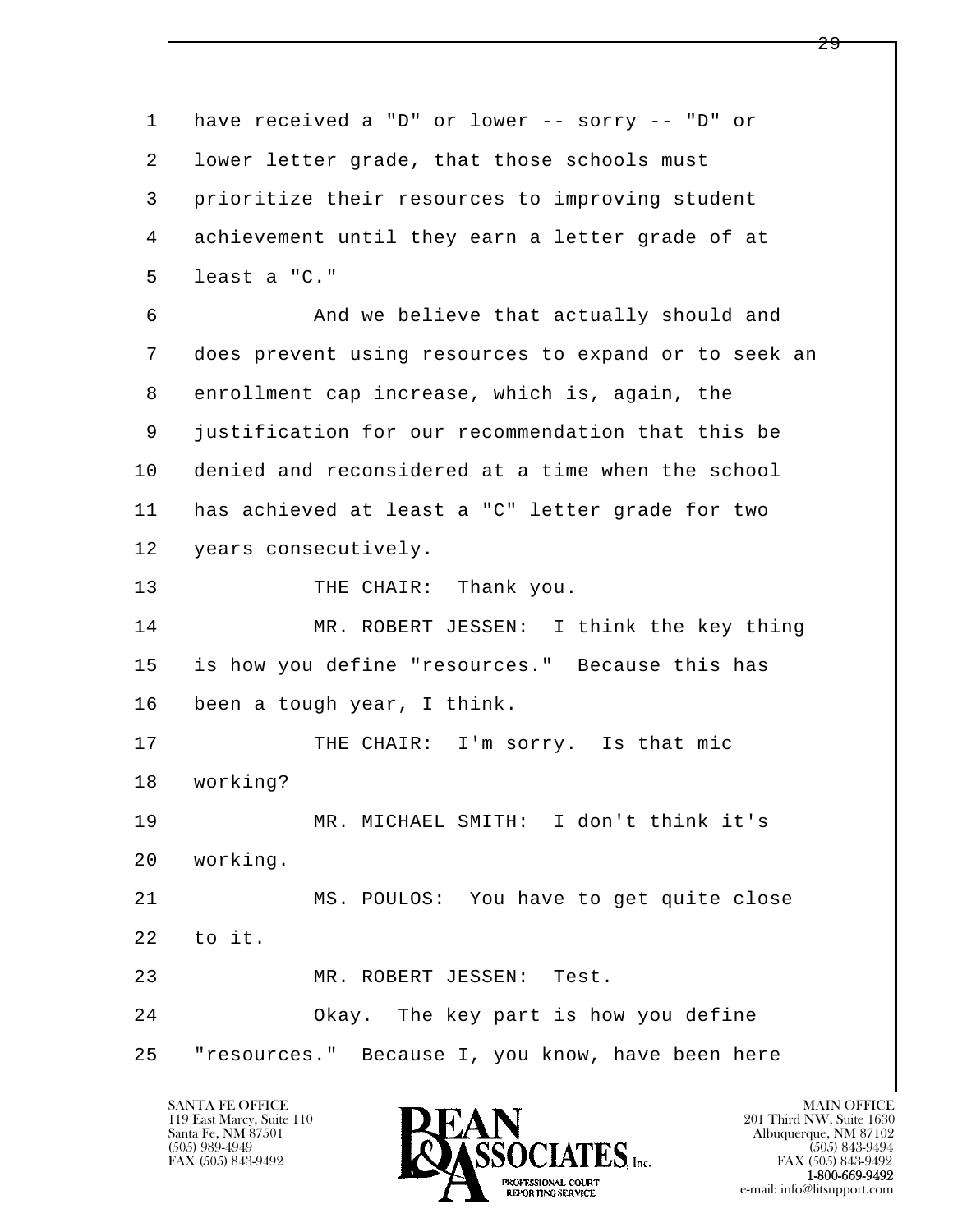l  $\overline{\phantom{a}}$  1 earlier this year talking about our lunch program, 2 | which we had to suspend because resources were 3 pulled back in the middle of the year. 4 So resources are funds. Basically, the 5 funds come from the number you stood to have in the 6 SEG. So the closer we can get to 360, the more 7 resources we have, which then means we can use those 8 to prioritize our programs. 9 When I first came before the PEC three 10 years ago, in our charter application, I was 11 questioned about a previous Head Learner who had 12 allowed more students than the cap allowed for into 13 the school; because now that we have more charter 14 schools, we have more schools of choice, many more 15 students are applying for the lottery, and they can 16 get in more than one school. 17 So you let them in; but it doesn't mean 18 that they're coming. It's kind of like selling 19 tickets on a plane. You overbook. 20 What the previous Head Learner did was 21 overbook. And prior to that, it had always melted 22 down to about 360 by the beginning of the year. 23 That year, it didn't melt, and all the students that 24 we let in actually came to school, which meant we 25 were in violation of the material terms of the cap.

119 East Marcy, Suite 110<br>Santa Fe, NM 87501



FAX (505) 843-9492<br>1-800-669-9492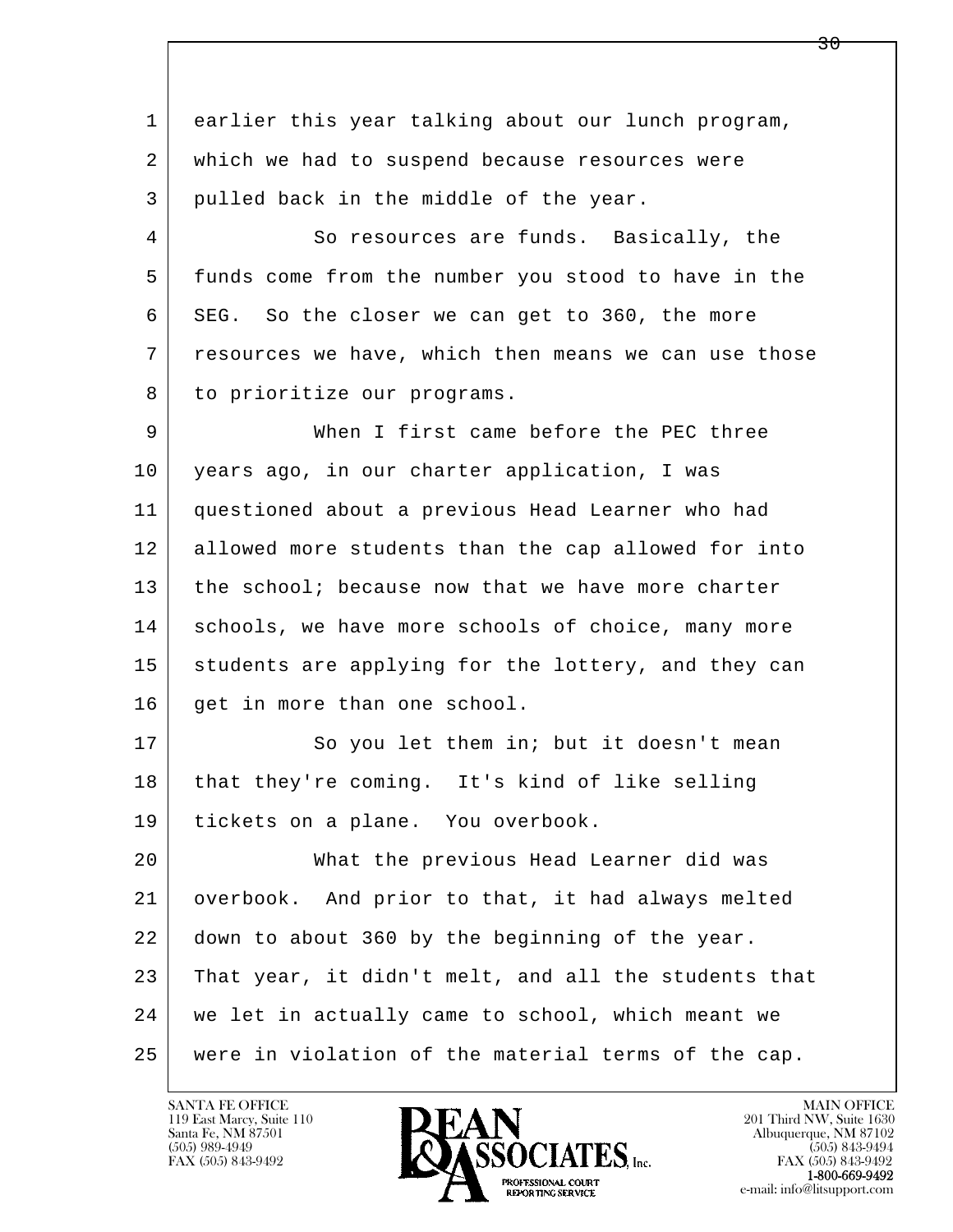l  $\overline{\phantom{a}}$ 1 And we were part of Santa Fe Public 2 | Schools, and we were chastised by them. And I was 3 questioned when we came before the PEC the first 4 time on how well we would stay within our cap. And 5 I promised that we would not exceed the cap. 6 | And I was advised at that time by the then 7 Chair that we should look to increase our cap so 8 that we could more consistently actually hit 360 and 9 not risk going over. But it's important to our 10 programs that we be able to have 360 average between 11 80th -- or 40th day and the 80th day, so that we can 12 have the resources that we need to make our programs 13 work. 14 THE CHAIR: Commissioners, any questions? 15 Do you currently have a waiting list. 16 MR. ROBERT JESSEN: We are seven through 17 twelve. So we have, always, waiting lists for 18 seventh grade, eighth grade, and, almost always, 19 ninth grade. When you get into the upper grades, 20 then the waiting list goes down. Students are at 21 their schools, and they don't want to change. 22 So that's -- we can always load up our 23 seventh and eighth grade to make the cap. So to 24 have a balance, we would like to be able to add more 25 students in those upper grades at the beginning of

119 East Marcy, Suite 110<br>Santa Fe, NM 87501



FAX (505) 843-9492<br>1-800-669-9492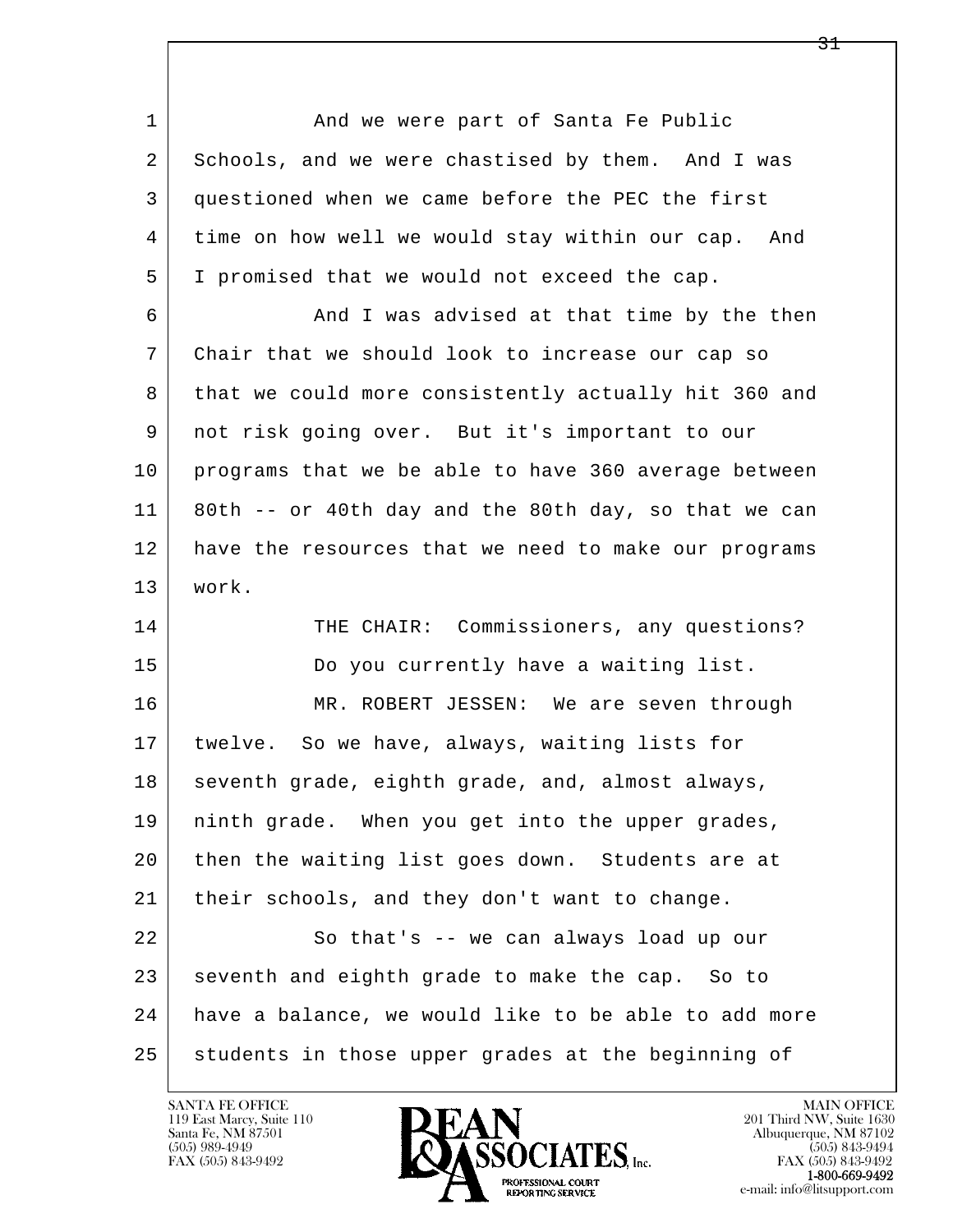| 1  | the year without risking going over the cap, so we  |
|----|-----------------------------------------------------|
| 2  | can make it in the beginning of the year.           |
| 3  | THE CHAIR: So how many upper -- 'cause              |
| 4  | I'm getting confused. How many upper-grade          |
| 5  | students, if any, did you have to turn away this    |
| 6  | year?                                               |
| 7  | MR. ROBERT JESSEN: No juniors, no                   |
| 8  | seniors, a couple of sophomores; probably 20,       |
| 9  | 30 more ninth-graders and 100 eighth-graders and    |
| 10 | 100 seventh-graders.                                |
| 11 | THE CHAIR: That you had to say no to?               |
| 12 | MR. ROBERT JESSEN: Yes.                             |
| 13 | THE CHAIR: Okay. And what's your                    |
| 14 | attrition rate between, say, eighth -- what's       |
| 15 | your -- where is your biggest attrition rate?       |
| 16 | Between eighth and ninth grade?                     |
| 17 | MR. ROBERT JESSEN: It's between eighth              |
| 18 | and ninth grade, because that's the transition from |
| 19 | middle school to high school. And then we have have |
| 20 | a little bit between the ninth and tenth grade,     |
| 21 | because they become eligible to go to the Masters   |
| 22 | Program. And that's really the only consistent      |
| 23 | school that students from Monte transfer to.        |
| 24 | FROM THE FLOOR: So approximately how many           |
| 25 | do you generally lose year-to-year with that?       |

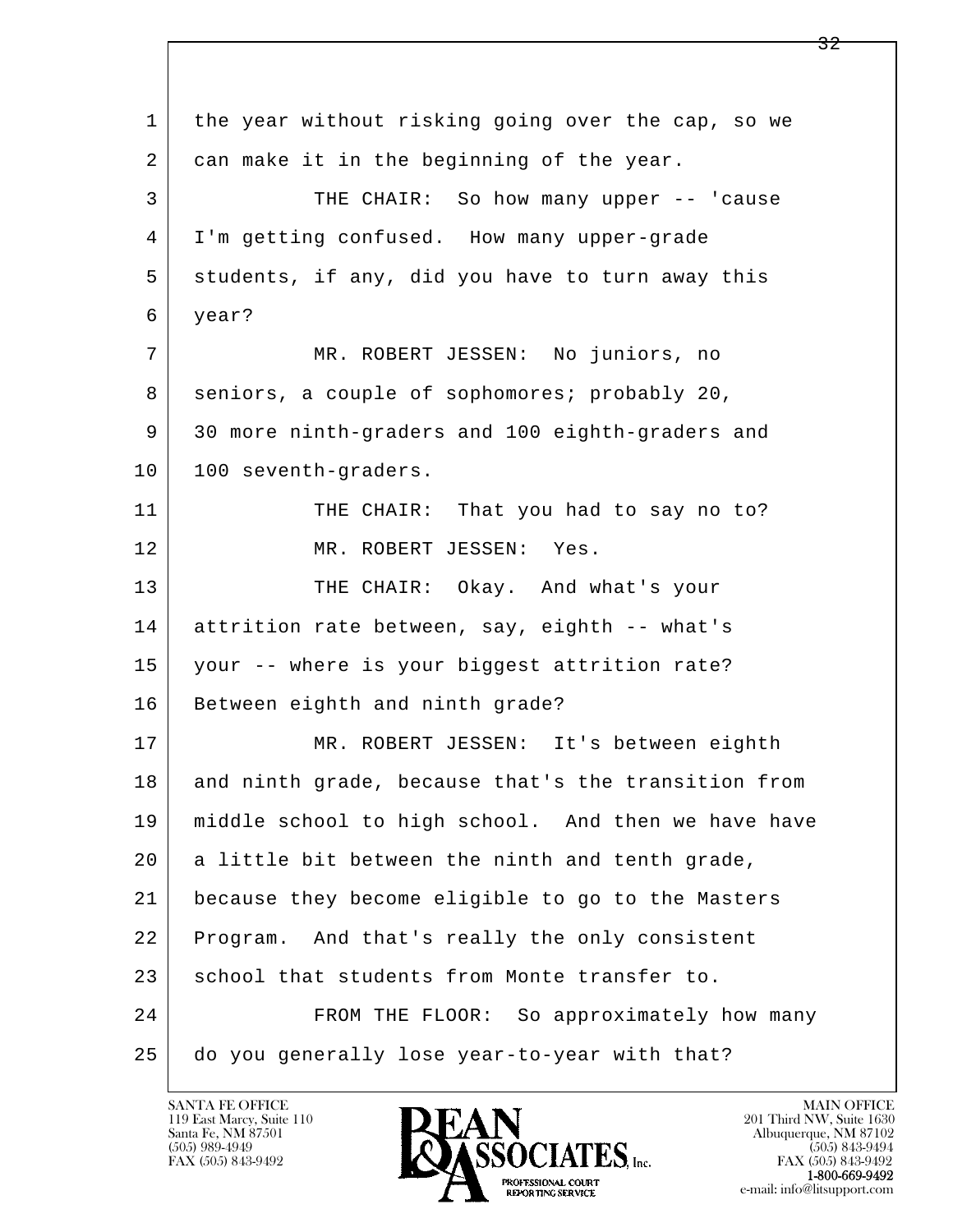l  $\overline{\phantom{a}}$  1 MR. ROBERT JESSEN: Probably between -- on 2 an average year, 10 to 15? 3 THE CHAIR: Okay. 4 Commissioners, any questions? 5 COMMISSIONER CABALLERO: An explanation on 6 the Masters Program, please? 7 | THE CHAIR: It's a school. 8 MR. ROBERT JESSEN: The Masters Program is 9 a school that operates in Santa Fe Community 10 College. And they begin to accept students in the 11 tenth grade. 12 COMMISSIONER CABALLERO: Anything 13 different from them to you? 14 MR. ROBERT JESSEN: In terms of what we 15 offer? 16 COMMISSIONER CABALLERO: Uh-huh. 17 MR. ROBERT JESSEN: Their program is all 18 at the Community College. So most of their classes 19 are dual-credit classes. And students in the 20 Masters Program go to school and live at the 21 Santa Fe Community College, as if they were college 22 students. 23 THE CHAIR: I'm having trouble with math. 24 Commissioner Armbruster? 25 COMMISSIONER ARMBRUSTER: So I'm having a

119 East Marcy, Suite 110<br>Santa Fe, NM 87501

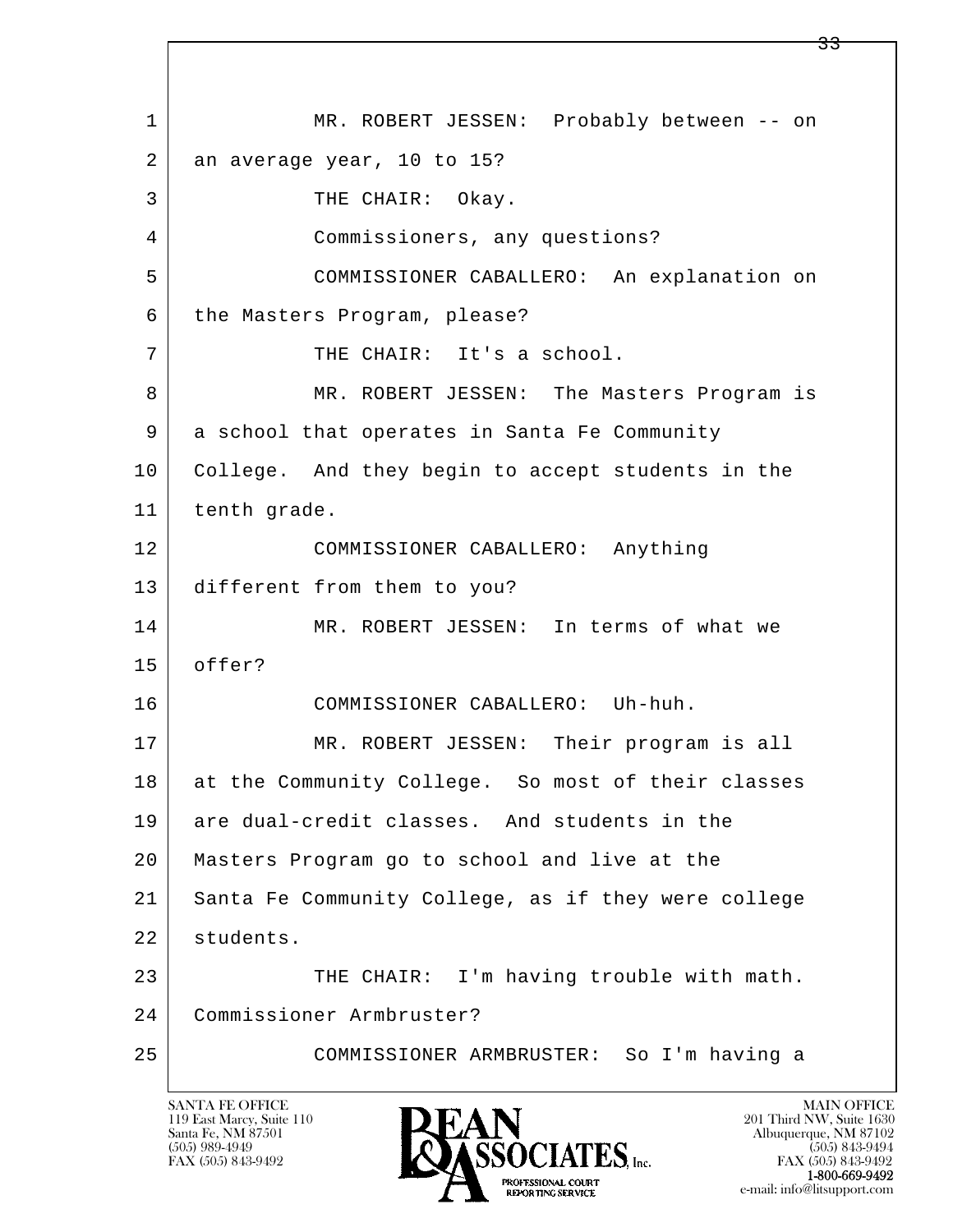l  $\overline{\phantom{a}}$  1 difficult -- I'm sorry -- wrapping my head around 2 these numbers. So -- and I understand what you're 3 asking, and I understand that point. So if you 4 accept 360 -- what was it? 360? 360. That's your 5 cap right now; right? 6 MR. ROBERT JESSEN: Yes. 7 COMMISSIONER ARMBRUSTER: So you accept 8 360, and you start a waiting list that would go for 9 the lottery. I don't understand why that would make 10 any difference if you had 20 more. 11 | Tunderstand the part about the money; but 12 I don't understand why you couldn't take people off 13 | the lottery list. 14 MR. ROBERT JESSEN: People wait to make 15 | their decision until the beginning of the school 16 year. So by the time we find out that they're not 17 going to come, we're one week or two weeks into the 18 school year. And then you have to go farther down 19 the lottery list, because they're in school; they've 20 got new friends there, and they just don't want to 21 leave, often. 22 COMMISSIONER ARMBRUSTER: Do you have to 23 wait that long? I mean, I don't know the rules. So 24 I'm asking that as -- so if, you know, John Smith 25 doesn't arrive on day one --

119 East Marcy, Suite 110<br>Santa Fe, NM 87501

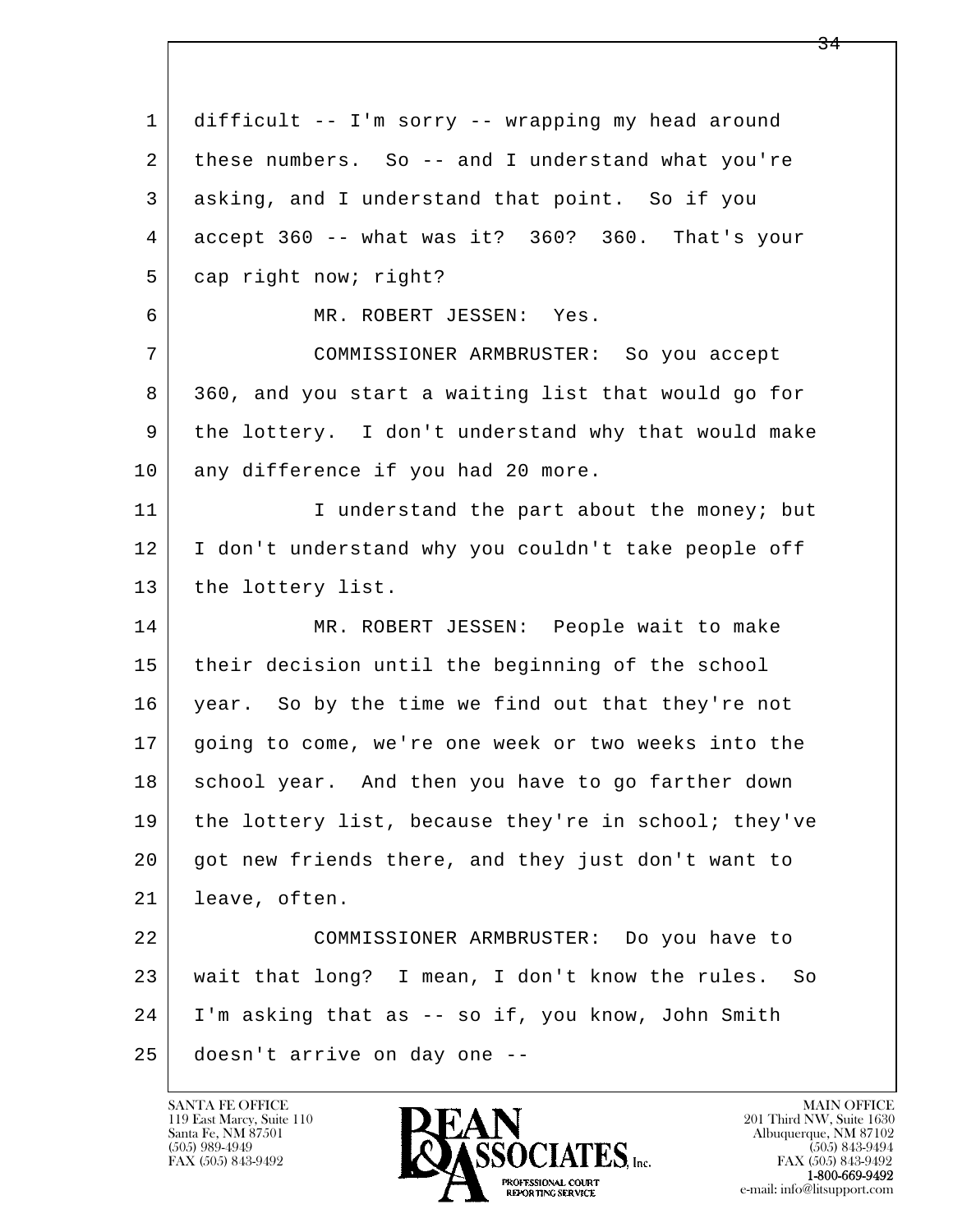l  $\overline{\phantom{a}}$  1 MR. ROBERT JESSEN: If parents don't tell 2 | us, then a student is automatically disenrolled in 3 ten days. So they have ten school days until they 4 have to tell us. Or we call them to find out. 5 We'll be calling them, the attendance line, anyway; 6 but they might not know. They might say, "Well, 7 we're going to try this school, and then we'll 8 switch schools." 9 So there's a lot of flux at the very 10 beginning of the year. 11 COMMISSIONER ARMBRUSTER: I don't know if 12 this is law; but I'm sure Katie will tell me. And 13 if someone doesn't show up day one at a charter 14 school where there's a waiting list, as opposed to a 15 traditional public school -- and I understand why 16 you would wait there -- do they have to wait for ten 17 days, also, at a charter school, where they have a 18 lottery, and they have people who want to go? 19 | MS. POULOS: Madam Chairwoman, 20 Commissioner Armbruster, there's no requirement to 21 wait ten days. What is permissive -- and, in fact, 22 some of our charter schools have policies that 23 establish -- what is permissive is -- it's in law 24 it's not a requirement -- a school may disenroll a 25 student after ten unexcused absences.

119 East Marcy, Suite 110<br>Santa Fe, NM 87501

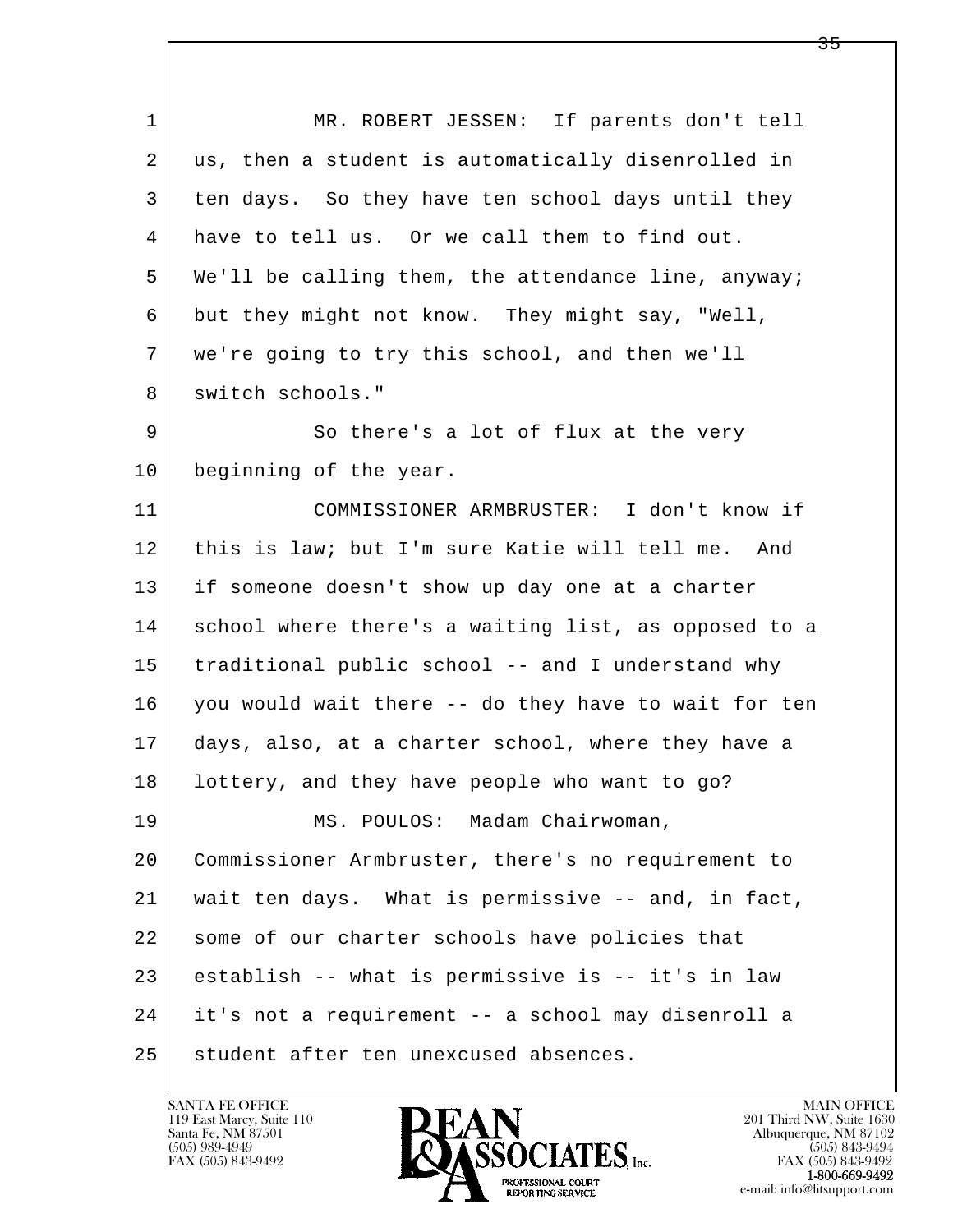l  $\overline{\phantom{a}}$ 1 But, again, charter schools -- and really, 2 I think, any school, I mean -- could say, you know, 3 if a student is enrolled, they must attend -- at 4 least attend within the first five days, which I've 5 seen in charter school laws, or they will be 6 disenrolled and can be added to the waiting list at 7 the end. 8 And we do see many charter schools that 9 have that policy to clarify with parents that they 10 need to. 11 What the ten-day disenrollment thing is, 12 if we're in the middle of the year, and this child 13 doesn't show up for ten days, and they have no 14 communication, the school may, at that point -- may, 15 it's not required to -- disenroll that student 16 because there's a lot of issues that come up; right? 17 Are they enforcing the compulsory attendance law? 18 Are they  $-$  you know, is that student just missing; 19 | right? You know, they've got to figure out what  $20$  that is. 21 COMMISSIONER ARMBRUSTER: So in thinking 22 about alternatives for this school -- because I can 23 understand, you know, that it's difficult, if you're 24 waiting ten days -- could they just, on day one -- 25 Johnny isn't there. Can you call and ask parents,

119 East Marcy, Suite 110<br>Santa Fe, NM 87501

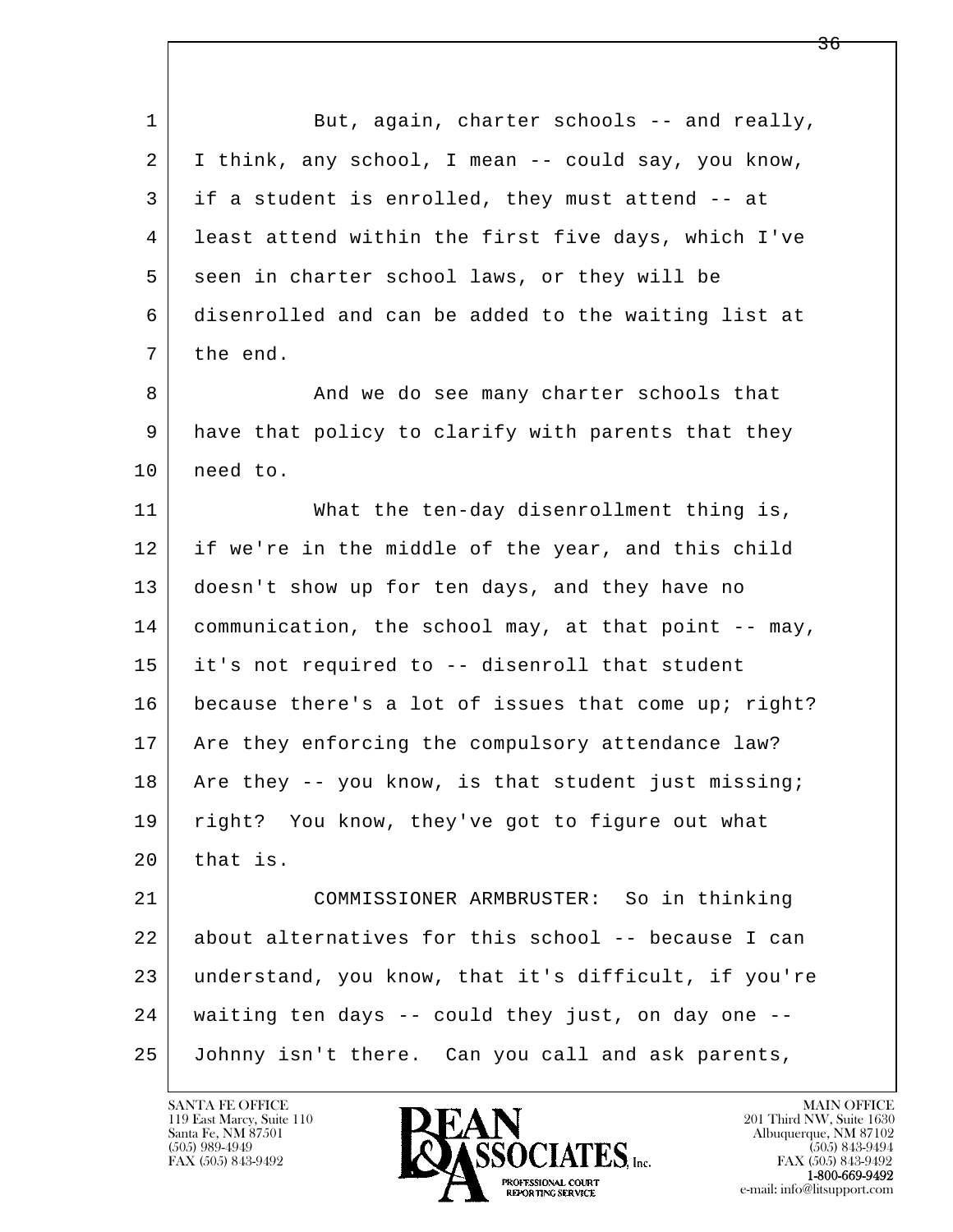l  $\overline{\phantom{a}}$  1 "Is he coming to our school? Is that 'yes' or 2 'no'?" 3 MR. ROBERT JESSEN: You can do that. And 4 we do do that. But I think probably that's one of 5 the factors. Probably a greater factor is that the 6 numbers for the school are 40th day is the first 7 day, and then 80th day is the next count. And so 8 you want to have enough students for your resource 9 count closer to 360 between those average days, 10 which is, when you're not at the beginning of the 11 year, you're well into the second quarter when that 12 happens. And so some students leave at that time, 13 and then it's more difficult to fill the slots in 14 the middle of the year. 15 COMMISSIONER ARMBRUSTER: So now we're on 16 a different group of kids, because we're not talking 17 about Johnny, who didn't come the first day, and you 18 give them ten. Now, we're talking about kids who 19 are leaving. 20 MR. ROBERT JESSEN: Right. 21 COMMISSIONER ARMBRUSTER: But you still 22 have that list. 23 MR. ROBERT JESSEN: But at that time, no 24 one wants to switch schools. Very few students want 25 to switch schools.

119 East Marcy, Suite 110<br>Santa Fe, NM 87501

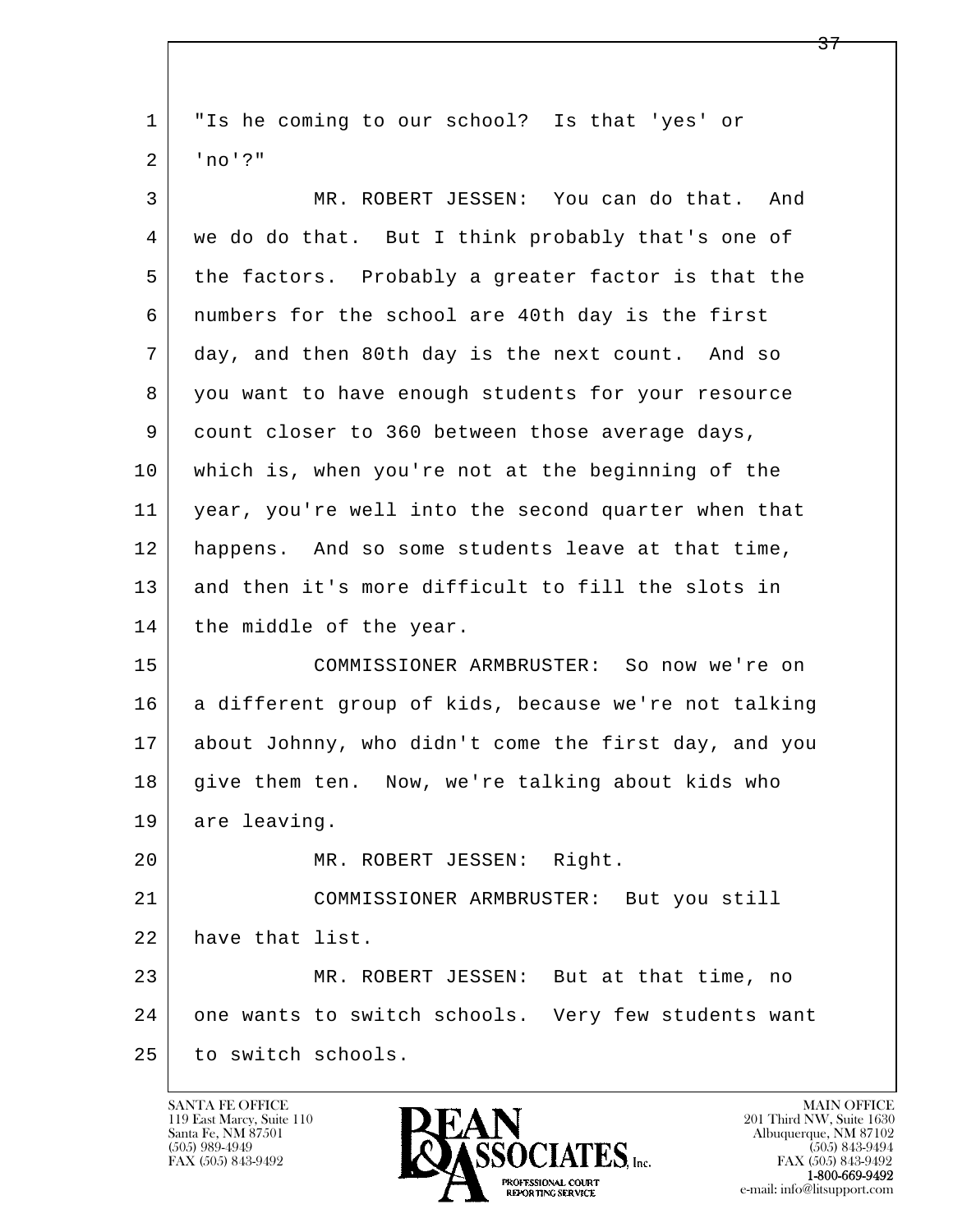| $\mathbf{1}$ | COMMISSIONER ARMBRUSTER: Oh, okay. I got            |
|--------------|-----------------------------------------------------|
| 2            | it. Took me a while. I hear what you're saying.     |
| 3            | COMMISSIONER JOHNSTON: I have a -- may I?           |
| 4            | THE CHAIR: Commissioner Johnston, yes.              |
| 5            | COMMISSIONER JOHNSTON: Thank you. I                 |
| 6            | think we're all doing the math in our heads. You're |
| 7            | asking for an increase of 20 students at the        |
| 8            | beginning of the year. Do you exhaust your waiting  |
| 9            | list?                                               |
| 10           | MR. ROBERT JESSEN: We exhaust our waiting           |
| 11           | list for the twelfth grade and the junior class.    |
| 12           | This year, we also exhausted it for the sophomore   |
| 13           | class, which is one of the first times that's       |
| 14           | happened to us.                                     |
| 15           | COMMISSIONER JOHNSTON: Okay. The 80th               |
| 16           | day is actually an October date. Is it October 10th |
| 17           | now -- I mean, the 40th day is October 10th or      |
| 18           | something like that. The 80th day -- I'm sitting    |
| 19           | here -- it falls in December; is that correct?      |
| 20           | That's just before the change of the semester.      |
| 21           | Funding is based on those 40- and 80-day counts.    |
| 22           | How many children do you lose at semester,          |
| 23           | or between the 80th and the 120th day, the end of   |
| 24           | the year? Because if you're looking at increasing   |
| 25           | funding based -- and they do go in and look at      |

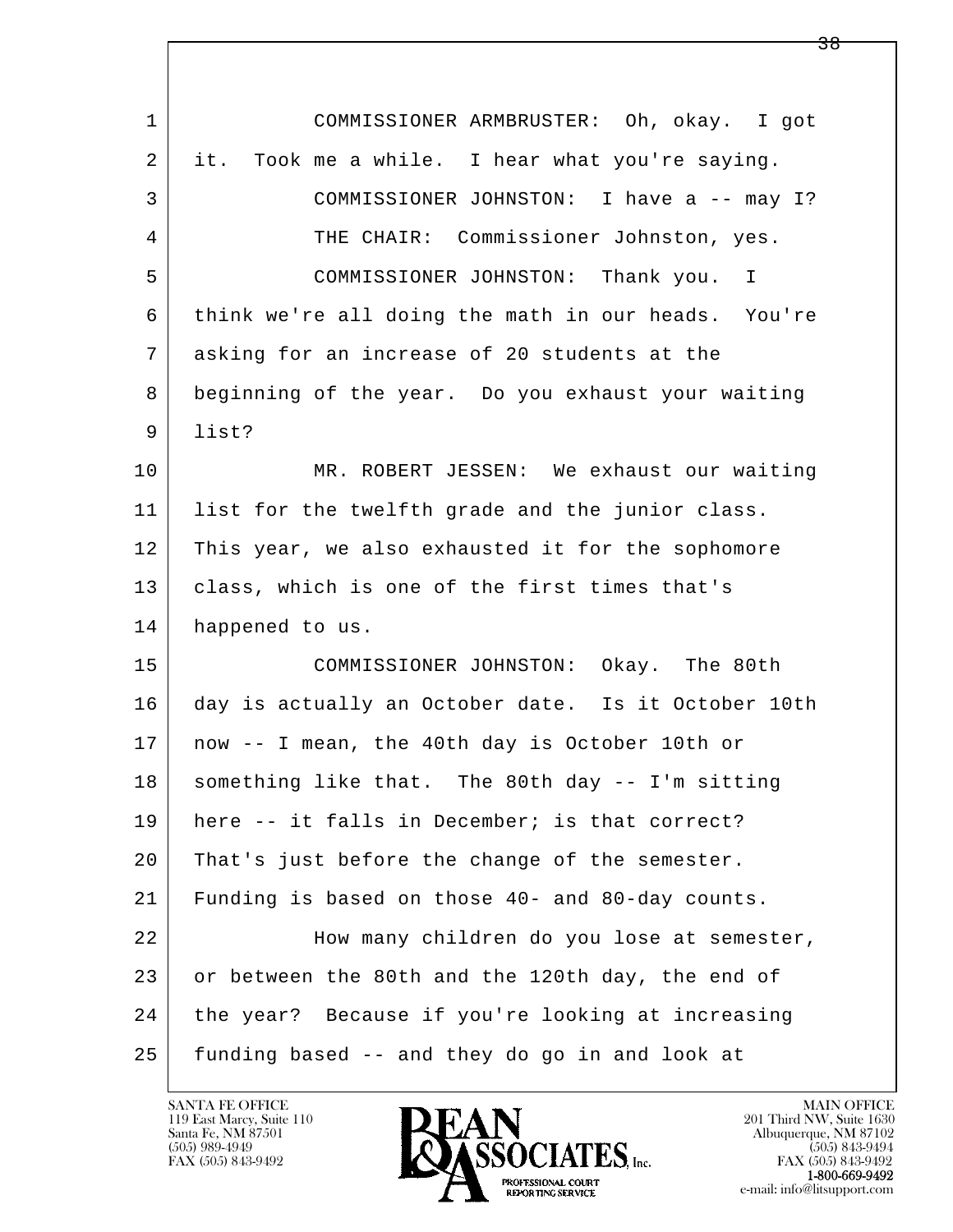l  $\overline{\phantom{a}}$  1 those -- and is the 80th day -- that's your special 2 ed number; right? Is that when you report your 3 special ed numbers for funding for your program? 4 MR. ROBERT JESSEN: I wish I had my 5 special education coordinator here. 6 COMMISSIONER JOHNSTON: So those are your 7 funding dates, sort of. That 120th day counts. 8 But -- but manipulating your enrollment to get more 9 resources, which is what you call it, how many are 10 you losing between that 80th and 120th day at 11 semester and beyond? How many leave you then? 12 MR. ROBERT JESSEN: Probably about five to 13 six, total of 10 to 15 on the year, on an average 14 year. 15 COMMISSIONER JOHNSTON: All right. Thank 16 you. 17 MR. ROBERT JESSEN: And may I just also 18 say that every penny counts this year? 19 COMMISSIONER JOHNSTON: Oh, I know that.  $20$  But to  $-$ 21 | THE CHAIR: Commissioner Conyers, can I 22 just tie -- how many do you have right now? 23 MR. ROBERT JESSEN: 343. 24 THE CHAIR: Okay. 25 Commissioner Conyers?

119 East Marcy, Suite 110<br>Santa Fe, NM 87501



FAX (505) 843-9492<br>1-800-669-9492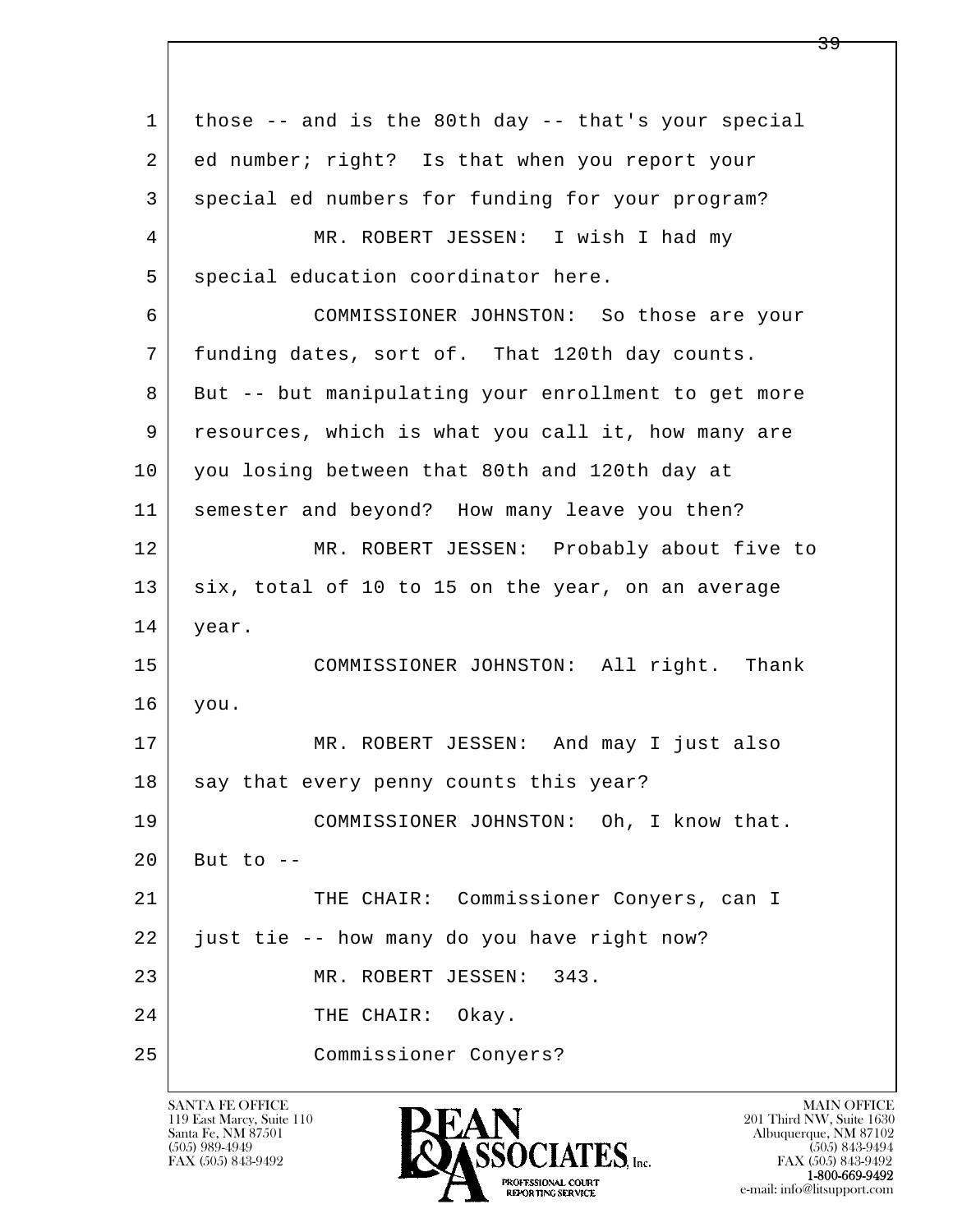l  $\overline{\phantom{a}}$  1 COMMISSIONER CONYERS: Just a question on 2 your overall grade. I know it had dropped from a 3 "B" to a "D." And I know frequently, that's 4 attributed to the change in tests. How do you -- 5 how do you attribute that? 6 MR. ROBERT JESSEN: A couple of things 7 happened. The big deal was the change to the PARCC 8 test. 9 COMMISSIONER CONYERS: Uh-huh. 10 | MR. ROBERT JESSEN: The other factor is 11 that our demographics have been changing over the 12 years, again, with the additional schools that have 13 come online. So we are a greater percentage of 14 free-and-reduced lunches. So statistics show that 15 also has an effect on grading and testing. 16 I would also like to add that those are 17 statistical predictions. Ms. Poulos nominated me 18 for the Principals Pursuing Excellence program this 19 year, which is -- if you don't know about it, it's a 20 great program, and I'm planning on doing that. 21 There are plenty of schools out there that 22 have high free-and-reduced lunches, but also high 23 scores on the PARCC. So we understand that that was  $24$  a factor in going to the "D"; but it's not a factor 25 that we accept over time.

119 East Marcy, Suite 110<br>Santa Fe, NM 87501



FAX (505) 843-9492<br>**1-800-669-9492**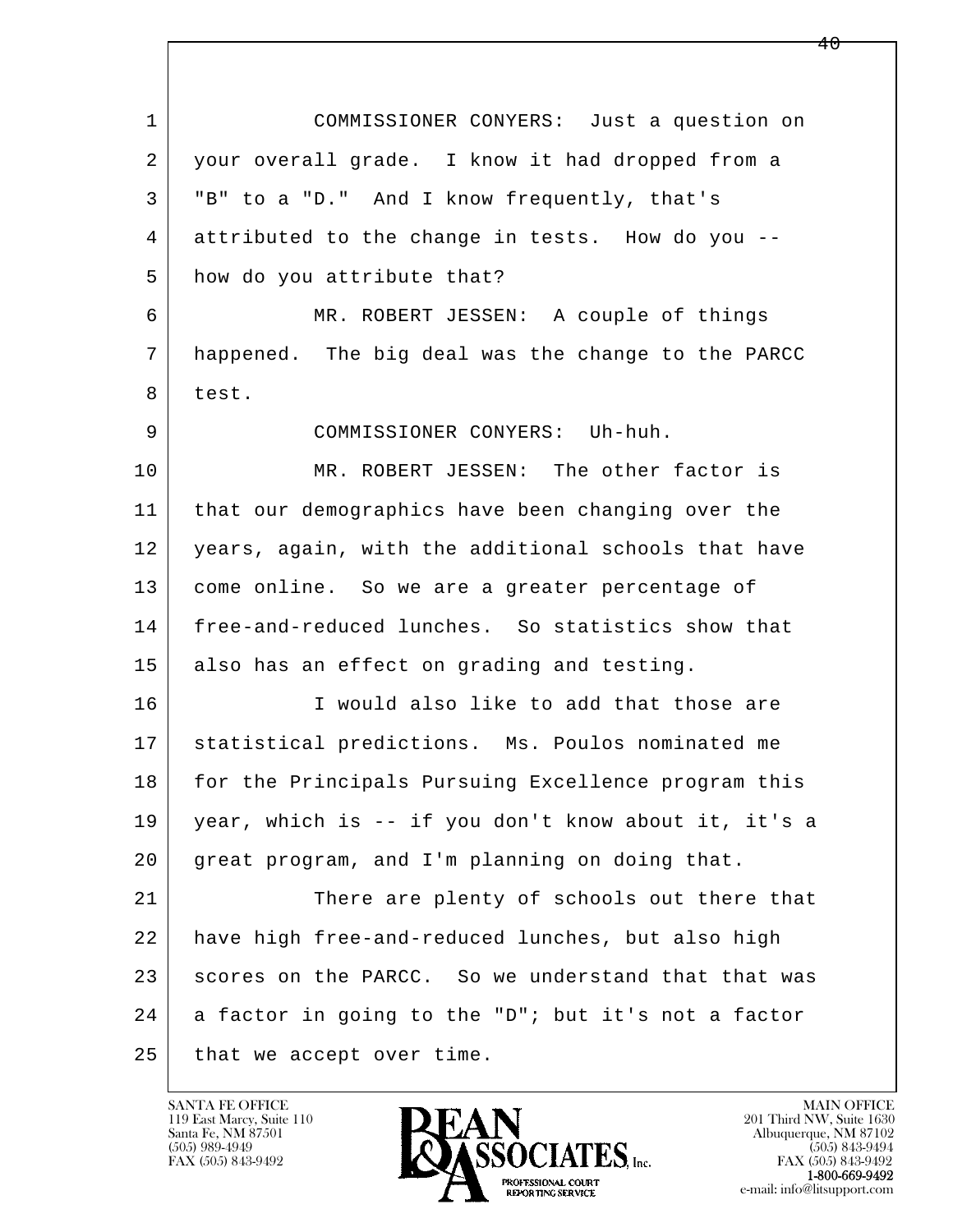l  $\overline{\phantom{a}}$  1 COMMISSIONER CONYERS: So the factor is 2 the changing demographics? Is that what you're 3 saying? 4 MR. ROBERT JESSEN: Going from the SBA to 5 PARCC, that was the big "B" to the "D," and then 6 also the changing demographics. We did have some 7 progress last year between 2015-2016, which I think 8 | Ms. Poulos points out. 9 COMMISSIONER CONYERS: Okay. Thank you. 10 THE CHAIR: Commissioner Caballero? 11 COMMISSIONER CABALLERO: The number, 360, 12 what -- how did you derive -- come out to that 13 number? 14 MR. ROBERT JESSEN: Monte was founded on  $15$  the  $-$  see if I can remember the name of it  $-$ 16 Council of Essential Schools, which has an idea of 17 the sort of the perfect size for a school in order 18 to have everyone be able to know everyone at the 19 | school. So we have seven through twelve; so that's 20 | 60 students per class. 21 | And so it's part of the initial concept of 22 Monte del Sol that we remain no -- we do not grow  $23$  above 360 as a school, so that everyone at the 24 school is well-known by all the faculty and staff. 25 COMMISSIONER CABALLERO: Next question is

119 East Marcy, Suite 110<br>Santa Fe, NM 87501



FAX (505) 843-9492<br>1-800-669-9492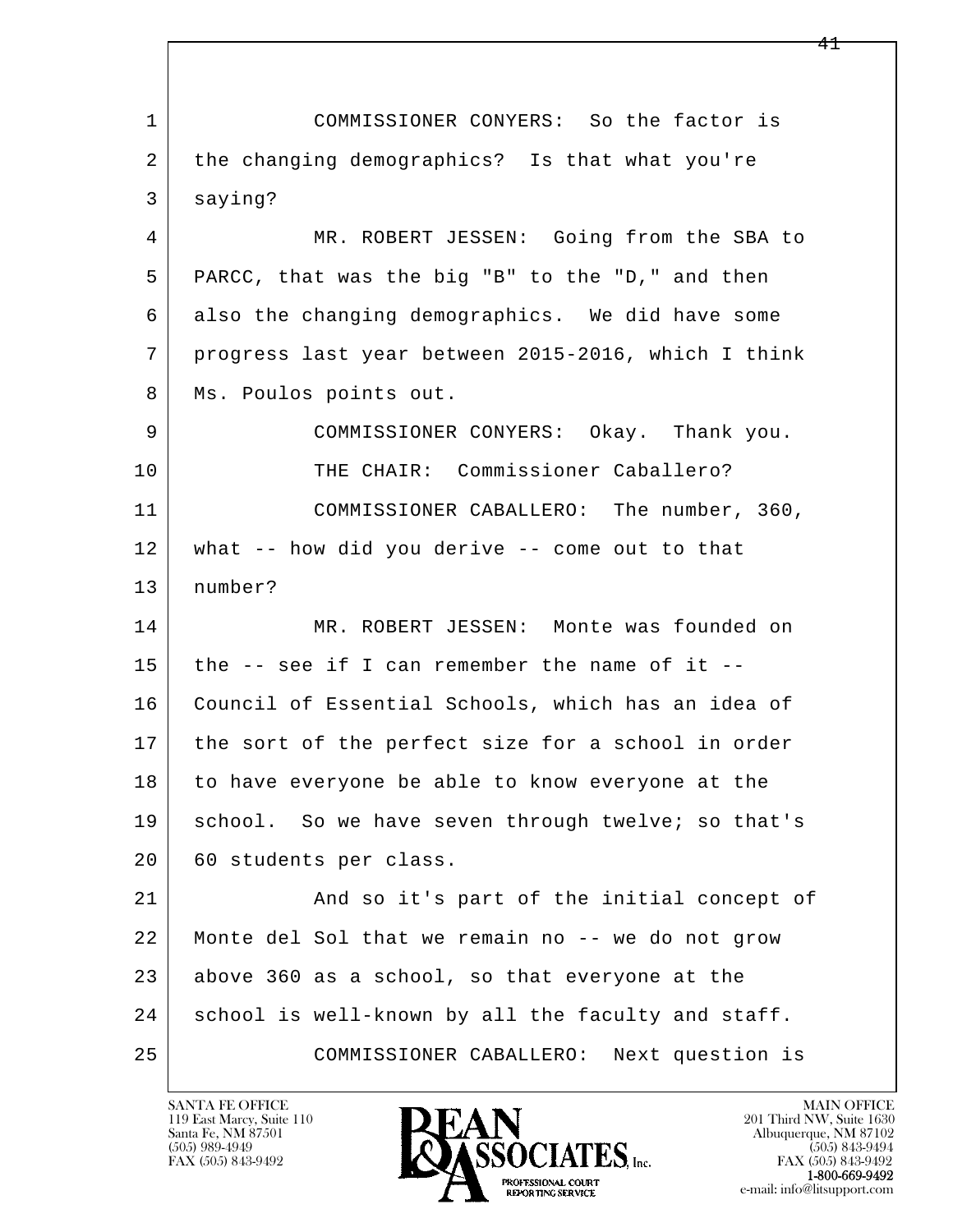l  $\overline{\phantom{a}}$  1 if -- if you were to enroll more than 360 -- or to 2 arrive at your average of 360, do you have the 3 ability to accommodate more students? Let's say 4 365? 370? 5 MR. ROBERT JESSEN: Yes. 6 THE CHAIR: What's your maximum cap for 7 your building? 8 MR. ROBERT JESSEN: We're way under the 9 max cap for the building. I think that's around  $10 | 400.$ 11 | THE CHAIR: Okay. Commissioners, any 12 further comments? Ouestions? 13 | I'll be honest. I have difficulty in 14 increasing a cap with -- with the scores especially 15 in that lowest quartile. That, I just -- Director? 16 MS. POULOS: Okay. 17 | THE CHAIR: That's all right. 18 | MS. POULOS: Madam Chairwoman, 19 Commissioner, and Mr. Jessen, I just want to 20 clarify. This is something we will be working on 21 | clarifying so that everyone understands this. 22 My real concern is -- and I hear yours. 23 But my real concern is if you say, "We have 380 24 spots, and we can fill 380 spots," then you can't, 25 at a later point in the year, say, "We only have

119 East Marcy, Suite 110<br>Santa Fe, NM 87501



FAX (505) 843-9492 FAX (505) 843-9492 e-mail: info@litsupport.com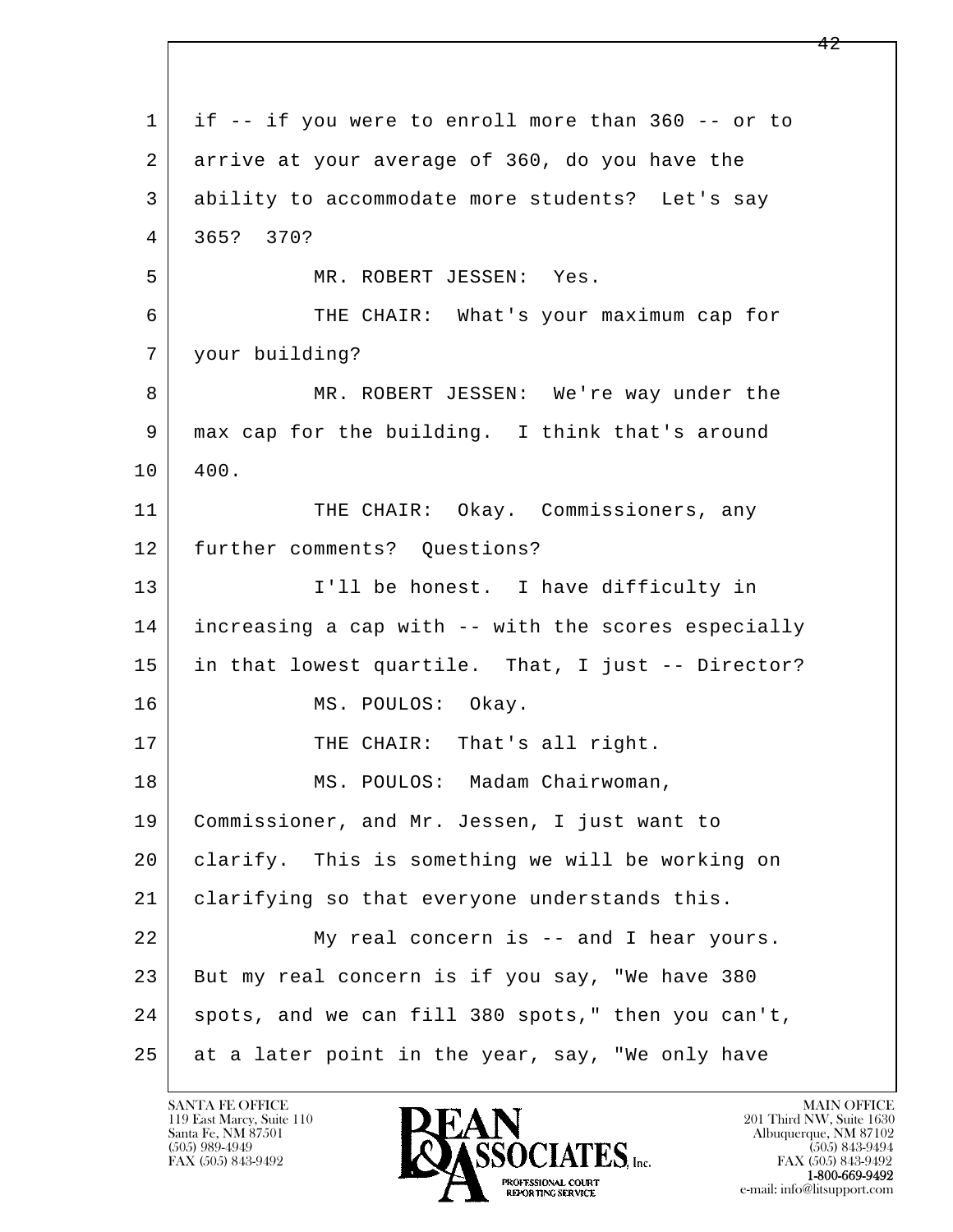l  $\overline{\phantom{a}}$  1 360 spots." 2 In fact, you, as a school, need to 3 establish annually, "This is how many spots we have; 4 this is how many we're going to fill," and continue 5 | with that number through the year. 6 And that's my concern is we may, by 7 creating this idea that you can do that, create an 8 environment where schools are violating the law. 9 And I -- we will be, like I said, 10 clarifying that for the public and for all the 11 | schools so they understand that, that the 12 expectation really is, at your lottery, you say, 13 | "This is how many spots we have; this is how many 14 we're going to fill." 15 | The Sand we continue through the year, anytime 16 a vacancy opens, to fill that spot with a student 17 from the wait list. And if there is no wait list, 18 then if somebody were to come in the next day and 19 say, "I want to enroll," that student is eligible to  $20$  do so. 21 THE CHAIR: Right. Because that's -- 22 that's what's somewhat been nagging at me. Are you 23 saying, "It's 380, but we're really going to keep it 24 at 360"? 25 If 380 show, are you keeping it at 380, or

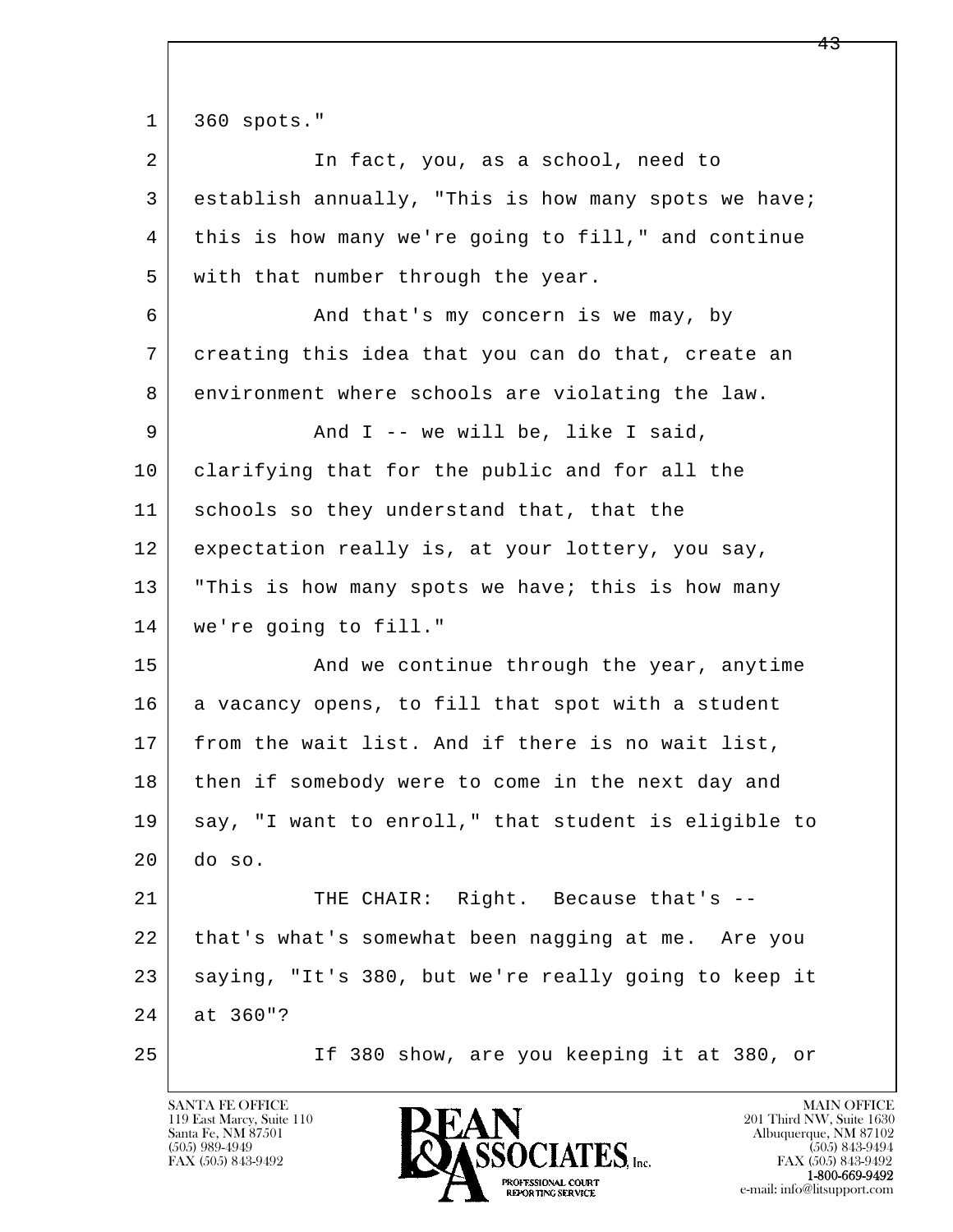| $\mathbf{1}$ | are you -- do you want to just keep it at 360?      |
|--------------|-----------------------------------------------------|
| 2            | That's where it gets a little gray here.            |
| 3            | MR. ROBERT JESSEN: I'd just like to point           |
| 4            | out that this was recommended to me by the previous |
| 5            | Chair of the PEC. That's where I got the idea       |
| 6            | there. And Michael would like to say something.     |
| 7            | MR. MICHAEL SMITH: We just worked through           |
| 8            | the budget. And our budget is 360. That's how many  |
| 9            | students we plan on educating at Monte. And --      |
| 10           | THE CHAIR: Then my question is why, then,           |
| 11           | do you need a cap of 380 if you never want to go    |
| 12           | over 360? Then why don't --                         |
| 13           | MR. MICHAEL SMITH: Because there's                  |
| 14           | natural attrition.                                  |
| 15           | THE CHAIR: But you can do waiting lists.            |
| 16           | That's what I don't get. You can do waiting lists   |
| 17           | so that you can fill in. It's just -- that 380      |
| 18           | becomes an artificial number.                       |
| 19           | MR. ROBERT JESSEN: If you use the waiting           |
| 20           | list in the summer, they will come. If you go to    |
| 21           | the waiting list in the middle of the year, it is   |
| 22           | much less likely that they will come. So that's --  |
| 23           | COMMISSIONER JOHNSTON:<br>And --                    |
| 24           | THE CHAIR: Commissioner Johnston?                   |
| 25           | COMMISSIONER JOHNSTON: Madam Chair, my              |

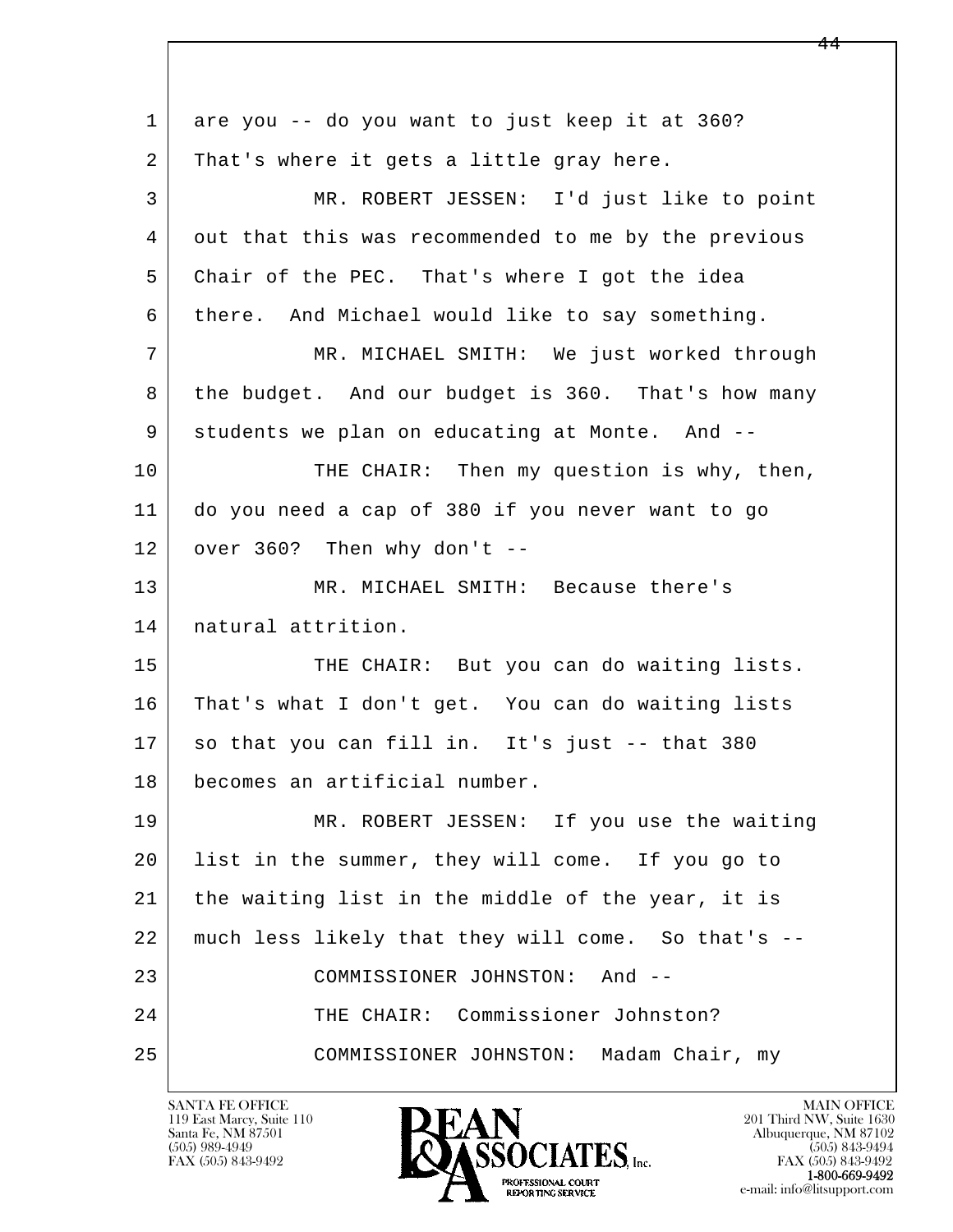1 concern would be the 40-, 80- and 120-day counts are 2 vitally important to the funding formula. And if I 3 remember correctly -- and I'm sure there are many 4 people who can correct me if I've got it wrong. But 5 the 40th day count is your first count. The 80th 6 day -- or -- now, it's October 10th, and the 80th is 7 in December. You're counting your students who are 8 receiving related services. 9 My concern would be is that the school

 10 would increase to 275 [verbatim] for the first 11 semester, and then their attrition would take them, 12 at semester, down to the 360. But when you're able 13 to average those enrollments, your funding is 14 | higher. You get extra dollars. And those are your 15 resources. That's what you all are talking about.

16 And so it's really messing with your 17 budget. It's manipulating it. And it's making the 18 beginning of the year larger classes, and the end of 19 | the year smaller classes; but you still count those 20 numbers.

21 | THE CHAIR: Right.

 22 MR. MICHAEL SMITH: We're dealing with the 23 opposite of that right now.

l  $\overline{\phantom{a}}$  24 COMMISSIONER JOHNSTON: Okay. 25 MR. MICHAEL SMITH: We're dealing with

119 East Marcy, Suite 110<br>Santa Fe, NM 87501

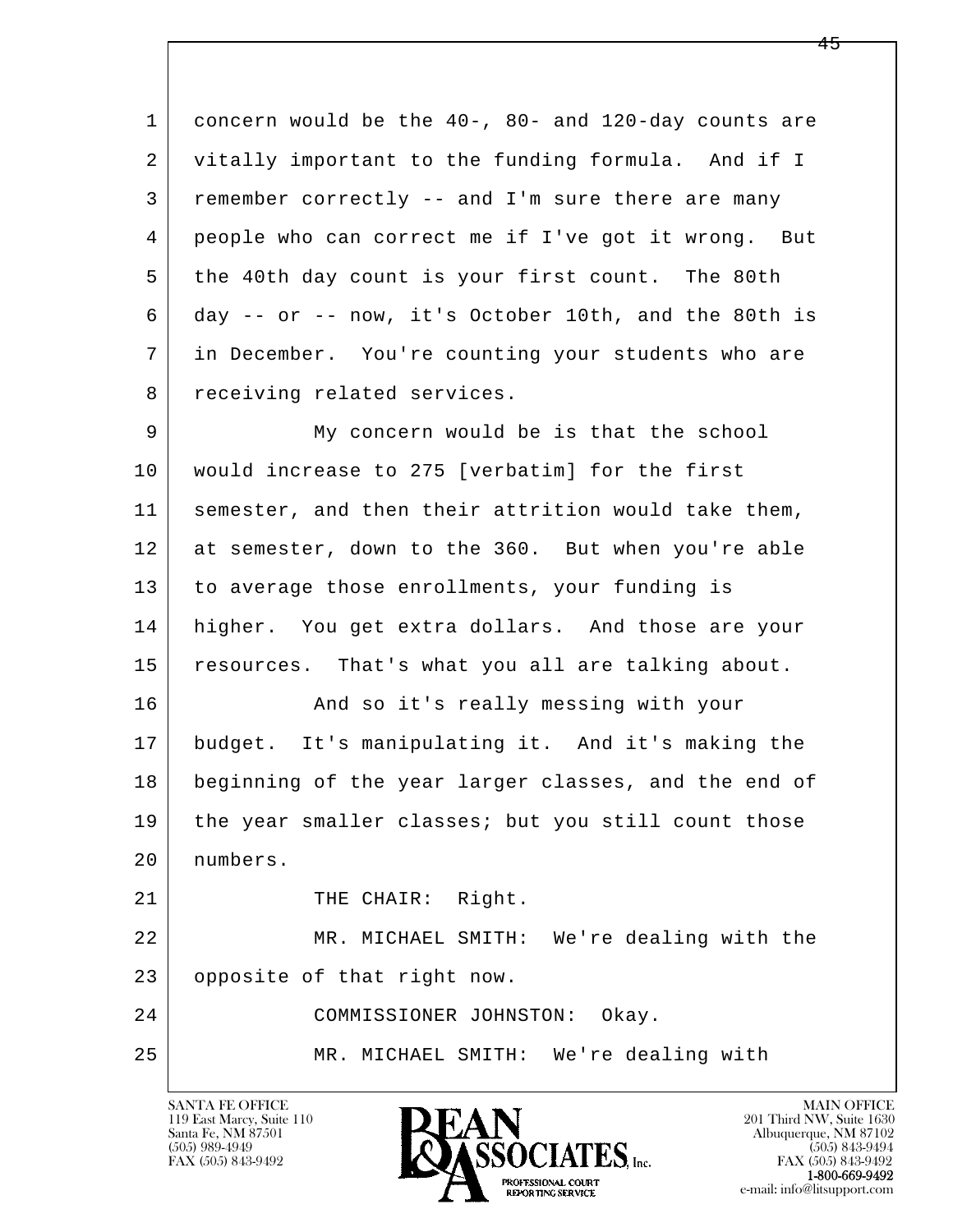1 345, as opposed to 360, which our budget is based 2 on. So that means that a year later, we're going to 3 be funded for 345.

 4 COMMISSIONER JOHNSTON: Which is what you 5 served.

 6 MR. MICHAEL SMITH: Right, what we served 7 the previous year. So it's always going to be based 8 on the previous year. We're trying to get it so 9 that we can be as close to 360 every year, year 10 after year, as possible. And in order to do that 11 and not go over our cap, we're asking simply to 12 raise the cap so that we have, built in, a little 13 attrition, so that when we're -- when we do those 14 counts, for the following year, we have the right 15 funding in place.

16 Right now, we're struggling with all the 17 State's done to the -- all the schools. And we're 18 dealing with having -- trying to stay under our cap 19 so rigorously that we've put ourselves into a 20 situation where we're going to get less funding the 21 following year.

l  $\overline{\phantom{a}}$  22 COMMISSIONER JOHNSTON: And while I have 23 sympathy for you, I have sympathy for every district 24 and charter school in the state who faces that same 25 thing. And to mess with numbers of students that

119 East Marcy, Suite 110<br>Santa Fe, NM 87501

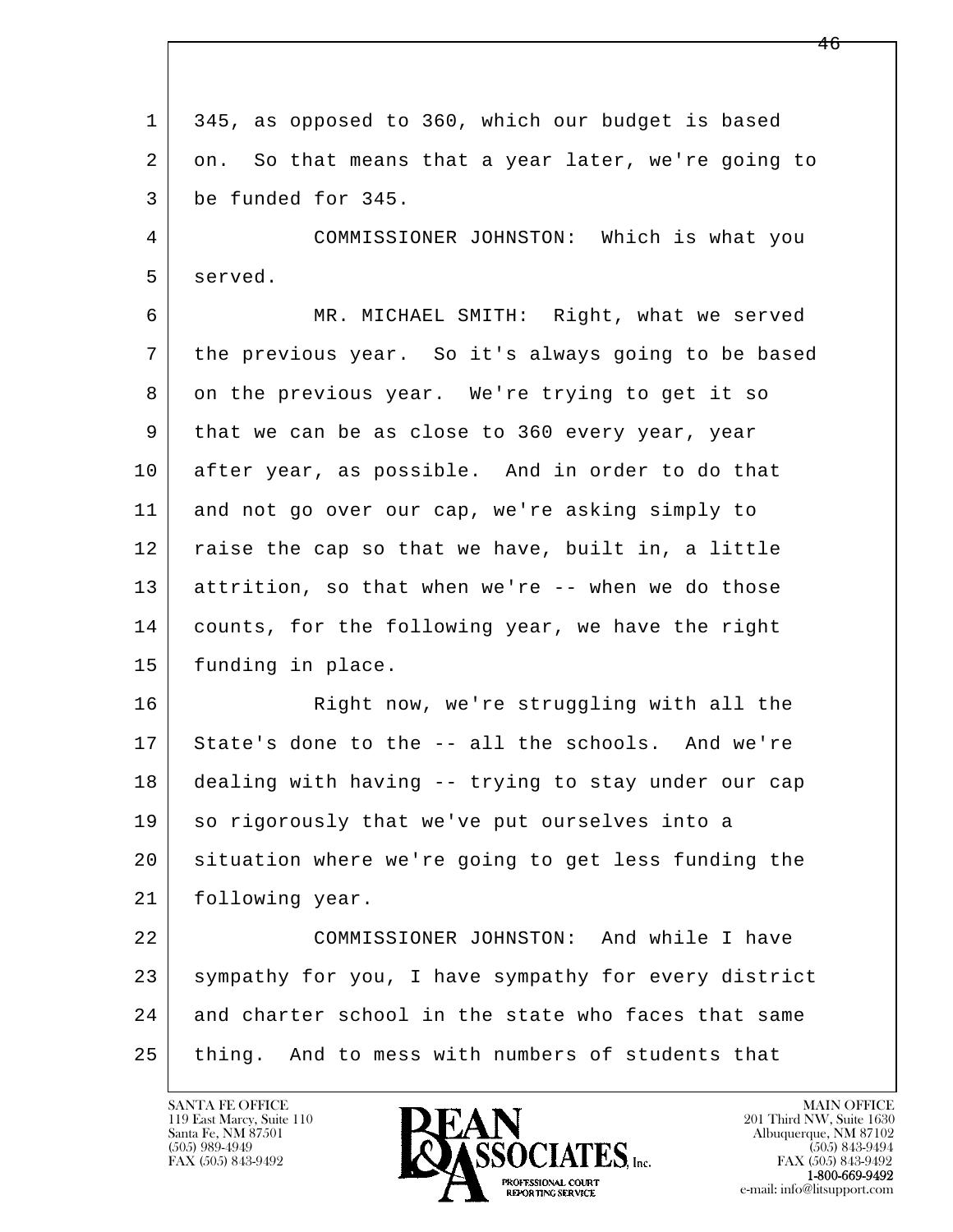l  $\overline{\phantom{a}}$  1 you really have no intention of -- you don't believe 2 you'll need to educate -- that's 20 students. 3 THE CHAIR: Right. And I have a concern  $4$  that we're going to -- we'll be inundated -- 5 COMMISSIONER JOHNSTON: Yes. And it's -- 6 THE CHAIR: -- with similar requests. 7 COMMISSIONER JOHNSTON: You need to have 8 Mr. Aguilar come -- Deputy Secretary Aguilar come 9 and explain that. 10 THE CHAIR: Commissioners, do I have 11 anyone that wants to propose a motion? 12 If there's no other -- Commissioner Ruiz? 13 COMMISSIONER RUIZ: Madam Chair and 14 Commissioners, I move to deny the amendment request 15 presented by Monte Del Sol, one, to increase its 16 enrollment cap to 380, because the school has not 17 yet demonstrated sustained academic achievement, as 18 required by NMSA 1978, S. 22-2E-4E, which requires a 19 school that has earned a letter grade of "D" to 20 prioritize resources toward proven programs and 21 methods linked to improve student achievement until 22 the school earns a grade of "C" or better for two 23 | consecutive years. 24 THE CHAIR: Do I have a second? 25 COMMISSIONER JOHNSTON: Second.

119 East Marcy, Suite 110<br>Santa Fe, NM 87501



FAX (505) 843-9492<br>1-800-669-9492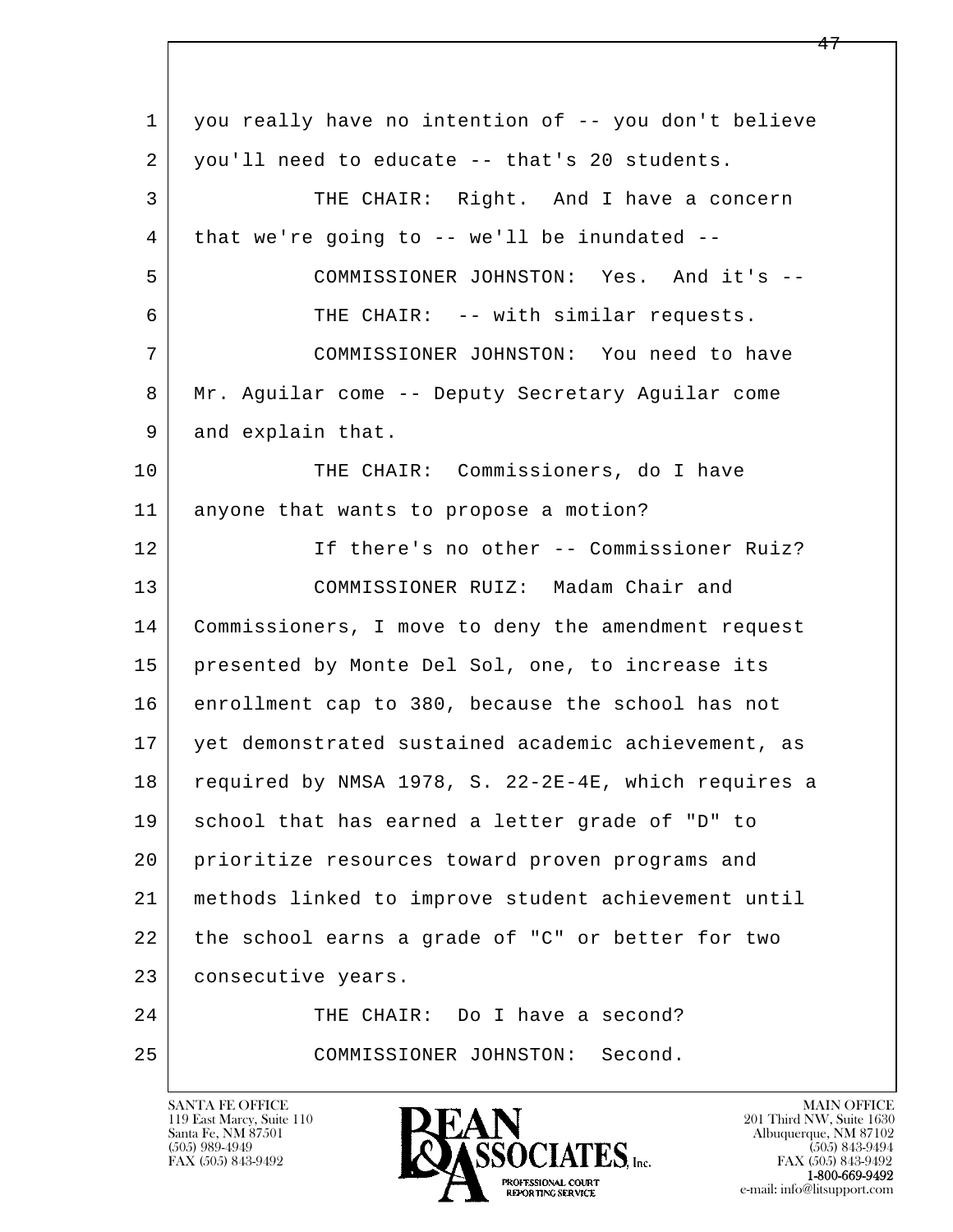l  $\overline{\phantom{a}}$ 1 THE CHAIR: Second by Commissioner 2 Johnston. 3 Commissioner Armbruster? 4 COMMISSIONER ARMBRUSTER: I'm sorry? 5 COMMISSIONER CABALLERO: No. I'm going to 6 vote "No." 7 COMMISSIONER ARMBRUSTER: I didn't know 8 | what that meant. Okay. I'm ready. 9 Commissioner Gipson? 10 THE CHAIR: Yes. 11 COMMISSIONER ARMBRUSTER: Commissioner 12 Peralta? 13 COMMISSIONER PERALTA: Yes. 14 COMMISSIONER ARMBRUSTER: Commissioner 15 Ruiz? 16 COMMISSIONER RUIZ: Yes. 17 COMMISSIONER ARMBRUSTER: Commissioner 18 Toulouse? 19 COMMISSIONER TOULOUSE: Yes. 20 COMMISSIONER ARMBRUSTER: Commissioner 21 Conyers? 22 COMMISSIONER CONYERS: Yes. 23 COMMISSIONER ARMBRUSTER: Commissioner 24 Crone? 25 COMMISSIONER CRONE: Yes.

119 East Marcy, Suite 110<br>Santa Fe, NM 87501



FAX (505) 843-9492<br>**1-800-669-9492** e-mail: info@litsupport.com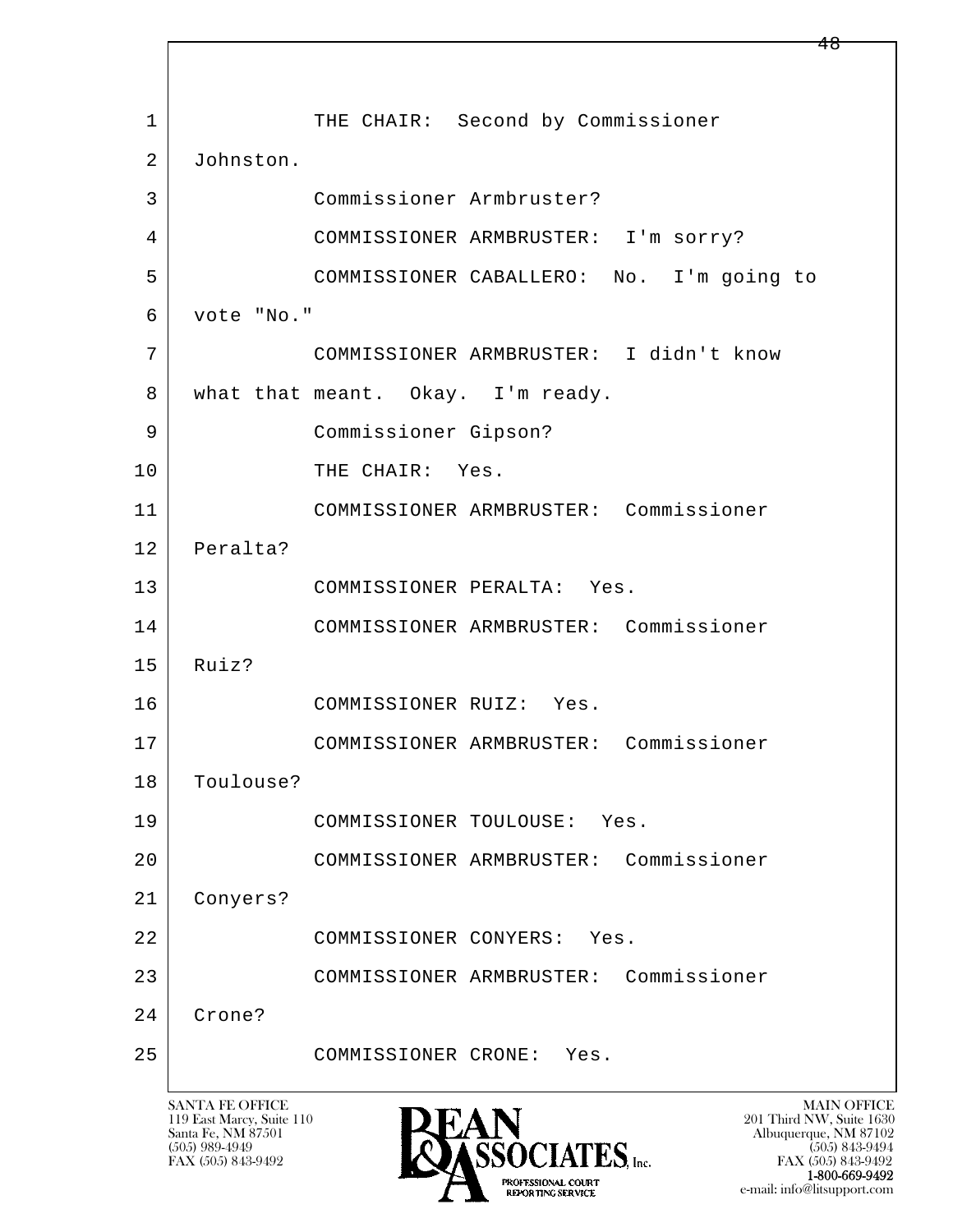l  $\overline{\phantom{a}}$  1 COMMISSIONER ARMBRUSTER: Commissioner 2 Armbruster votes "Yes." 3 Commissioner Caballero? 4 COMMISSIONER CABALLERO: No. 5 COMMISSIONER ARMBRUSTER: So the vote 6 is -- and Danielle? 7 COMMISSIONER JOHNSTON: Yes. 8 COMMISSIONER ARMBRUSTER: And that was a 9 "Yes" vote? 10 COMMISSIONER JOHNSTON: Yes. 11 COMMISSIONER ARMBRUSTER: It will be eight 12 to one. 13 THE CHAIR: That is an eight-to-one vote. 14 Thank you very much. Motion passed. Thank you very 15 | much. 16 We are now on to 7C -- oh, no. I'm sorry. 17 | 6B. Estancia Valley. Sorry. I jumped 18 ahead. We are on to 6B, Estancia Valley Classical 19 Academy. 20 MR. ROGER LENARD: Madam Chair, members of 21 the Commission, Ms. Poulos. I am Roger Lenard, the 22 president of the governing council of the EVCA. 23 This is Mr. Tim Thiery, who's the executive director 24 of EVCA. 25 I have with us Mr. Harlan Lawson, who's

119 East Marcy, Suite 110<br>Santa Fe, NM 87501

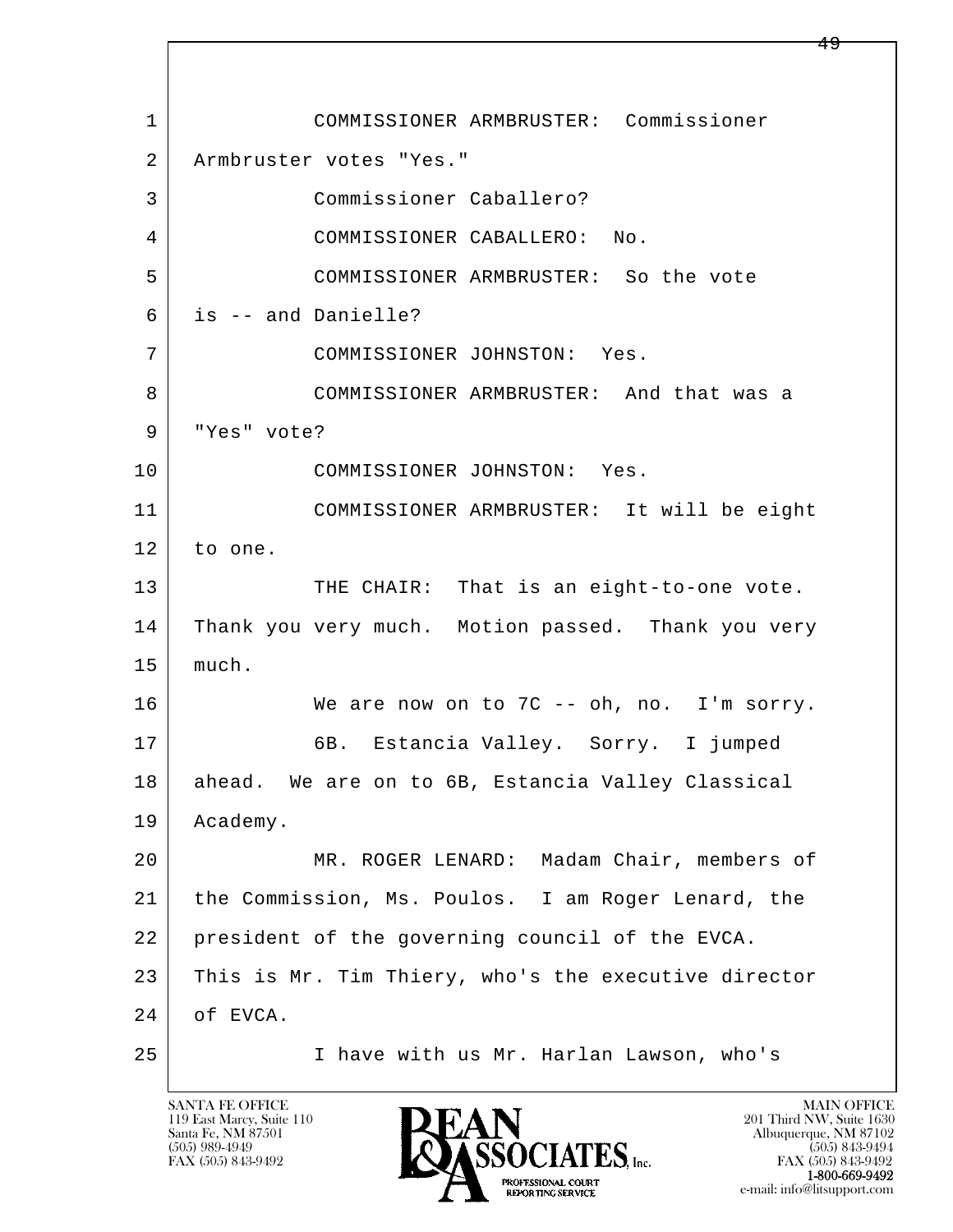| $\mathbf 1$ | the vice president of our governing council;         |
|-------------|------------------------------------------------------|
| 2           | Charlotte Hetherington, who is our legal counsel;    |
| 3           | and our -- a member of our governing council,        |
| 4           | Ms. Kim Adams.                                       |
| 5           | THE CHAIR: Good afternoon.                           |
| 6           | MR. ROGER LENARD: Good afternoon.                    |
| 7           | THE CHAIR: Director?                                 |
| 8           | MS. POULOS: Madam Chairwoman,                        |
| 9           | Commissioners, Estancia Valley Classical Academy has |
| 10          | submitted three amendment requests. I know we don't  |
| 11          | handle them together; but I'm going to address them  |
| 12          | together, and then we can address any specific       |
| 13          | questions. And I have provided motion language for   |
| 14          | all three separately in the back of your materials.  |
| 15          | So the first is a request for an                     |
| 16          | enrollment cap increase. This request was included   |
| 17          | as part of the school's renewal application          |
| 18          | submitted back in October.                           |
| 19          | The request is to increase the enrollment            |
| 20          | cap to 780 from the current enrollment cap, which is |
| 21          | The school notes that the rationale for this<br>575. |
| 22          | request is that the school has experienced growth    |
| 23          | each year of their operation, beginning with         |
| 24          | 293 students in Grades K-10; and current enrollment  |
| 25          | is 455 in Grades K-12.                               |

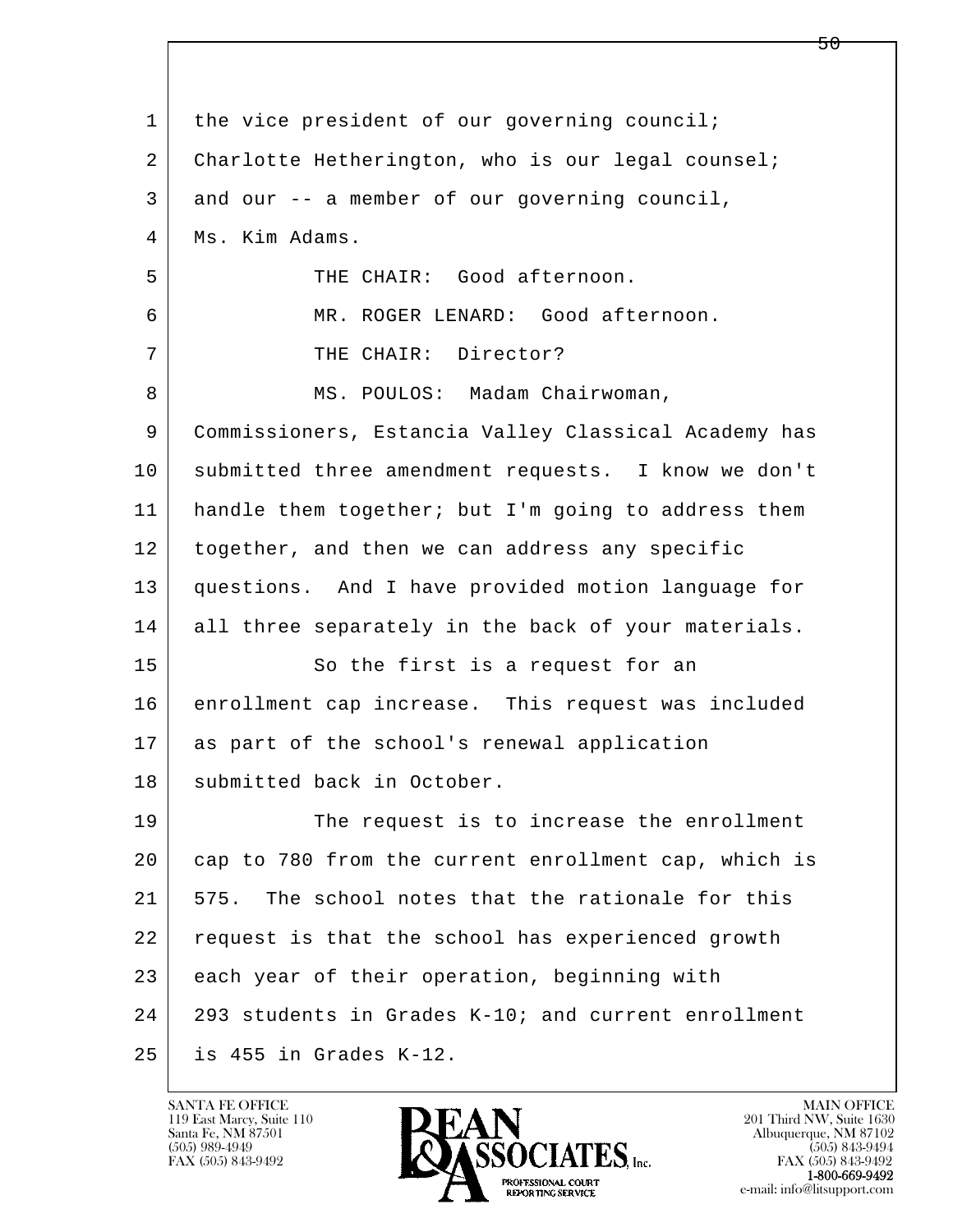l  $\overline{\phantom{a}}$ 1 Their current charter enrollment cap is 2 575, and they are anticipating moving to a new 3 facility as early as August 2017, depending on 4 availability of the funding, and expect enrollment 5 to surpass 575 before the next charter renewal. 6 The second request is to change terms in 7 their current charter regarding the location of the 8 facility so that they will be able to change 9 facilities at a later date. The school notes the 10 | rationale for the amendment request is to remain 11 compliant with the provisions of Section 22-8B-4.2 12 NMSA 1978 of the Charter Schools Act. 13 Current facilities are leased from the 14 EVCA Foundation, and the initial five-year lease 15 term ends in August 2017. These buildings are 16 available on a month-to-month basis during the 17 2017-'18 school year. Current leased facilities 18 will not support the anticipated increase in 19 enrollment above their current enrollment. Their 20 anticipated enrollment growth to 575, which is their 21 current cap, cannot be housed in their existing 22 facilities. 23 Additionally, the current leased 24 facilities are very expensive per square foot. The 25 lease-purchase cost for the new facility is

119 East Marcy, Suite 110<br>Santa Fe, NM 87501

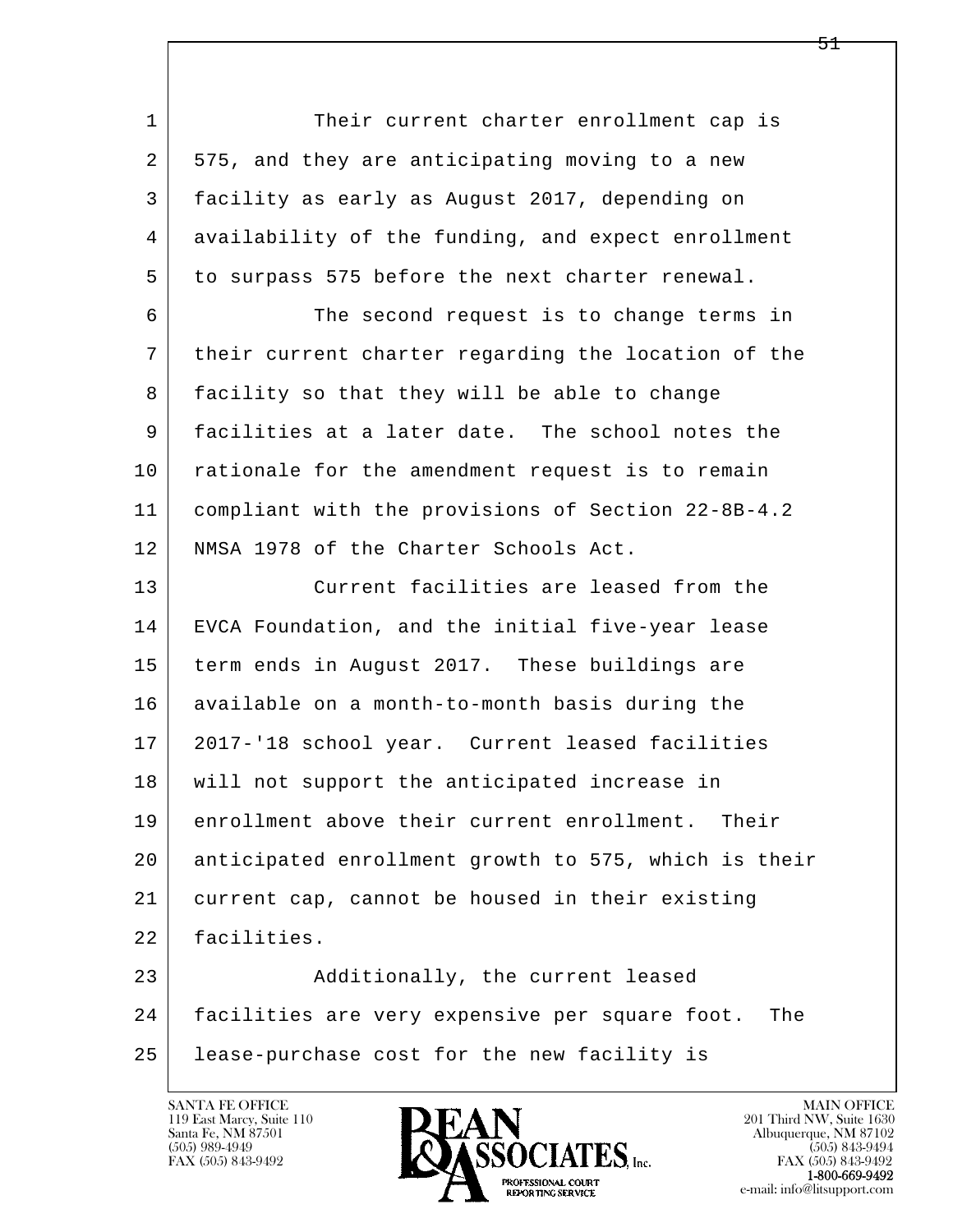1 anticipated to give them critically needed 2 additional space at a similar total lease cost. And 3 while they cannot use future SB-9 funds to pay lease 4 costs of their current leased facilities, they can 5 be used to pay lease-purchase costs in their new 6 facility.

7 This move will keep EVCA situated within 8 the NESD School District; although it will require a 9 short move from northern Torrance County to southern 10 Santa Fe County. And the language in their current 11 charter is very specific about staying in Torrance 12 | County, and that's why they're seeking that change. 13 The third request is a request to change 14 language in the current charter related to their 15 instructional hours.

16 The school seeks to incorporate language 17 | that clarifies the instructional hours provided, 18 which will continue to exceed the minimum 19 instructional hours, and, in fact, will not change 20 from the current instructional hours.

l  $\overline{\phantom{a}}$ 21 The application notes the rationale for 22 the amendment request is that in the 2011 charter 23 application there was a typographical error on the 24 total instructional hours for Grades 7 through 12, 25 and that based on feedback from the Charter Schools

119 East Marcy, Suite 110<br>Santa Fe, NM 87501



FAX (505) 843-9492<br>**1-800-669-9492**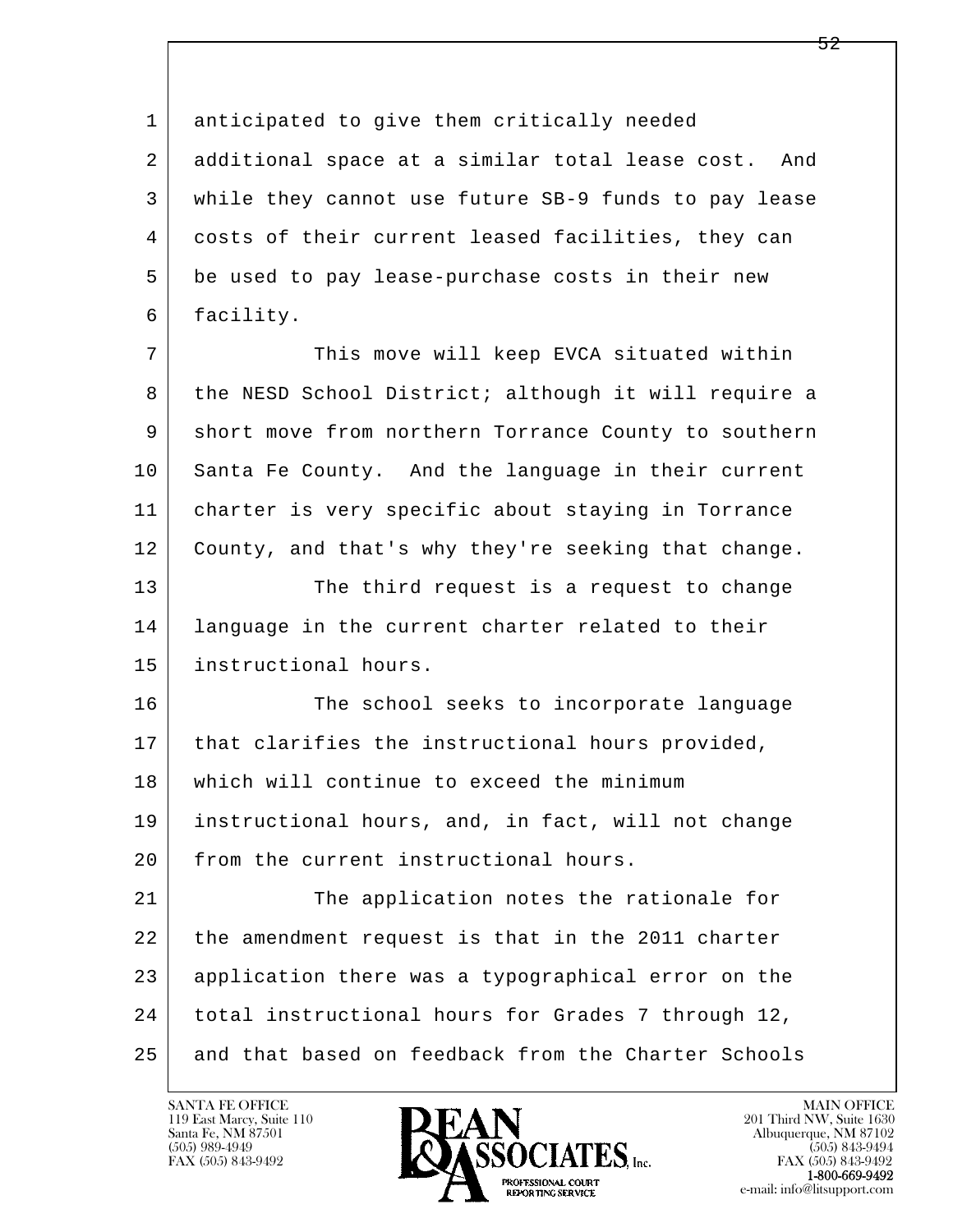l  $\overline{\phantom{a}}$  1 Division, the calculations they have fail to account 2 for passing periods; and so it appears that they're 3 not meeting their instructional hours in their 4 charter, when, in fact, the intent was the amount  $5$  that they're providing currently. 6 | Rand so there will be no change. 7 So, again, we have provided the school 8 history, the school performance, which the 9 Commission will note includes a three-year average 10 letter grade of an "A"; although, the current year 11 letter grade based on last year's performance, did 12 drop from an "A" in the prior year, to a "C." 13 But over the three years, they've had a 14 single-year letter grade of "A," "A," and "C." 15 | The addition, there's proficiency 16 comparisons to the local school district, as well as 17 comparative subgroup and demographic information. 18 | CSD has recommended the approval of all of 19 the amendment requests, based on the academic 20 performance of the school, the overall letter grade, 21 as well as the recommendation of approval of the 22 facility change, which is in alignment with other 23 requests that kind of preemptively assist a school 24 in being able to enter into some of the agreements, 25 obtain financing.

119 East Marcy, Suite 110<br>Santa Fe, NM 87501

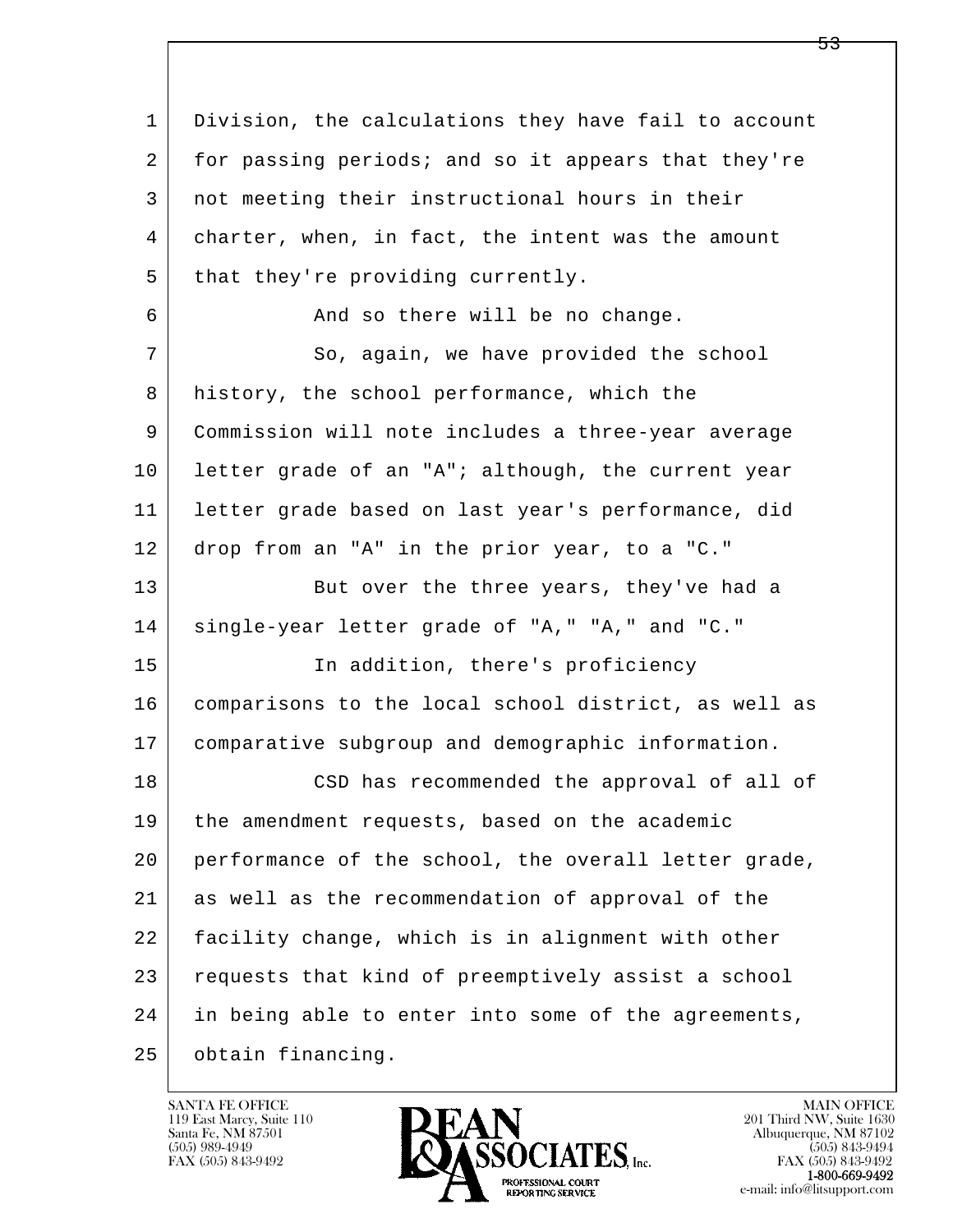l  $\overline{\phantom{a}}$ 1 and then with the instructional hours, 2 again, the recommendation is approval, as we note 3 that there will be no change in instructional hours; 4 the students will continue to receive the same 5 instructional hours. 6 THE CHAIR: Thank you. Welcome, once 7 again. 8 MR. ROGER LENARD: Thank you. 9 THE CHAIR: So anything that you wish to 10 provide? 11 | MR. ROGER LENARD: You know, it is 12 somewhat uncomfortable for us to not be able to 13 comply with 22, Section 8B-4.2. We are 14 grandfathered in, because when we started our 15 | charter school, the statute was not yet in place. 16 So we're in a difficult position, because we don't 17 | really want to be in violation of code; but we need 18 your approval to move. 19 The increase in enrollment is a collateral 20 benefit; but, primarily, we would like to get into a 21 facility that meets the intent of the law, which is 22 a lease-purchase, which the new facility would be. 23 THE CHAIR: Thank you. 24 Commissioner Peralta, do you want to add 25 | anything in regards to the facility at this point?

119 East Marcy, Suite 110<br>Santa Fe, NM 87501

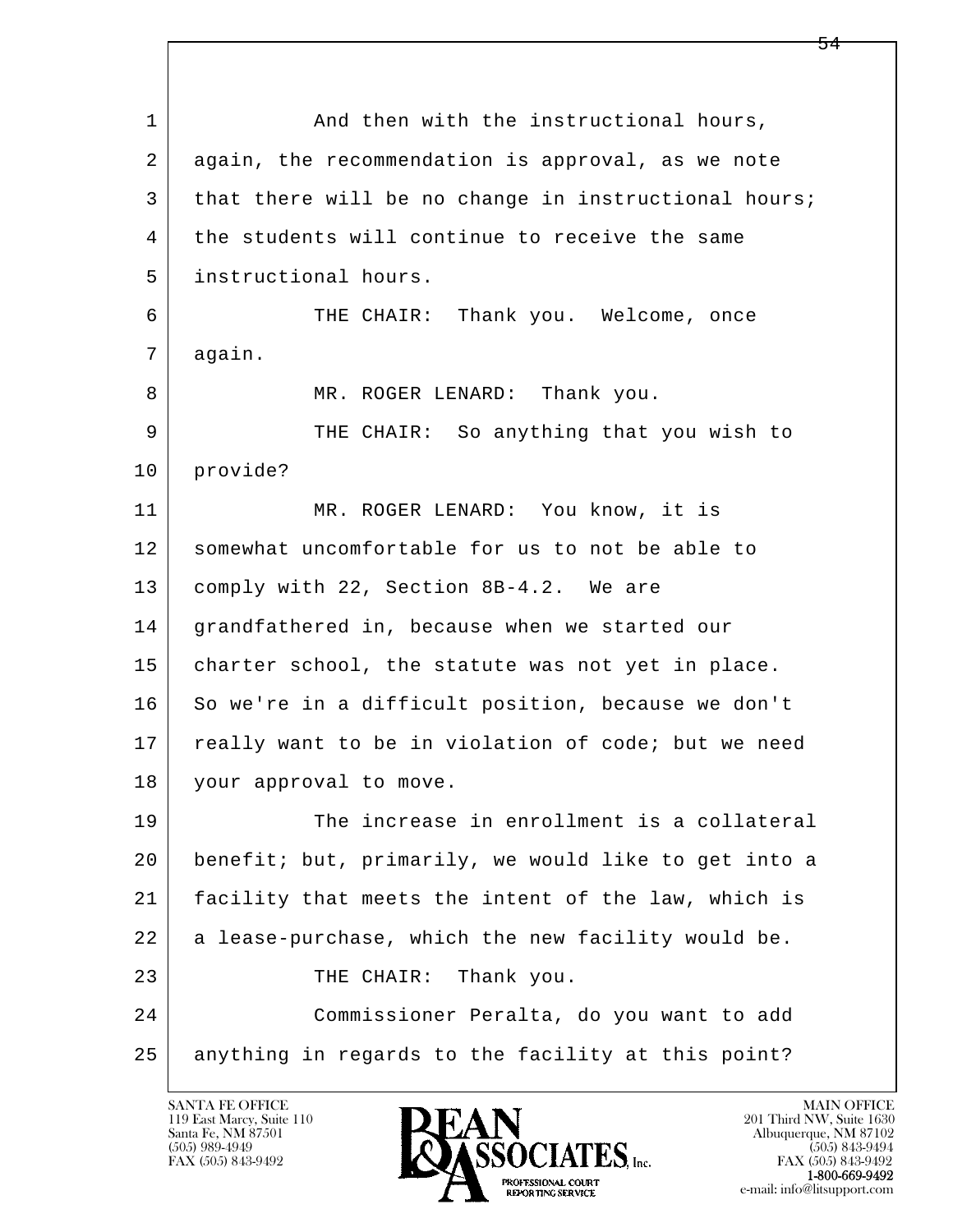l  $\overline{\phantom{a}}$  1 COMMISSIONER PERALTA: Maybe if we could 2 kind of tie both in as far as the cap and the 3 increase request and the building? 4 MR. ROGER LENARD: Speaker sure, that's 5 fine. 6 COMMISSIONER PERALTA: I kind of want to 7 just kind of get my facts straight here. Currently, 8 you guys are on 132 Impala Court in Moriarty; 9 correct? 10 MR. ROGER LENARD: Yes, sir. 11 COMMISSIONER PERALTA: And you have 12 455 students in the building you've occupied for how 13 long? 14 MR. ROGER LENARD: Well, this is our fifth 15 year of occupancy of those facilities. 16 COMMISSIONER PERALTA: Okay. And so 17 now -- and your current enrollment cap is 575. 18 MR. ROGER LENARD: That is the enrollment 19 cap, but without exceeding per square foot and -- 20 COMMISSIONER PERALTA: Right. 21 MR. ROGER LENARD: Well, primarily, 22 per-square-foot limitations. 23 COMMISSIONER PERALTA: You've got your 24 enrollment cap. 25 MR. ROGER LENARD: Actually, 515 is the

119 East Marcy, Suite 110<br>Santa Fe, NM 87501

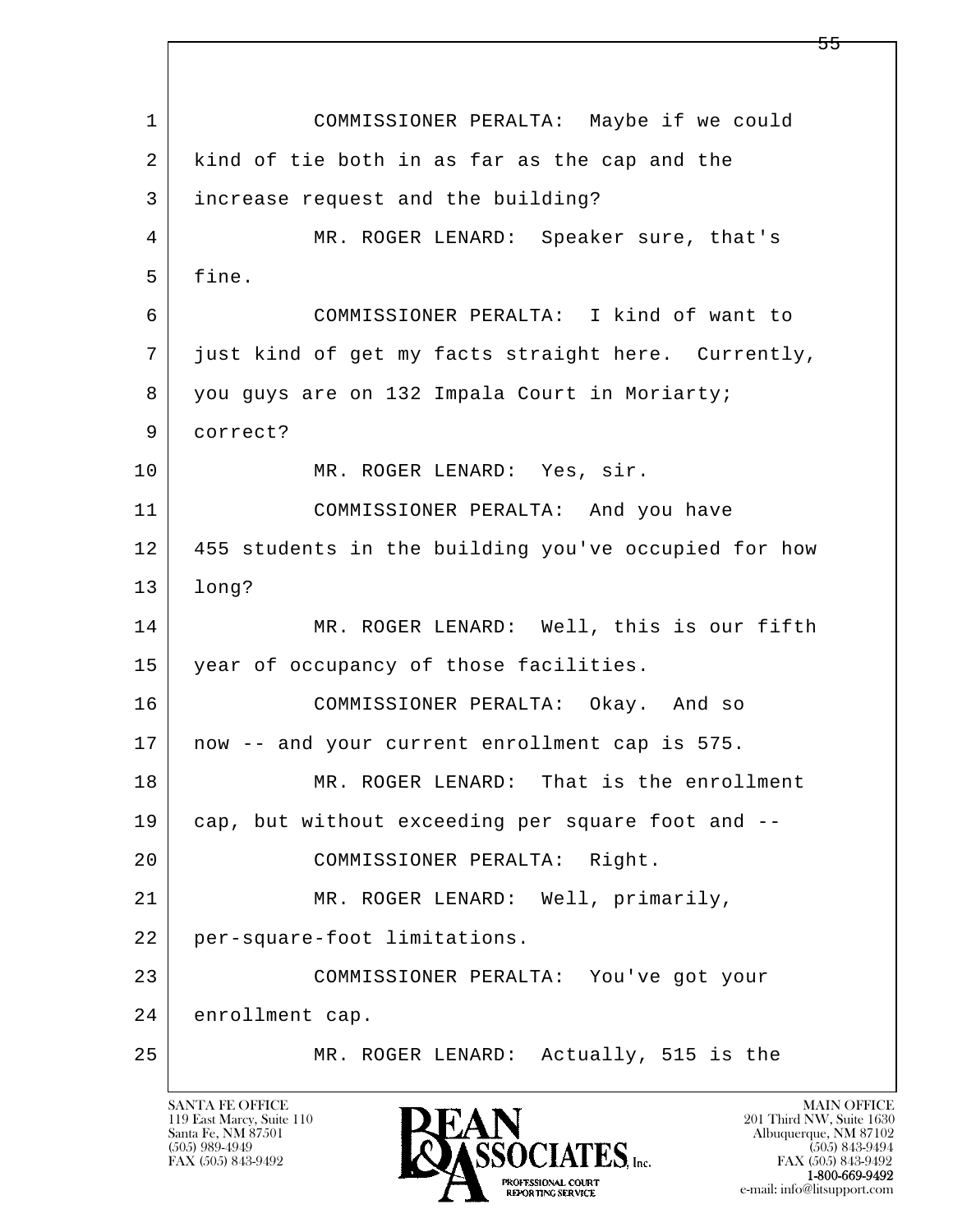l  $\overline{\phantom{a}}$  1 limit without cheating the per-square-foot occupancy 2 rate. 3 COMMISSIONER PERALTA: So, now, your 4 request for the increase in enrollment to 780, I 5 believe; is that correct? 6 MR. ROGER LENARD: That's correct, sir. 7 COMMISSIONER PERALTA: That's to be able 8 to -- your intent is to move into another place 9 temporarily? 10 MR. ROGER LENARD: No, sir. 11 COMMISSIONER PERALTA: Or a new facility? 12 MR. ROGER LENARD: This year, we expect to 13 be very close to the 515 enrollment, okay? 14 COMMISSIONER PERALTA: Yeah. 15 MR. ROGER LENARD: And if we are given 16 permission to move the facility, we will actually be 17 able to engage in the activities necessary to get 18 financing and to begin construction. And then we 19 anticipate being able to move in that facility in 20 about a year's time. We do not anticipate reaching 21 780 immediately, of course. 22 COMMISSIONER PERALTA: So where are you 23 | going on August of 2017? 24 MR. ROGER LENARD: Well, we will remain in 25 our present facilities until a new facility is

119 East Marcy, Suite 110<br>Santa Fe, NM 87501

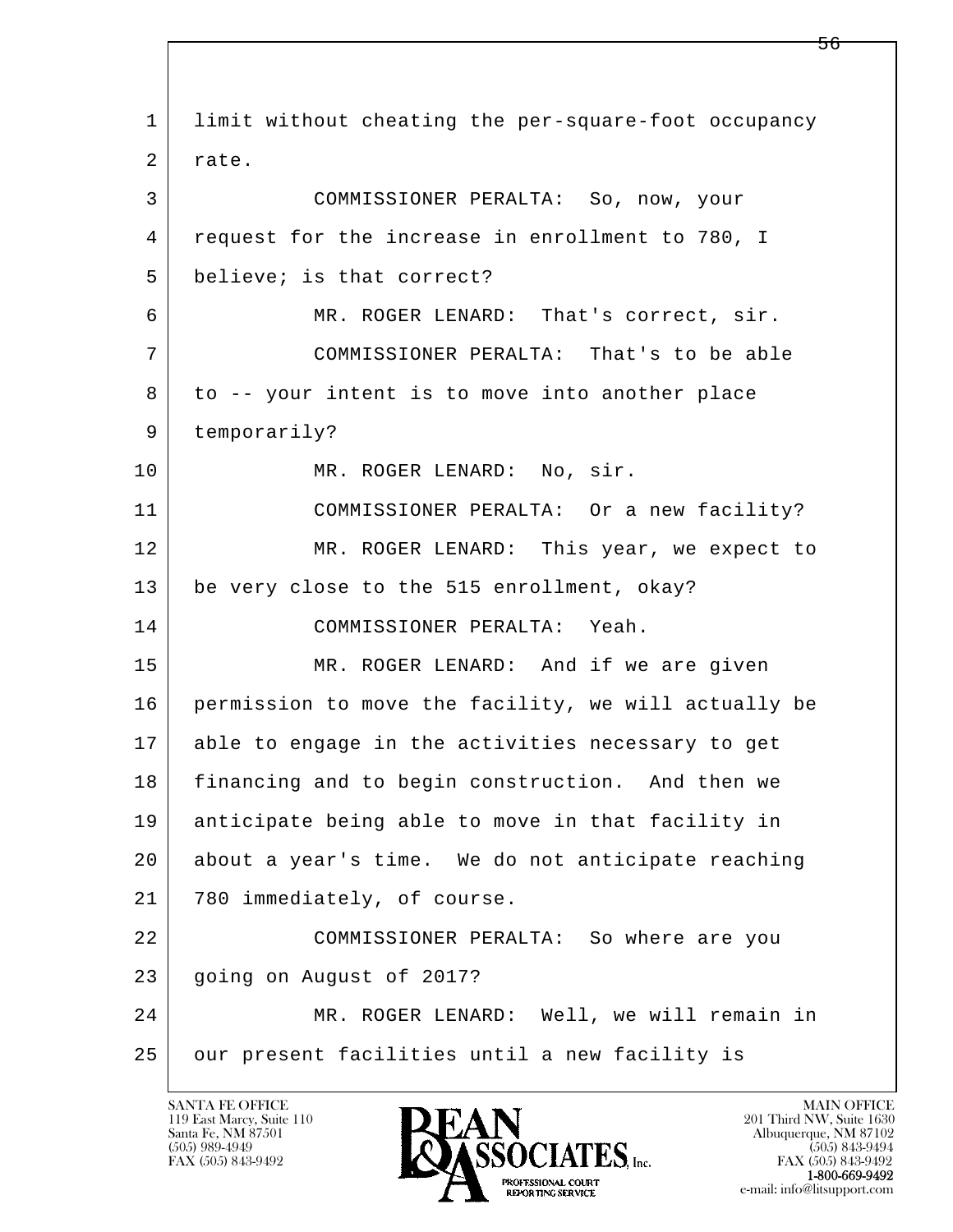l  $\overline{\phantom{a}}$  1 complete. 2 COMMISSIONER PERALTA: Okay. All right. 3 So that makes sense now. 4 So now I'm going to go back and address 5 basically the enrollment cap request, the increase 6 in your enrollment cap. So if you're going to stay 7 in your current facility, already, at your 8 enrollment cap of 575, your building would be 9 insufficient to house those students. 10 FROM THE FLOOR: It would be a -- yes, 11 sir. 12 COMMISSIONER PERALTA: 575 is kind of 13 | toeing the line. 14 MR. ROGER LENARD: Yes, in the current 15 facilities. 16 COMMISSIONER PERALTA: So if the 17 Commission were to vote in favor of the increase to 18 780, in my opinion, it wouldn't make sense that if 19 you're currently going to stay in the facility that, 20 you know, barely -- barely and feasibly meets the 21 needs of the students and staff at 455, I personally 22 can't see going to that number at 780, when you're 23 remaining in your old facility. 24 | MR. ROGER LENARD: Well, our intent is to 25 not remain in the facility, because the facility

119 East Marcy, Suite 110<br>Santa Fe, NM 87501

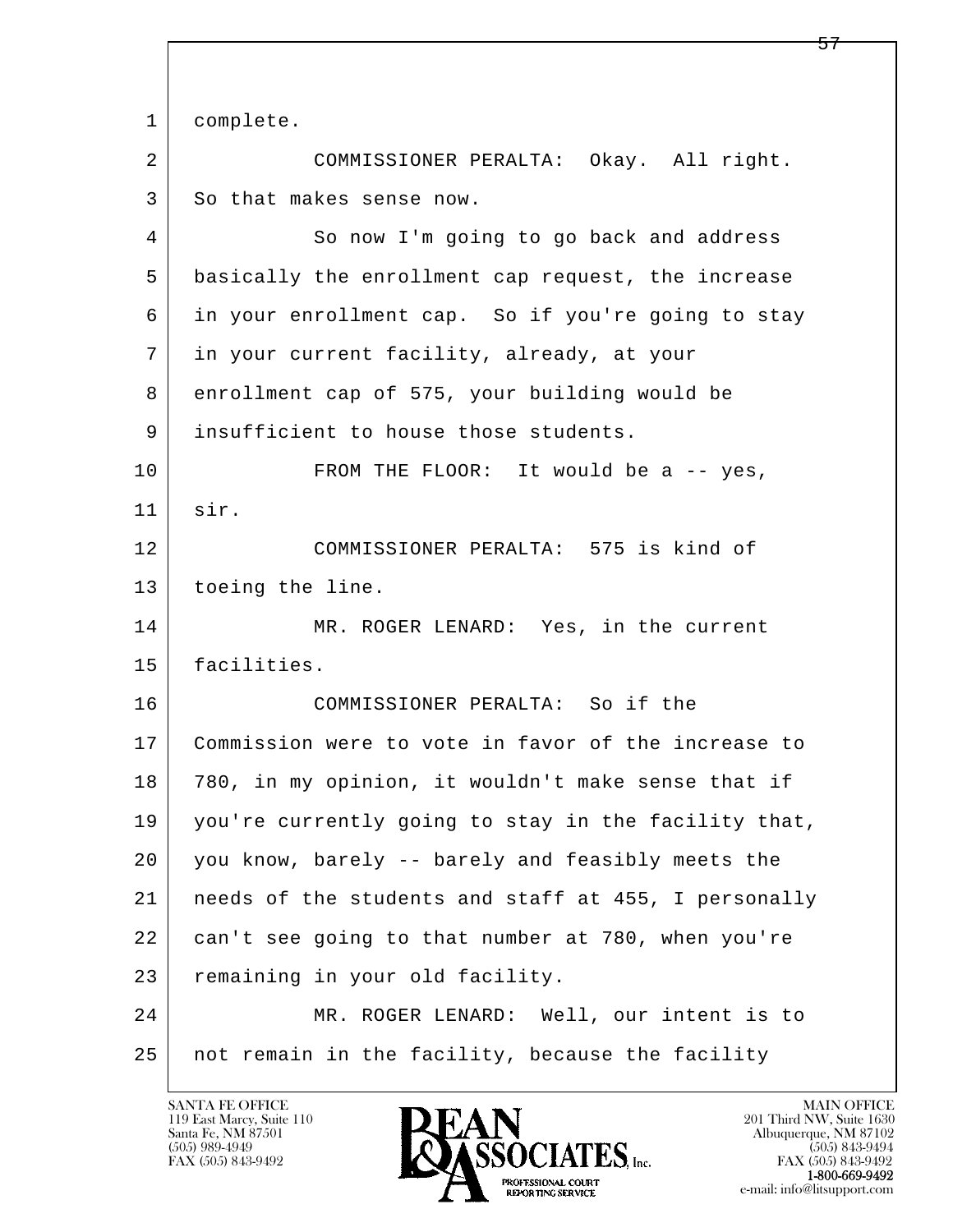| $\mathbf{1}$ | really isn't compliant with statute; so we've got to |
|--------------|------------------------------------------------------|
| 2            | do something.                                        |
| 3            | COMMISSIONER PERALTA: I understand that.             |
| 4            | Your number 780 is in -- in looking forward, looking |
| 5            | ahead at the new facility; right?                    |
| 6            | MR. ROGER LENARD: Yes, sir. Yes, sir.                |
| 7            | COMMISSIONER PERALTA: But you don't have             |
| 8            | that. You're currently in your old facility.         |
| 9            | MR. ROGER LENARD: We are currently in our            |
| 10           | old facility, yes.                                   |
| 11           | COMMISSIONER PERALTA: So in my opinion,              |
| 12           | again, I feel more comfortable at keeping the number |
| 13           | at 455, because even that's toeing the line about    |
| 14           | that being adequate for the students in that old     |
| 15           | facility.                                            |
| 16           | MR. ROGER LENARD: We believe 515 is a                |
| 17           | pretty good number.                                  |
| 18           | COMMISSIONER PERALTA: All right. But 575             |
| 19           | is your cap. And 575, according to the square        |
| 20           | footage in that building, would be insufficient, if  |
| 21           | you got to that number, would not be adequate space  |
| 22           | to be able to house your staff and your students in  |
| 23           | that building.                                       |
| 24           | So in my opinion, I would say that 780 is            |
| 25           | not a good number for a facility that you, right     |
|              |                                                      |

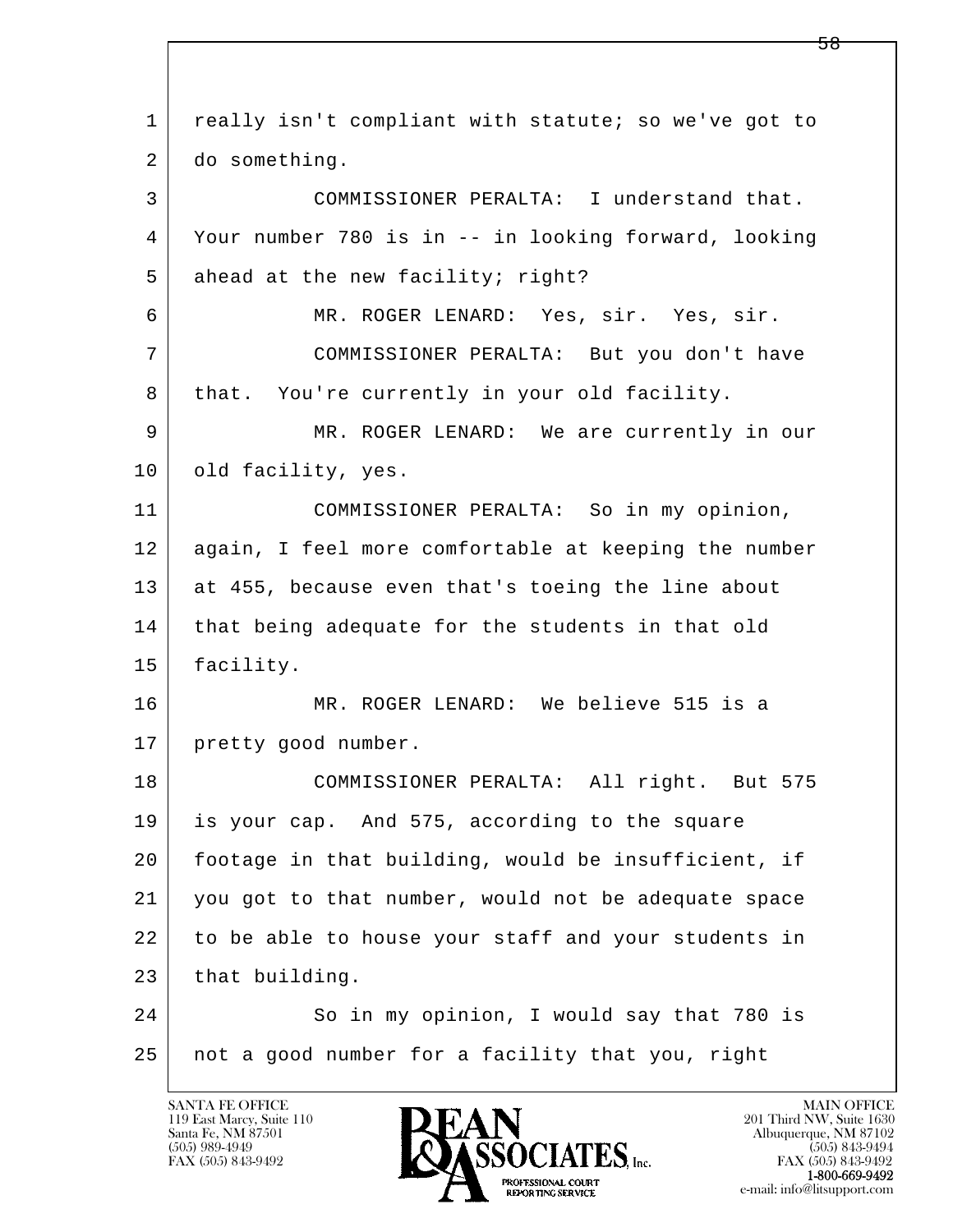| 1  | now, can barely hold 455, maybe getting to 550. I    |
|----|------------------------------------------------------|
| 2  | can't see about approving a number for a facility    |
| 3  | you don't have yet. That's basically what I'm        |
| 4  | telling you.                                         |
| 5  | THE CHAIR: My understanding, with new                |
| 6  | applications and renewals, has been that a school    |
| 7  | can't -- the school's cap, when they're putting in   |
| 8  | the applications and when we're renewing, the cap    |
| 9  | has to match the facility that they are currently    |
| 10 | in.                                                  |
| 11 | And right now, I feel we're almost                   |
| 12 | violating statute, because we're allowing them --    |
| 13 | telling you -- that's how I feel. I'm not saying we  |
| 14 | are. I'm telling you that's how I feel, that we're   |
| 15 | saying you can do this, when they can't.             |
| 16 | Commissioner Caballero?                              |
| 17 | COMMISSIONER CABALLERO: The only thing               |
| 18 | that puzzles me about enrollment and buying a new    |
| 19 | property and growth is that I heard some school say, |
| 20 | "We need to have approval for higher enrollment so   |
| 21 | that we can make this deal," because you cannot      |
| 22 | assure the payment of a new facility or a new lease  |
| 23 | if you don't have an insured enrollment.             |
| 24 | If your enrollment is 400, and your lease            |
| 25 | is going to cost you having an enrollment of 770, it |
|    |                                                      |

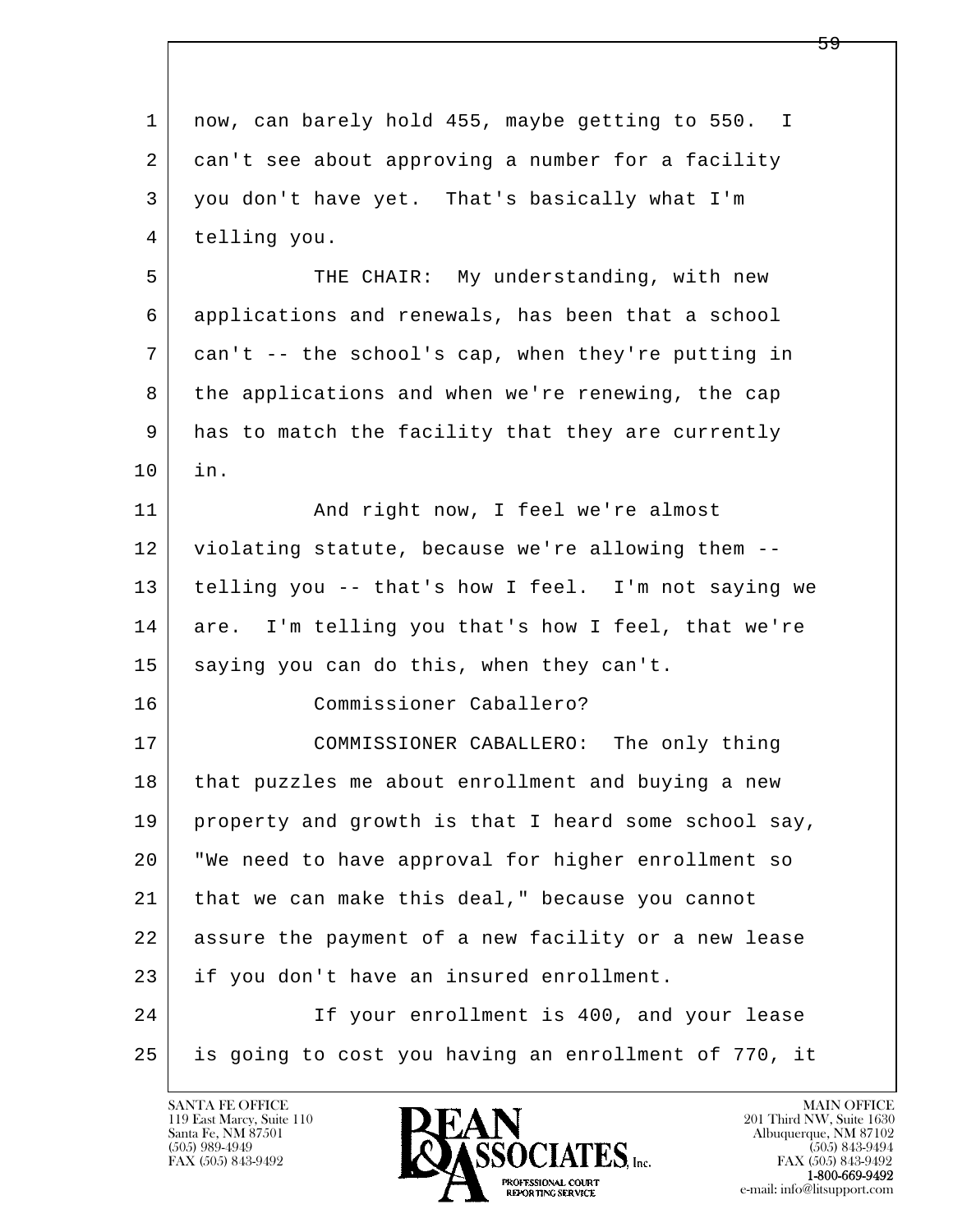l  $\overline{\phantom{a}}$  1 won't work. So -- so I don't know what needs to 2 happen. 3 Are we allowed to approve an enrollment 4 growth conditioned on moving to new facilities? 5 Maybe that would work. But I'm stuck in -- in what 6 was previously presented on we've got to make this 7 deal happen and -- and what the existing statutes 8 have. 9 MR. HARLAN LAWSON: Madam Chair, Harlan 10 Lawson. The -- if I could just make a comment, we 11 don't need the money to pay for the new facility, 12 with that cap. It would obviously give us an 13 opportunity to open more programs that we don't 14 have. 15 What we find is that in talking to 16 investors, we can say between a half or a 1 percent 17 interest, if they know that we will eventually be 18 allowed to go to a 780 cap. 19 So we're not really asking for -- to 20 support the expenses when we first go into the 21 building. We can -- so it's not an immediate need 22 for money. 23 | It's a risk aversion, I guess I think you 24 all would call it, for the investor to say that they 25 know that as we reach the demand, that we be allowed

119 East Marcy, Suite 110<br>Santa Fe, NM 87501



FAX (505) 843-9492<br>**1-800-669-9492**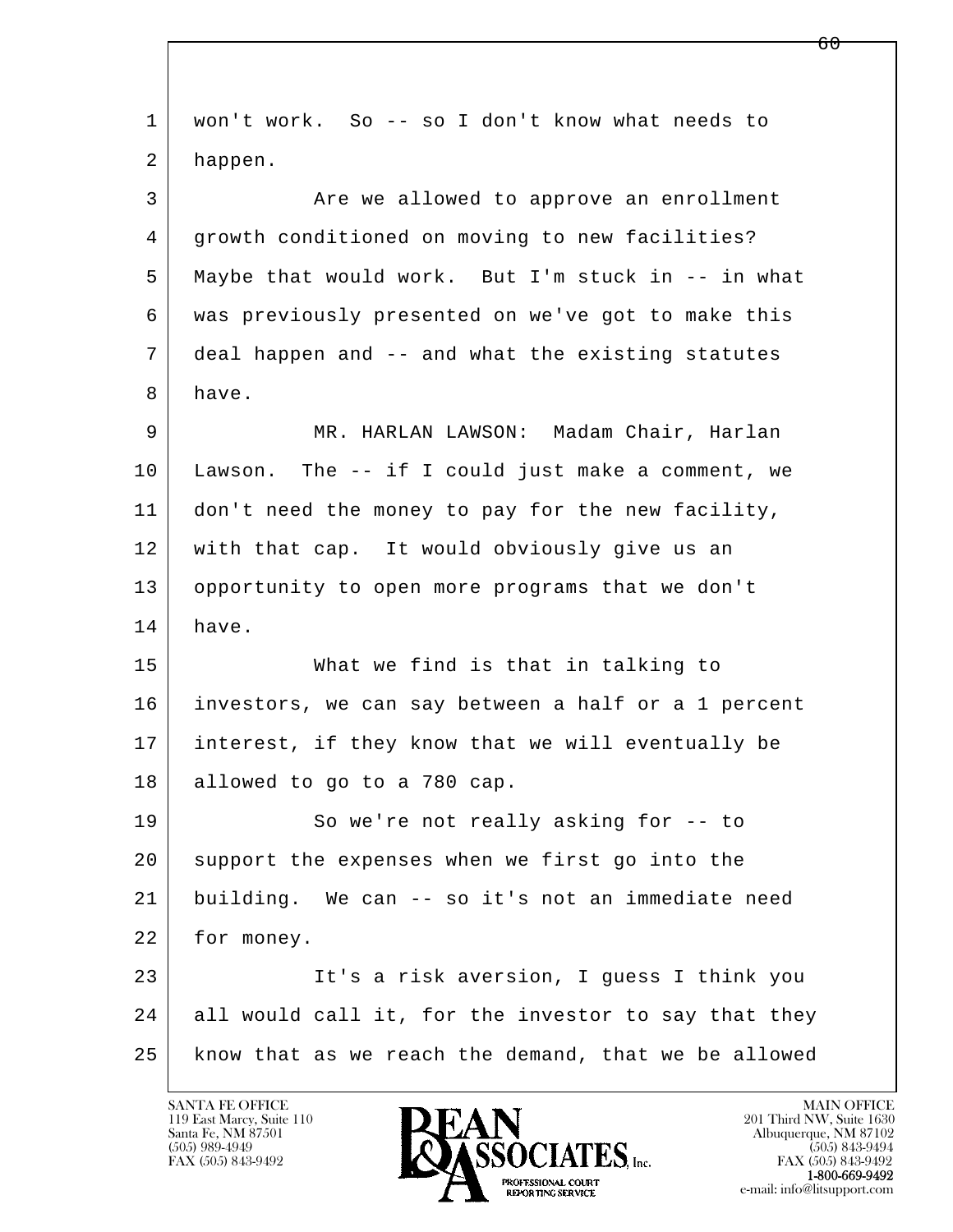l  $\overline{\phantom{a}}$  1 to get to that size, because we want to build a 2 school. We would never ask for another school -- as 3 you heard a previous school say they had a cap they 4 didn't want to exceed, we don't ever really want to 5 exceed 780, either, because we're a K-through-12. 6 THE CHAIR: Do -- have you provided plans 7 and so on to PSFA for -- for this school so -- you  $8$  know, that's  $-$  9 MR. HARLAN LAWSON: We are close to that. 10 We have not yet provided plans to them. We will be 11 reviewing our master facility plan shortly, and then 12 review the plans before we ever start construction. 13 So we expect that, I think, probably in the next 14 60 days. 15 COMMISSIONER PERALTA: So you're saying 16 you've had some preliminary conversation with PSFA? 17 MR. HARLAN LAWSON: We have. 18 COMMISSIONER PERALTA: So I have an e-mail 19 here from Martica Casias from -- and she's my usual 20 liaison to the PSFA. As of April 4, she said PSFA 21 has not had any interaction with the school. Plans 22 have never been submitted, nor reviewed by PSFA, for 23 compliance and adequacy standards. 24 MR. HARLAN LAWSON: Well, that's a true 25 statement. That's not what you asked me. I was

119 East Marcy, Suite 110<br>Santa Fe, NM 87501

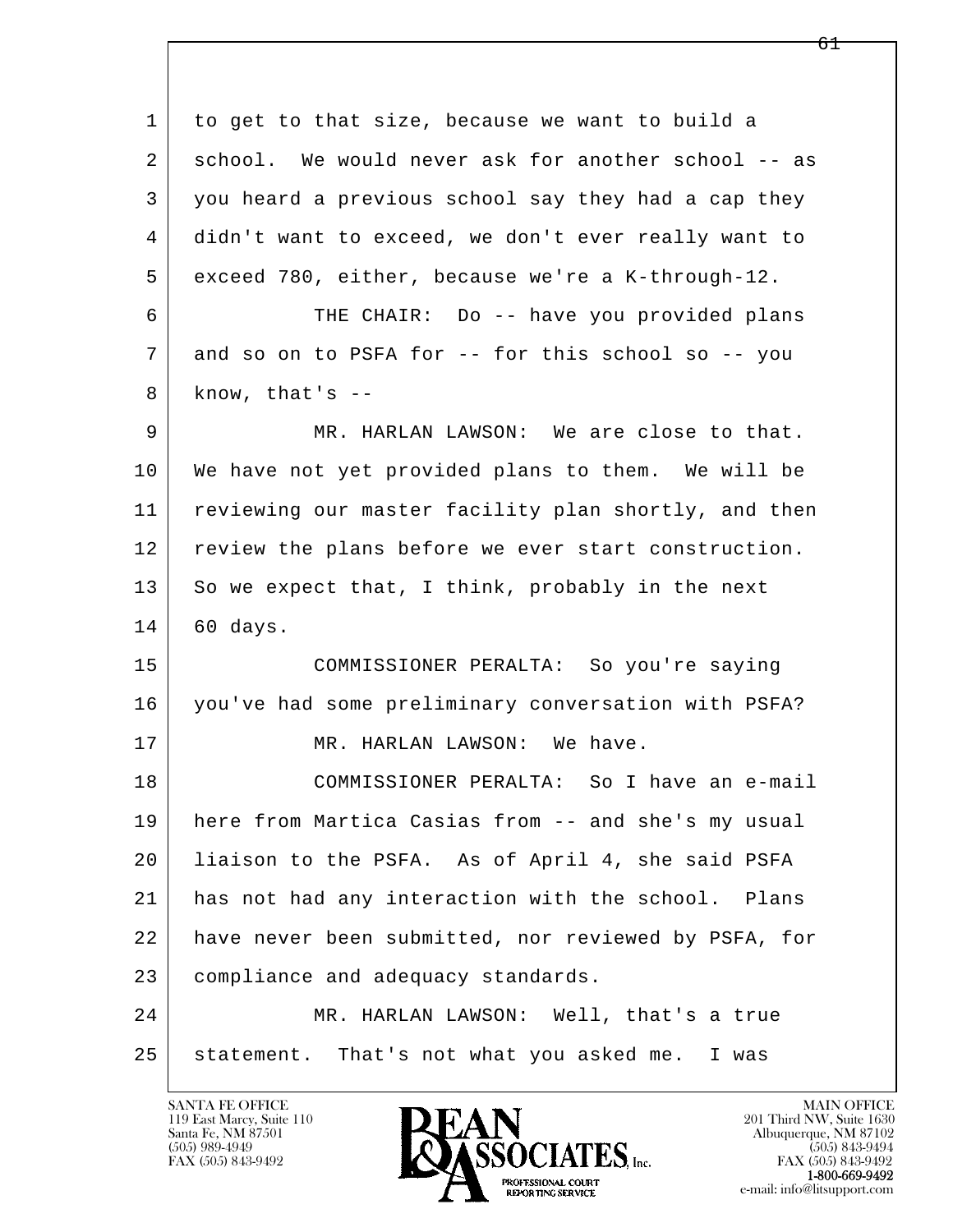| $\mathbf{1}$ | there on August 12th, myself. We've had the          |
|--------------|------------------------------------------------------|
| 2            | Foundation and other reps talking with both Martica  |
| 3            | and the Deputy -- I can't remember his name now      |
| 4            | there -- but back in -- last year.                   |
| 5            | So we have had discussions. In fact, at              |
| 6            | our enrollment now, they would say that we're        |
| 7            | entitled to something like 90,000 square feet.       |
| 8            | We're planning on a 66,000-square-foot facility,     |
| 9            | because we don't have to have a cafeteria and        |
| 10           | several other things that fit into that              |
| 11           | 99,000-square-foot figure [verbatim] that they       |
| 12           | computed.                                            |
| 13           | We haven't showed them any plans yet; but            |
| 14           | we have had discussions.                             |
| 15           | COMMISSIONER PERALTA: So when do you                 |
| 16           | anticipate maybe having the facility fully           |
| 17           | constructed and moving in? Do you have an estimate   |
| 18           | of a time line?                                      |
| 19           | MR. HARLAN LAWSON: Yes.<br>In the                    |
| 20           | application, we said August 2017; but, of course     |
| 21           | that's not going to happen now, because we've had to |
| 22           | put that on hold. So we would probably look at       |
| 23           | sometime after January of 2018. I mean, January --   |
| 24           | $yes -- 2018.$                                       |
| 25           | COMMISSIONER PERALTA: So that would be               |

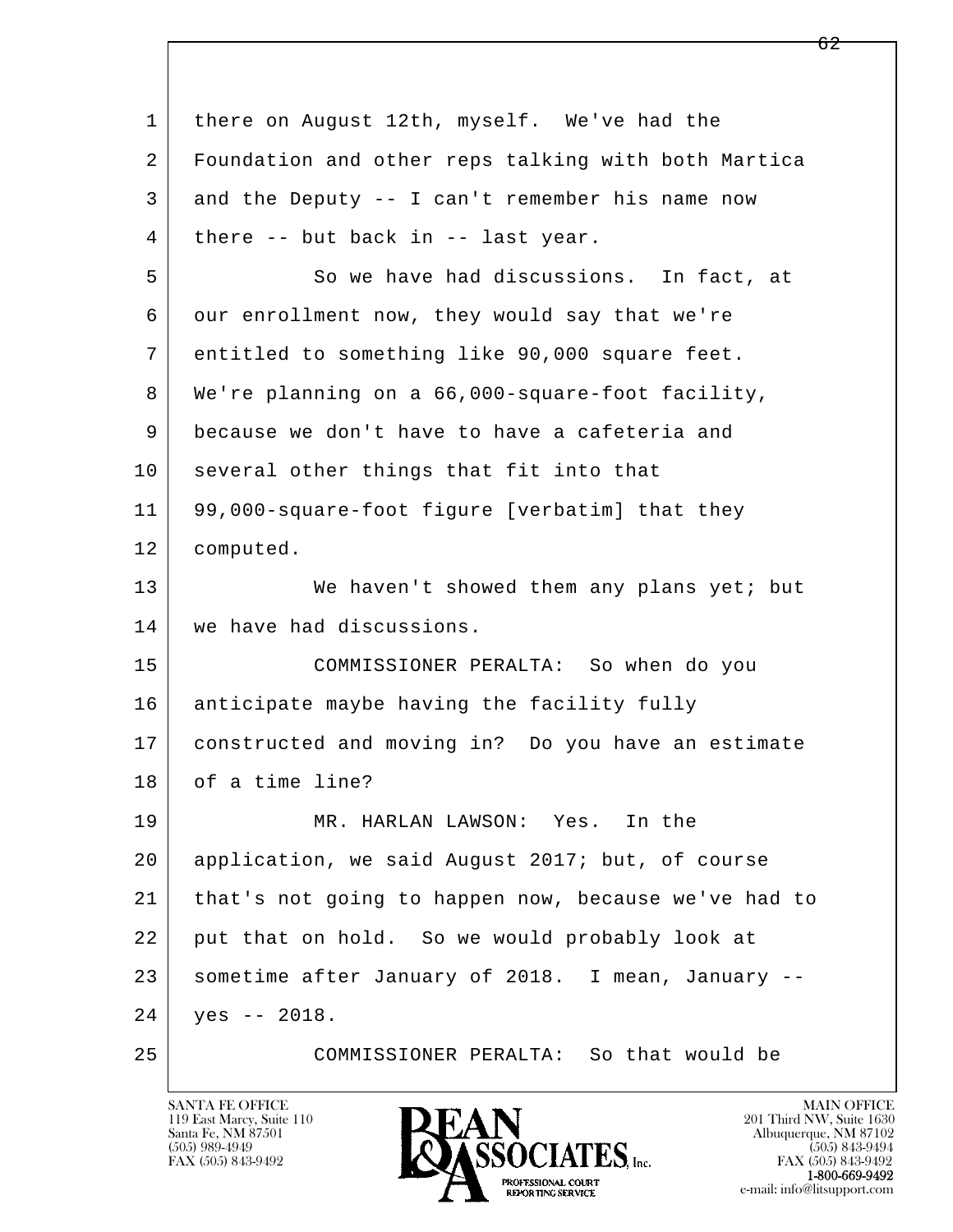1 | within less than a year. 2 MR. HARLAN LAWSON: Yes. 3 COMMISSIONER PERALTA: Because on average, 4 it's usually anywhere between 18 months -- beginning 5 when PSFA gets all the checklists done and they 6 looked at codes, compliance code, they looked at

 7 your plans and all those kind of things, that, on 8 average, about 18 months to two years for a total 9 phase of construction to finish and have a school 10 ready for school to begin.

11 | And at this point, you haven't submitted 12 anything yet to PSFA; so I find it hard to -- that 13 you're thinking of moving into a school in January 14 of 2018.

 15 MR. HARLAN LAWSON: Well, I understand 16 your concerns. And I do see those.

17 But the -- what's pressuring us -- and it 18 could be as late as June of 2018, because we don't 19 know how quick this operation will go. It's not 20 only a PSFA approval process, but it's also a 21 funding process and whatnot. So it could be -- in 22 other words, it could be closer to 15 months than 23 12 months or nine months.

l  $\overline{\phantom{a}}$  24 COMMISSIONER PERALTA: Okay. And so 25 you're -- the developers, or the people that you

119 East Marcy, Suite 110<br>Santa Fe, NM 87501

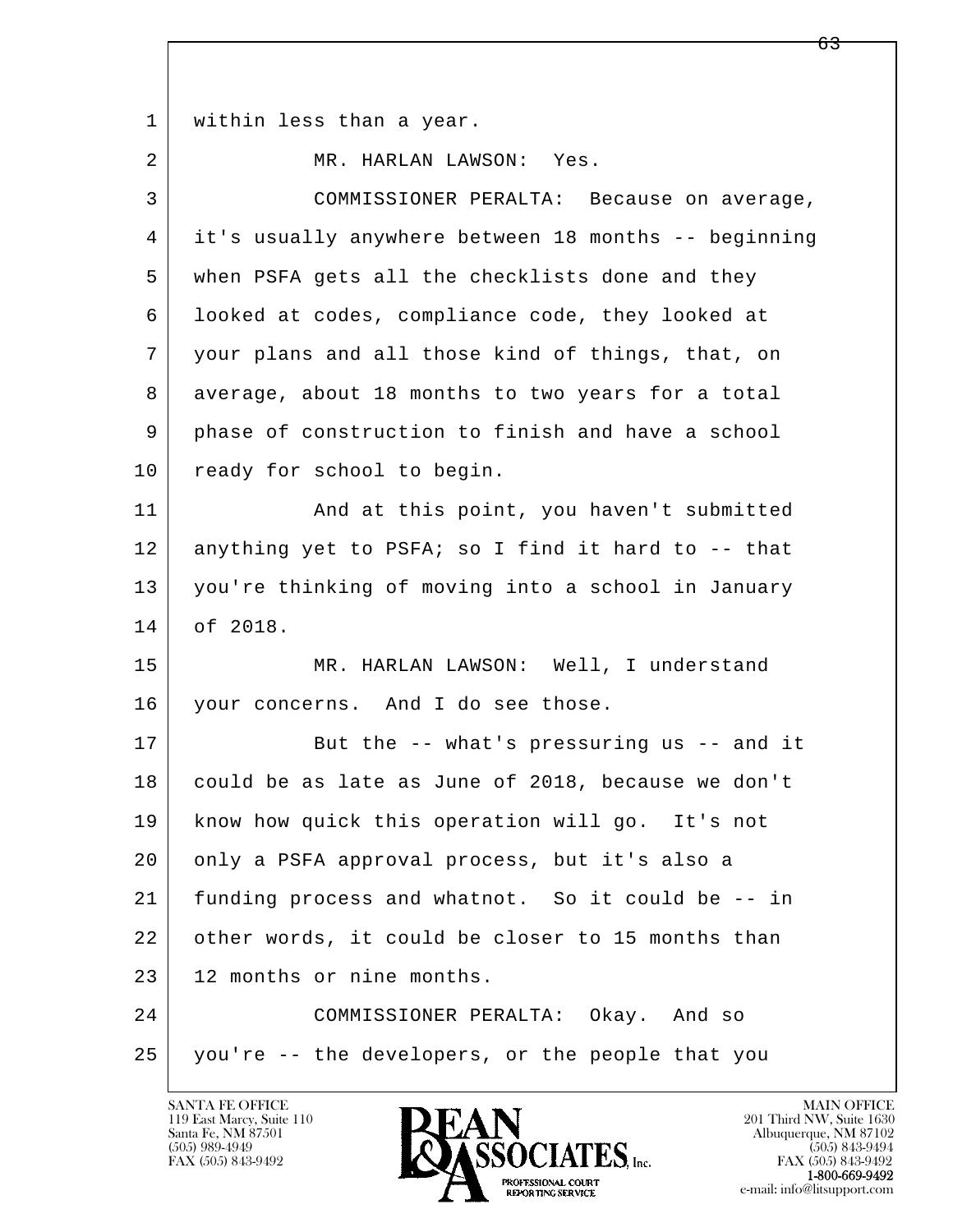l  $\overline{\phantom{a}}$  1 plan on leasing from, are telling you that they need 2 the number in order to bring down the interest rate 3 for the loan, or for the -- whatever the lease 4 payments or whatever the agreement? 5 MR. HARLAN LAWSON: Yes. 6 COMMISSIONER PERALTA: So in order for 7 that to happen, it seems like you guys need to get 8 on it and start getting everything into PSFA, get 9 the checklist all done -- said and done -- so you 10 can start that process quickly. 11 MR. HARLAN LAWSON: We are. We're working 12 on that very hard right now. And like I said, we'll 13 have it in there very quickly. 14 COMMISSIONER PERALTA: And, again, I'm 15 still -- again, I'm just speaking on my own 16 behalf -- I can only work on a cap increase on the 17 current facility that you're in at this point. I 18 can't forecast what's going to happen down 18 -- two 19 years or possibly even three years, depending on how 20 long you guys take to get this whole process going. 21 MR. HARLAN LAWSON: That's why I would 22 think that if you could put some contingencies on it 23 that said that if these situations occur -- in other 24 words, if the funding gets done, if the building 25 gets built, and our enrollment continues to grow,

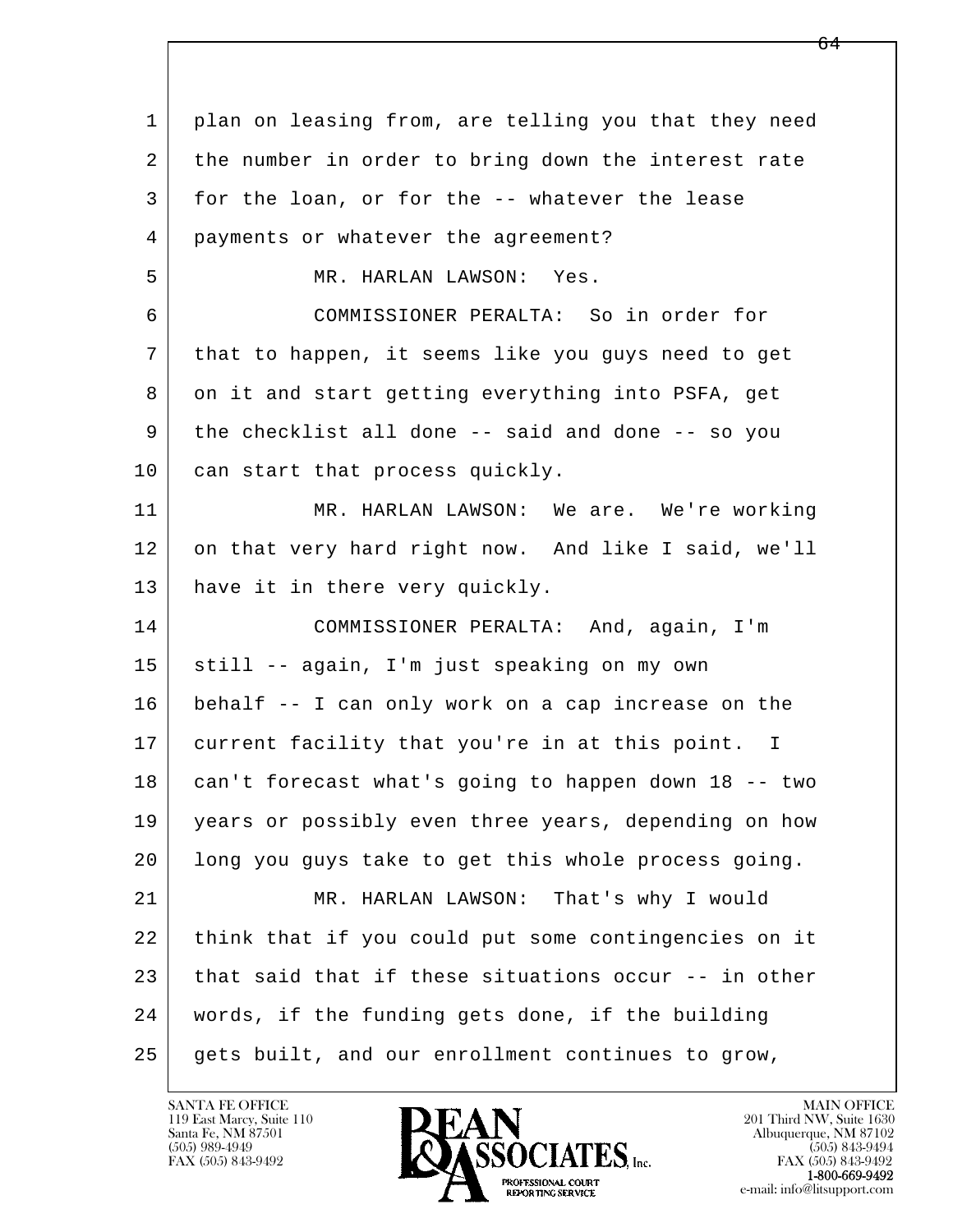l  $\overline{\phantom{a}}$  1 then I think an enrollment increase could be based 2 on those occurring. 3 COMMISSIONER PERALTA: Okay. That's all I 4 have at this time. I'll just -- I'll let other 5 Commissioners weigh in. 6 THE CHAIR: Commissioner Toulouse? 7 COMMISSIONER TOULOUSE: Madam Chair, I 8 think we're between a rock and a hard place. But I 9 have no problem doing one, as has just been 10 suggested, with a cap approval at the point that 11 these conditions have been met; but not for 12 immediate. But if their facility won't even hold 13 what they have now, they're not going to increase  $14$  that cap. 15 But I can also understand needing it to 16 get the financing and with the agreement that there 17 would be no increase in students -- they still can 18 increase quite a bit without a cap increase. But I 19 can see, if that's what's needed to get this move 20 underway, that that could be the contingent, that if 21 all of this falls into line, they could have that 22 increase; and, if not, they don't get an increase. 23 I don't see a problem with that. 24 THE CHAIR: And I concur with most of what  $25$  you said. And  $-$  'cause we had  $-$  we looked at

119 East Marcy, Suite 110<br>Santa Fe, NM 87501

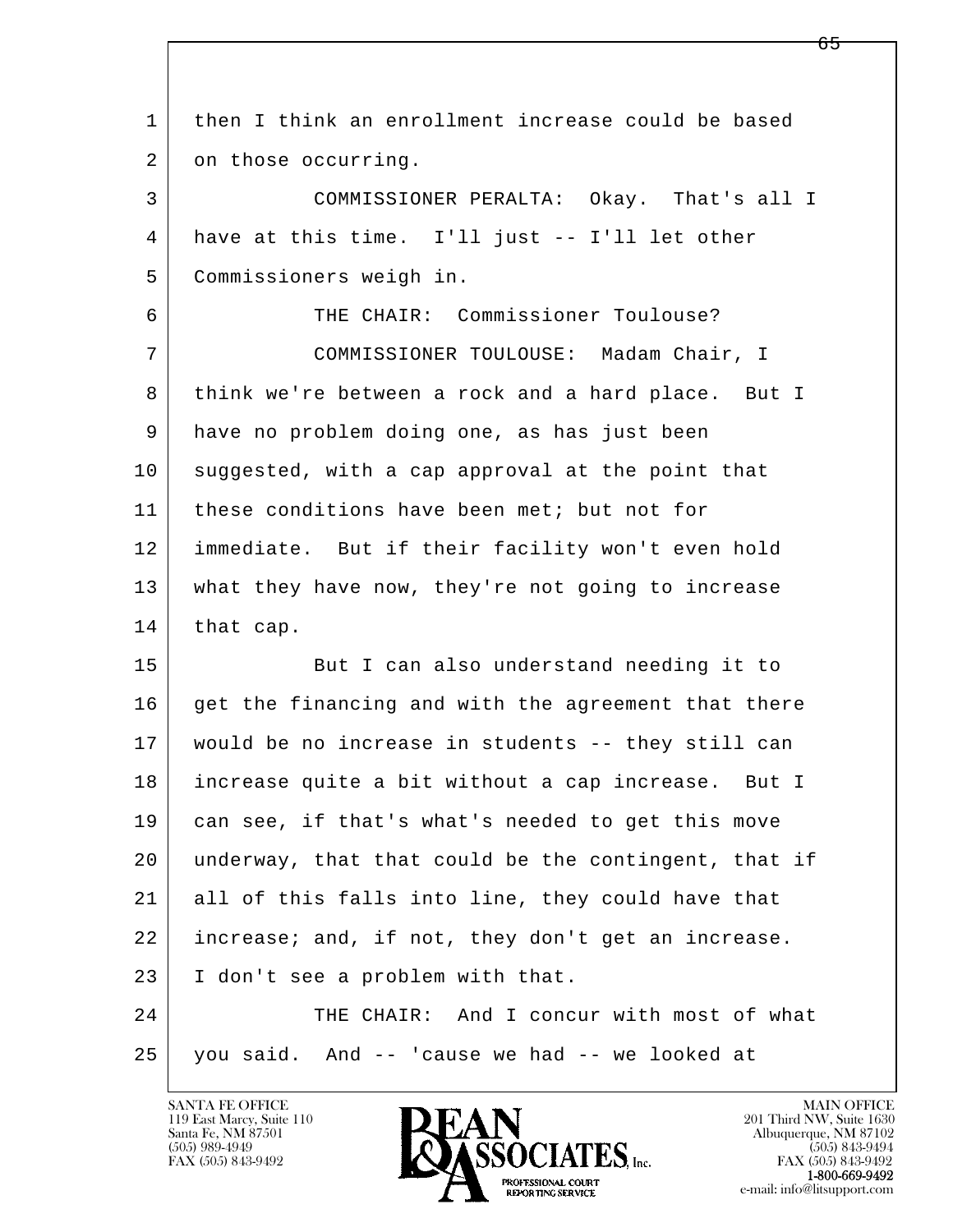| 1  | another school that we did do this for. However,     |
|----|------------------------------------------------------|
| 2  | they already had their school plans approved. So     |
| 3  | that was already in place. And it's my second        |
| 4  | nagging issue, which is increasing enrollment in a   |
| 5  | school whose consistently lowest quartile is not     |
| 6  | improving. So I have issues with adding students     |
| 7  | into -- into that.                                   |
| 8  | But the other school that we did do it for           |
| 9  | most recently, they already had their plans for us.  |
| 10 | So that was -- that piece was already in place.      |
| 11 | Their financing was almost in place. And we -- PSFA  |
| 12 | had already approved their plans, so that it was     |
| 13 | the -- the building was a done deal.                 |
| 14 | Commissioner Johnston?                               |
| 15 | COMMISSIONER JOHNSTON: Mr. Thiery, I'll              |
| 16 | direct this at you, and to all of you. I feel a      |
| 17 | particular attachment to the successes of the        |
| 18 | Classical Academy, because I directly know so many   |
| 19 | people involved in the successes that you have.      |
| 20 | But last night -- so last night, as I was            |
| 21 | really looking at the last three years of academics, |
| 22 | and I looked at 2014, 2015, and 2016, for that       |
| 23 | lowest performing quartile that we've talked so much |
| 24 | about, and consistently, you had an "F" in '14 for   |
| 25 | those kids in growth, and you had a "D" in '15 and,  |

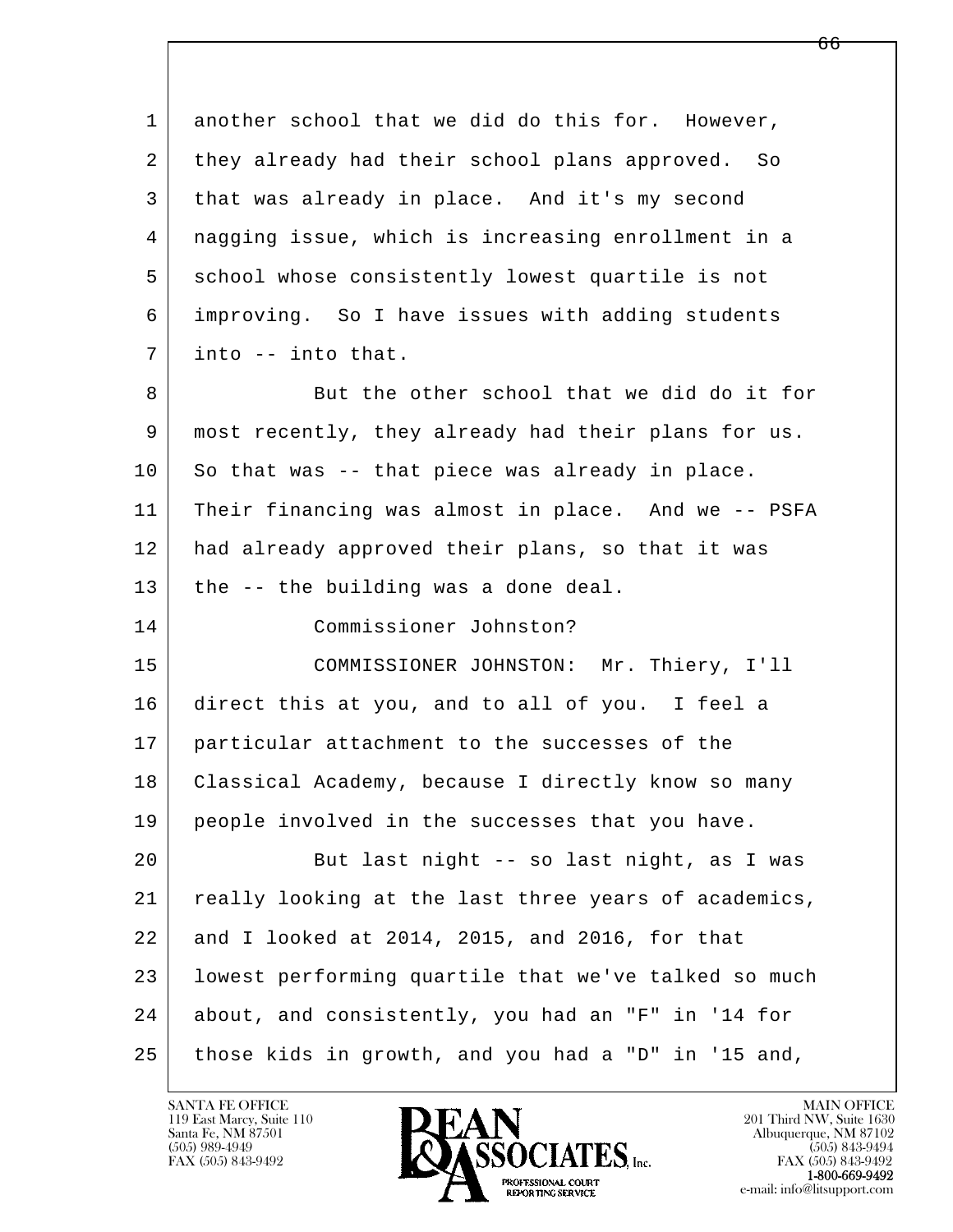1 again, an "F" in '16.

| $\overline{a}$ | Can you -- and looking forward with the                |
|----------------|--------------------------------------------------------|
| 3              | growth, I need to know about right now, and how,       |
| 4              | with adding these students, you're looking at          |
| 5              | continuing, at the same time, to meet the needs of     |
| 6              | these students that you've identified as who are       |
| 7              | struggling, but have not been able to find a key to    |
| 8              | turn some of these struggles around, or -- I have to   |
| 9              | understand that more before I can determine how I'll   |
| 10             | vote on this.                                          |
| 11             | MR. TIM THIERY: Thank you for the                      |
| 12             | question. I -- would you please clarify what your      |
| 13             | question is?                                           |
| 14             | COMMISSIONER JOHNSTON: I sure will.<br>That            |
| 15             | lowest performing quartile, the student growth and     |
| 16             | the part of the report card for each year.             |
| 17             | MR. TIM THIERY: Right. I understand,                   |
| 18             | uh-huh.                                                |
| 19             | COMMISSIONER JOHNSTON: That indicator was              |
| 20             | an "F" in 2014, a "D" in 2015 and an "F" again.<br>And |
| 21             | what are you doing now with the currently enrolled     |
| 22             | students, before we add anybody else into the mix,     |
| 23             | to increase attention and work and -- what are the     |
| 24             | systems that you're putting in place?                  |
| 25             | Good.<br>Thank you for the<br>TIM THIERY:<br>MR.       |

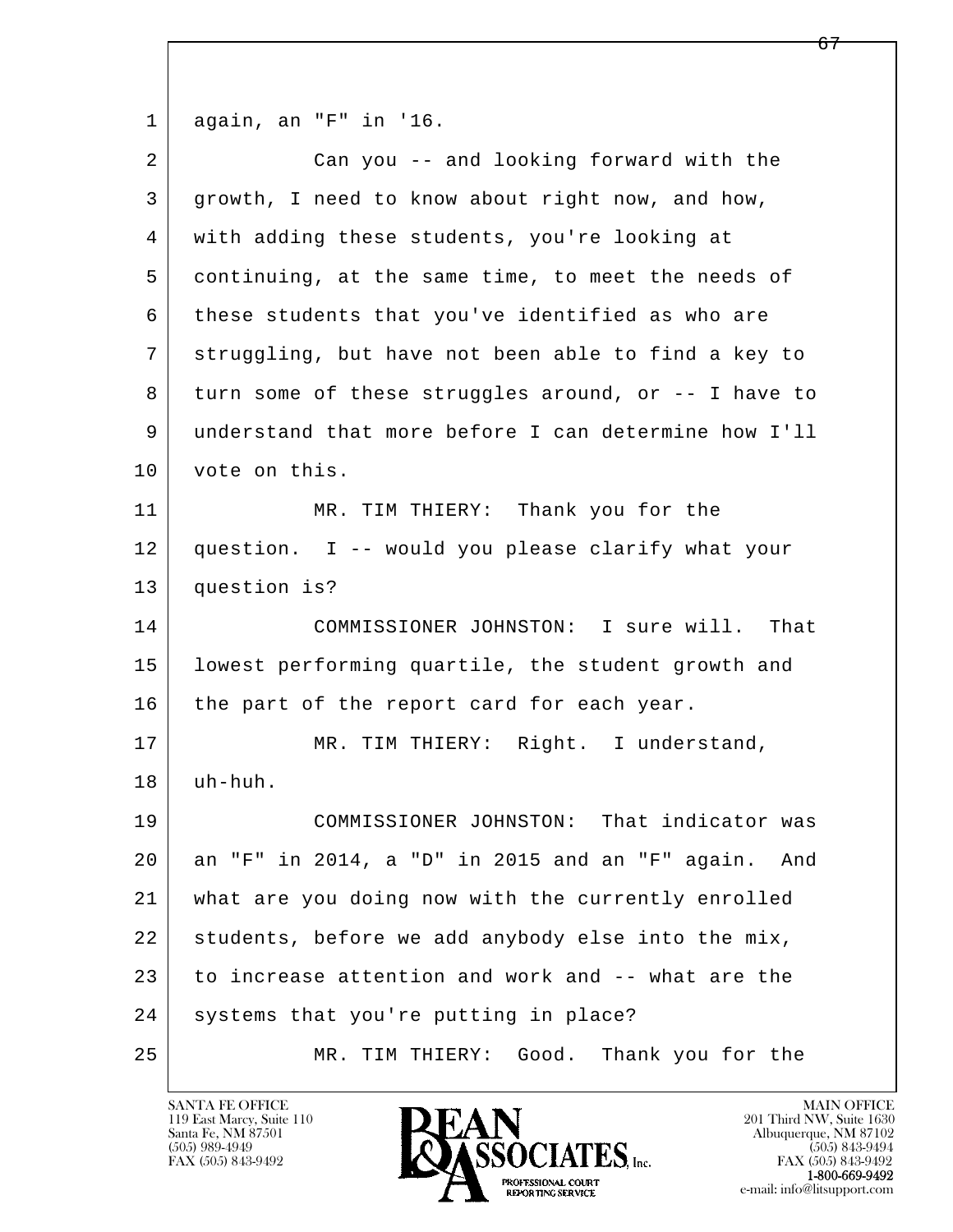l  $\overline{\phantom{a}}$  1 question. And I will reference a list that we 2 presented a couple of meetings ago and then reviewed 3 at our last meeting, that, for example, some 4 computer programs that we have, IXL and some others, 5 that are used to identify math gaps and to close 6 those gaps; and we have tutoring going on, summer 7 school, items like that. 8 I Will also remind the Commissioners that 9 we understand that grade was based on one 10 | measurement, one element on the PARCC scores, which 11 is a one-day snapshot of students; too, I guess math 12 and language arts which were involved in that. 13 | And we've looked at individual students, 14 and on other measures. And I brought some of that 15 information last time -- and I don't have it with me 16 today -- which showed that they were rating well on 17 growth and some other measures that we've 18 implemented; easyCBM was one that I brought up, in 19 particular. 20 So we are confident that we are making 21 strides with those students. Parents are confident, 22 as well. Many letters were submitted in support of  $23$  that. 24 And -- but I think the mystery of PARCC 25 still remains; although, we're interested in seeing

119 East Marcy, Suite 110<br>Santa Fe, NM 87501



FAX (505) 843-9492<br>**1-800-669-9492**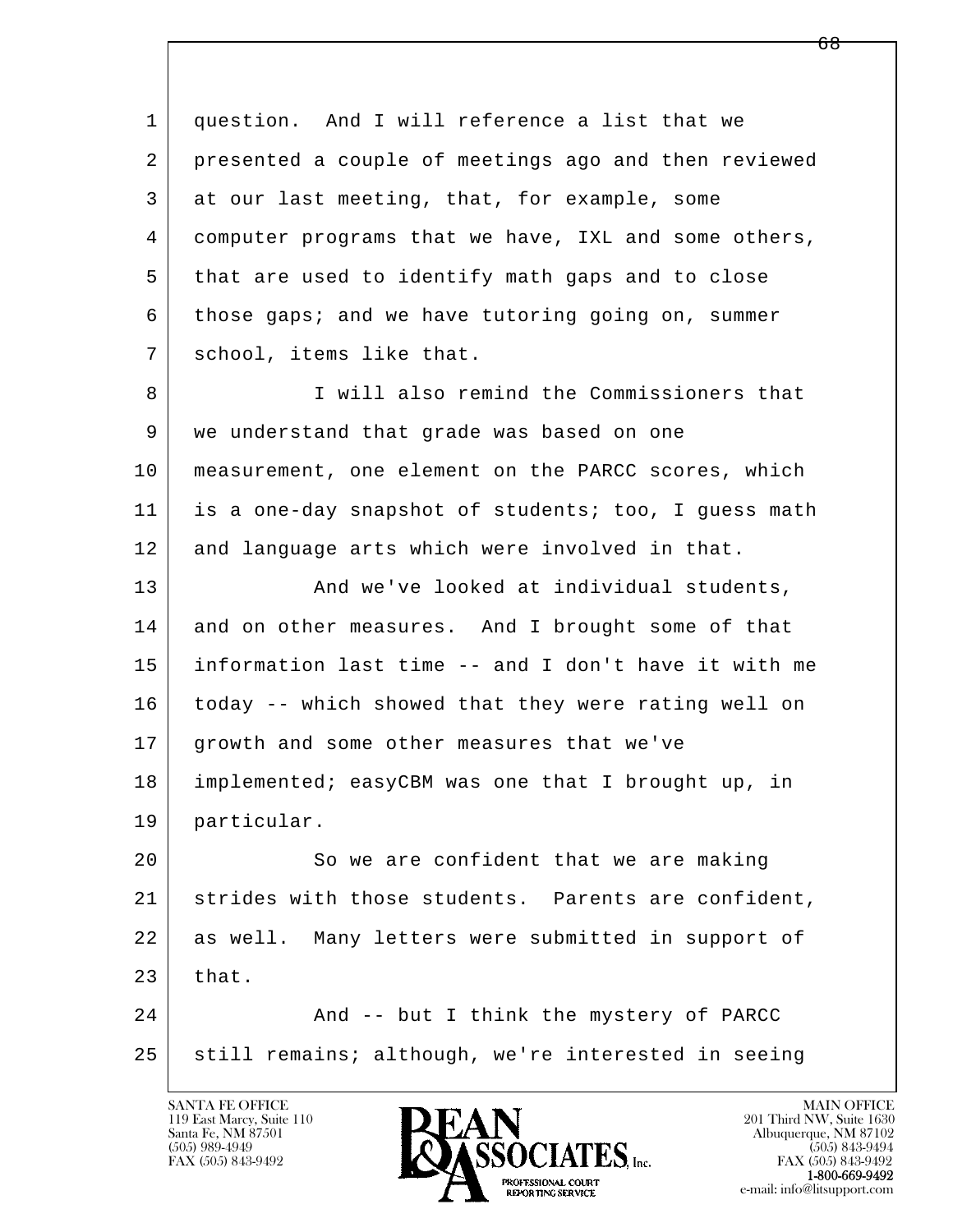| $\mathbf 1$    | that move. We'd like to move all measures up. So     |
|----------------|------------------------------------------------------|
| $\overline{2}$ | I'll state that, as well.                            |
| 3              | COMMISSIONER JOHNSTON: And I must -- just            |
| 4              | to respond to you, you have brought all of those     |
| 5              | things forward. But my concern continues to be you   |
| 6              | have had a great deal of support, and the Classical  |
| 7              | Academy has many successes. But there is the         |
| 8              | reality of that lowest quartile and the              |
| 9              | identifications of ways to remediate or support or   |
| 10             | provide assistance to those students.                |
| 11             | And I'm not getting a clarity from your              |
| 12             | responses that makes me feel comfortable that with   |
| 13             | the current population, that there truly is a        |
| 14             | commitment to serving those students, as you are     |
| 15             | working with the other students who are being        |
| 16             | successful.                                          |
| 17             | But those alternative ways of addressing             |
| 18             | the needs of those students, I still am missing some |
| 19             | of the clarity that I need from that. That's why I   |
| 20             | keep asking you those same questions. And -- and I   |
| 21             | have many questions just about that instruction.     |
| 22             | And that's the reason that I really question growth, |
| 23             | which is a wonderful thing. And I know, knowing the  |
| 24             | reputation of the Classical Academy, that anything   |
| 25             | that you do to increase the size or to go to a new   |

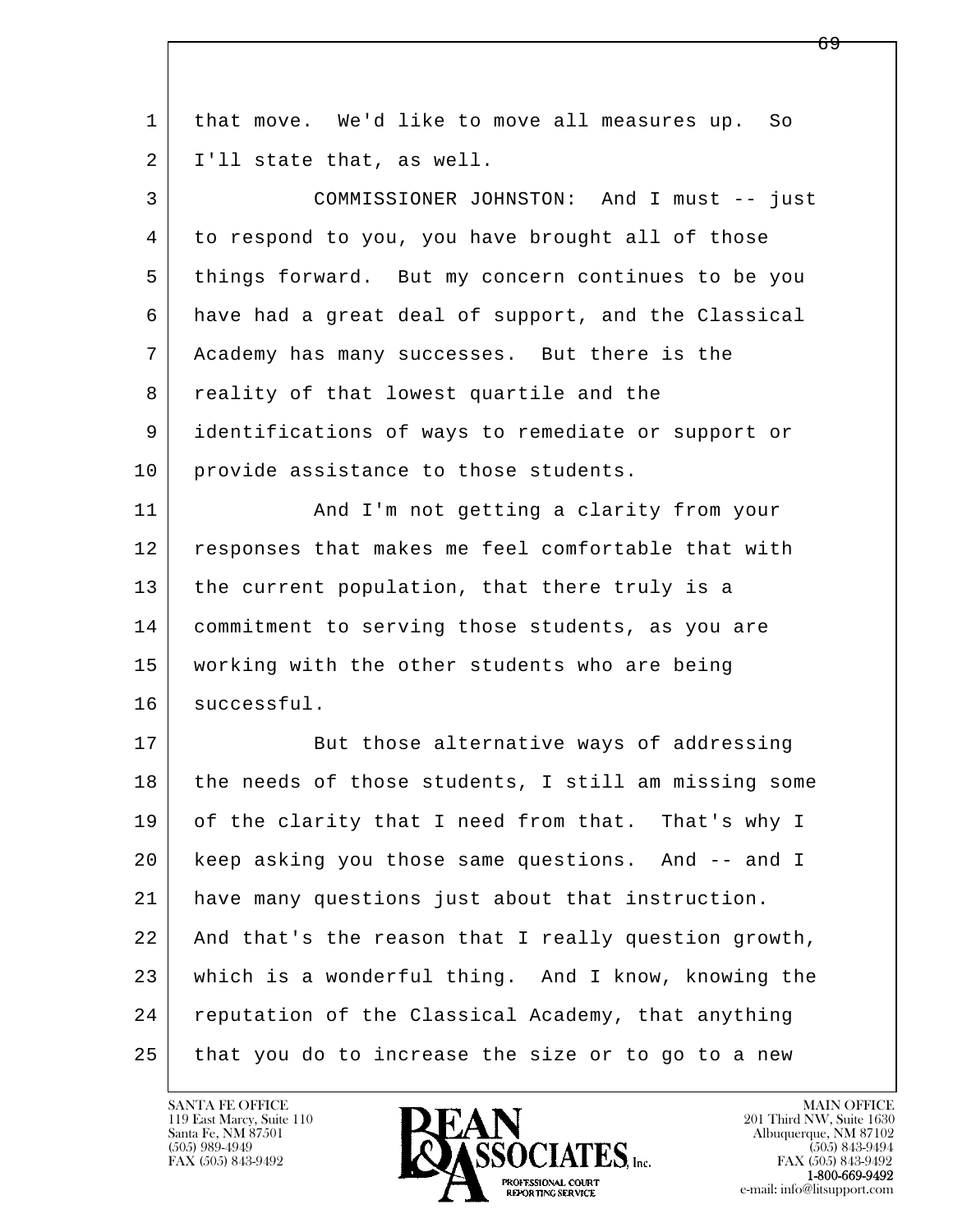l  $\overline{\phantom{a}}$  1 building will be done the right way, with quality, 2 and everything will happen. 3 But I'm still concerned about that lowest 4 quartile of students and -- Madam Chair, may I 5 recognize Mr. Lawson? He's about to jump out of his 6 seat. He's hopping along. 7 | MR. HARLAN LAWSON: Thank you, 8 | Madam Chair, and Commissioner Johnston. 9 A couple of things. We have 75 LOIs in 10 place right now this year, where we only had 60 last 11 year, as an example. I also talked to our student 12 services director yesterday about some of the things 13 | that you just questioned. 14 We actually removed one student from an 15 IEP year. We've removed certain services from four  $16$  students this year, already; but they are still 17 remaining on an IEP, because they have, in fact, 18 needed some services to continue. 19 COMMISSIONER JOHNSTON: To be followed. 20 MR. HARLAN LAWSON: The other thing that 21 they've done this year that we haven't done before 22 is they're doing what I call an "early recognition" 23 of a struggling student. 24 So we had 18 students at the beginning of 25 the year that we identified as possibly needing some

119 East Marcy, Suite 110<br>Santa Fe, NM 87501



7 በ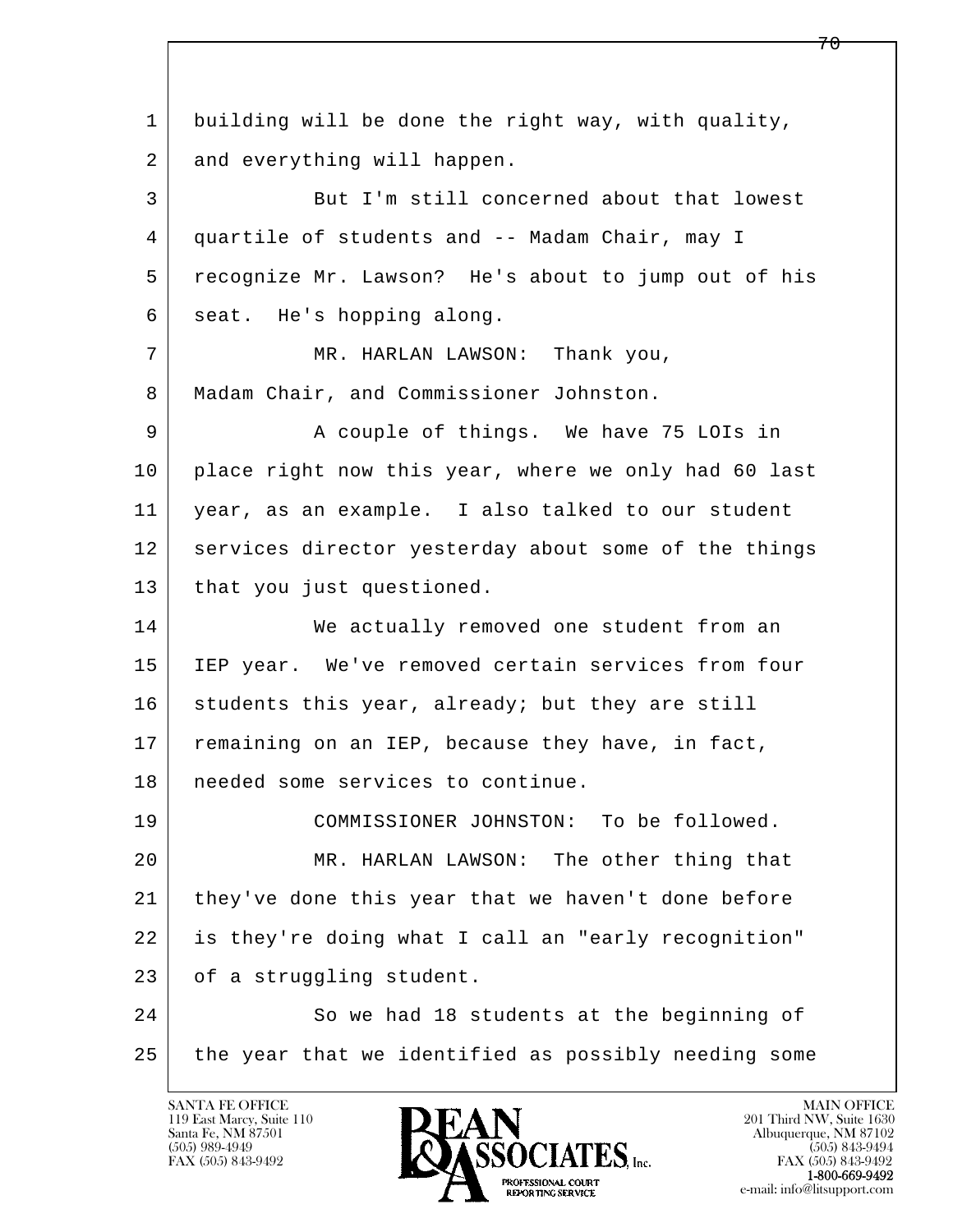l  $\overline{\phantom{a}}$  1 assistance. And so far, we've only put two of 2 those, I believe, on an IEP. But the others all 3 have other interventions that have been applied, be 4 it mentoring, tutoring, those sorts of things, that 5 are actually increasing the students' performance. 6 Of course, we're right -- right in the 7 middle of the PARCC testing right now; so we won't 8 have those results until October. But we're 9 confident that these measures that have been put in 10 place to help our struggling students are going to 11 make a significant difference this year. And I 12 think you'll see our grade change from that day. 13 COMMISSIONER JOHNSTON: Thank you. And 14 that's -- I would like to see those results before I 15 vote to add more students to the mix, because I know 16 that things are being done, and I have confidence in 17 | that. But thank you all very much. 18 | The Mand I appreciate Mr. Thiery, you're going 19 over it again with me. 20 COMMISSIONER CABALLERO: One more 21 question. 22 THE CHAIR: Commissioner Caballero? Sure. 23 COMMISSIONER CABALLERO: You anticipate to 24 move. How far away from your current location are 25 you going to move? And will that either diminish

119 East Marcy, Suite 110<br>Santa Fe, NM 87501

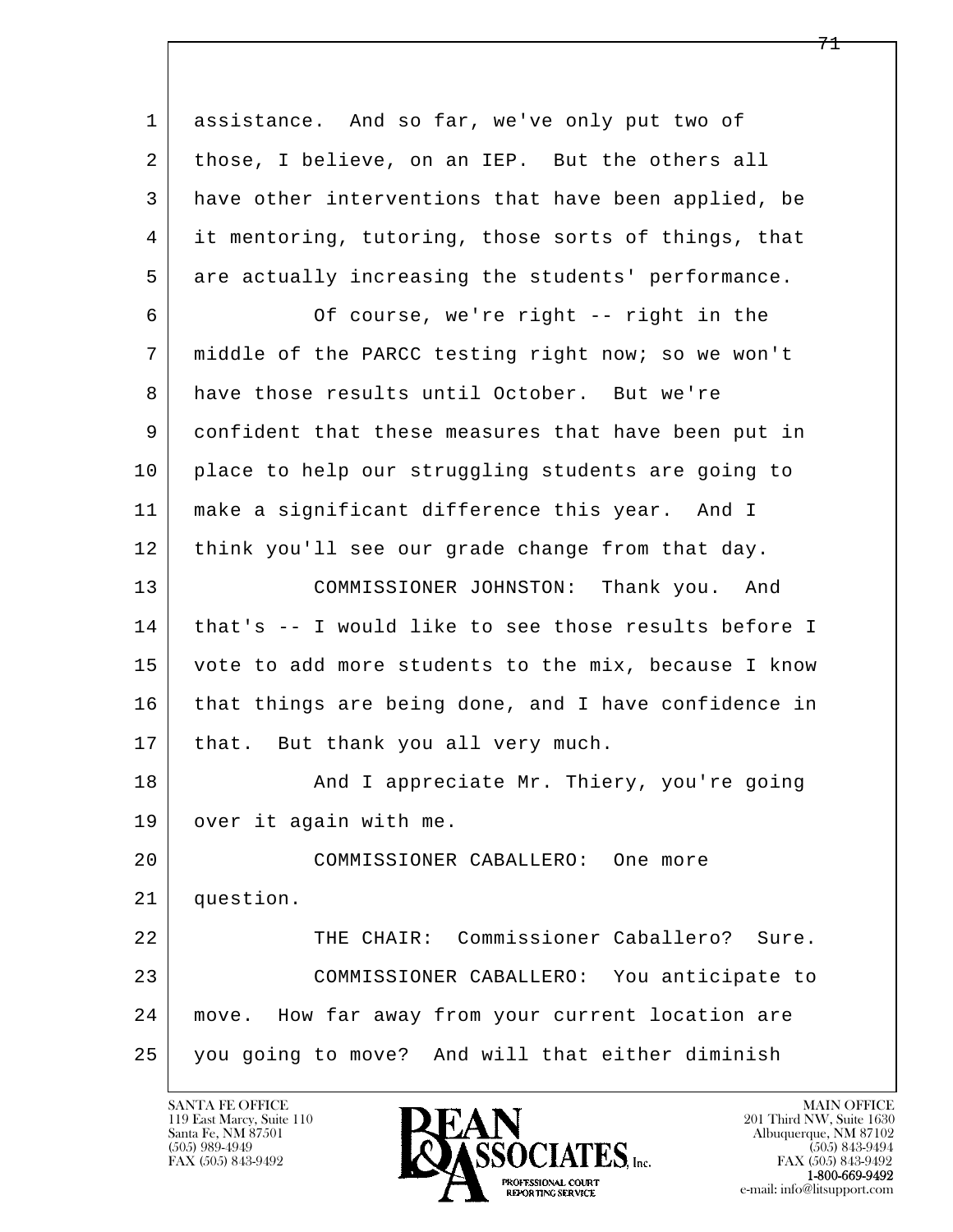l  $\overline{\phantom{a}}$ 1 attendance by some students or increase the 2 attendance by other students? 3 MR. ROGER LENARD: That's a good question, 4 sir. It's about five miles, and it's well within 5 | the Moriarty-Edgewood area, which is what our 6 charter said we were going to do. 7 Candidly, it's a more ideal location, 8 | number one. It increases our area from 4 acres to 9 20 acres. It allows us to put in some sports 10 complexes, which we cannot do now. 11 One of the problems we have is, with the 12 limitation in the available real estate, we just 13 can't provide the types of extracurricular 14 activities, or even in-school activities, we would 15 | like to provide, due to limitations of space. 16 This will allow us to do that. And we 17 believe it will make the school much more attractive 18 to a larger cross-section of our community. 19 COMMISSIONER PERALTA: I have one 20 question. 21 | THE CHAIR: Oh, sure. 22 COMMISSIONER PERALTA: Have you guys 23 broken ground yet already on your facility? 24 MR. ROGER LENARD: Oh, absolutely not. 25 No, sir. We have done a great deal of preliminary

119 East Marcy, Suite 110<br>Santa Fe, NM 87501

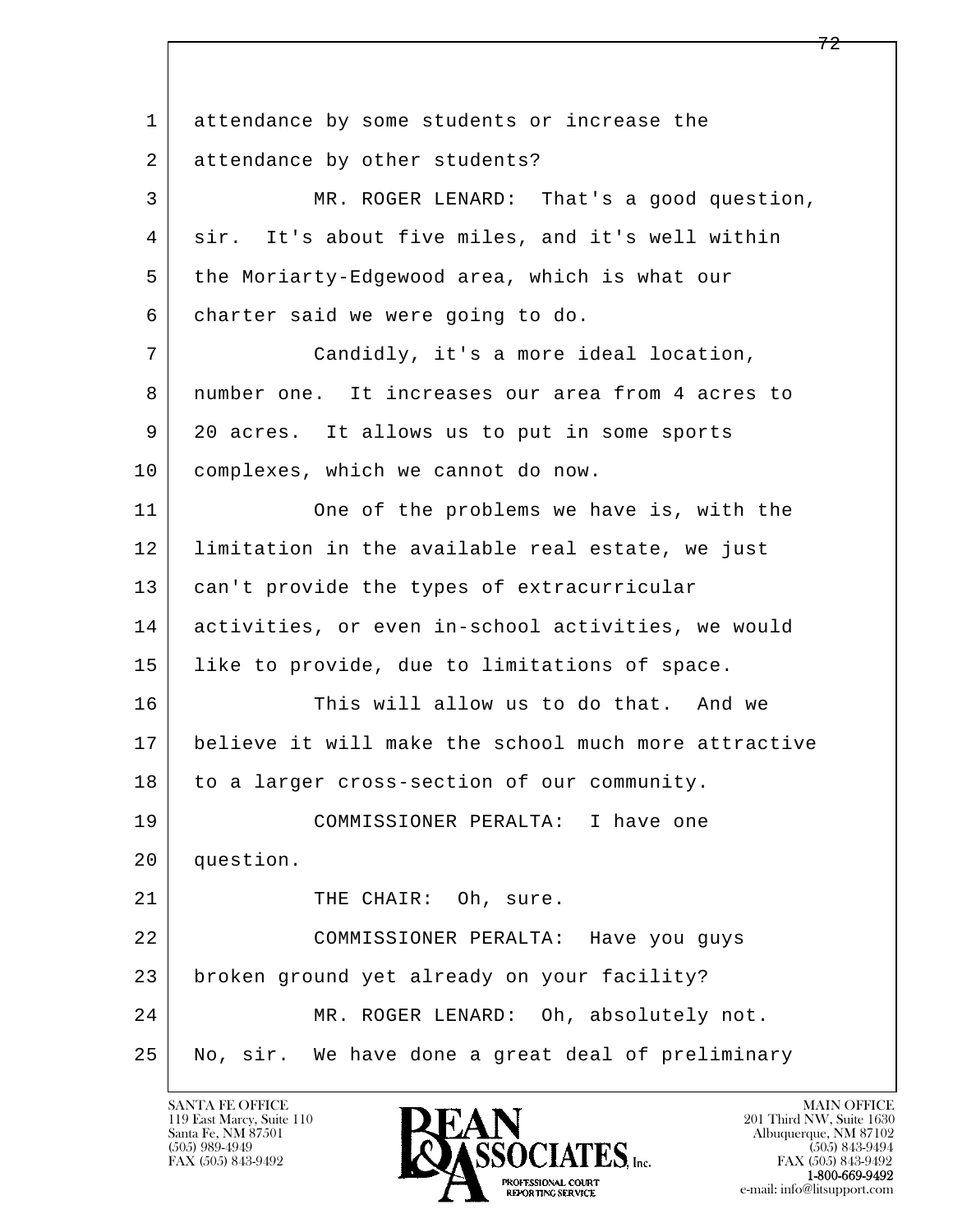l  $\overline{\phantom{a}}$ 1 activities with our foundation. We have plans -- 2 architectural plans drawn up. But, you know, we 3 can't -- we're sort of at a standstill, because we 4 can't go any further without an approval by the 5 Commission to allow us to move. 6 Actually, that's -- that sort of starts 7 the whole process. 8 COMMISSIONER PERALTA: Let me correct you 9 on that. You can't go any further without approval 10 of PSFA, before it comes to the Commission. 11 MR. ROGER LENARD: I think we are awaiting 12 the approval of the PEC to allow us to move; is that 13 | not correct? 14 THE CHAIR: You just have to give us a 15 notification of an intent to move. But then the 16 amendment comes -- the charter is amended when you 17 actually have the facility and everything is -- but 18 you just have to give us an intent that you're 19 looking to move. That's all you need to do. 20 MR. ROGER LENARD: Well, we've been 21 wasting your time on that amendment. We were under 22 the impression that we -- we actually had to get 23 your permission beforehand. 24 | THE CHAIR: Just notification of intent to 25 move.

119 East Marcy, Suite 110<br>Santa Fe, NM 87501

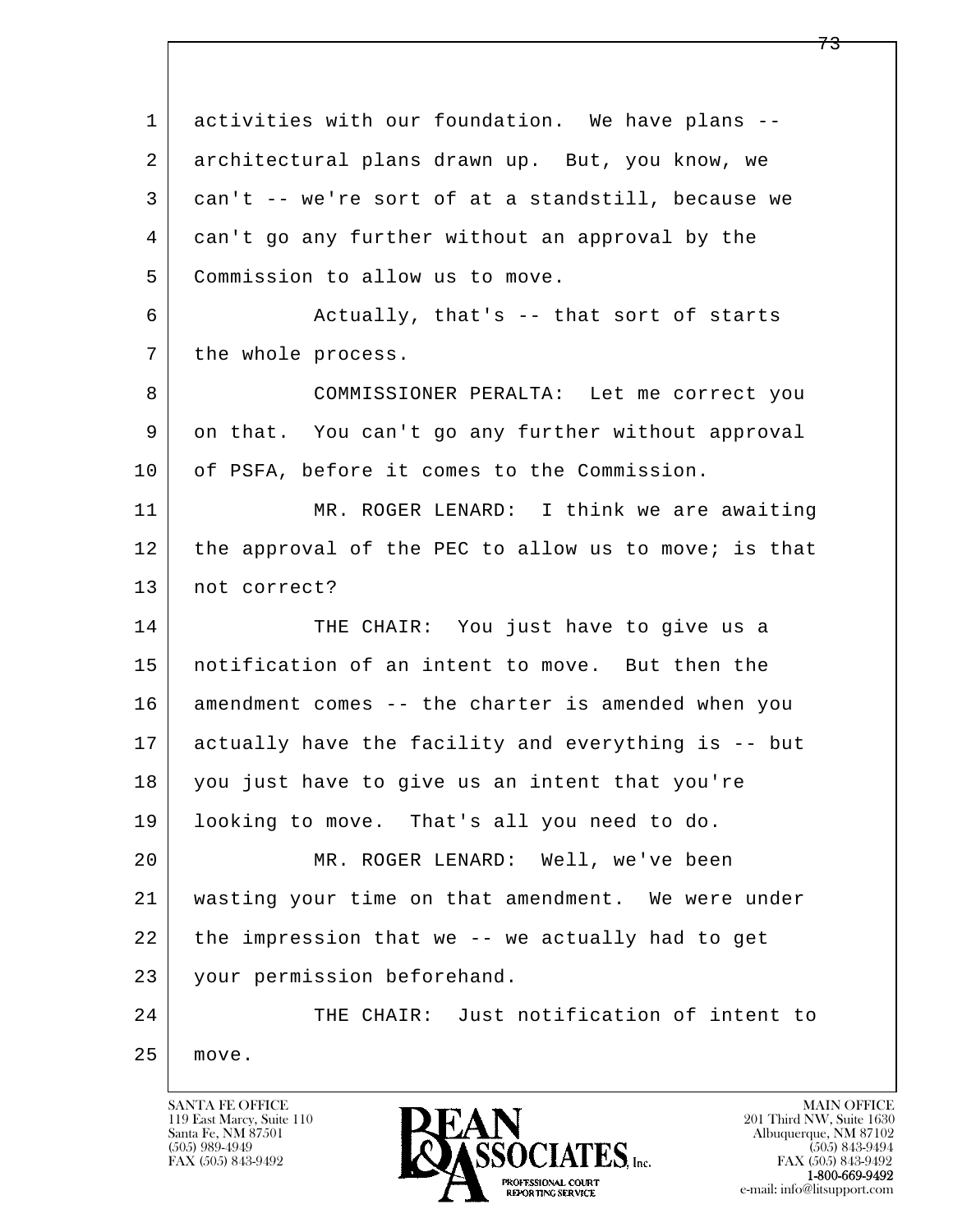l  $\overline{\phantom{a}}$  1 MS. POULOS: You definitely have to get 2 permission before you move. 3 | THE CHAIR: Correct. 4 MS. POULOS: But when there is an address 5 is when you -- 6 THE CHAIR: Right. When you have the 7 facility and the actual address, and you're good to 8 go, then you amend your contract for the change of 9 address. 10 MR. ROGER LENARD: Well, okay. I'm sorry 11 we wasted your time on that particular amendment. 12 We will notify you forthwith of our intent, okay? 13 | I'm really sorry. 14 THE CHAIR: That's fine. 15 | MR. ROGER LENARD: We were just under the 16 impression that we had to get approval from you 17 beforehand. 18 THE CHAIR: We just need to be -- we like 19 to be in the loop to know that you are planning on 20 moving. But until you've got -- 'cause truthfully, 21 we're uncomfortable with that amendment, because you 22 don't have your plans in. You don't have any 23 approval from PSFA. So we're giving you an  $24$  amendment for  $-$ 25 MR. ROGER LENARD: A hypothetical.

119 East Marcy, Suite 110<br>Santa Fe, NM 87501



FAX (505) 843-9492<br>1-800-669-9492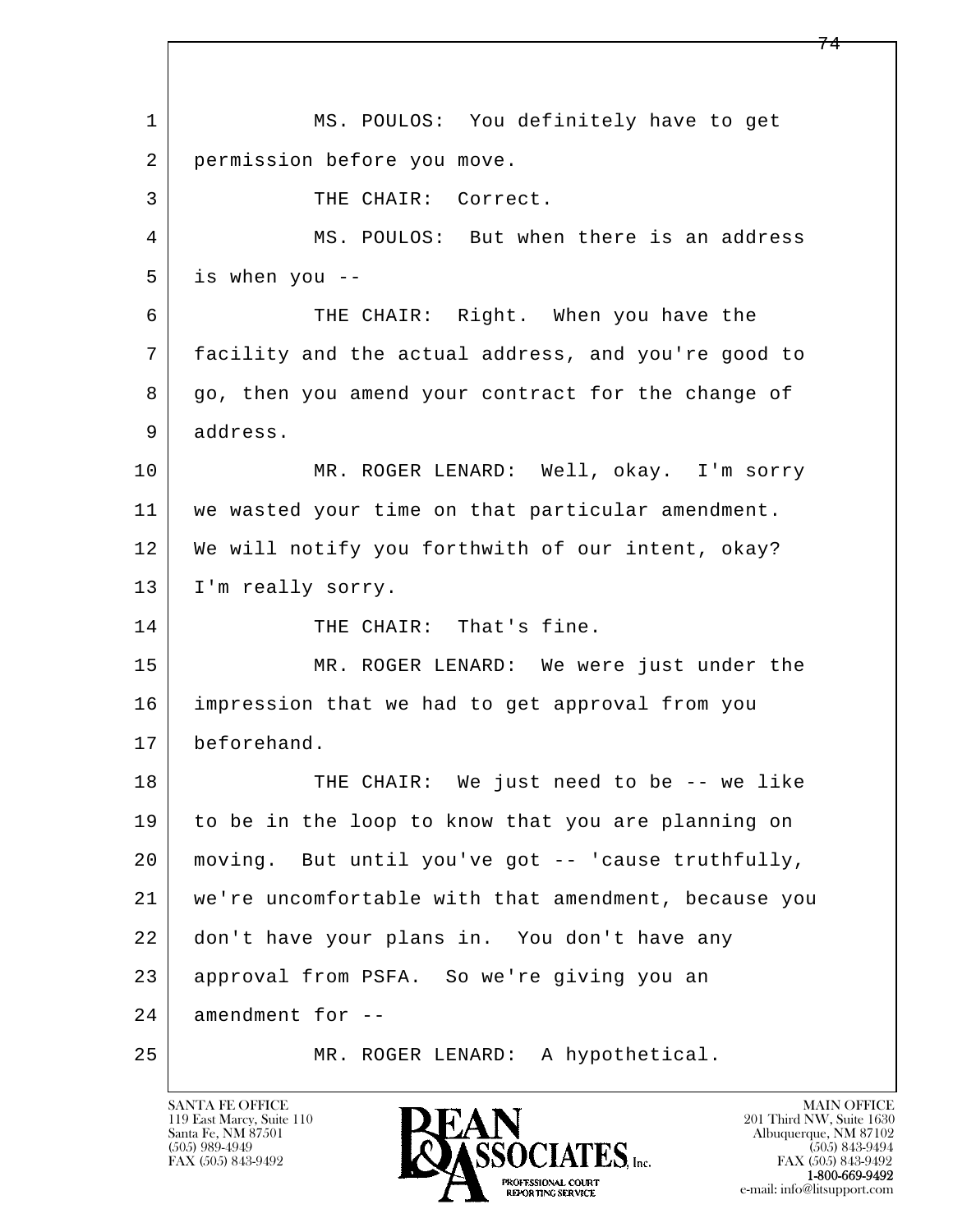l  $\overline{\phantom{a}}$ 1 THE CHAIR: Correct. Correct. But the 2 notice that you intend to move, I think, is duly 3 noted. 4 MR. ROGER LENARD: I was just going to 5 say, given all the rhetoric here, I suspect it 6 would -- somebody would have to be asleep if they 7 didn't realize at least that was our desire. 8 COMMISSIONER TOULOUSE: Madam Chair, I 9 think we need to point out -- we have had problems 10 with people who already get a new place, move, and 11 | then come to us two months later and say, "We've 12 moved." And I think that's why there's become this 13 real emphasis on notifying us when you're looking 14 for a place. Then notify us when you're ready to 15 move for us to do the approval then; because it's -- 16 you know, the law says we have to approve that move, 17 but not after you're in the building. 18 And I think that's been the emphasis 19 everybody's been given lately is -- so I think we 20 | must have gotten that message out, finally. 21 MR. ROGER LENARD: We got a little more 22 | severe interpretation of it, I suspect. 23 COMMISSIONER TOULOUSE: A school my 24 grandson went to moved and, I came in here and said, 25 "Did they tell us they were going to move?"

119 East Marcy, Suite 110<br>Santa Fe, NM 87501

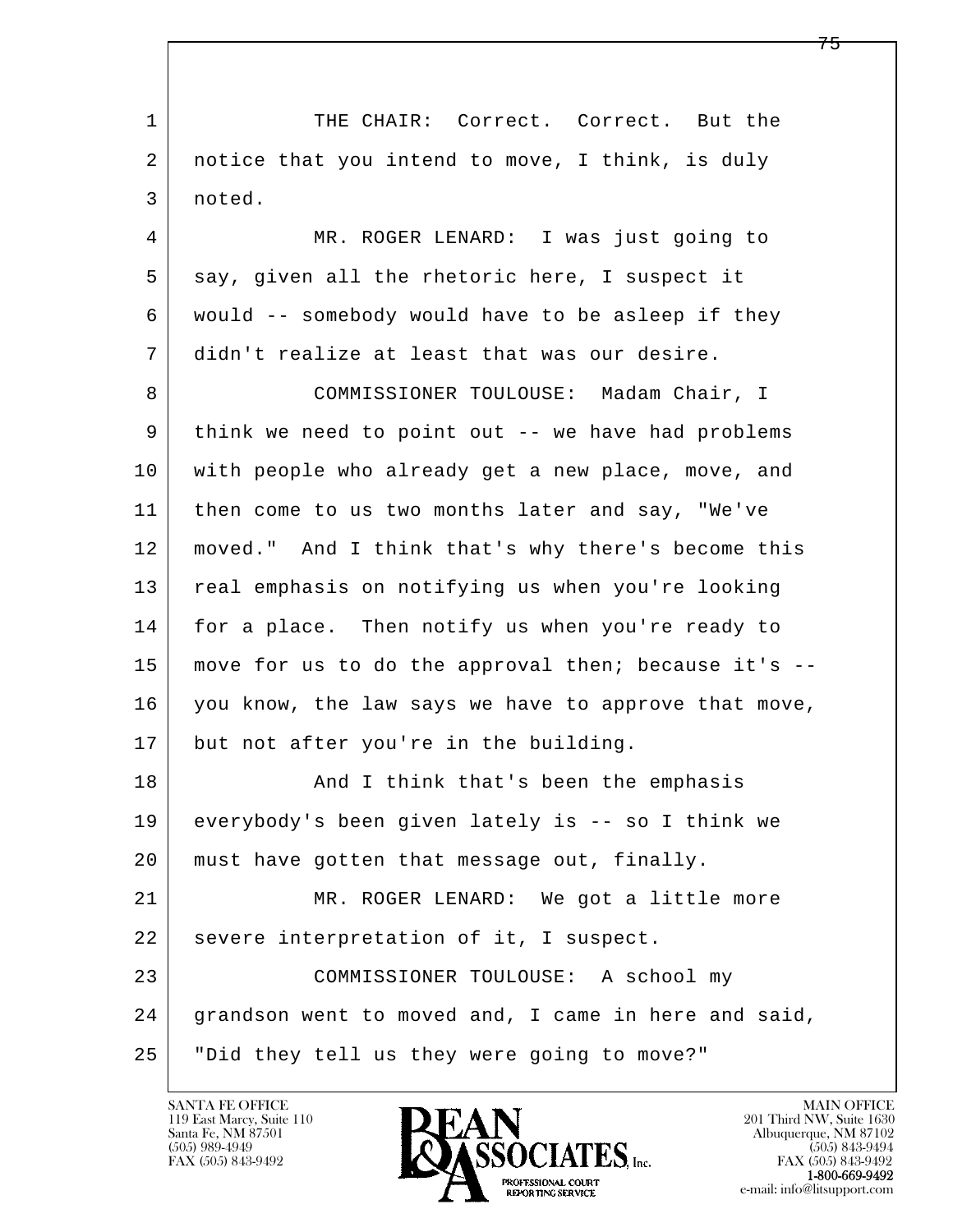l  $\overline{\phantom{a}}$  1 "No." 2 THE CHAIR: I'll ask the Director if that 3 has to come in writing, a request to rescind that 4 amendment at this point in time. Because you're 5 giving us notice of moving. You're not asking us to 6 amend that; correct? 7 | MS. POULOS: So, Madam Chairwoman, we 8 actually already have written notification from the 9 school of an intent to move. Are you asking do we 10 | need written notice of their rescission of the 11 request? 12 THE CHAIR: Correct. 13 MS. POULOS: I don't believe so. We've 14 done that before, where we've accepted it. 15 THE CHAIR: Okay. We're good. So I'll 16 just ask the school to, at this point in time, for 17 | the record, rescind that amendment request. 18 MR. ROGER LENARD: You mean verbally here? 19 THE CHAIR: Yes. 20 MR. ROGER LENARD: I suspect that we 21 believe you have been notified; therefore, we 22 rescind the amendment request. 23 THE CHAIR: Duly noted. Thank you. We 24 still have the enrollment cap question. 25 COMMISSIONER TOULOUSE: Madam Chair, can

119 East Marcy, Suite 110<br>Santa Fe, NM 87501

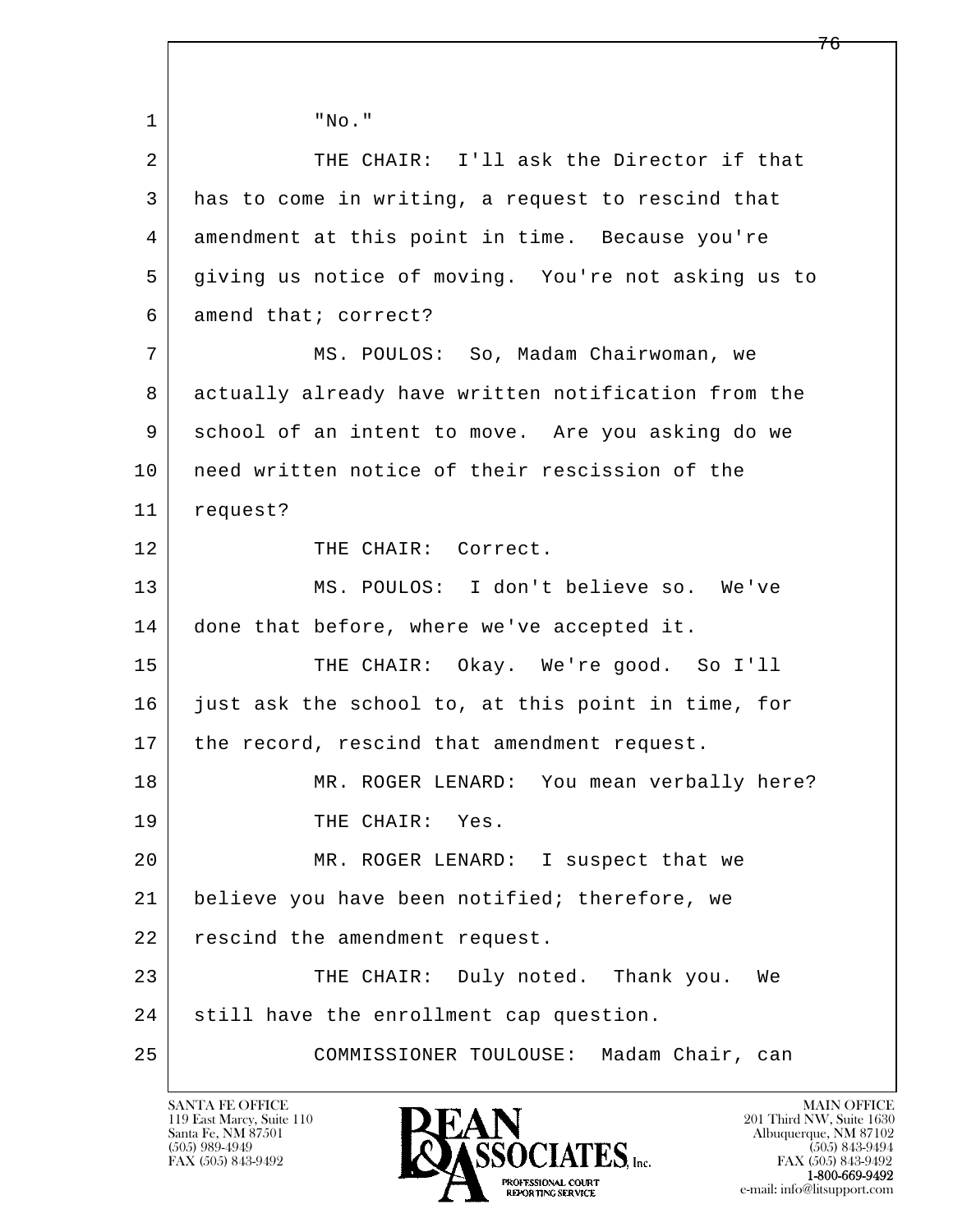l  $\overline{\phantom{a}}$ 1 we table that request until such time as they have 2 their plans in and -- and so may I move to table 3 this? 4 THE CHAIR: We can table it. 5 COMMISSIONER TOULOUSE: I move to table 6 the enrollment cap request until such time as you 7 have your plans in place and approved. 8 MR. ROGER LENARD: And we'll be back to 9 visit you. 10 COMMISSIONER RUIZ: Second. 11 THE CHAIR: I need a second on that. 12 There's a second on the motion to table by 13 Commissioner Ruiz. 14 Would you please start with Commissioner 15 Johnston? 16 COMMISSIONER ARMBRUSTER: Commissioner 17 Johnston? 18 COMMISSIONER JOHNSTON: Votes "Yes." 19 COMMISSIONER ARMBRUSTER: Okay. Okay. 20 Commissioner Armbruster votes "Yes." 21 Commissioner Toulouse? 22 COMMISSIONER TOULOUSE: Yes. 23 COMMISSIONER ARMBRUSTER: Commissioner 24 Crone? 25 COMMISSIONER CRONE: Yes.

119 East Marcy, Suite 110<br>Santa Fe, NM 87501



FAX (505) 843-9492 FAX (505) 843-9492 e-mail: info@litsupport.com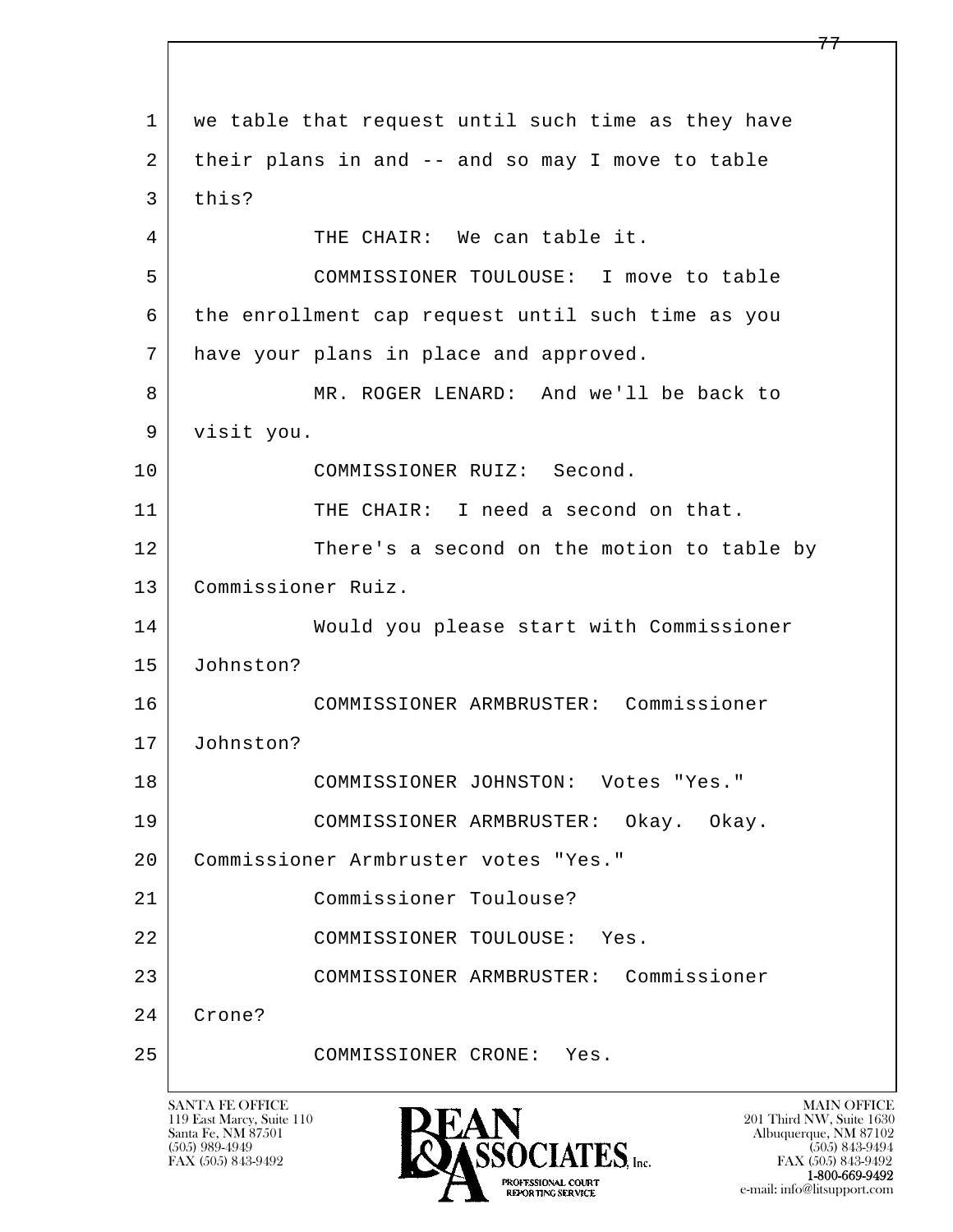l  $\overline{\phantom{a}}$  1 COMMISSIONER ARMBRUSTER: Commissioner 2 Ruiz? 3 COMMISSIONER RUIZ: Yes. 4 COMMISSIONER ARMBRUSTER: Commissioner 5 Caballero? 6 COMMISSIONER CABALLERO: Yes. 7 COMMISSIONER ARMBRUSTER: Commissioner 8 Peralta? 9 COMMISSIONER PERALTA: Yes. 10 COMMISSIONER ARMBRUSTER: Commissioner 11 Conyers? 12 COMMISSIONER CONYERS: Yes. 13 COMMISSIONER ARMBRUSTER: I can stop, but 14 I know you're really there. That is a nine-to-zero 15 vote. It passes. 16 THE CHAIR: Okay. And then I need a 17 motion for the third amendment, which -- and I'll do 18 it, because I've got it right here. 19 | I move to approve the amendment request 20 presented by Estancia Valley Classical Academy to 21 change the language in the charter that currently -- 22 long pause -- that currently states Grades K-6,  $23$  school day will begin at 8:15 and end at 3:15, which 24 includes the required 30 minutes for lunch. The 25 number of instructional hours will be 6.5 hours per

119 East Marcy, Suite 110<br>Santa Fe, NM 87501

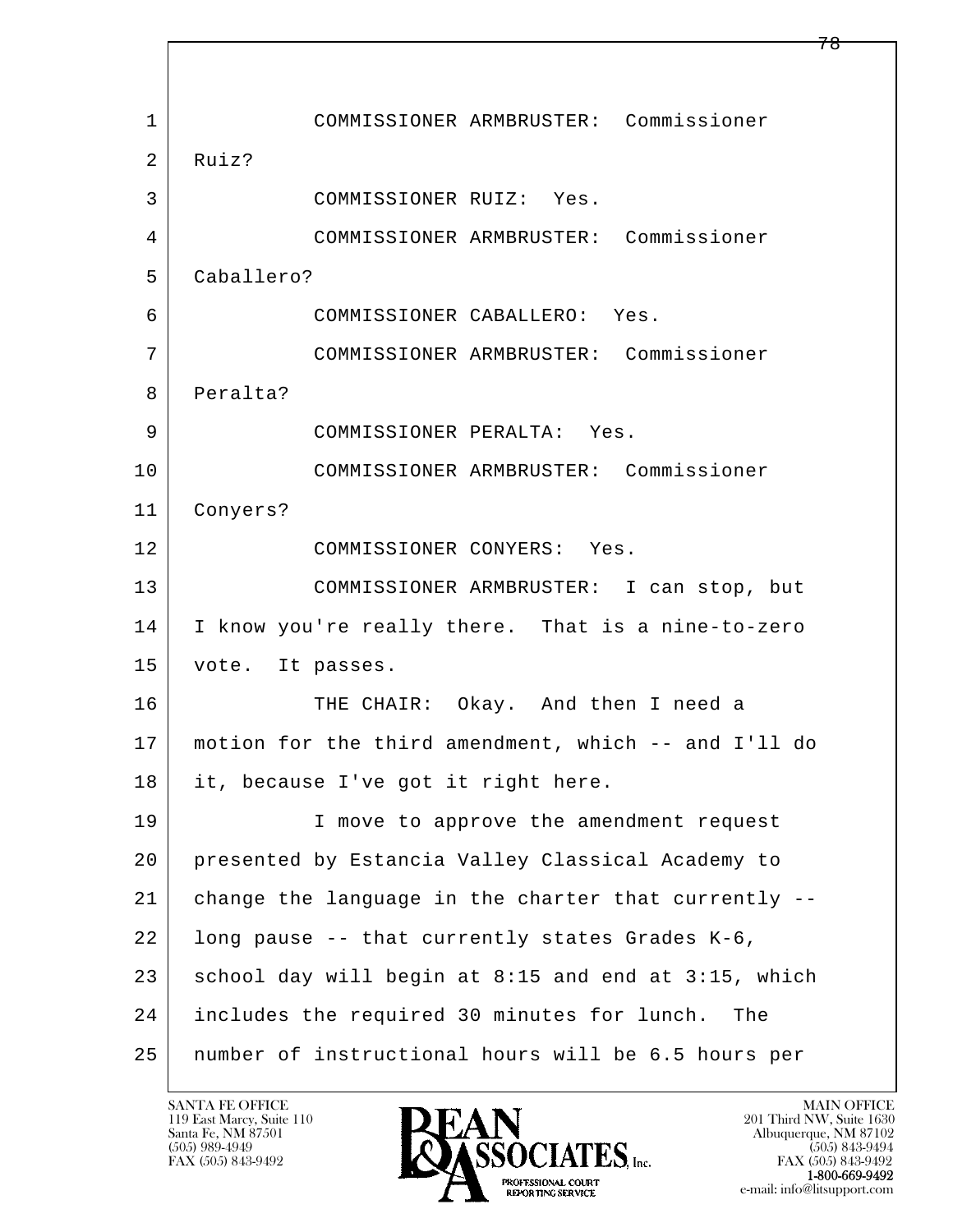| $\mathbf 1$    | The number of school days will be 5 per week.<br>day. |
|----------------|-------------------------------------------------------|
| $\overline{2}$ | For Grades 7 to 12, the school day will               |
| 3              | begin at 8:00 and end at 3:30. A 30-minute lunch      |
| 4              | break is included in the schedule. The number of      |
| 5              | instructional hours will be 7 hours per day. The      |
| 6              | number of school days will be 5 per week. The         |
| 7              | length of the school year will be 175 days, with a    |
| 8              | total number of 1,137-and-a-half instructional hours  |
| 9              | for Grades K-6, and 1,226 instructional hours for     |
| 10             | Grades 7-12.                                          |
| 11             | For grades K-6, the school day will<br>2.             |
| 12             | begin at 8:15 and end at 3:15, which includes the     |
| 13             | required 30 minutes for lunch. The number of          |
| 14             | instructional hours will be 6-and-a-half hours per    |
| 15             | day. The number of school days will be 5 per week.    |
| 16             | For Grades 7 to 12, the school day will               |
| 17             | begin at 8:00 and end at 3:30. A 30-minute lunch      |
| 18             | break is included in the schedule. The number of      |
| 19             | instructional hours will be 7 hours per day. The      |
| 20             | number of school days will be 5 per week.<br>The      |
| 21             | length of the school year will be 175 days with a     |
| 22             | total number of 1,137.5 instructional hours for       |
| 23             | Grades K-6, and 1,172.5 instructional hours for       |
| 24             | Grades 7 to 12.                                       |
| 25             | This amendment is approved, because it                |

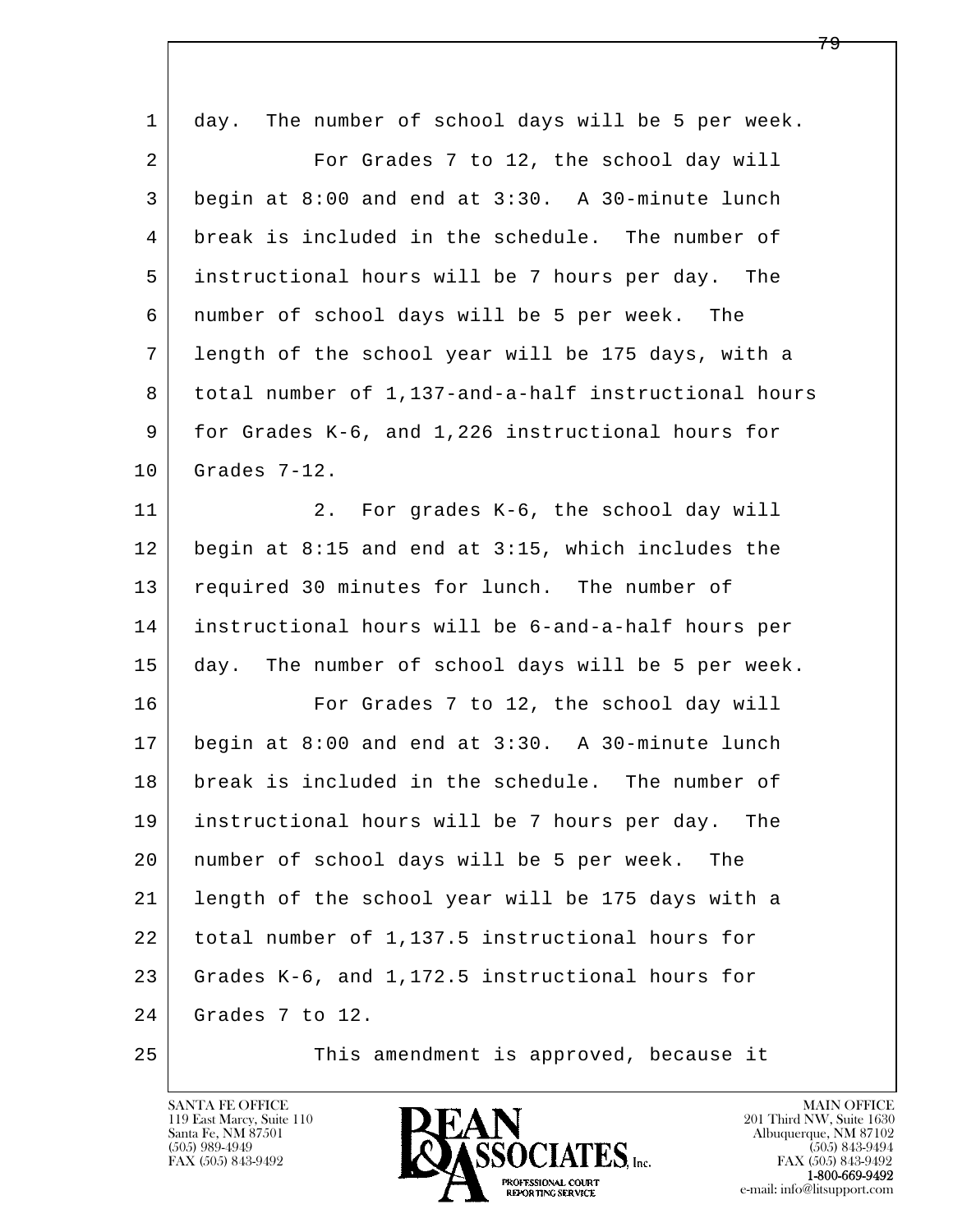l  $\overline{\phantom{a}}$  1 will not impact the amount of instructional time 2 students receive, and it is necessary to correct a 3 | misstatement in the charter. 4 COMMISSIONER PERALTA: Second. 5 THE CHAIR: There's a second by 6 Commissioner Peralta. 7 Commissioner Armbruster? 8 COMMISSIONER ARMBRUSTER: Commissioner 9 Caballero? 10 COMMISSIONER CABALLERO: Yes. 11 COMMISSIONER ARMBRUSTER: Commissioner 12 Ruiz? 13 COMMISSIONER RUIZ: Yes. 14 COMMISSIONER ARMBRUSTER: Commissioner 15 Crone? 16 COMMISSIONER CRONE: Yes. 17 COMMISSIONER ARMBRUSTER: Commissioner 18 Johnston? 19 COMMISSIONER JOHNSTON: Yes. 20 COMMISSIONER ARMBRUSTER: Commissioner 21 Gipson? 22 THE CHAIR: Yes. 23 Commissioner Peralta? 24 COMMISSIONER PERALTA: Yes. 25 COMMISSIONER ARMBRUSTER: Commissioner

119 East Marcy, Suite 110<br>Santa Fe, NM 87501



FAX (505) 843-9492 FAX (505) 843-9492 e-mail: info@litsupport.com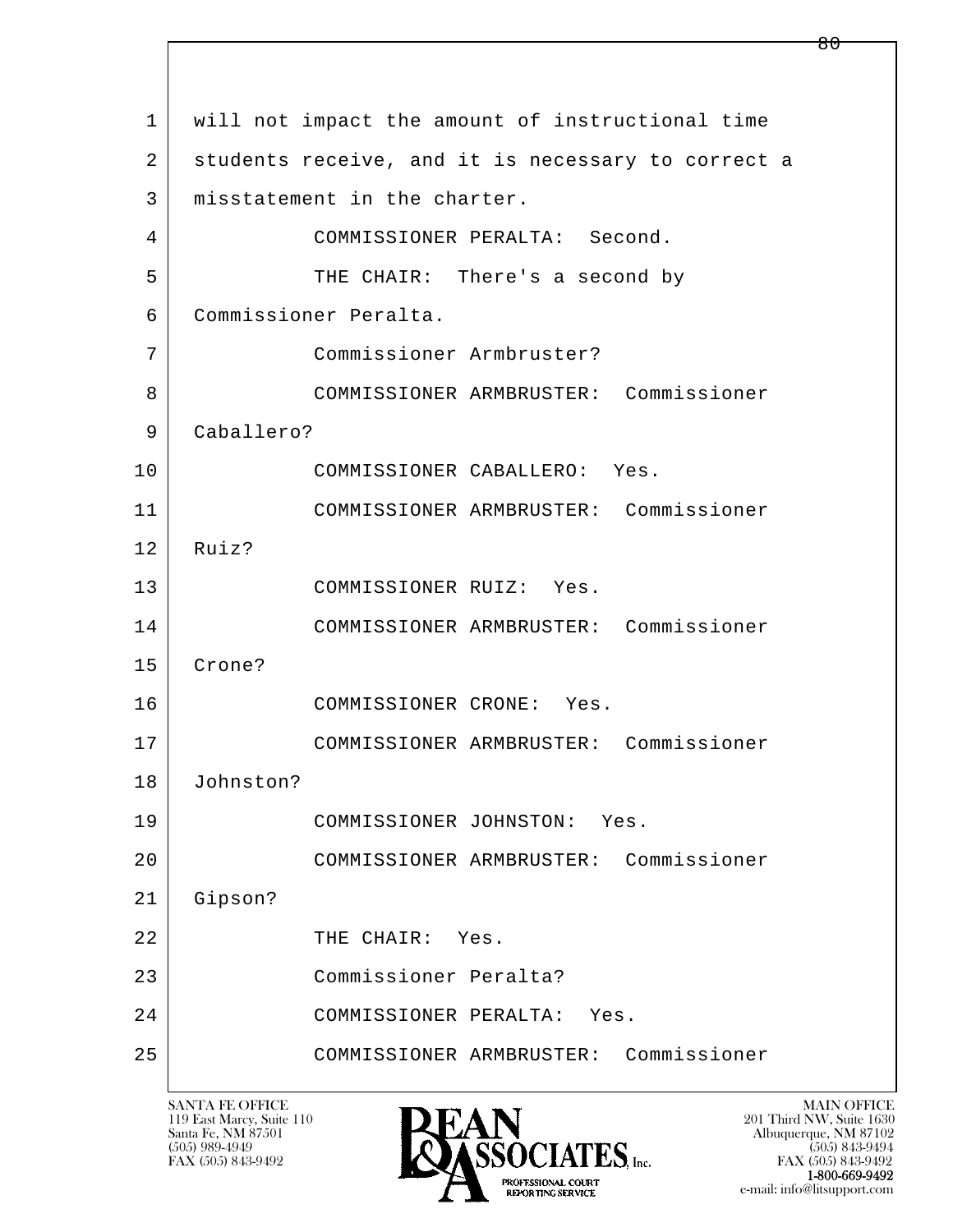l  $\overline{\phantom{a}}$  1 Conyers? 2 COMMISSIONER CONYERS: Yes. 3 COMMISSIONER PERALTA: Commissioner 4 Armbruster votes "Yes." 5 Commissioner Toulouse? 6 COMMISSIONER TOULOUSE: Yes. 7 COMMISSIONER ARMBRUSTER: That is nine to 8 zero. 9 THE CHAIR: Thank you. I'm sorry we 10 couldn't have cleared this up earlier. 11 MR. ROGER LENARD: I think we got to know 12 each other a little better; so it wasn't a total 13 waste of your time, I hope. But we don't want to 14 | keep you any longer on this stuff. Thank you very 15 | much. 16 THE CHAIR: Thank you very much. Have a 17 | good safe trip home. 18 Okay. Before we move on to Item No. 7, we 19 | have to amend our motion from this morning. 20 COMMISSIONER ARMBRUSTER: Already? 21 THE CHAIR: Yes, yes. So I have a 22 motion -- I have an amendment to a motion. And 23 Ms. McKee is going to read it. 24 MS. McKEE: All right. So this was --  $25$  this has to do with our -- this has to do with

119 East Marcy, Suite 110<br>Santa Fe, NM 87501

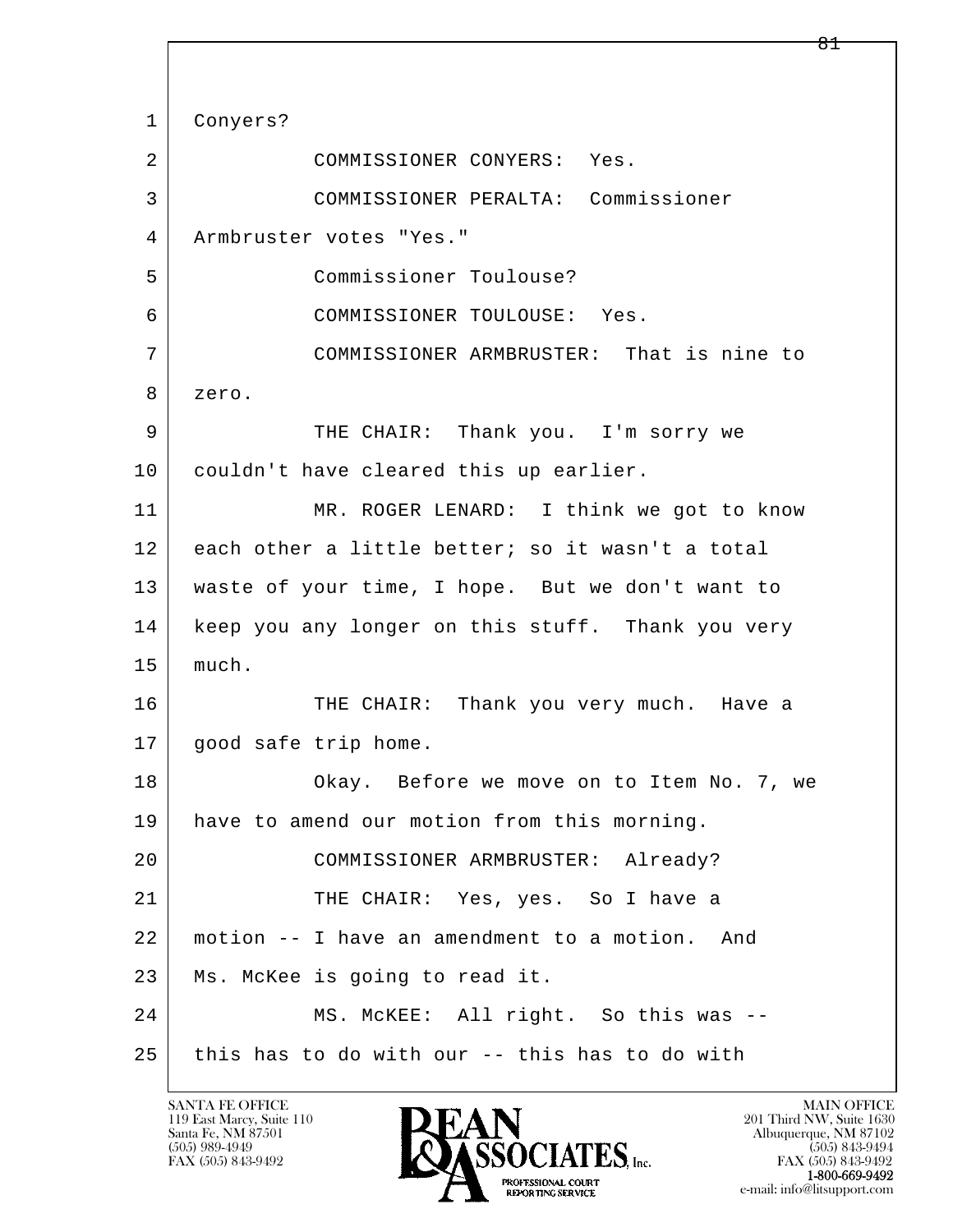1 Chairwoman Gipson's motion on La Promesa with 2 Request for Reconsideration and the dismissal of the 3 Notice of Intent to Revoke.

 4 When we read the motion and we talked 5 about what the Corrective Action Plan would include, 6 but not be limited to, we -- we moved to state that 7 the parties agree that this would warrant revocation 8 if they didn't get a "C" grade, or an average of a 9 "C" grade, rather than it should have been that this 10 would warrant immediate revocation in the fall of 11 2018. 12 So that's the difference in those -- in 13 the two sentences. One was that it would warrant 14 revocation, which is what you approved. It should 15 have said it would warrant immediate revocation in 16 the fall of 2018, if they didn't get their  $-$  if 17 they didn't comply with the required "C" grade or

18 average "C" grade. So that would be the amendment

19 | that we need to do.

l 20 COMMISSIONER ARMBRUSTER: Can I ask a 21 question? Is that a motion, and we need take -- 22 MS. McKEE: That was Chairwoman Gipson's 23 motion; so...

 $\overline{\phantom{a}}$ 24 THE CHAIR: We need a second so we can 25 have a discussion.

119 East Marcy, Suite 110<br>Santa Fe, NM 87501

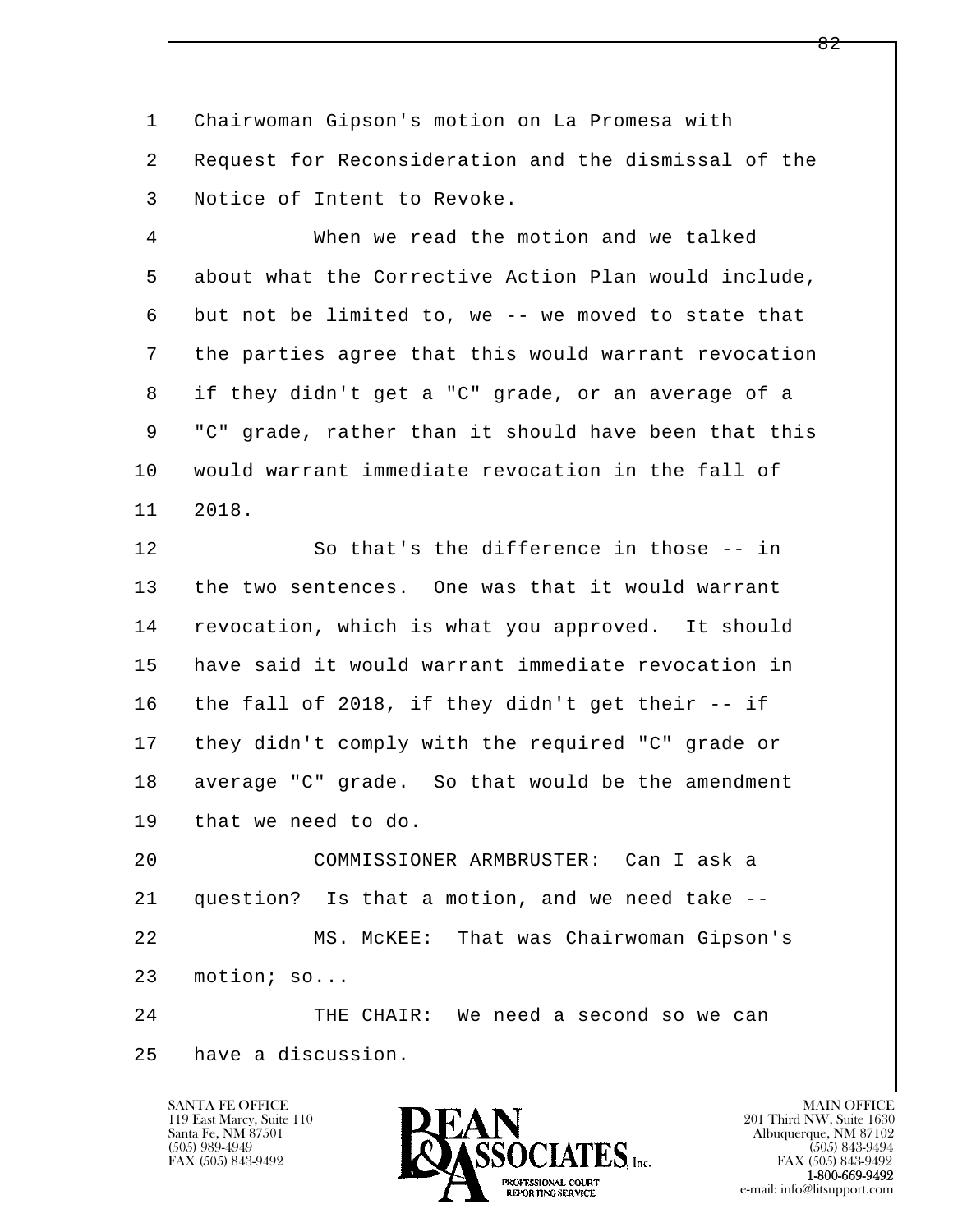l  $\overline{\phantom{a}}$  1 COMMISSIONER ARMBRUSTER: Fine. I'll 2 second it so we can have discussion. 3 THE CHAIR: There's a second by 4 Commissioner Armbruster. 5 COMMISSIONER ARMBRUSTER: So if the grades 6 come out in -- like, August; right? Katie? School 7 grades come out in August? 8 | MS. POULOS: Madam Chairwoman, 9 Commissioner Armbruster, there is not an exact 10 letter grade release date. The PED continues to 11 work as diligently as possible to get data sooner 12 and be able to release sooner. 13 Last year, I believe they were released 14 early August; potentially, even a little earlier. 15 | And so we are anticipating July-August time, but 16 there is no quarantee. 17 COMMISSIONER ARMBRUSTER: So my question 18 is, I'm not against this. When they get the grades, 19 even if it's, let's say, July, school starts in 20 August. So we would have revoked their charter? 21 You know, isn't that what it's saying? What did you 22 say? "Immediately"? 23 MS. McKEE: That is what it says. 24 COMMISSIONER JOHNSTON: In August. 25 | THE CHAIR: It would -- my understanding

119 East Marcy, Suite 110<br>Santa Fe, NM 87501

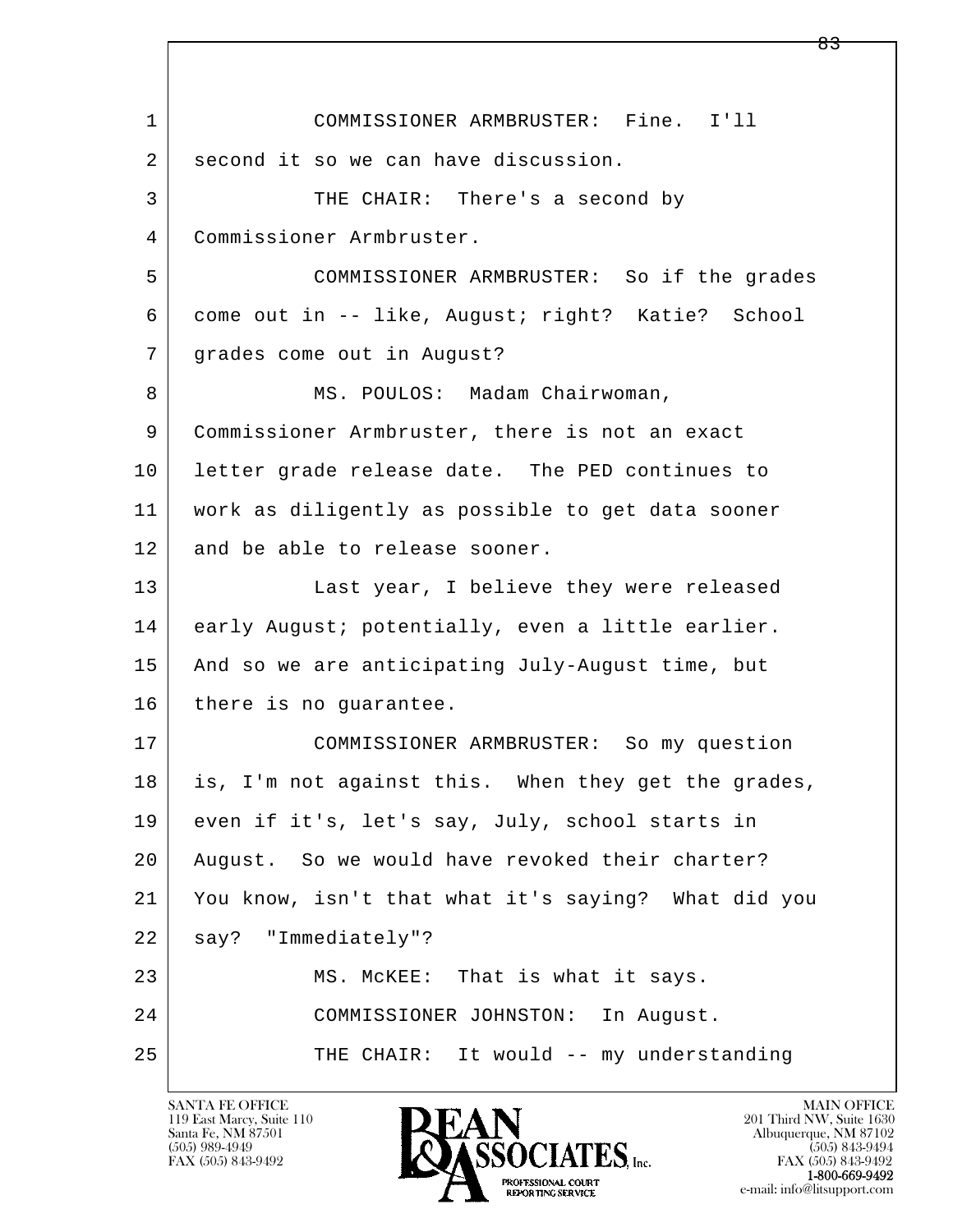l  $\overline{\phantom{a}}$  1 is it would -- there is no necessity for a 2 revocation hearing at that -- so that a yes.  $3$  That's  $-$  yes. 4 COMMISSIONER ARMBRUSTER: So where are 5 those kids going to school in 2018-2019? 6 COMMISSIONER PERALTA: You can vote to 7 | revoke. But, say, a semester in, it's going to 8 close. 9 COMMISSIONER CABALLERO: What is the 10 discussion? 11 COMMISSIONER ARMBRUSTER: Well, my -- and 12 it could just be that I don't understand. If we 13 | close the school immediately after those grades, and 14 it's not a "C," we're going to say, then that's not 15 really time for kids to quickly find a school. I 16 mean, what do they have? Two weeks? 17 | And I'm just assuming that's July that 18 | they get their grades. If they don't get their 19 grades until August, they already could be in 20 school, for example. So I wasn't sure what that 21 meant for kids. 22 MS. McKEE: Yes. Yes, Commissioner 23 Armbruster, it's my understanding that's what the 24 parties are agreed to, just so you know. But, yes, 25 that's a good point. But it's a discussion point.

119 East Marcy, Suite 110<br>Santa Fe, NM 87501



FAX (505) 843-9492<br>1-800-669-9492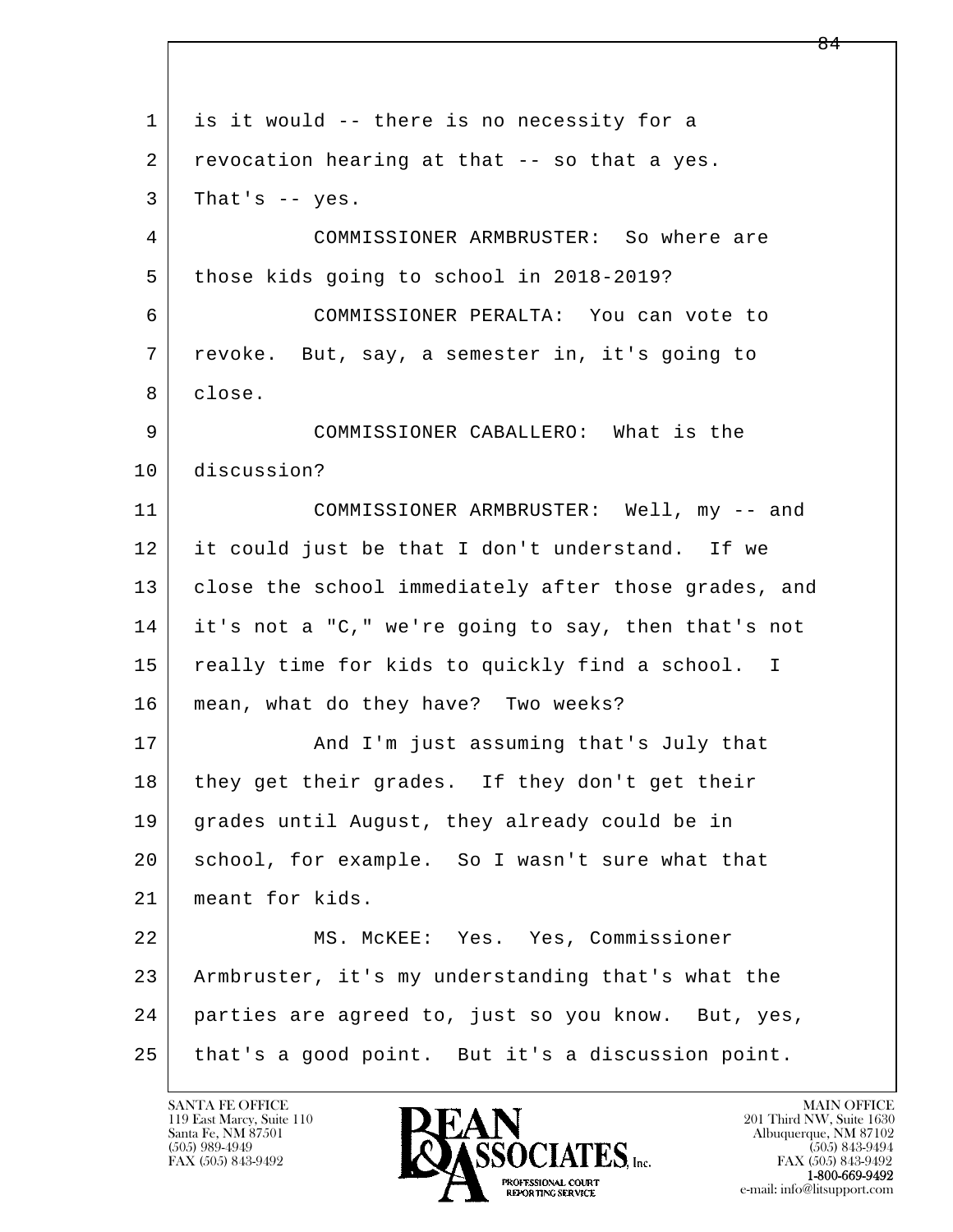l  $\overline{\phantom{a}}$ 1 It doesn't mean -- 2 COMMISSIONER CABALLERO: For discussion. 3 MS. McKEE: It doesn't mean that that's 4 what you have to do. 5 COMMISSIONER ARMBRUSTER: I mean, I like 6 part of it; but you can't just, like -- 7 COMMISSIONER CABALLERO: The only thing 8 that we don't have are the parties and getting their 9 intent. I mean, we -- we kind of heard that intent, 10 and the language was thrown out by -- by folks. And 11 so I don't know whether we're now having second 12 thoughts and adding language. 13 But I did vote with the intent of the 14 | meaning of the motion. Now, the meaning of the 15 motion is changing. It falls more than an amendment 16 of a motion; it falls into the realm of 17 reconsideration of a -- of a decision made, which 18 will require a lot more than what we're having now. 19 | And we would probably have to have the parties here 20 to -- to help us explain. 21 THE CHAIR: And -- well -- and I can speak 22 for myself, because we -- there was, as far as I was 23 concerned, the understanding that it was immediate 24 | revocation. So that was -- that was my intent when 25 I voted, that the understanding was that the

119 East Marcy, Suite 110<br>Santa Fe, NM 87501

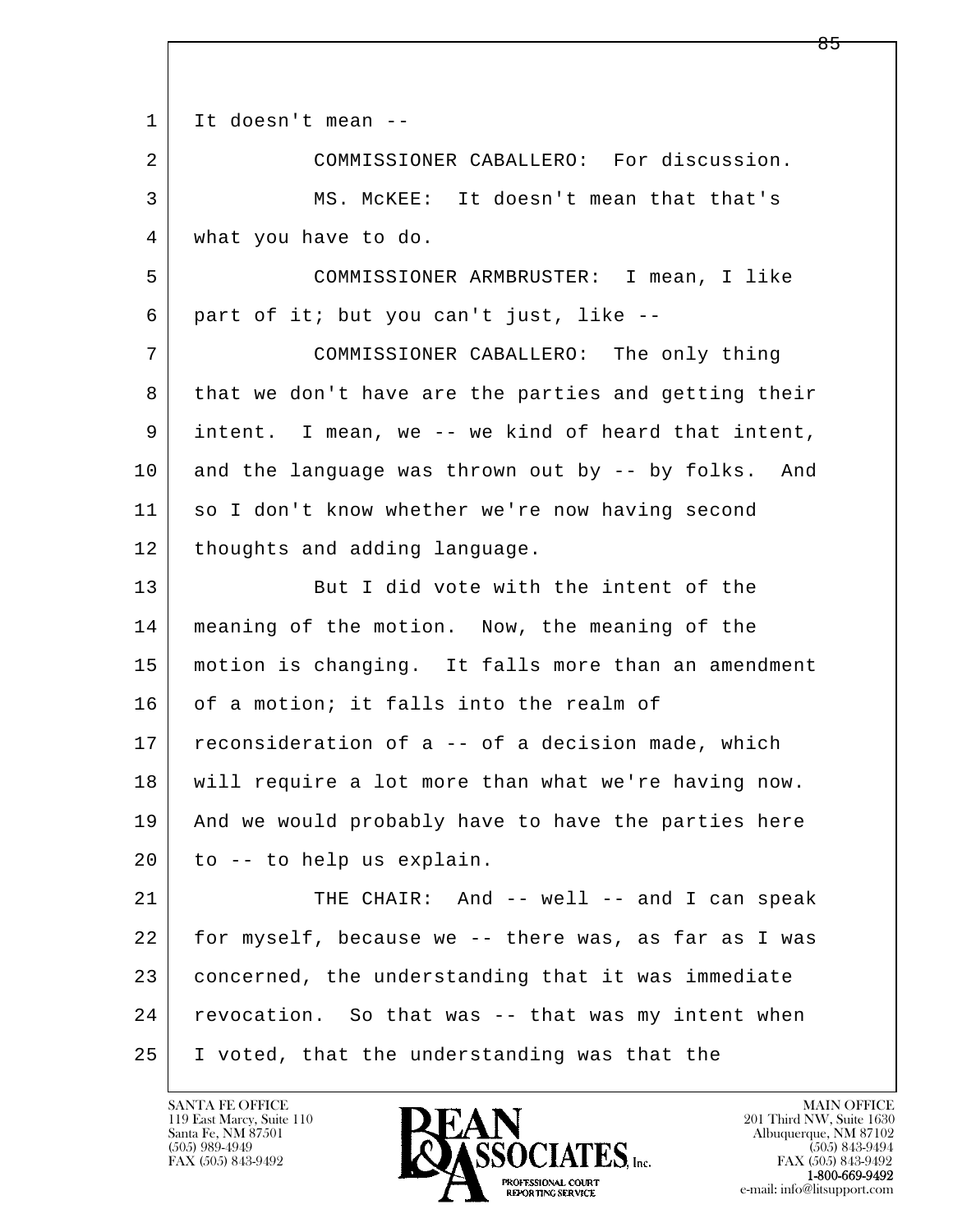l  $\overline{\phantom{a}}$  1 revocation hearing would not take -- that was the 2 agreement that was made. 3 So this change was to clarify that. But 4 that was my understanding when I voted. So I don't 5 have -- I don't have a concern with it. But that's 6 me. And you can chime in. 7 COMMISSIONER ARMBRUSTER: Since I brought 8 it up, okay. Now, thinking about what everyone 9 said, I guess, in a way, we're saying that they to 10 have a "C," "C" average. So in this next report 11 card, that they will, say, get in July of 2017, in a 12 sense, they will have a warning. 13 But if that grade is an "A," they're in 14 pretty good shape. They don't have to worry. Or 15 even a "B." If it's a "C," they're okay. 16 But if it's a "C," they're kind of on 17 notice that they have to keep that "C," because they 18 have to have an average of a "C"; correct, you guys? 19 So I guess in a sense they are -- they're 20 on note, "Hey, if this next year's school grade 21 isn't okay, you're out." 22 So I guess they would be making plans. I  $23$  mean  $-$  right?  $-$  because they can  $-$  they can go to 24 another school and still be enrolled in this one. 25 People do that all the time.

119 East Marcy, Suite 110<br>Santa Fe, NM 87501

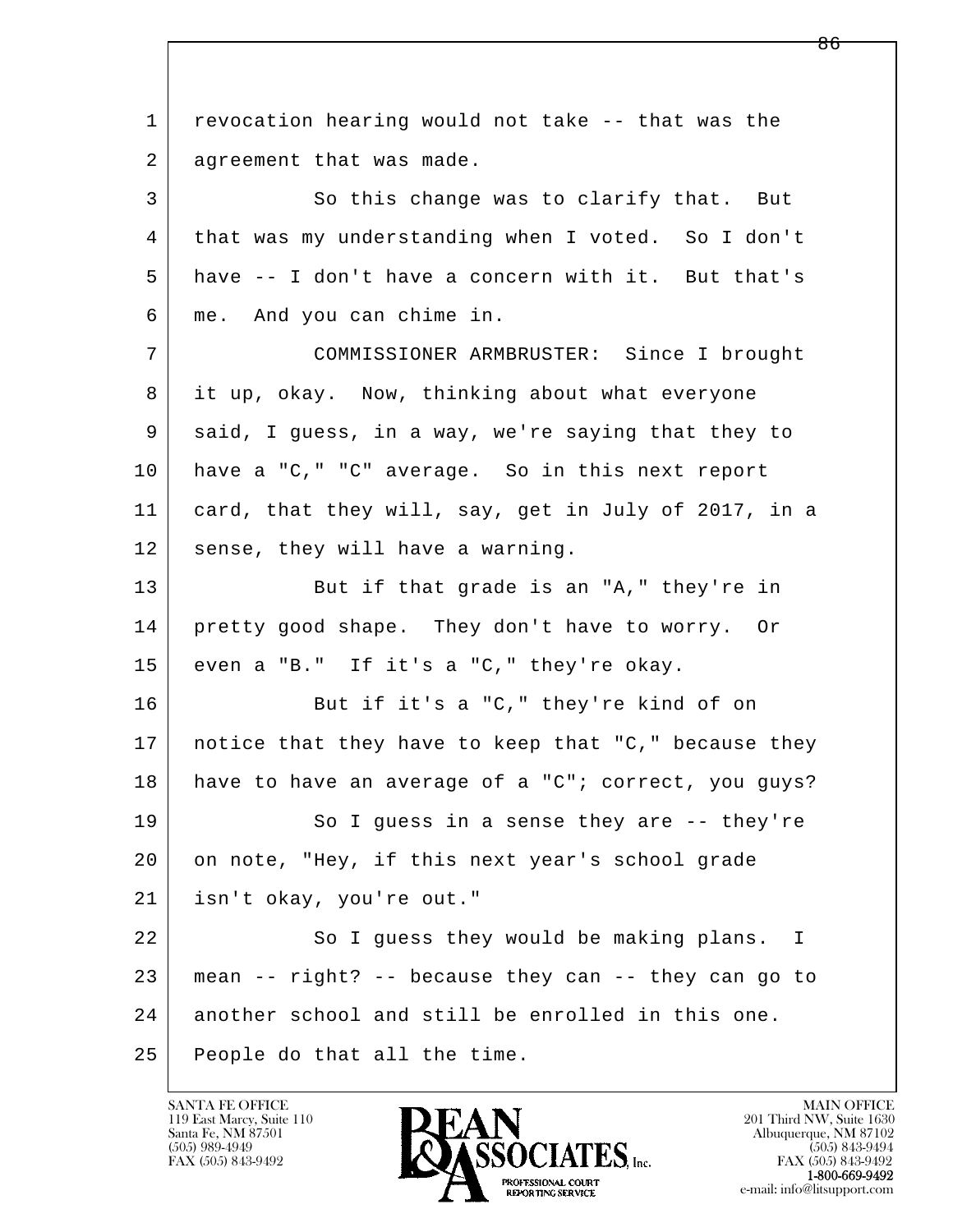l  $\overline{\phantom{a}}$ 1 THE CHAIR: This doesn't change, to a 2 great extent, what we voted on. We voted so that -- 3 I don't think the debate is whether we want the -- 4 the -- the idea of revocation completely taken out. 5 It's to clean up the wording of the motion a bit, if 6 everyone was clear when they voted that they voted 7 with the idea that there was immediate revocation, 8 | without the hearing. 9 COMMISSIONER CABALLERO: This discussion? 10 Everybody received a copy -- and I have a copy 11 here -- by the party that was agreeing to -- to the 12 | terms. And if this does not occur, it warrants 13 revocation. And it doesn't say "immediate 14 revocation." 15 THE CHAIR: We didn't vote to agree to 16 that. That was something that was brought -- 17 COMMISSIONER CABALLERO: This was the 18 intent. It goes to the intent, if not by the 19 parties, to the understanding of the Commissioners. 20 If we were talking about immediate revocation, which 21 has a consequence -- immediate revocation has a 22 consequence, rather than just revocation. 23 And so had we -- had the intent been 24 clear, we would have had a more clear discussion on 25 | the area, which we didn't. So I feel comfortable

119 East Marcy, Suite 110<br>Santa Fe, NM 87501

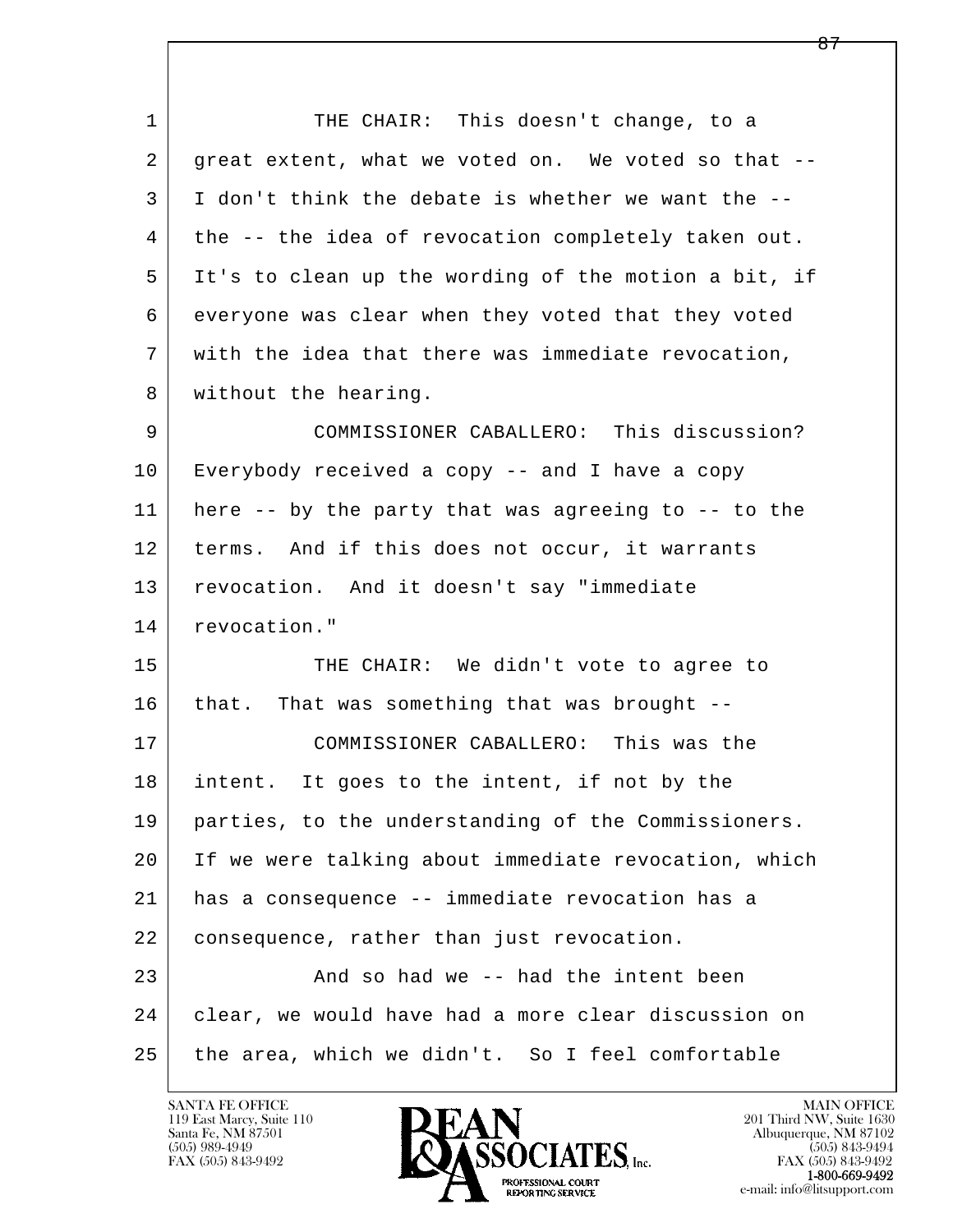l  $\overline{\phantom{a}}$  1 understanding that I understood at the time that it 2 was not immediate. 3 And now, to come back and change it -- 4 that's why I'm saying it's a -- it's a motion to 5 reconsider, and it requires a lot more. It requires 6 more votes than a simple majority, I can tell you. 7 THE CHAIR: And I can -- and once again, 8 I'm speaking for myself. But that was part of the 9 materials that were provided for us. But it was 10 made clear to everyone that that was not what the 11 agreement was. The agreement was in the motion. 12 | And it was brought forward by our attorney 13 that this -- there was an agreement made for 14 immediate revocation; so... 15 COMMISSIONER PERALTA: Madam Chair, I call 16 for the vote. 17 THE CHAIR: There's been a call for the 18 vote. 19 COMMISSIONER ARMBRUSTER: Are there any 20 abstentions? 21 Commissioner Peralta? 22 COMMISSIONER PERALTA: Yes. 23 COMMISSIONER ARMBRUSTER: Commissioner 24 Toulouse? 25 COMMISSIONER TOULOUSE: Yes.

119 East Marcy, Suite 110<br>Santa Fe, NM 87501

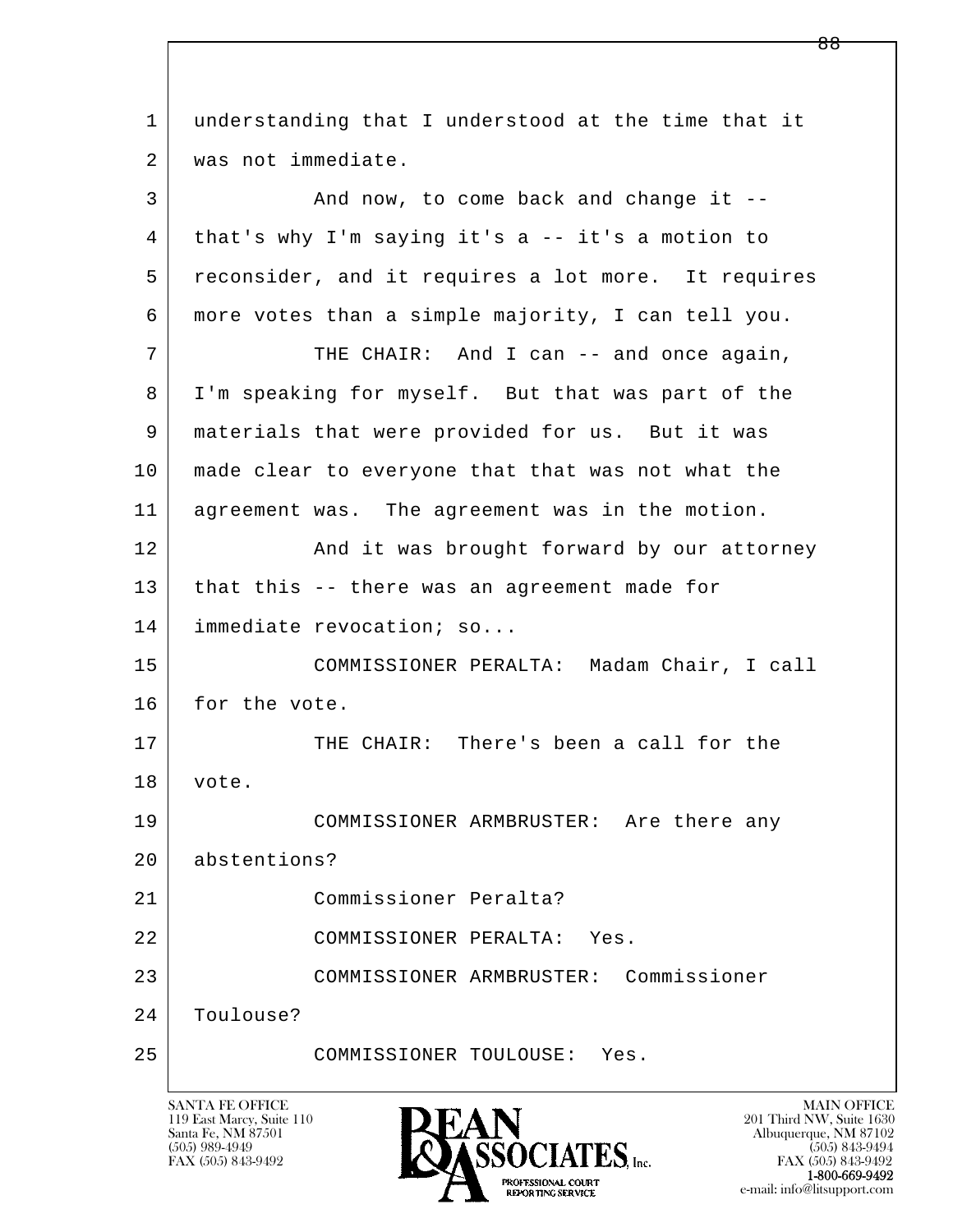l  $\overline{\phantom{a}}$  1 COMMISSIONER ARMBRUSTER: Commissioner 2 Crone? 3 COMMISSIONER CRONE: Yes. 4 COMMISSIONER ARMBRUSTER: Commissioner 5 Johnston? 6 COMMISSIONER JOHNSTON: Yes. 7 COMMISSIONER ARMBRUSTER: Commissioner 8 Ruiz? 9 | COMMISSIONER RUIZ: Yes. 10 COMMISSIONER ARMBRUSTER: Commissioner 11 Caballero? 12 COMMISSIONER CABALLERO: No. 13 COMMISSIONER ARMBRUSTER: Commissioner 14 Conyers? 15 COMMISSIONER CONYERS: Yes. 16 COMMISSIONER ARMBRUSTER: Commissioner 17 Armbruster votes "Yes." 18 Commissioner Gipson? 19 THE CHAIR: Yes. 20 COMMISSIONER ARMBRUSTER: So it's eight 21 votes for the motion. 22 I did call you, didn't I? 23 COMMISSIONER CRONE: Did you call me? 24 Yeah. 25 COMMISSIONER ARMBRUSTER: Okay.

119 East Marcy, Suite 110<br>Santa Fe, NM 87501



FAX (505) 843-9492 FAX (505) 843-9492 e-mail: info@litsupport.com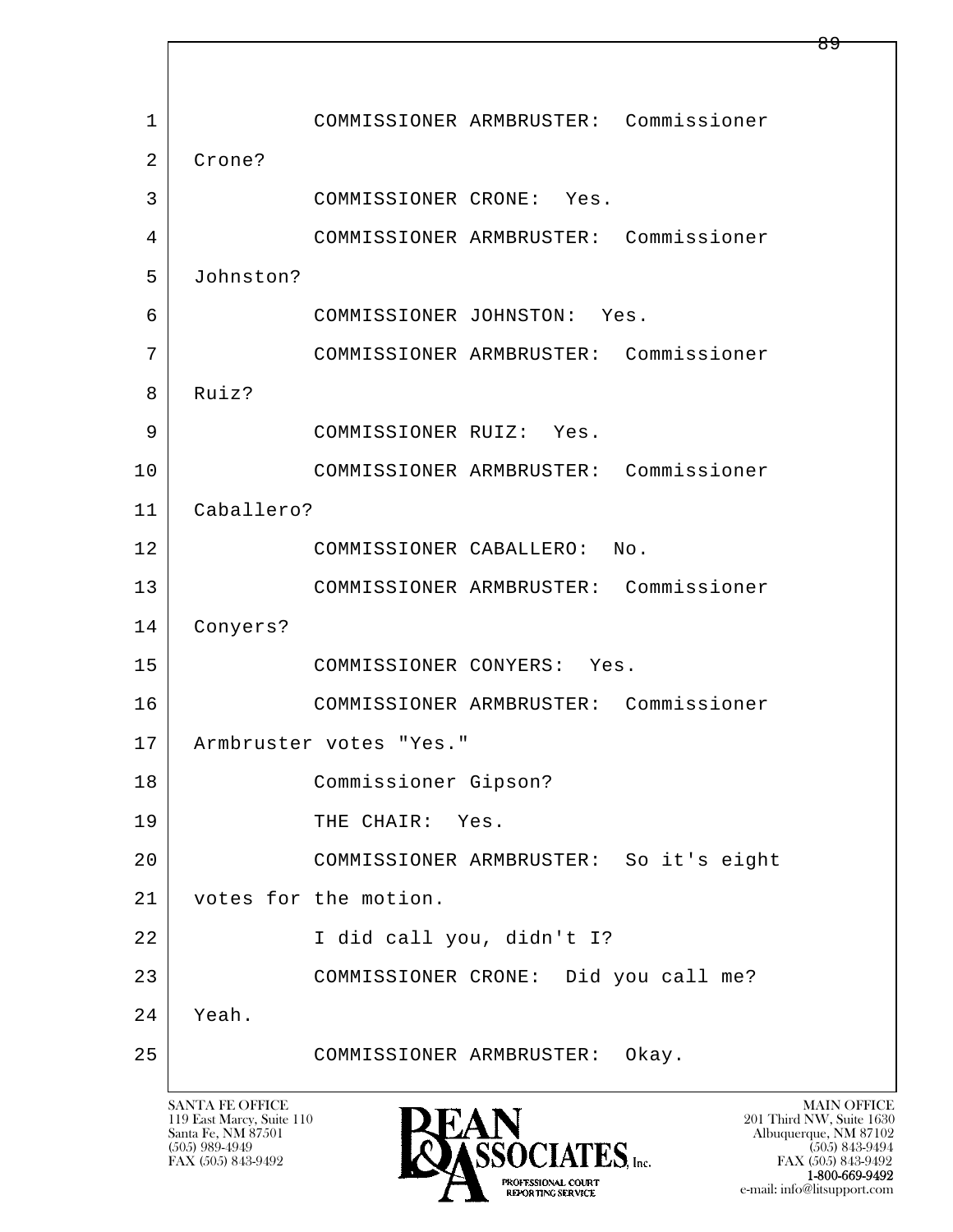l  $\overline{\phantom{a}}$ 1 THE CHAIR: So the motion passes, eight to 2 | one. Thank you. 3 We are now on to No. 7, Discussion and 4 Possible Action on Governance Membership Updates. 5 | MS. POULOS: Madam Chairwoman, 6 Commissioners? 7 So we have three schools. But remember, 8 we amended the agenda to only have one school -- or 9 sorry, I apologize -- two schools that we will be 10 discussing. 11 The first is Monte del Sol Charter School. 12 This is a school we brought to your notice a couple 13 of months ago. Due to e-mail difficulties, the 14 school was not at the last meeting to discuss this 15 with you. But you'll recall, one of our concerns 16 was it was unclear that the school has sufficient 17 board members. 18 We do know that they do have the five 19 board members. But what was also brought to your 20 attention was the content of the resignation letters 21 from prior board members that presented concerns to 22 the Commission, which was why you did want this 23 board to come and address you. 24 THE CHAIR: Good afternoon. 25 MR. ROBERT JESSEN: Commissioners, Madam

119 East Marcy, Suite 110<br>Santa Fe, NM 87501



FAX (505) 843-9492<br>**1-800-669-9492** 

ዓ A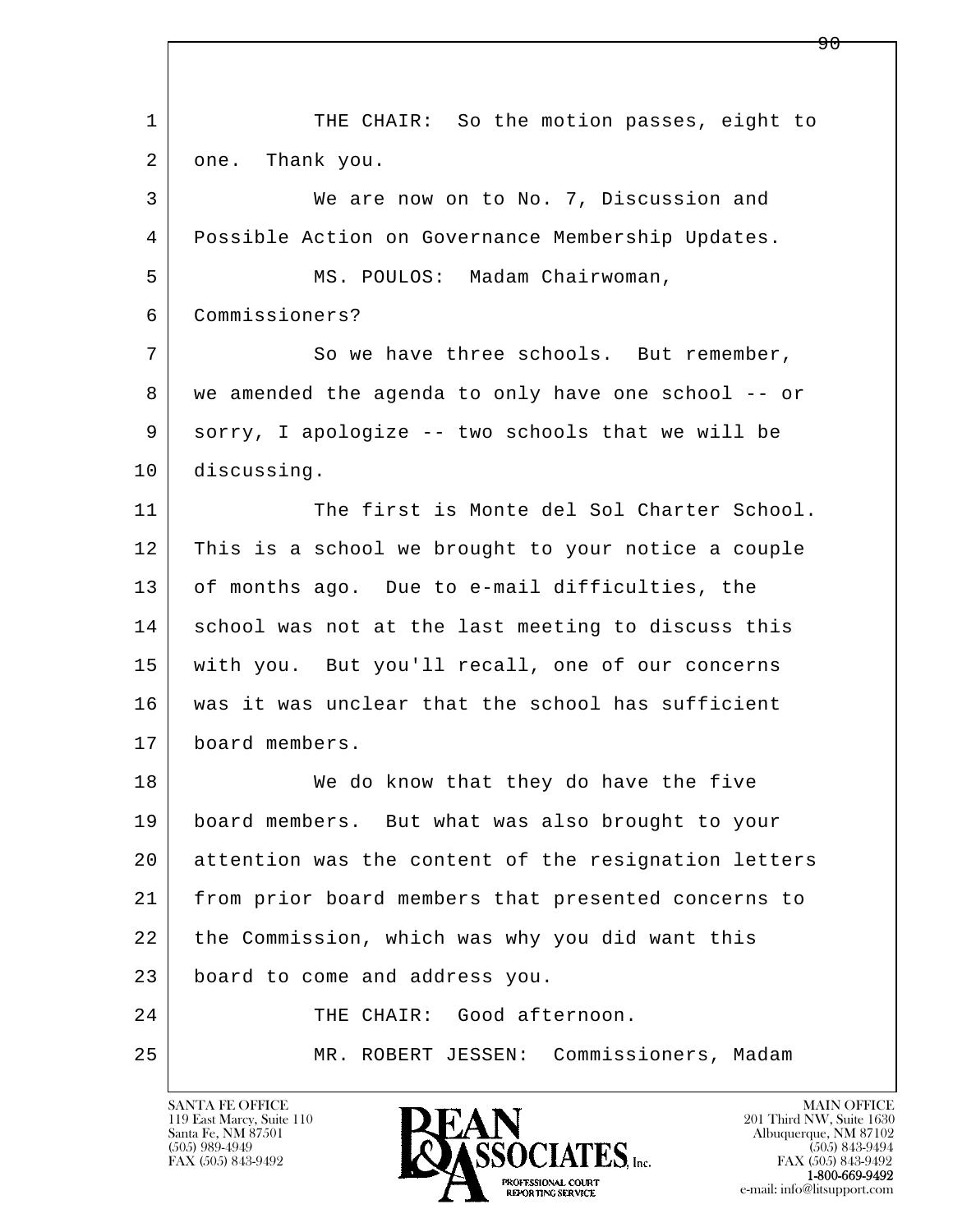l  $\overline{\phantom{a}}$  1 Commissioner, thank you for calling us again. 2 I'm unclear on what your question is to 3 us. Or would you just like us to explain the 4 dynamics of what happened? 5 | THE CHAIR: Right. 6 COMMISSIONER JOHNSTON: May I ask a 7 question? 8 | THE CHAIR: Sure, if you -- 9 COMMISSIONER JOHNSTON: Thank you. Could 10 you -- and I went through it last night. But just 11 so that I'm certain, how many board members do you 12 have today? 13 | MR. ROBERT JESSEN: We have nine board 14 members. 15 COMMISSIONER JOHNSTON: All right. The 16 four members who resigned, that was the concern. 17 And then the two letters that were -- there was -- 18 there was some turmoil. Can you explain how you've 19 come through that and, on this side of it, where you 20 are? 21 MR. ROBERT JESSEN: It was one of those 22 little "perfect storm" things of resignations. Two 23 of them are completely unrelated. 24 (Cell phone interruption.) 25 COMMISSIONER JOHNSTON: I apologize. This

119 East Marcy, Suite 110<br>Santa Fe, NM 87501

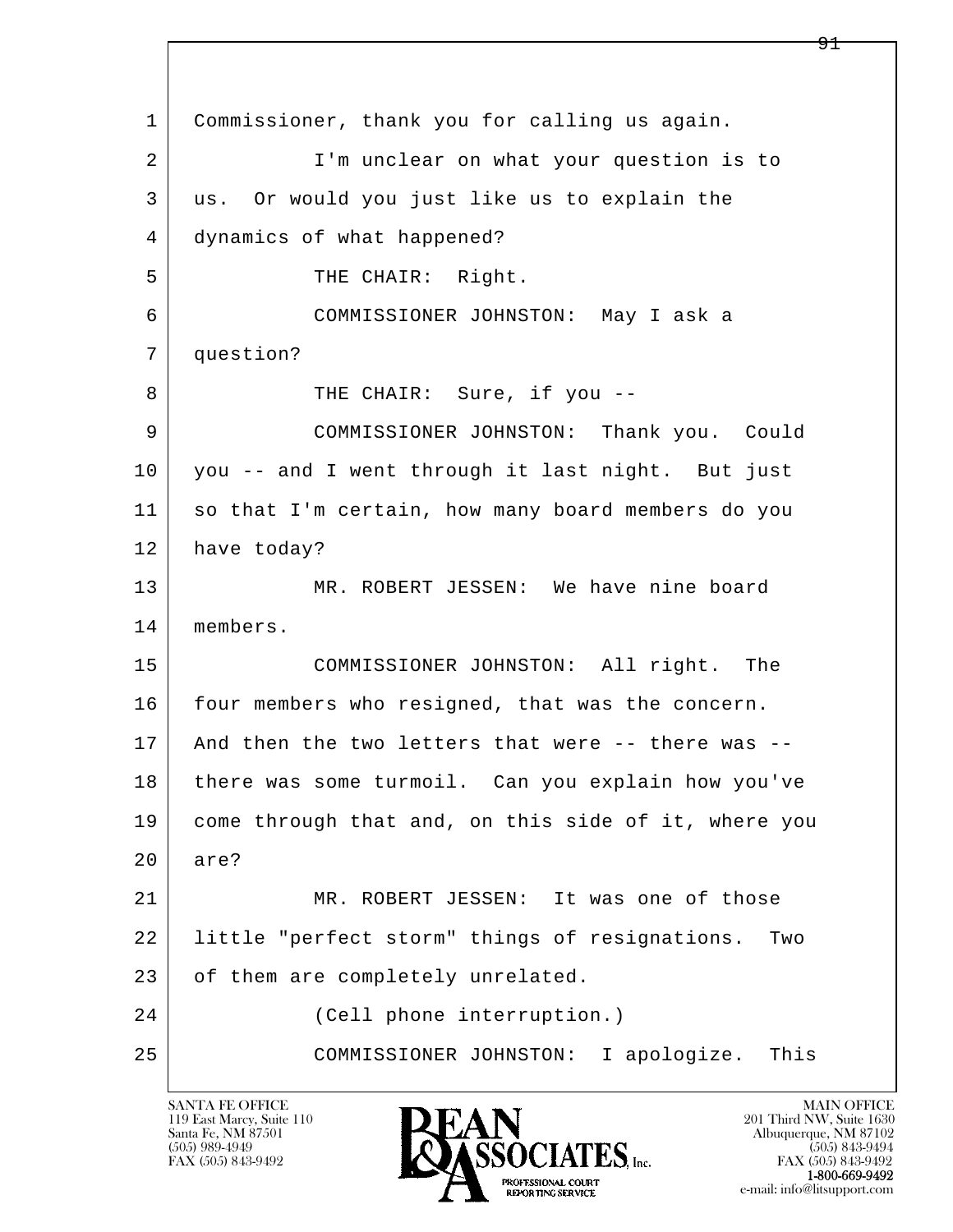l  $\overline{\phantom{a}}$ 1 is very serious. Yes, I've studied this. 2 COMMISSIONER RUIZ: I'm terrible sorry. 3 COMMISSIONER JOHNSTON: Please, don't  $4$  think that  $-$  5 MR. ROBERT JESSEN: The two are completely 6 unrelated. One was someone moving, and one was 7 someone just leaving the board. Two were related to 8 one board member overstepping the bounds of 9 communication between the board and staff. 10 COMMISSIONER JOHNSTON: Yes. 11 MR. ROBERT JESSEN: And an e-mail that I 12 think she probably considered was only going to a 13 select group of people actually went to everyone. 14 COMMISSIONER JOHNSTON: Uh-huh. 15 MR. ROBERT JESSEN: She resigned upon 16 request of the board president. 17 COMMISSIONER JOHNSTON: Okay. 18 MR. ROBERT JESSEN: And another board 19 member, who sympathized with her, also resigned at  $20$  that time. 21 COMMISSIONER JOHNSTON: Okay. 22 MR. ROBERT JESSEN: Since then, we are -- 23 have added four new board members; so we're back up 24 to nine. We're very happy with the board members 25 that we have added. Two of them are long-term

119 East Marcy, Suite 110<br>Santa Fe, NM 87501

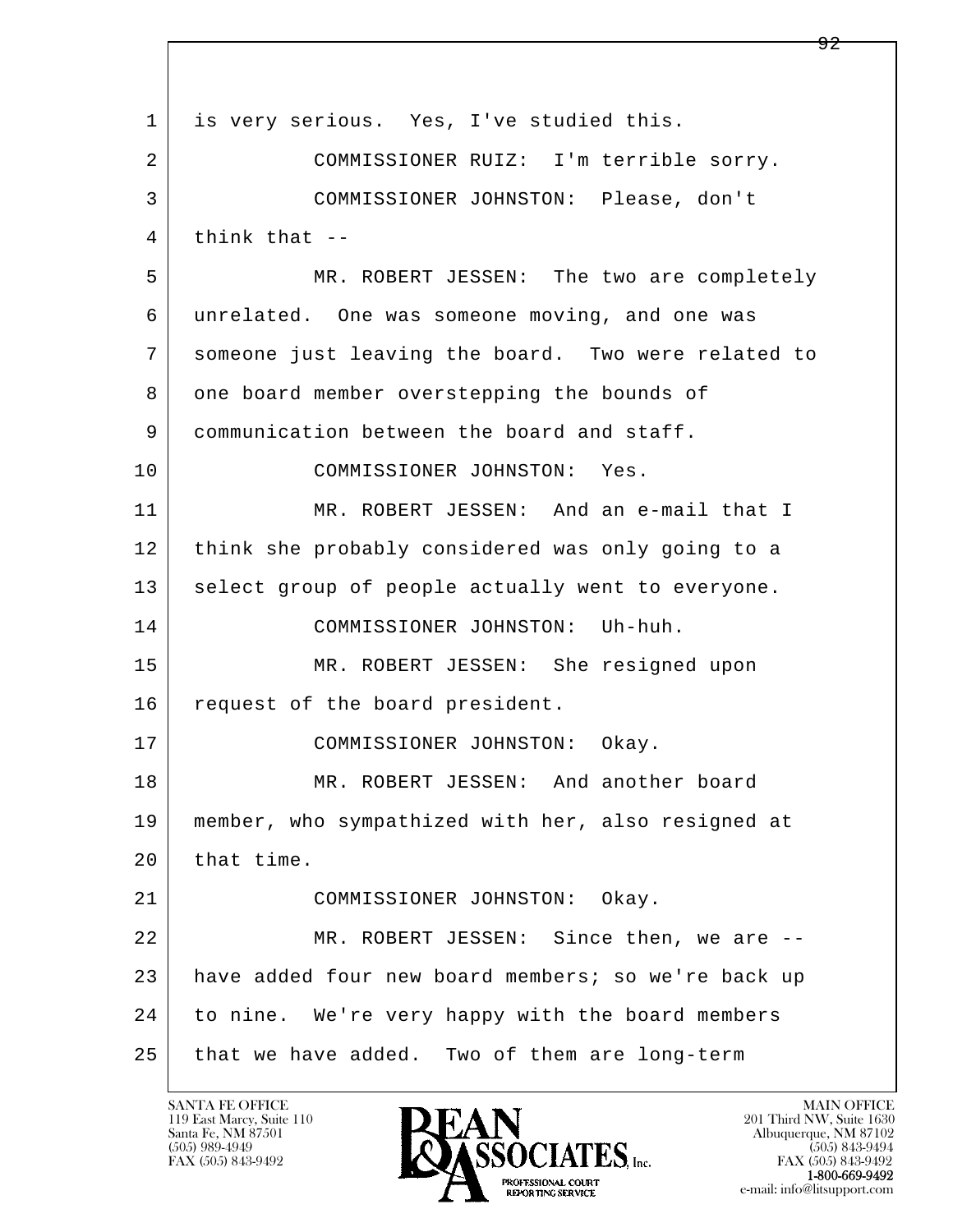l  $\overline{\phantom{a}}$  1 educational professionals who are not parents of 2 children at Monte del Sol. We're trying to find 3 more balance between a board that has parents and a 4 board that are professionals in education or former 5 professionals. 6 COMMISSIONER JOHNSTON: Thank you. It 7 sounds like you have weathered this, then, because 8 that was my concern. 9 | THE CHAIR: Right. 10 | COMMISSIONER JOHNSTON: Thank you. 11 THE CHAIR: I guess it always becomes, you 12 | know, a little problematic for us when there seems 13 to be that big a flight from a governance board, 14 even when -- and some of the letters -- do you -- do 15 you still not have a PTO, or -- there was one letter 16 that indicated that you didn't have a functioning  $17$  PTA. Isn't that this  $-$  18 COMMISSIONER JOHNSTON: Yes. Uh-huh. 19 THE CHAIR: Yeah. 20 MR. ROBERT JESSEN: We have -- the 21 board -- we have a foundation. We don't have a PTA 22 or a PTO. What is beginning to organically arise in 23 that stead is actually an athletics booster club, 24 which is beginning to function more like a PTA in 25 terms of getting parents together for a common cause

119 East Marcy, Suite 110<br>Santa Fe, NM 87501

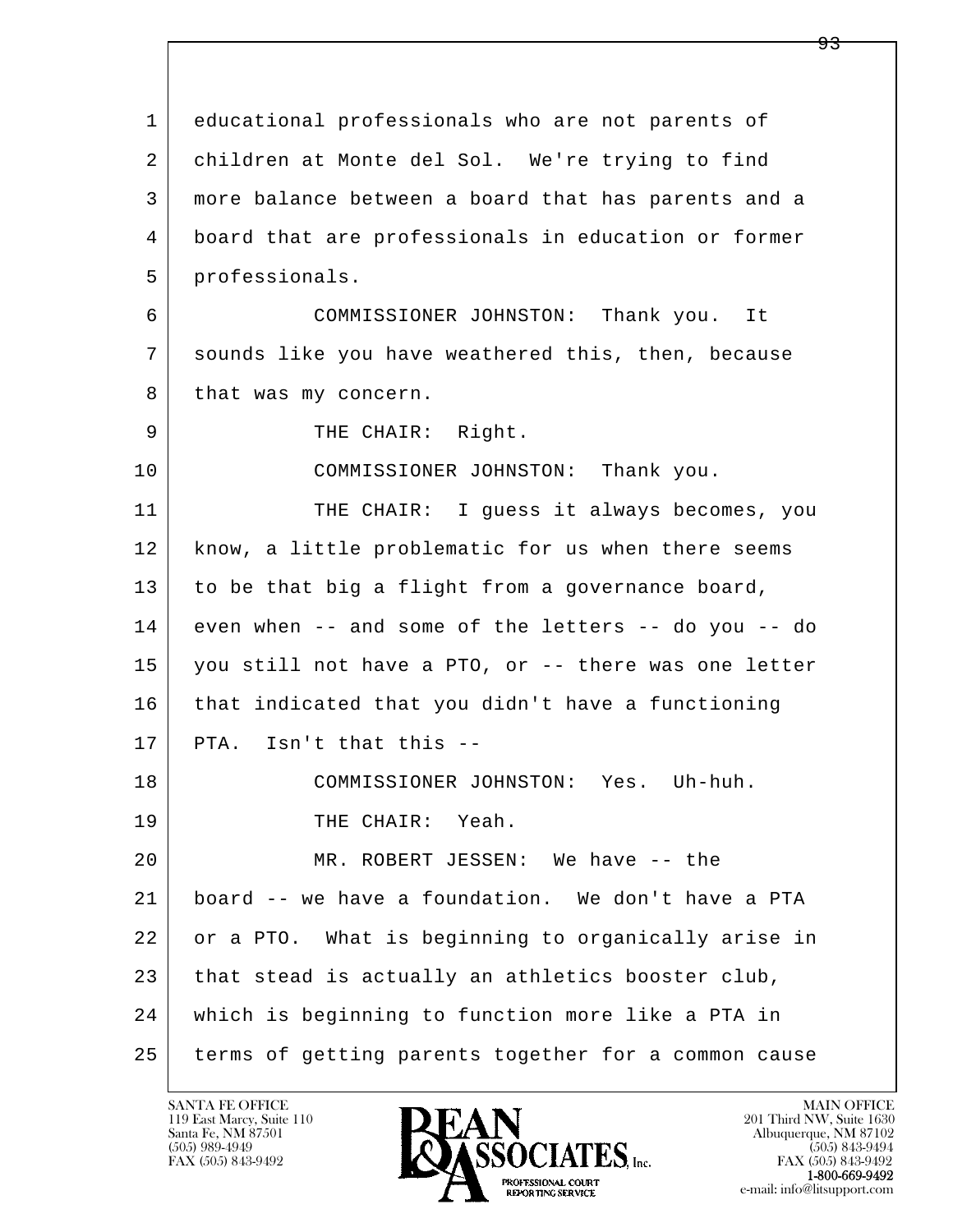1 and to support the school.

l  $\overline{\phantom{a}}$ 2 | THE CHAIR: But you did at one point have 3 a PTA. 4 MR. ROBERT JESSEN: Yes. 5 THE CHAIR: And it disbanded because? 6 MR. MICHAEL SMITH: It's been many years. 7 They've tried to have parent involvement, different 8 levels. And two years ago, we realized we weren't 9 | able to support, financially, athletics any longer 10 at our small charter school. So that was an 11 opportunity actually for the parents to become 12 involved. 13 | And that's what's happened. We have a 14 group of about 20 parents now involved in trying to 15 | raise all the money needed for athletic programs at 16 Monte del Sol, which have volleyball, baseball, 17 | soccer, and basketball for both genders. So there's 18 quite a few programs, and we're trying to raise the 19 money, as parents. 20 THE CHAIR: Well, thank you. And I 21 applaud you for that, because so many of the 22 charters don't have a lot of athletic opportunities, 23 because they are so challenging with small numbers 24 and so on. So I appreciate that.

25 COMMISSIONER JOHNSTON: I have one final

119 East Marcy, Suite 110<br>Santa Fe, NM 87501



FAX (505) 843-9492<br>1-800-669-9492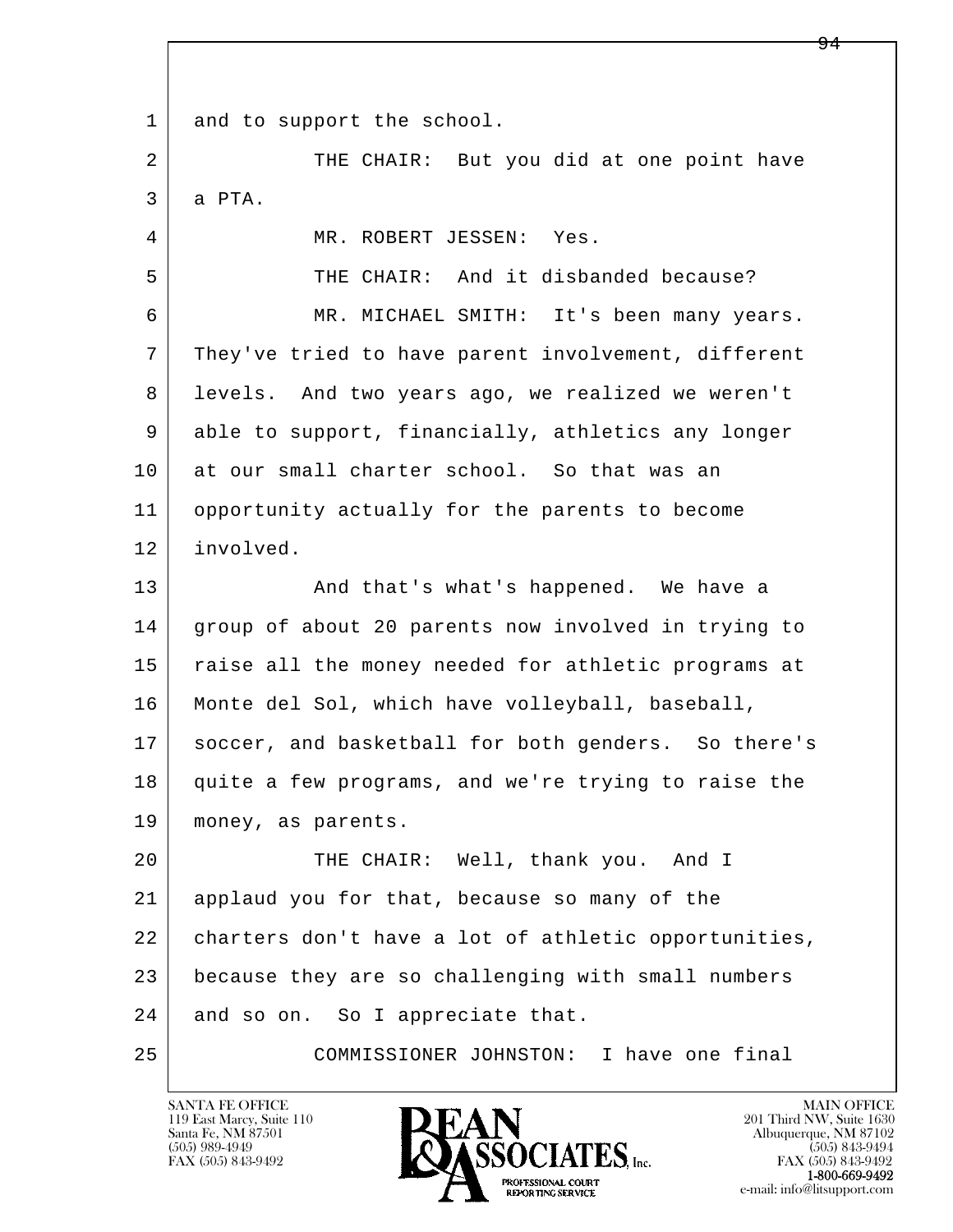l  $\overline{\phantom{a}}$ 1 question. 2 THE CHAIR: Sure. 3 COMMISSIONER JOHNSTON: With the changes 4 in the board and the restrengthening of the board, 5 do you have a plan for training of this board? 6 MR. MICHAEL SMITH: Well, we're aware of 7 the requirement. And actually, just last week, we 8 signed up for a training that's coming to the school 9 to train all of us. I think it's Saturday, two 10 | weeks from today. 11 COMMISSIONER JOHNSTON: So you're already 12 looking into that. 13 MR. MICHAEL SMITH: Yes, ma'am. We'll all 14 be trained this year, for sure. 15 | COMMISSIONER JOHNSTON: Thank you. 16 THE CHAIR: Commissioner Armbruster? 17 COMMISSIONER ARMBRUSTER: I hesitate. As 18 | a former AFT president, on these issues that are 19 addressed in these letters, have -- I'm not talking 20 about firing teachers. I'm talking about due 21 process and looking to address these concerns. 22 Now, of course, I don't know that these 23 concerns are true or not. I don't -- I've not even 24 been to the school. But if those were brought up, 25 and I saw them in writing, I think you would

119 East Marcy, Suite 110<br>Santa Fe, NM 87501

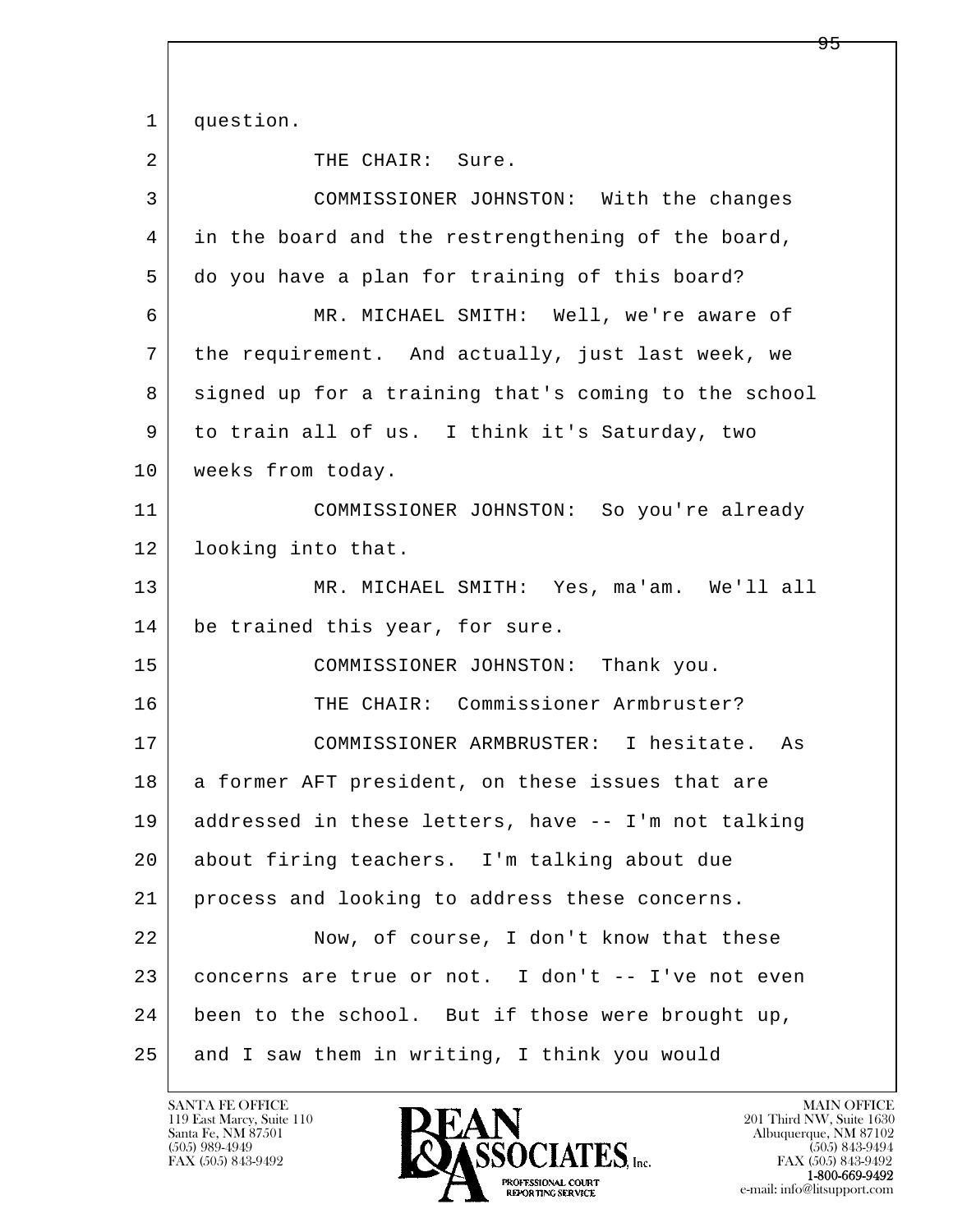l  $\overline{\phantom{a}}$  1 probably want to address them in what -- with 2 whomever these people are being referred to. 3 And I wanted to know if that's -- because 4 to me, it was upsetting that someone even observed  $5$  that. 6 MR. ROBERT JESSEN: We actually are a 7 charter school that has a union. We are NEA. I 8 think we're one of two charter schools in the state 9 | that is unionized. So any interaction with 10 teachers, we have to follow due process, and 11 everybody that's in the CBA, which we have been 12 doing with the people who have been -- who were 13 referred to in the letters. And I don't think I can 14 say really much more about it than that. 15 COMMISSIONER ARMBRUSTER: No, I don't -- I 16 just wanted to know if it had been addressed with -- 17 and I'm thrilled that you are a union school, by the 18 way. So I'm glad, because that is the better way of 19 going through things, because then both sides know 20 your limits and your obligation. 21 MR. ROBERT JESSEN: I was on the faculty 22 side when we formed the union. So now I'm on the 23 admin side, implementing. 24 THE CHAIR: Commissioners, anything else?  $25$  We appreciate this -- oh, I'm sorry.

119 East Marcy, Suite 110<br>Santa Fe, NM 87501

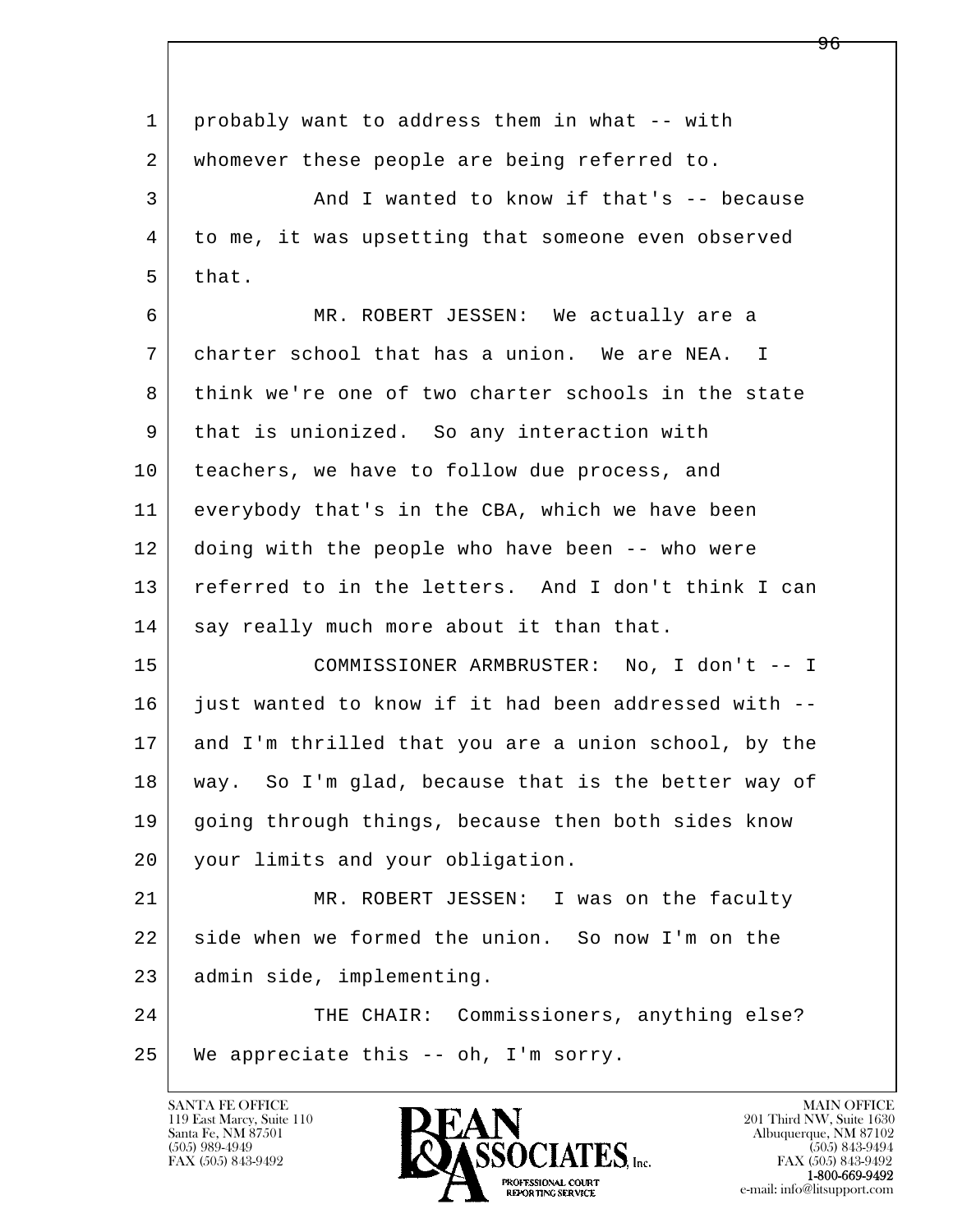l  $\overline{\phantom{a}}$ 1 MS. POULOS: Madam Chairwoman, 2 Commissioners, I just have to say my staff keeps 3 sending me messages asking me to say this. 4 They do want the Commission to be aware, 5 but also the school to be aware, that there is a 6 regulation -- a statute that requires every school 7 to have an advisory council that is a parent -- with 8 parent members and that advises the governing 9 council, and also specifically in relation to 10 bilingual matters. 11 | And so I just ask that the school be aware 12 of that and make sure that they're complying with  $13$  that. 14 MR. ROBERT JESSEN: We do have a bilingual 15 | advisory council. 16 THE CHAIR: Okay. But you do not have a 17 parent advisory council, outside of the bilingual 18 | advisory council. 19 MR. ROBERT JESSEN: We don't have a -- 20 THE CHAIR: Besides a booster club. 21 MR. ROBERT JESSEN: We don't have a 22 | specific advisory counsel. But up until this time 23 the problem was the entire board was made up of 24 parents. So we don't have an advisory -- a parent 25 advisory council. It seems redundant to have a

119 East Marcy, Suite 110<br>Santa Fe, NM 87501



FAX (505) 843-9492<br>**1-800-669-9492**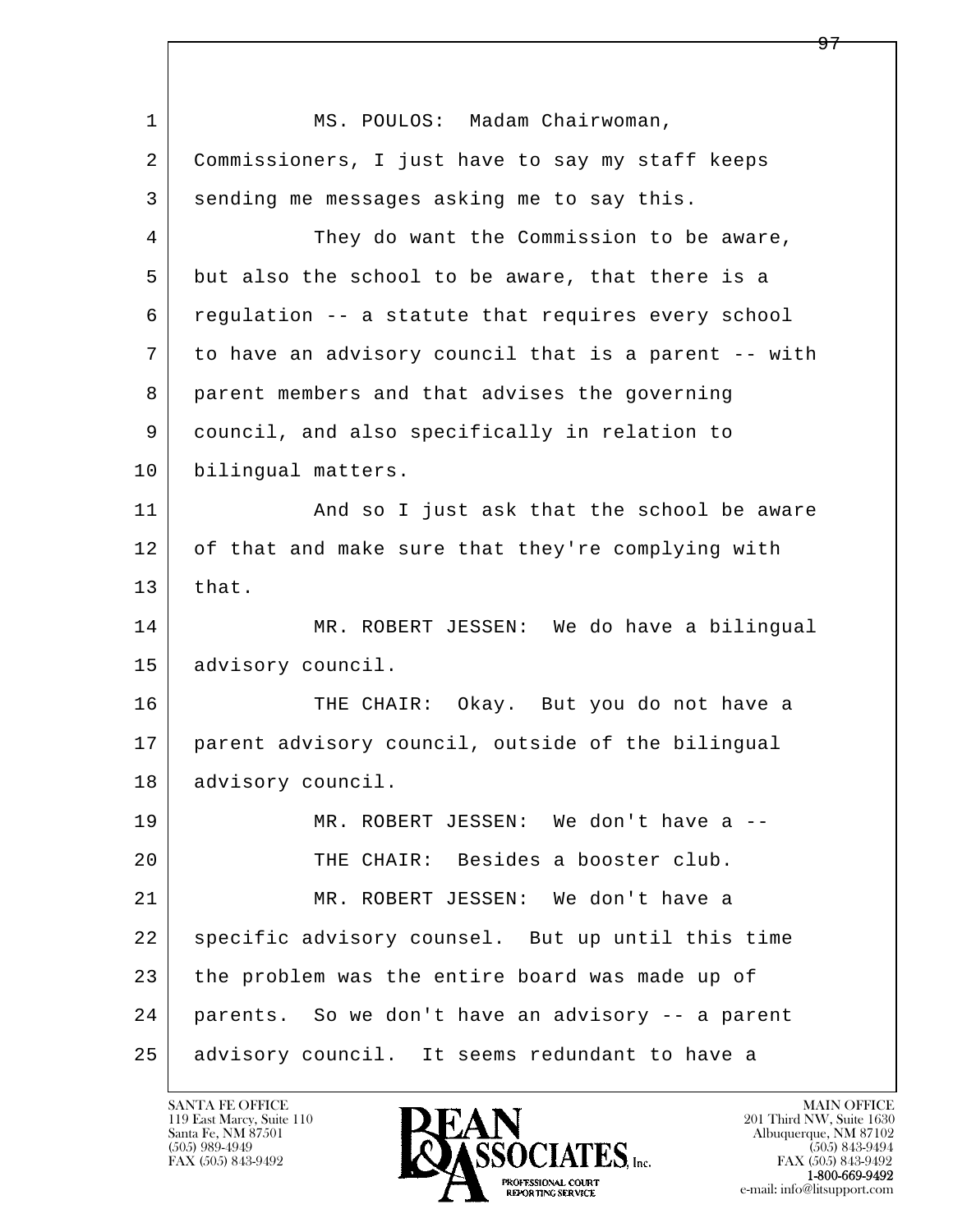l  $\overline{\phantom{a}}$  1 board made of parents. But now, we take that into 2 account, and forthwith, we'll establish a parent 3 advisory council so that they can advise the board. 4 THE CHAIR: My perspective with the 5 governance council being made up with parents, that 6 doesn't make them an advisory council, because I 7 think it -- the handout has to be for more people to 8 be involved in it than just the governance; because 9 then it becomes the same people doing the same 10 thing. And you're not opening up for greater -- you 11 know, which I know happens in schools. You know,  $12$  you  $-$ 13 MR. MICHAEL SMITH: We're a small school, 14 too. 15 THE CHAIR: I understand that. But if it 16 is, in fact, a requirement, then it can't be 17 ignored. 18 COMMISSIONER JOHNSTON: And it is a 19 | requirement. That was a good reminder. It is. 20 That's that training. 21 THE CHAIR: Commissioners, anything else? 22 Thank you very much. 23 MR. ROBERT JESSEN: Thank you. 24 THE CHAIR: We are now on to letter "C," 25 which is Alma D'Arte.

119 East Marcy, Suite 110<br>Santa Fe, NM 87501



FAX (505) 843-9492 FAX (505) 843-9492 e-mail: info@litsupport.com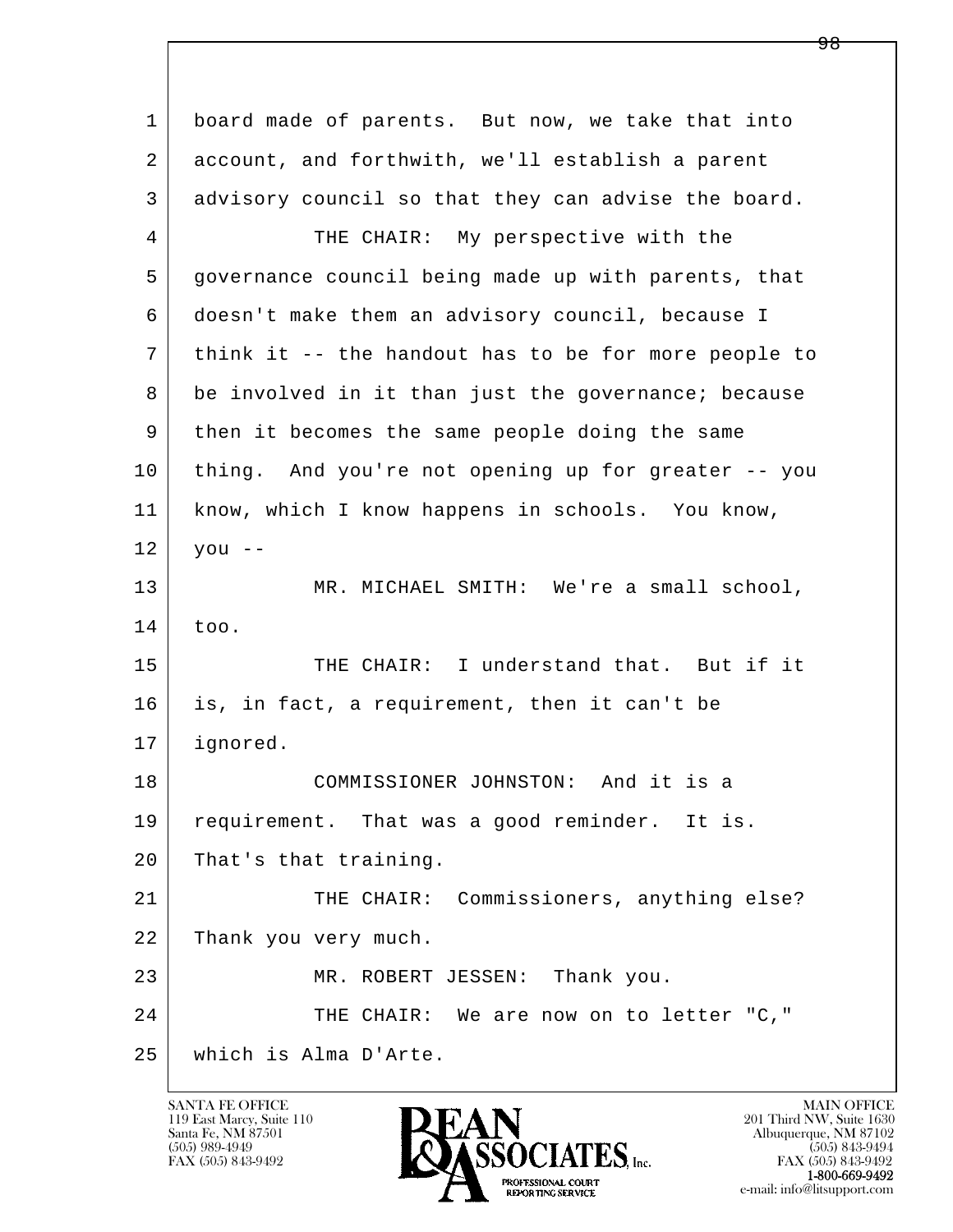| MS. POULOS: Madam Chairwoman,                        |
|------------------------------------------------------|
| Commissioners, during the annual charter school site |
| visit, PED first learned that this charter school    |
| governing body has only four members.                |
| And one of the things that we want to note           |
| with that is we had received no notice by any --     |
| anyone at the school of this -- these changes that   |
| have occurred.                                       |
| And as the Commission knows, they had a              |
| policy -- it was approved last February and amended  |
| this February -- that does require every school to   |
| report that. And it's not new, because that's        |
| actually in every charter contract, that requirement |
| of notice within 30 days. We just did the policy to  |
| help clarify and give guidance to every school.      |
| So it is a concern for us that we had no             |
| notice and no awareness of any changes.              |
| But even more concerning is it appears to            |
| us that this board has been under the statutory      |
| required number of five for some period of time now. |
| What we did receive from the school is a governance  |
| directory dated November 28, 2016, that identifies   |
| only four members.                                   |
| This does raise a concern for us as to               |
| whether this school is even eligible to have their   |
|                                                      |

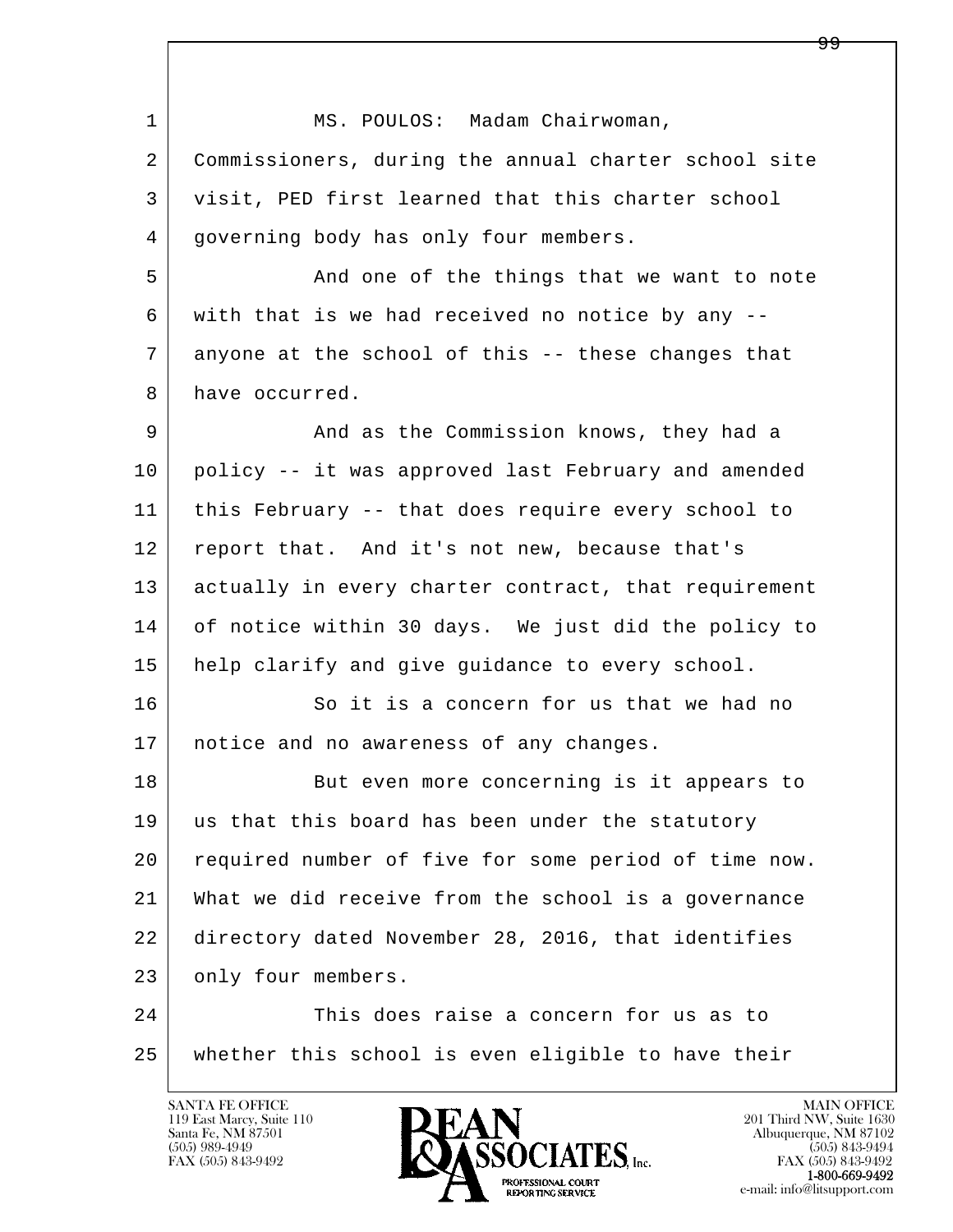| $\mathbf{1}$ | board act as a Board of Finance, because it does not |
|--------------|------------------------------------------------------|
| 2            | have that statutory number.                          |
| 3            | So these are some pretty severe concerns             |
| 4            | for us at the CSD.                                   |
| 5            | THE CHAIR: Good afternoon.                           |
| 6            | MS. ANN McCOLLUM: Hello, Commissioners.              |
| 7            | First, I want to say that the -- the school received |
| 8            | -- I'm Ann McCollum, by the way. The school          |
| 9            | received notice about being on this agenda on        |
| 10           | Tuesday. And so the -- the head of the school and    |
| 11           | the governing council president regret that they     |
| 12           | could not get here.                                  |
| 13           | Also, the governing council president,               |
| 14           | Gene Elliott, asked me to extend his personal        |
| 15           | apology to the PEC on behalf of the governing        |
|              |                                                      |
| 16           | council for the errors made in reporting changes in  |
| 17           | the membership over the past nine to twelve months.  |
| 18           | He says rest assured they were not errors in         |
| 19           | procedure due to oversight -- they were errors in    |
| 20           | procedure due to oversight, and that they will not   |
| 21           | occur again.                                         |
| 22           | We appreciate the Charter Schools Division           |
| 23           | bringing this to the school's attention in the       |
| 24           | oversight and notifying -- oversight and notifying   |

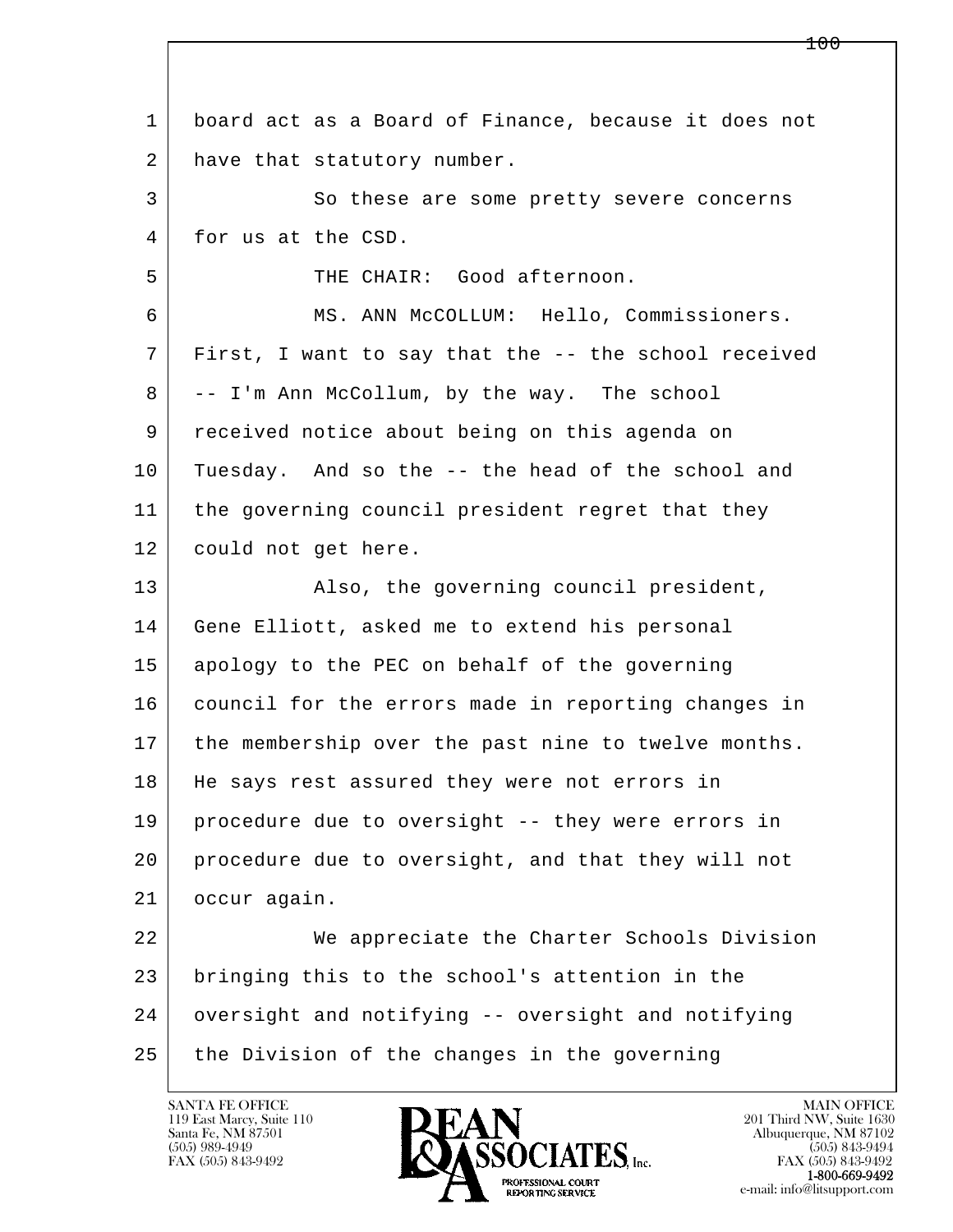l  $\overline{\phantom{a}}$  1 council. 2 I have, by the way, a completed 3 notification form, plus the supporting documentation 4 | that the school sent, that explains the vacancies. 5 One vacancy -- so they list their 6 positions in their -- their GC position also in 7 positions. So Position 4, Member resigned due to a 8 | serious illness. 9 As a matter of fact, he resigned verbally 10 because he couldn't write. And they have replaced 11 that -- they replaced that in November -- 12 November 14th. 13 In Position 2, the member resigned for no 14 | reason. There's just a one-sentence letter, which I 15 have. And I'm happy -- do you want this? Can I 16 hand this to you? I also have copies of this 17 packet, this supporting packet, for Commissioners, 18 if you'd like to see it. But this is the signed 19 notice. 20 | And then Position 6, the member stopped 21 attending meetings. They have no idea why. They 22 made multiple attempts to contact the member by 23 e-mail. They even -- and phone -- with no avail. 24 They sent a certified letter, and it was returned 25 undelivered. So I'm not clear even if they know

119 East Marcy, Suite 110<br>Santa Fe, NM 87501

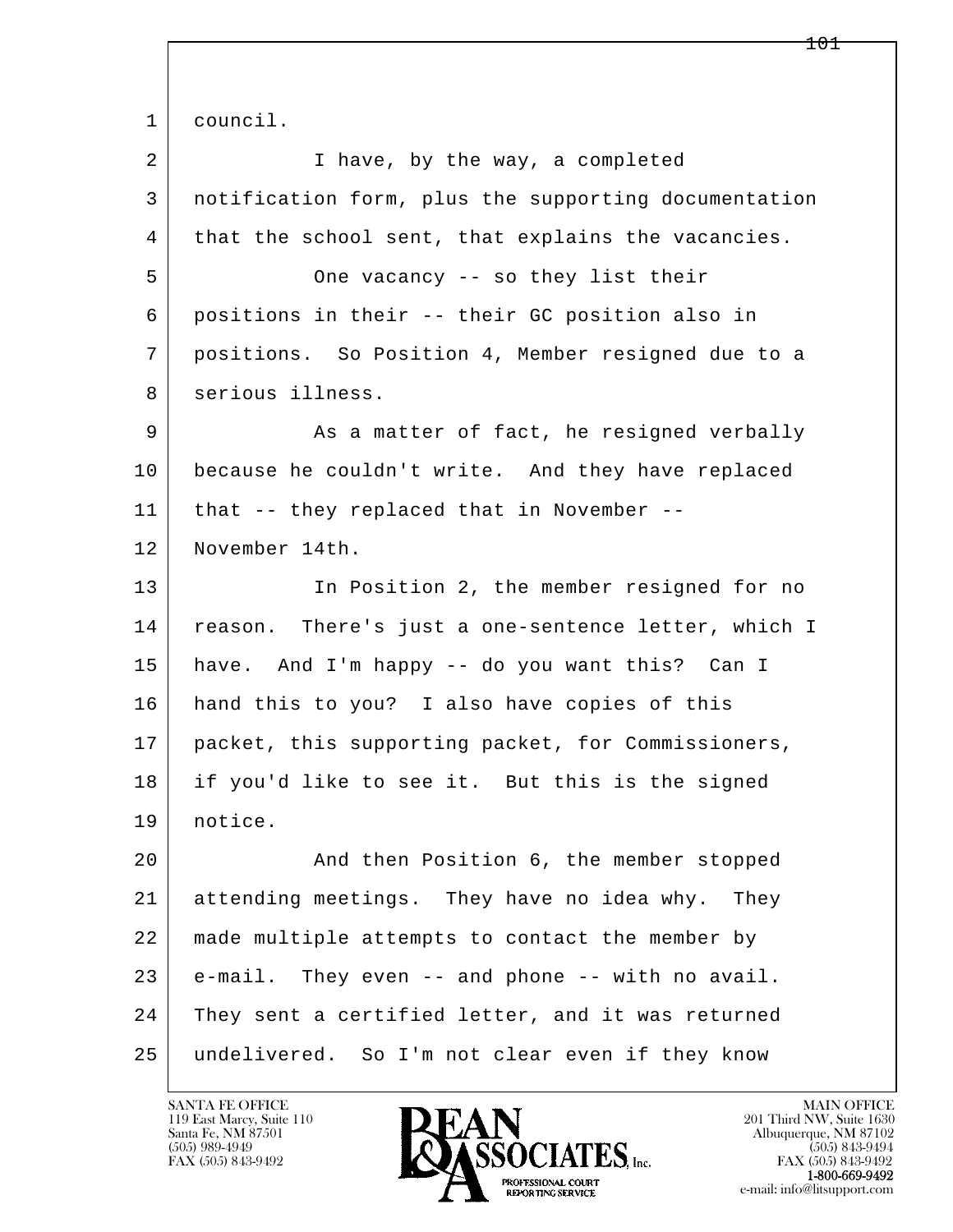l  $\overline{\phantom{a}}$  1 why. 2 So right now, they have four members. 3 The oversight in notifying the Division -- 4 and this is -- in my opinion, does not reflect a 5 lack of due diligence in trying to replace GC 6 members. 7 "The governing council is committed to 8 identifying and designating members who are 9 interested, dedicated, motivated, and qualified to 10 serve the students of Alma D'Arte Charter School in 11 their best of their collective abilities." 12 And that's a quote from Mr. Elliott. 13 | I'm impressed with what they do do to fill 14 a vacancy. They advertise through news releases. 15 They identify community groups that might provide 16 referrals. They have developed a written 17 | recruitment plan in a meeting. And they provide a 18 | nomination packet. 19 Since July, when the first vacancy came 20 up -- I believe it was the first vacancy; I'm not 21 sure -- they've handed out six nomination packets to 22 interested community members, and none of them were 23 returned. 24 So for what it's worth, they're trying to 25 fill these vacancies. And Mr. Elliott made it clear

119 East Marcy, Suite 110<br>Santa Fe, NM 87501

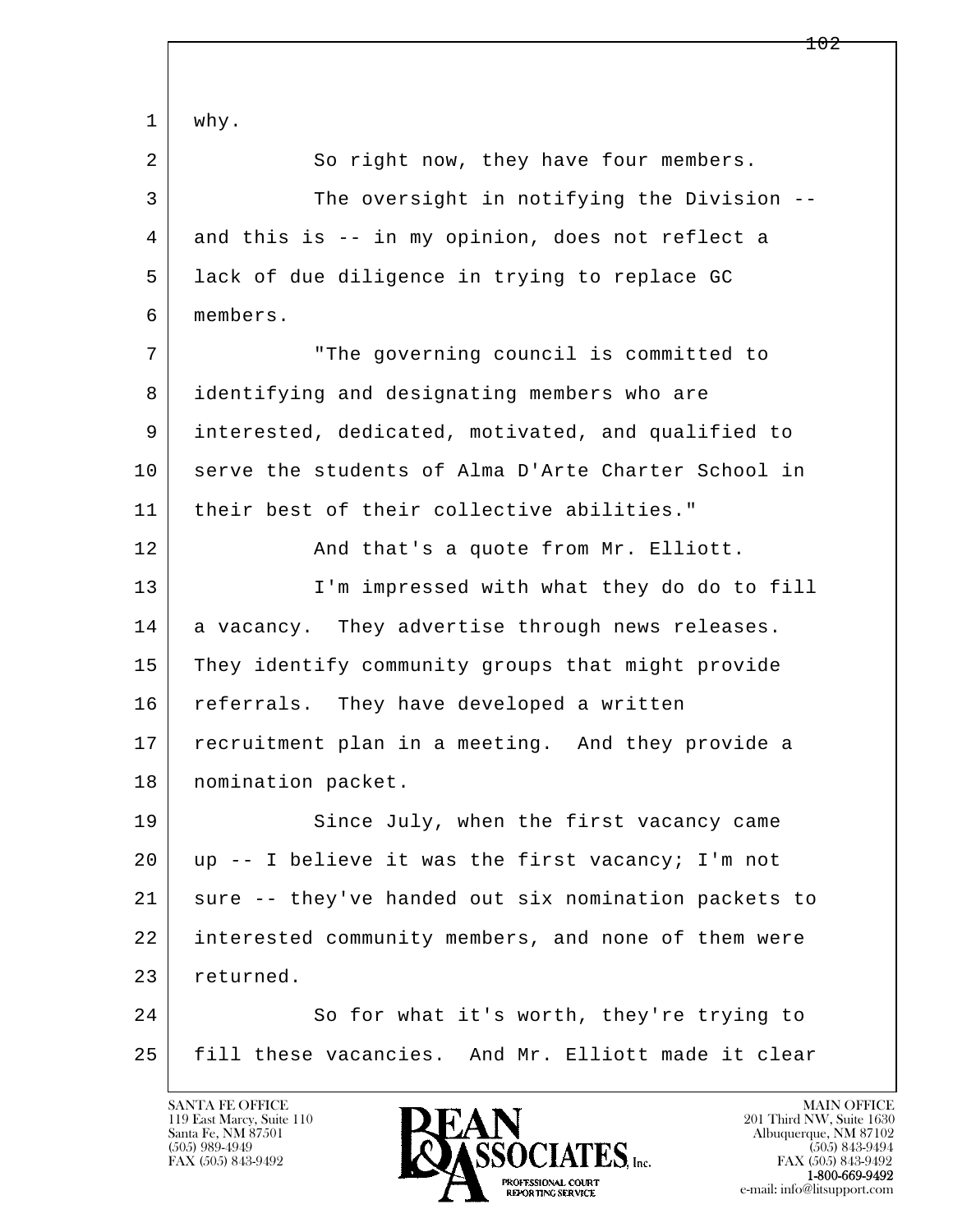l  $\overline{\phantom{a}}$  1 that they don't just want warm bodies. And that's 2 been their effort. So they're not sitting around 3 under the radar; they're actually trying to fill 4 these. 5 | But that said, they do regret the 6 | oversight and reporting the changes. 7 Once -- the nomination form itself 8 includes -- it requires three references, a 9 description of the candidate's relevant knowledge, 10 and comments from the candidate. So that -- 11 that's -- that's the school's statement. I hope 12 | that you'll just allow for them to continue to try 13 and fill that position. 14 THE CHAIR: It's two positions, not one 15 position. 16 MS. ANN McCOLLUM: They have four 17 | positions right now. They have four. 18 | THE CHAIR: I'm looking at -- right. It's 19 one to get them to five. 20 MS. ANN McCOLLUM: Right. Right. 21 | THE CHAIR: See, that's my concern, that  $22$  right now, you fall below the  $-$ -23 MS. ANN McCOLLUM: Right. 24 THE CHAIR: And they continue to be in 25 material violation.

119 East Marcy, Suite 110<br>Santa Fe, NM 87501



FAX (505) 843-9492<br>1-800-669-9492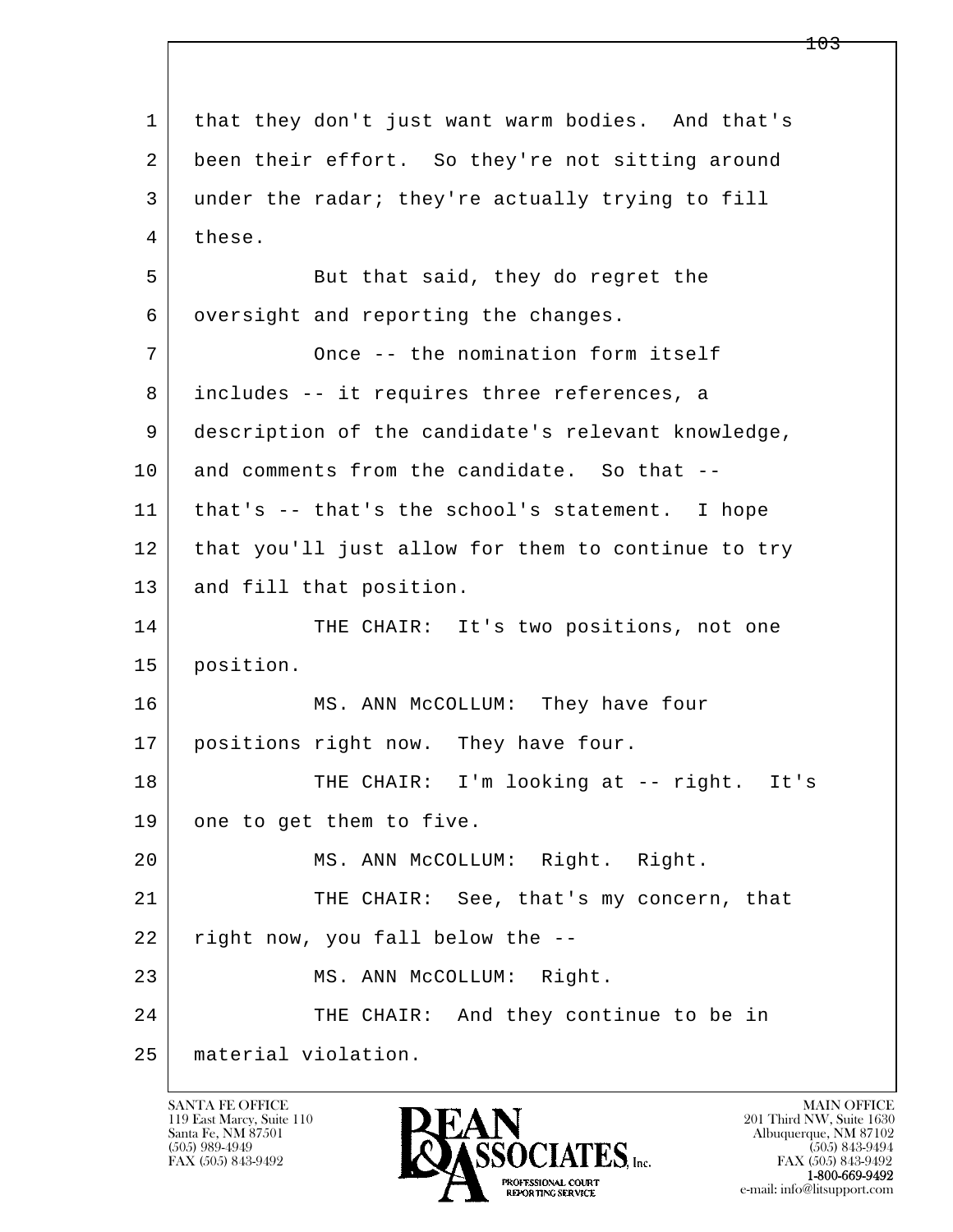l  $\overline{\phantom{a}}$ 1 | MS. ANN McCOLLUM: Right. 2 THE CHAIR: So, you know -- but then the 3 big question mark is what do you do? 4 COMMISSIONER TOULOUSE: Well, 5 Madam Chair -- 6 THE CHAIR: And I'm -- this one vacancy 7 has gone on for three-quarters of the school year; 8 because it was in the summer that the first vacancy 9 took place. 10 MS. ANN McCOLLUM: The first vacancy took 11 | place in June. And they have filled that vacancy; 12 in November, they filled it. 13 THE CHAIR: But there's still -- you're 14 still one short. 15 | MS. ANN McCOLLUM: Right. 16 THE CHAIR: Right. 17 MS. ANN McCOLLUM: I think the second 18 member that resigned -- well, you're right. We're 19 one short. I mean, we could go and, like, do this 20 with the calendar; but... 21 THE CHAIR: I'm pretty sure that the -- 22 what's the letter dated on that resignation letter? 23 | Because I'm pretty sure that happened in the summer. 24 MS. ANN McCOLLUM: Well, the 25 resignation -- sorry. Actually, I have it on the

119 East Marcy, Suite 110<br>Santa Fe, NM 87501

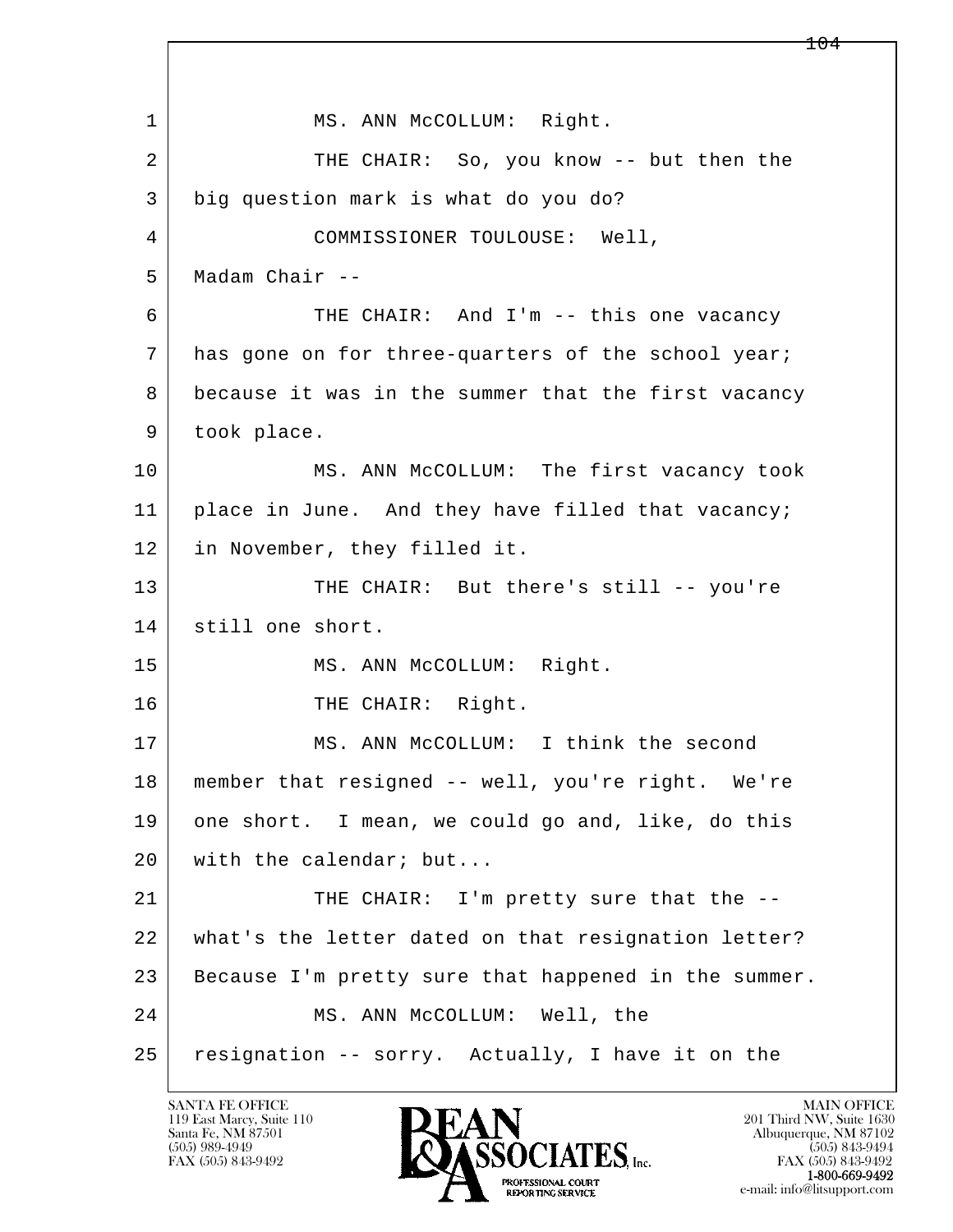l  $\overline{\phantom{a}}$  1 form. The first resignation was -- you're right -- 2 August 31st. And then it was filled -- you're 3 right. The first one was in June. 4 THE CHAIR: So there's one in June and one 5 in August. 6 MS. ANN McCOLLUM: That's right. 7 THE CHAIR: So we've gone, three-quarters 8 of the school year, one short. 9 MS. ANN McCOLLUM: It appears that that's 10 true. 11 THE CHAIR: And, you know, I have 12 difficulties with the idea that they -- that this 13 | was just an oversight. 14 MS. ANN McCOLLUM: It was an oversight in 15 reporting. 16 THE CHAIR: I have problems with that, you 17 know. And it's not just them. You know, we're 18 | constantly dealing with it's always better to ask 19 for forgiveness than permission. So I don't know 20 whether there's this idea that, "Oh, we're better 21 off letting it go and trying to fill it and let 22 people know after the fact; so let's not tell them 23 that the vacancy exists, and let's not tell them 24 we're in material violation of our contract and that 25 we know that."

119 East Marcy, Suite 110<br>Santa Fe, NM 87501



FAX (505) 843-9492 FAX (505) 843-9492 e-mail: info@litsupport.com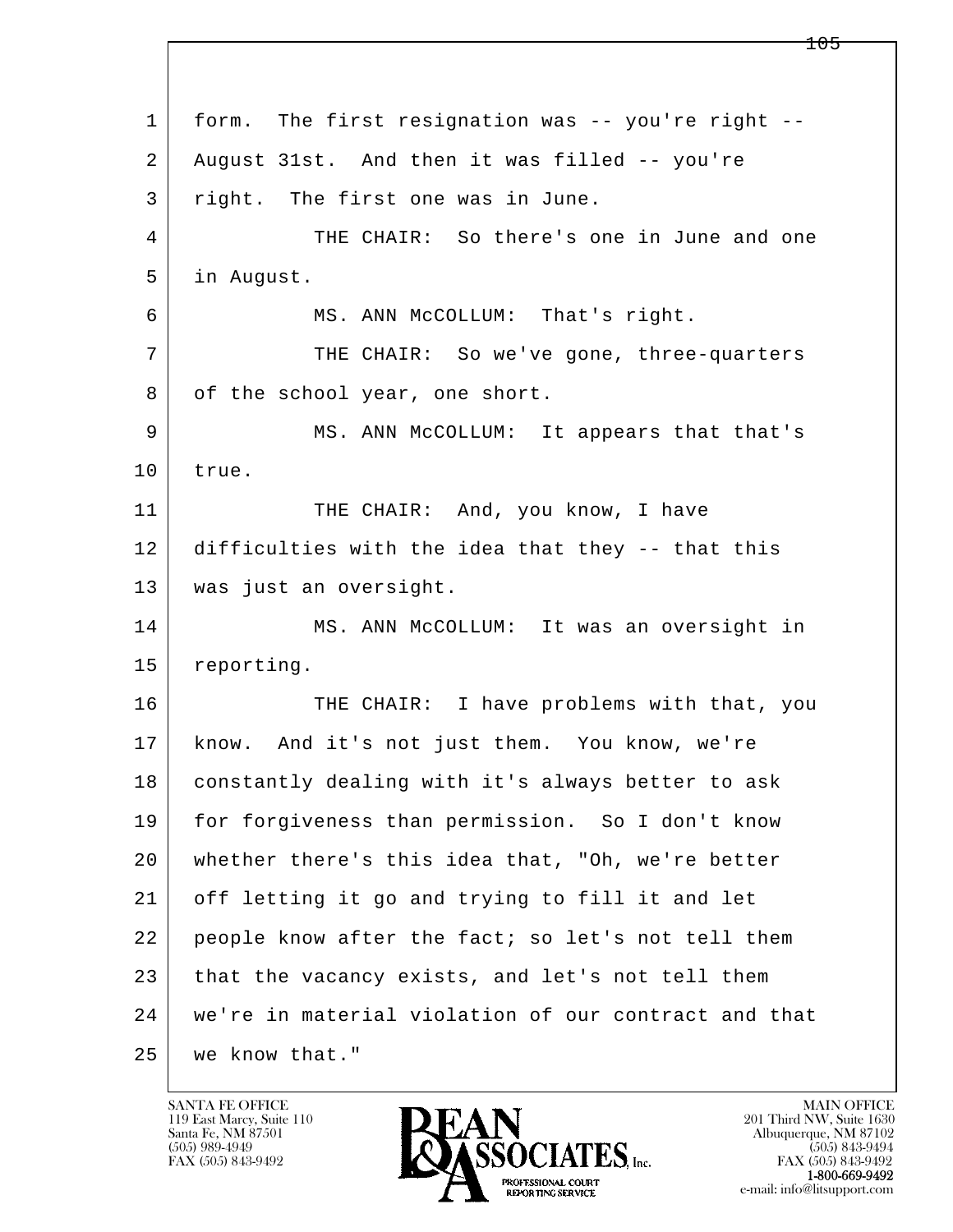l  $\overline{\phantom{a}}$ 1 and that -- that's just a -- you know, I'm 2 shooting the messenger at this moment in time. 3 MS. ANN McCOLLUM: May I respond? 4 THE CHAIR: But that's the concern. Sure. 5 MS. ANN McCOLLUM: I -- I have not had 6 that conversation with the school representatives. 7 But I feel confident that they weren't intentionally 8 sort of playing the, "Let's ask for forgiveness" 9 game. I -- otherwise, I can't explain -- and I'm -- 10 I'm sorry to be the messenger, and I hear that that 11 this is not a one-school thing. 12 THE CHAIR: But my -- you know, my dilemma 13 is what do you do, you know? 14 Commissioner Johnston first. 15 | COMMISSIONER JOHNSTON: Thank you, 16 Madam Chair. I have a question. Is it -- the 17 board, according to the charter, has a membership of 18 six. 19 THE CHAIR: Nine. 20 COMMISSIONER JOHNSTON: The State --21 THE CHAIR: There's seven, eight, nine. 22 COMMISSIONER JOHNSTON: Right. I had 23 ignored seven, eight, and nine. I had gotten to the 24 six. 25 So they have six. And they've had -- of

119 East Marcy, Suite 110<br>Santa Fe, NM 87501

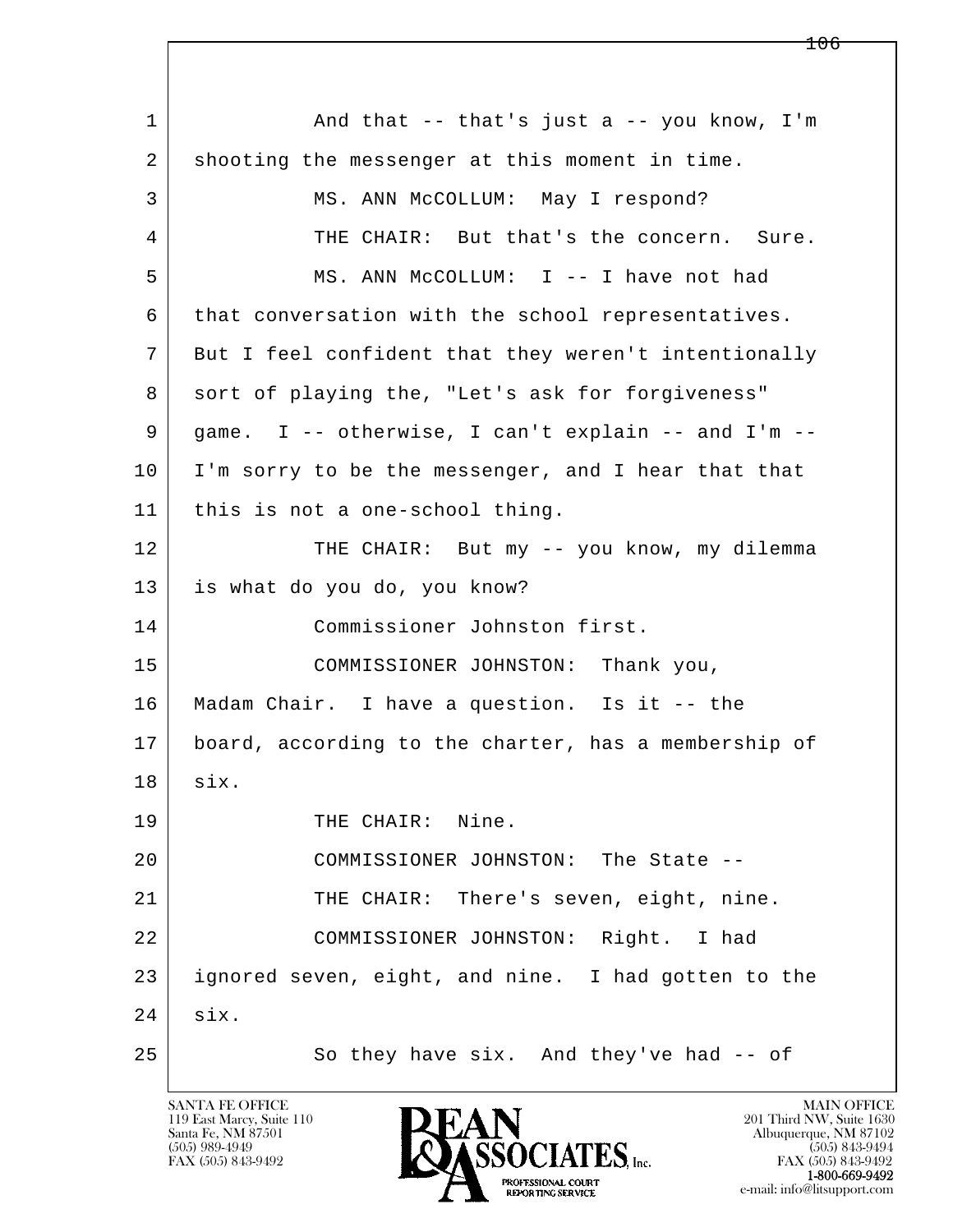l  $\overline{\phantom{a}}$  1 those six, they've had three resignations. They had 2 | Position 4 that they have filled. 3 MS. ANN McCOLLUM: Right. So -- 4 COMMISSIONER JOHNSTON: And so they still 5 have Position 2 and Position 6 vacant. Now, to get 6 to the State-required number, they just have to fill 7 one of those. And all three of those vacancies have 8 occurred since June; is that correct? Am I correct? 9 | MS. ANN McCOLLUM: Yes. 10 COMMISSIONER JOHNSTON: One was an 11 illness, you said. 12 MS. ANN McCOLLUM: The statement is, "Due 13 to the onset of a very serious medical condition 14 Mr. Grogan submitted a verbal resignation to the 15 president because he could not write at that time." 16 COMMISSIONER JOHNSTON: And the other two? 17 MS. ANN McCOLLUM: "Ms. Ross submitted a 18 written resignation, which she did not -- and did 19 not provide a reason." 20 COMMISSIONER JOHNSTON: So that's half of 21 those six who have resigned. That's the concern to 22 me, that of six, three have gone. So even with the  $23$  two, that's a concern with the governing  $-$  for 24 the -- the head of school, for this school, to deal 25 with that, feeling that there was no place for him

119 East Marcy, Suite 110<br>Santa Fe, NM 87501



FAX (505) 843-9492<br>**1-800-669-9492**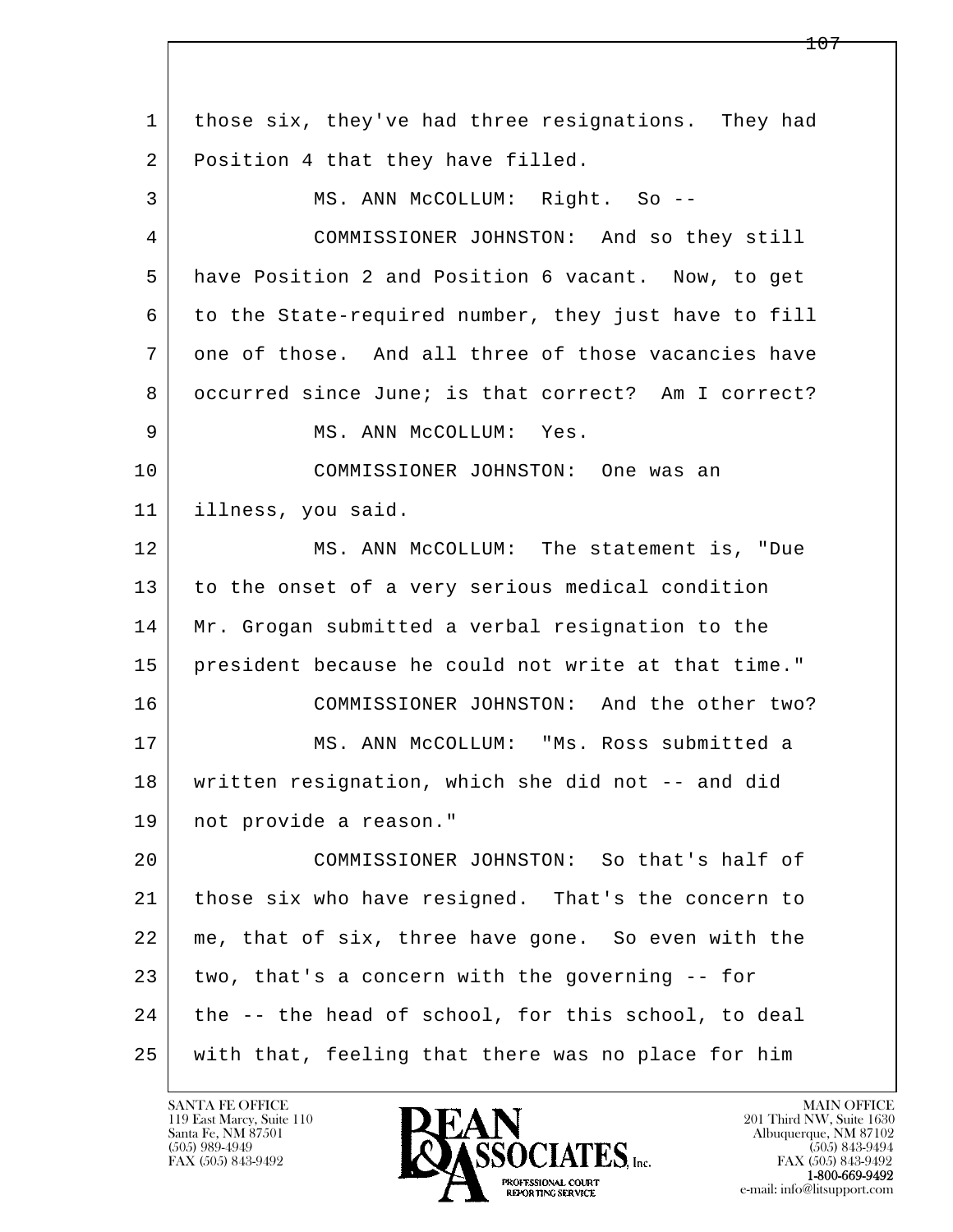l  $\overline{\phantom{a}}$  1 to reach out to work on this, that he had to take 2 care of it on his own, without informing CSD or PED, 3 when half of his board was changing. 4 THE CHAIR: Director? 5 | MS. POULOS: Madam Chairwoman, 6 Commissioners, my understanding is the statement was 7 | made by the school leader that that was not his job; 8 it was the job of the board. And so I think that, 9 you know, he certainly did not reach out to us. 10 But that was his -- my understanding was 11 that was his belief, is it is the board's 12 responsibility, which is accurate. It is the 13 board's responsibility. Head administrators should 14 | not be selecting their board members. 15 COMMISSIONER JOHNSTON: No. But to have 16 half of your board turn over, as a head of school, 17 would it not be -- I would have a sense of urgency 18 about -- I would reach out. That's what I was 19 intending. 20 THE CHAIR: Right. Right. 21 MS. ANN McCOLLUM: And that's my 22 understanding from Mr. Elliott, the GC president, is 23 that it is the role of the board. 24 THE CHAIR: Correct. Right. Right, 25 because, in theory, you don't want the head

119 East Marcy, Suite 110<br>Santa Fe, NM 87501



FAX (505) 843-9492 FAX (505) 843-9492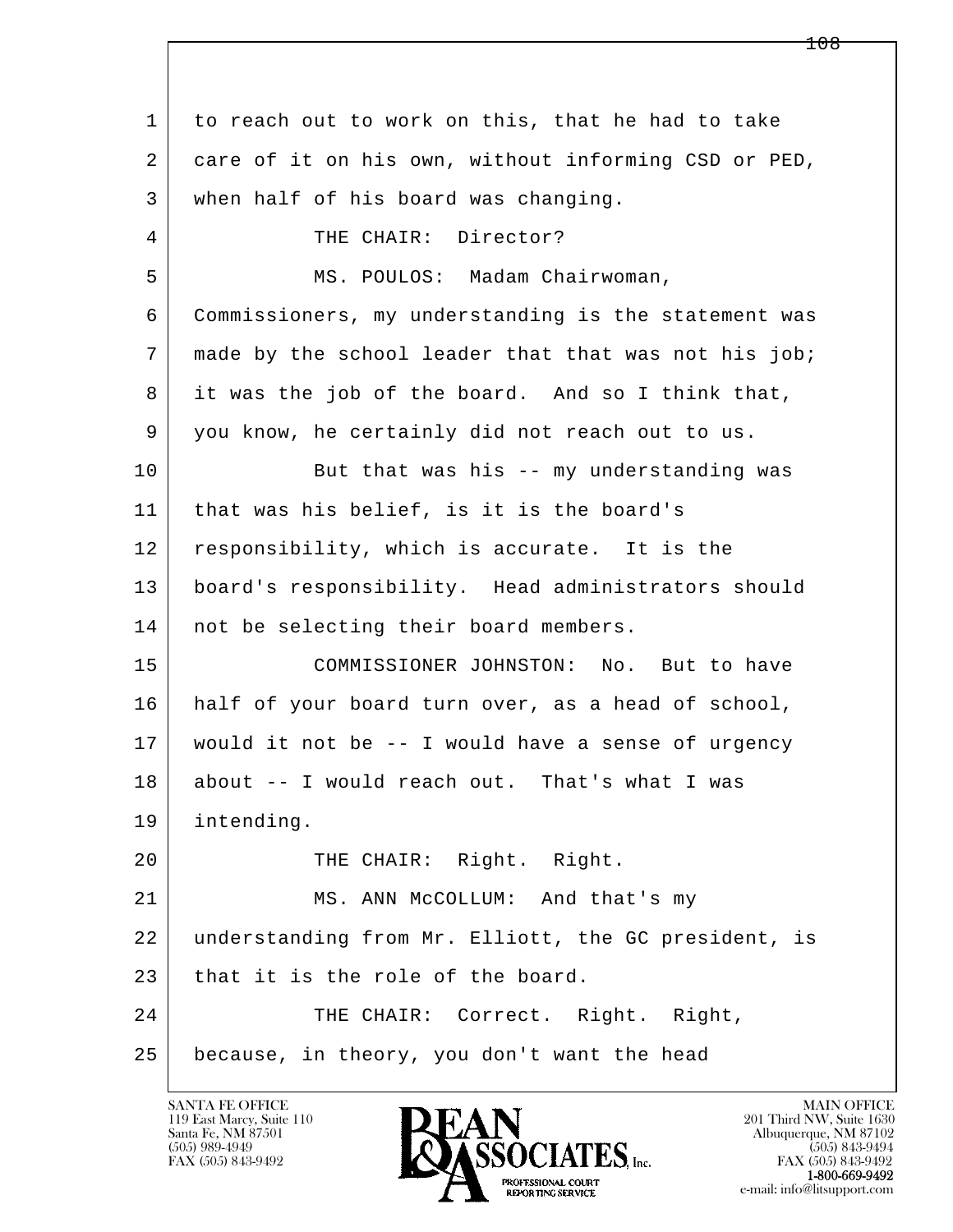l  $\overline{\phantom{a}}$ 1 administrator to be "packing the court." 2 COMMISSIONER JOHNSTON: No. But you want 3 that head administrator to feel a sense of urgency 4 when the board -- you have three gone. 5 THE CHAIR: Correct. Because it's the 6 school he's running who's in material violation of 7 the contract. So, yes, there should be at least 8 discussion going on between the two entities. 9 "There's this vacancy. What's happening with it,  $10$  that it..." -- that dialoque should be happening. 11 MS. ANN McCOLLUM: May I propose that we 12 fill that vacancy in the next 30 days? 13 THE CHAIR: You can propose that. 14 MS. ANN McCOLLUM: I thought I'd just 15 help. 16 THE CHAIR: I think Commissioner Peralta 17 | may have some alternative. 18 | MS. ANN McCOLLUM: Okay. 19 COMMISSIONER PERALTA: I don't know if 20 it's the right one or not. When is the last day of 21 your school? 22 THE CHAIR: Before Memorial Day; right? 23 Cruces always finishes -- 24 COMMISSIONER PERALTA: 26? 27? 25 MS. ANN McCOLLUM: I don't know.

119 East Marcy, Suite 110<br>Santa Fe, NM 87501



FAX (505) 843-9492 FAX (505) 843-9492 e-mail: info@litsupport.com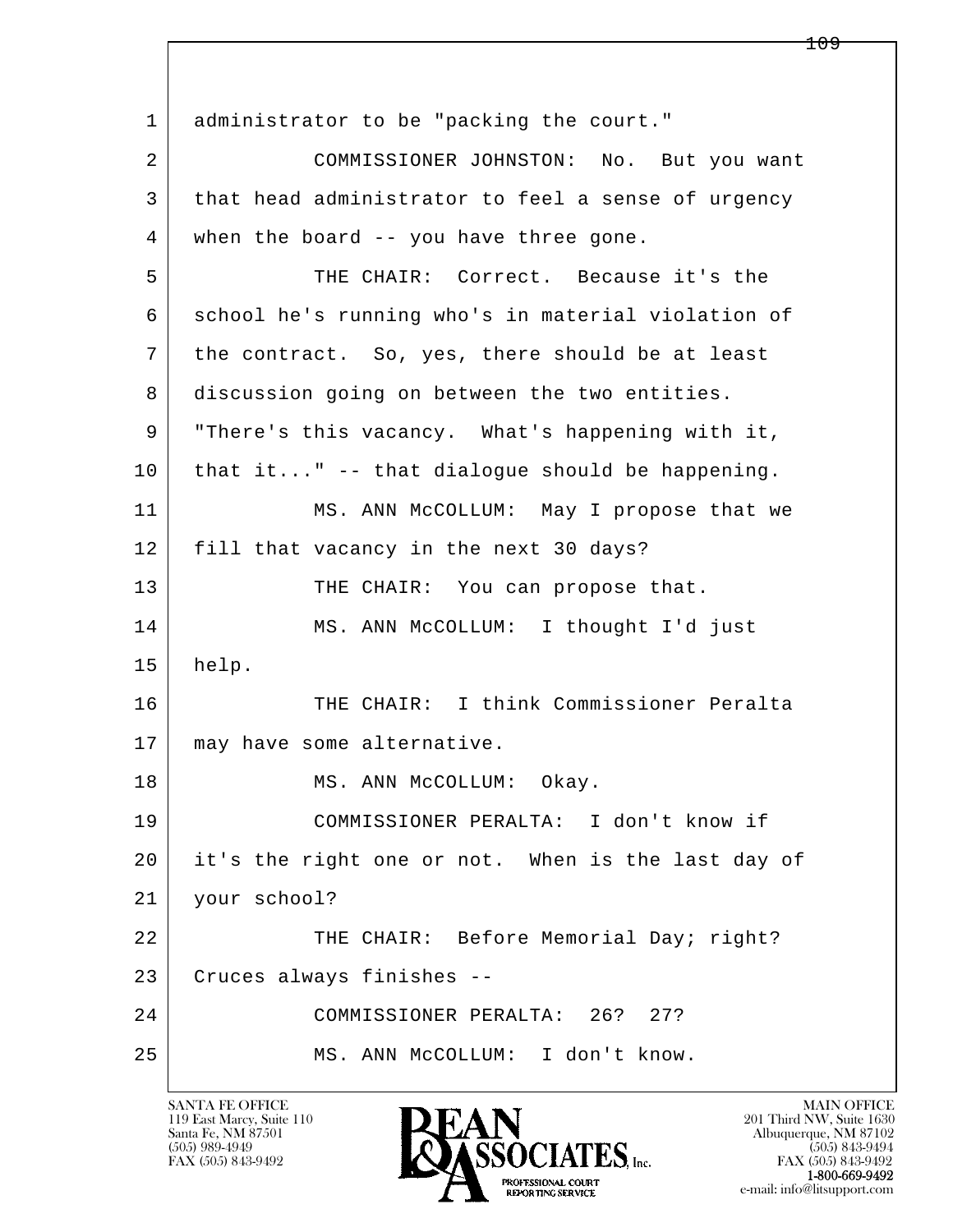l  $\overline{\phantom{a}}$  1 COMMISSIONER PERALTA: Okay. I guess I 2 can speculate. Before then, how many more 3 governance council meetings do you think are 4 scheduled? Roughly, just an estimate. 5 MS. ANN McCOLLUM: Two. 6 MS. PATTY MATTHEWS: Maybe two. 7 COMMISSIONER PERALTA: Seems to me you've 8 gotten this far, hampered with three governing 9 council members, for three-quarters of the year. 10 MS. ANN McCOLLUM: We have four. 11 COMMISSIONER PERALTA: Or four. Excuse 12 me. I'm sorry. That my suggestion would be that we 13 give you the opportunity to finish up the year and 14 the remaining time with the governing council and 15 meeting schedule. And by June 16th, which is the 16 | next PEC meeting, that we require you to have 17 someone in place by then to meet the minimal 18 members. 19 If not, then I suggest that it be the 20 Councilors' purview to decide on how we -- what 21 action we take, whether we suspend the board -- 22 Councils [verbatim] and we, much like PED does. I 23 don't know if that's in our -- I believe so -- that 24 we could oversee the council until we get it all 25 ironed out.

119 East Marcy, Suite 110<br>Santa Fe, NM 87501



FAX (505) 843-9492<br>1-800-669-9492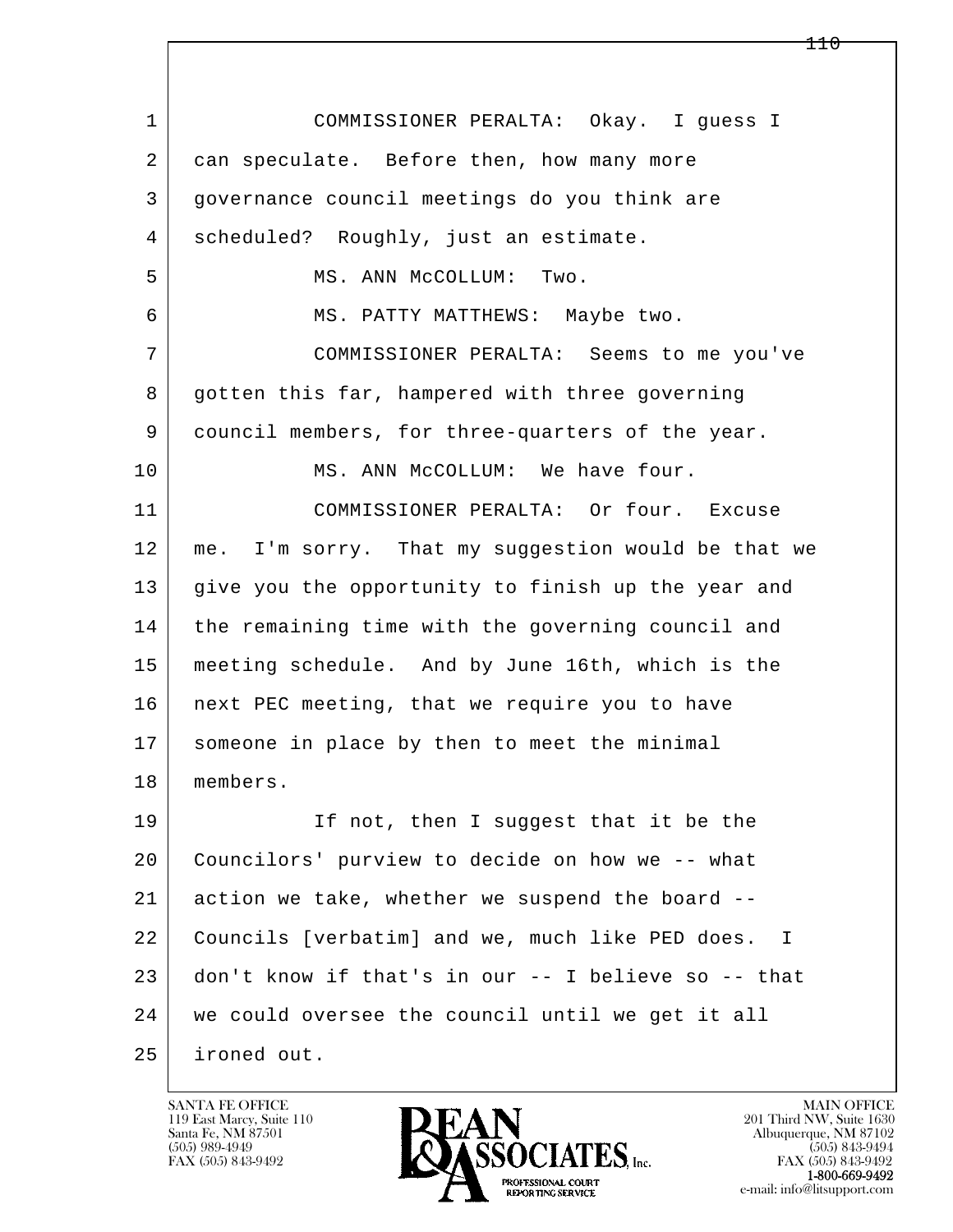l  $\overline{\phantom{a}}$ 1 I mean, that's just my suggestion. I 2 would like to hear what other Councils -- 3 Commissioners -- have to say. 4 MS. POULOS: Madam Chairwoman, 5 Commissioners, I did want to add to one additional 6 piece of information which was brought to my 7 attention by my staff. 8 My staff does look at board maintenance. 9 | And as part of that review, it appears that that --10 this governing council has been unable, for the most 11 part, to conduct any activities, because they have 12 been unable to make a quorum, which means that there 13 is really no governance going on. And it is a very 14 severe concern. 15 | THE CHAIR: That brings up a good point; 16 because they have -- technically, they have nine 17 | members. So the quorum is based on the nine. 18 COMMISSIONER JOHNSTON: Uh-huh. 19 THE CHAIR: So -- 20 MS. PATTY MATTHEWS: I don't mean to 21 interrupt. 22 THE CHAIR: But -- so my question is, have 23 they been having and conducting business as -- as a 24 governance council, when, in fact, they haven't been 25 able to meet quorum?

119 East Marcy, Suite 110<br>Santa Fe, NM 87501

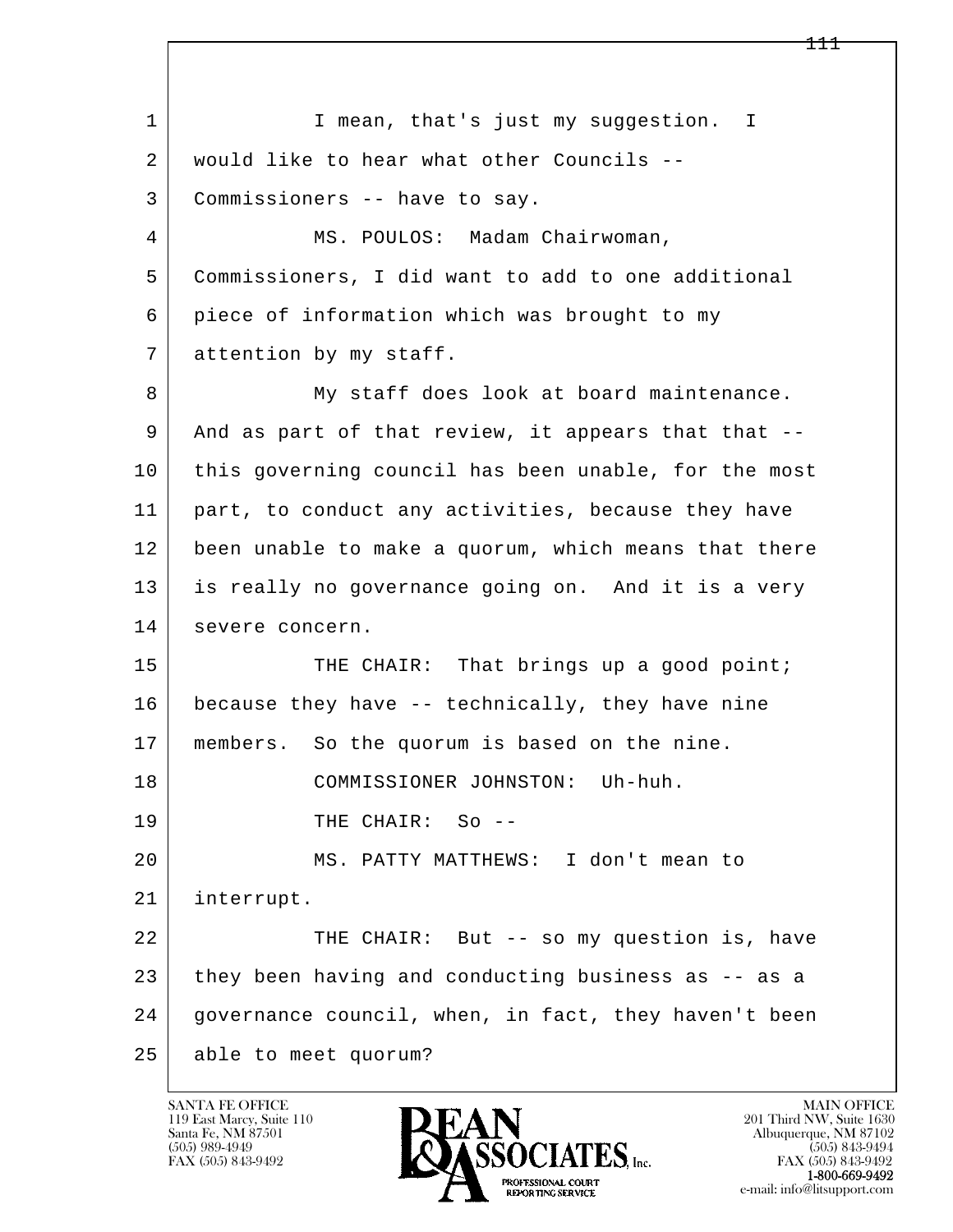| $\mathbf{1}$ | MS. PATTY MATTHEWS: Madam Chair, members             |
|--------------|------------------------------------------------------|
| 2            | of the Commission, these are very serious and        |
| 3            | important questions. And I appreciate what           |
| 4            | Ms. Poulos just raised.                              |
| 5            | But when you give someone notice on                  |
| 6            | Tuesday, and you want them to be here on Friday --   |
| 7            | they're coming from Las Cruces; I apologize -- we're |
| 8            | woefully unprepared to respond to information that   |
| 9            | you need from these board members. And that is not   |
| 10           | fair to you or to the school for me to try to pitch  |
| 11           | it.                                                  |
| 12           | I don't know what the minutes say. I can             |
| 13           | tell you, I have worked with Alma D'Arte since its   |
| 14           | inception. That has been a strong board. And I       |
| 15           | think you probably personally know Mr. Elliott.      |
| 16           | This is not a school that flagrantly disregards its  |
| 17           | obligations to that school.                          |
| 18           | So I don't know. I can't answer your                 |
| 19           | questions specifically about what the -- what        |
| 20           | quorums or not meeting quorums have resulted in with |
| 21           | that school. It's my understanding that the bylaws   |
| 22           | allow the charter to have up to nine members. They   |
| 23           | don't have to have nine members. If they choose to   |
| 24           | have five, their quorum is three, et cetera.<br>So   |
| 25           | that is my understanding from speaking to            |

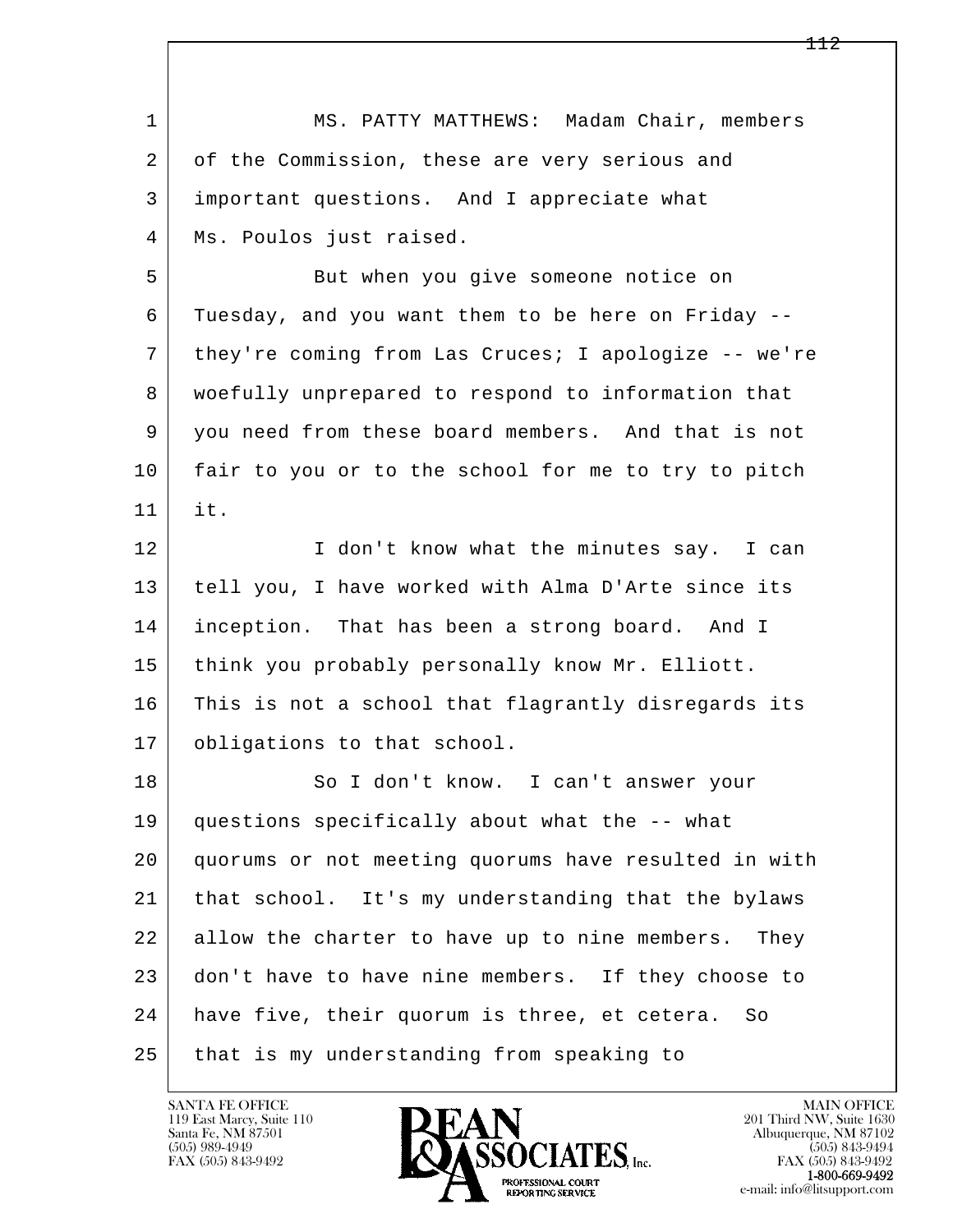l  $\overline{\phantom{a}}$ 1 | Mr. Elliott earlier this week. 2 So I apologize. I certainly want them to 3 answer your questions. They're not trying to 4 deflect; so... 5 COMMISSIONER PERALTA: So with that, let  $6 \mid me --$ 7 | MS. PATTY MATTHEWS: I totally agree with 8 you, Mr. Peralta. 9 COMMISSIONER PERALTA: On top of what I 10 said, I would ask that you be placed on the next --11 on May's agenda, so that way, you're on notice that 12 you'll be here on May -- whatever date that is -- 13 allow you to finish up the school year. 14 And by June 16th, when we do have our 15 | summer PEC meeting, we expect you to have at a 16 minimum of five on the council. If not, then I will 17 leave that up to our Commissioners to decide how we 18 will proceed. 19 THE CHAIR: And that's May 12th. 20 MS. MATTHEWS: May 12th. 21 COMMISSIONER CABALLERO: I second that 22 motion. I thought it was in the form of a motion. 23 I'm sorry. 24 COMMISSIONER PERALTA: Right now, it's 25 just an idea. I'm allowing the Commissioners to

119 East Marcy, Suite 110<br>Santa Fe, NM 87501

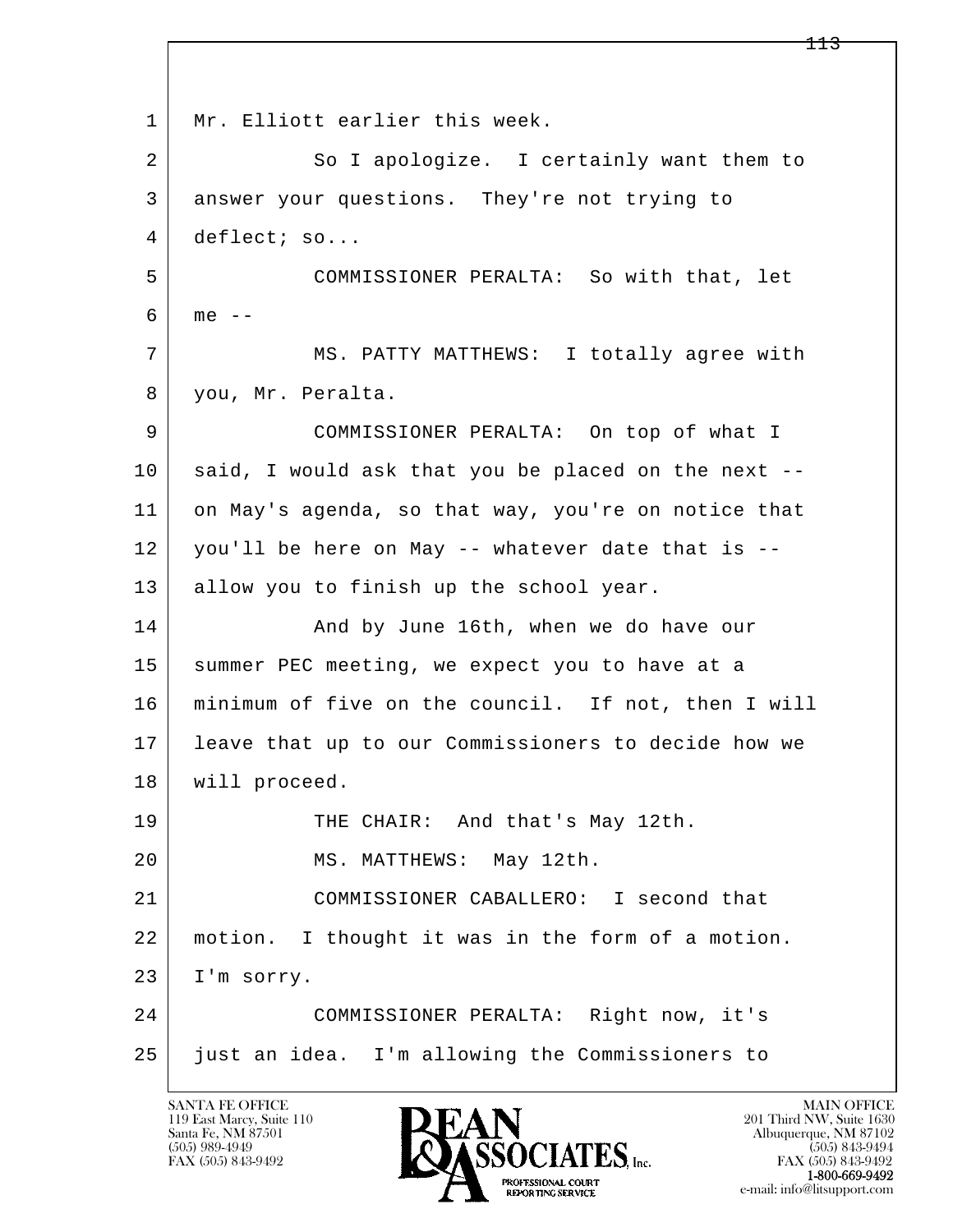l  $\overline{\phantom{a}}$  1 weigh in on that. If I don't hear from anybody, 2 | then I will proceed with the motion. 3 THE CHAIR: Okay. 4 COMMISSIONER JOHNSTON: Question, 5 Madam Chair? 6 THE CHAIR: Commissioner Johnston. 7 COMMISSIONER JOHNSTON: When did the CSD 8 become aware of the difficulties with the governing 9 council? 10 MS. POULOS: Was it during the site visit, 11 which was -- 12 MR. GLOUDEMANS: I can get the exact date. 13 MS. PATTY MATTHEWS: It was my 14 understanding it was about two weeks ago. 15 COMMISSIONER JOHNSTON: And just the 16 | notice with the request to be here. 17 | MS. POULOS: Madam Chairwoman, 18 Commissioner Johnston, it was on the 27th. The 19 agenda was amended and released, Beverly, on Monday 20 | night; is that correct? Or Monday morning? 21 MS. FRIEDMAN: Agenda, yes, Monday. 22 MS. POULOS: And I sent a personalized 23 note -- I don't know if it's necessary for notice. 24 I did send a personalized note on Tuesday. As you 25 all know, I have been quite ill and have been out of

119 East Marcy, Suite 110<br>Santa Fe, NM 87501

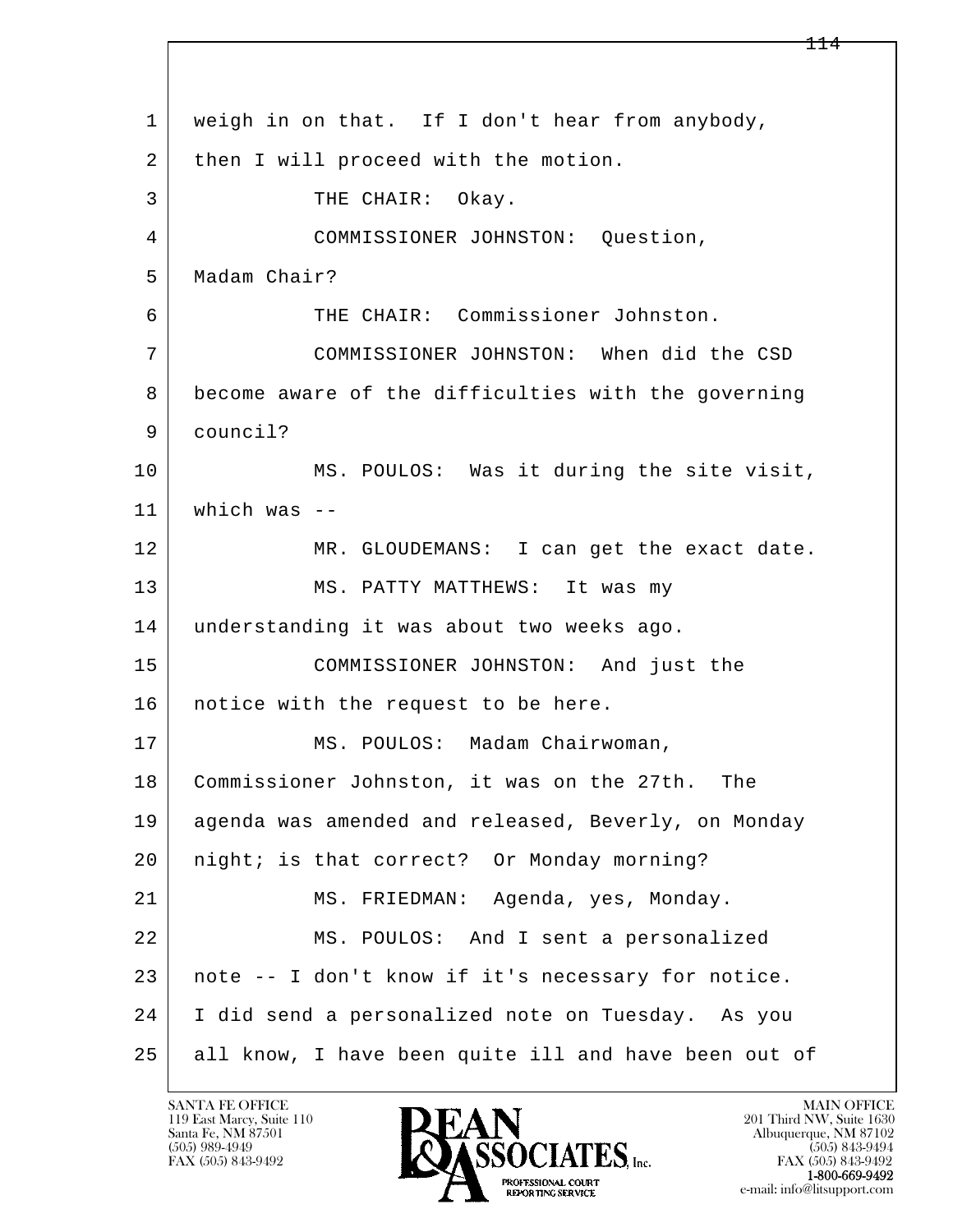l  $\overline{\phantom{a}}$  1 the office. So I'm doing my best to catch up. 2 COMMISSIONER JOHNSTON: Here's -- that was 3 leading up to my question. If you discovered this 4 on the site visit, was there any discussion with 5 Mr. Elliott during the site visit regarding your 6 concerns? 7 MS. POULOS: Again, Madam Chairwoman, 8 Commissioner Johnston, my team was meeting at the 9 site visit only with school staff, and was told it 10 was not the staff's responsibility; it was the 11 board's. And that was the extent of the 12 conversation. 13 COMMISSIONER JOHNSTON: So Mr. Elliott was 14 present or wasn't? 15 MS. POULOS: No. He is not staff and 16 wasn't present. Again, it was only the staff. And 17 the staff stated as I stated. 18 COMMISSIONER JOHNSTON: Mr. Elliott was 19 not -- not present. Okay. Thank you. 20 THE CHAIR: So there wouldn't have been 21 any indication that they'd be on the next agenda as  $22$  a result of that  $-$  as a result of that visit. And  $23$  | I -- we will look at the contract to see whether 24 it's up to, or it's nine. And if it's up to, then 25 | that's not necessarily an issue.

119 East Marcy, Suite 110<br>Santa Fe, NM 87501

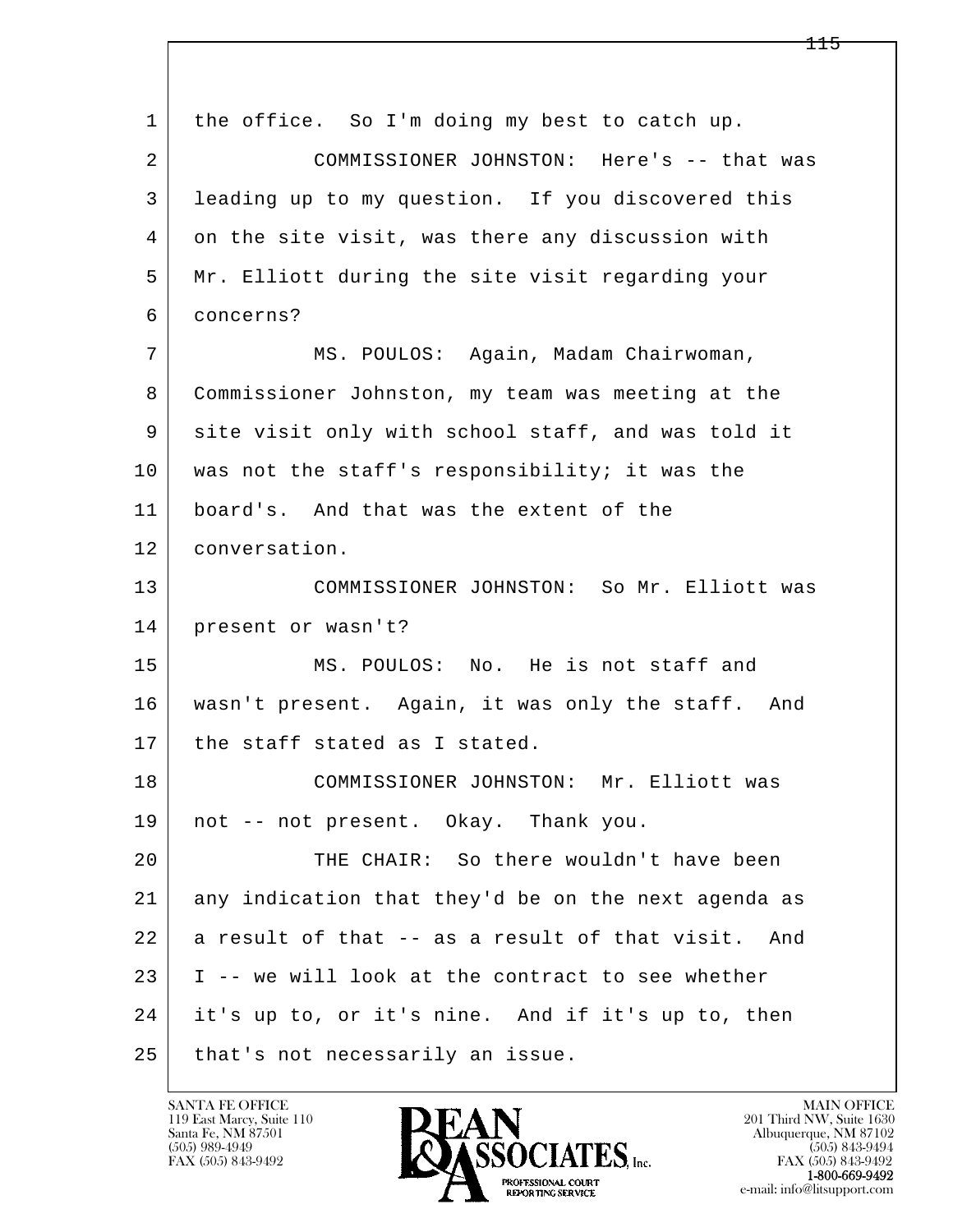l  $\overline{\phantom{a}}$  1 MS. ANN McCOLLUM: I do have the bylaws. 2 MS. PATTY MATTHEWS: I do not have the 3 contract. 4 THE CHAIR: I think we'd have to look at 5 the contract, as opposed to bylaws, to see what the 6 number of the governance council in the contract  $7$  says. But that's  $-$  that's to be cleared up at a 8 later date. 9 And I will say, I have attended governance 10 council meetings, not recently. So -- and, 11 absolutely, they are -- you know, they're -- they've 12 always been -- I'm amazed at the commitment that the 13 folks on that board do have to -- to the school. 14 And this isn't an issue -- you know, with  $15$  the  $-$ - with the school; but there is that concern 16 that they're in material violation and continue to 17 be. So I think it's a reasonable resolution here, 18 hopefully. 19 COMMISSIONER CABALLERO: Discussion? I 20 believe that Commissioner Peralta is right on target 21 with what he's proposing, primarily, because I saw 22 what is being proposed in terms of new policy for 23 training. It's quite extensive. I was amazed of 24 all that was in there, things that I wouldn't have 25 thought that it would be needed. And I'm glad it

119 East Marcy, Suite 110<br>Santa Fe, NM 87501



FAX (505) 843-9492<br>1-800-669-9492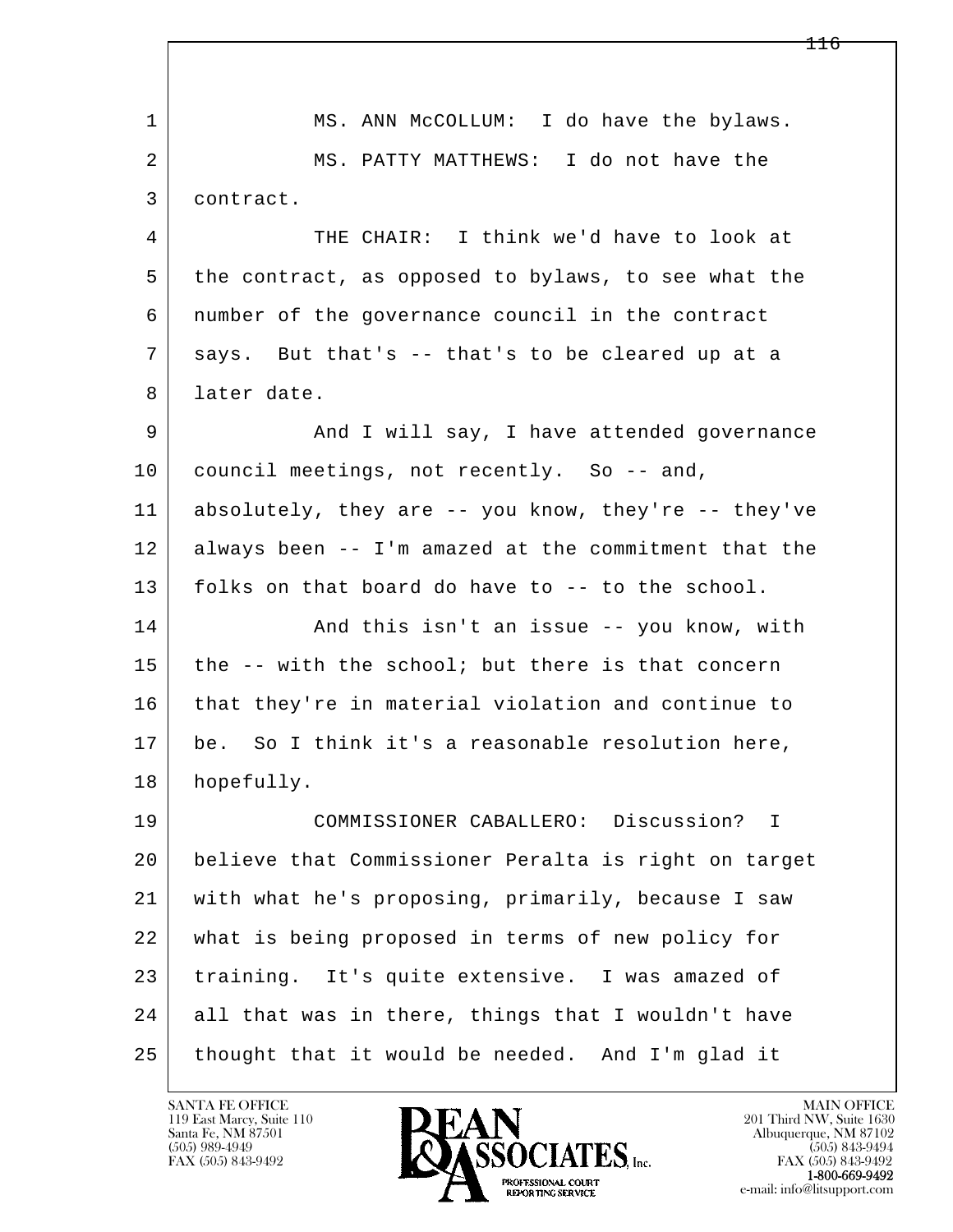l  $\overline{\phantom{a}}$  1 was drafted that way. We've seen a lot of this 2 recurring problem all the time. 3 One of the things that I do remember is 4 that Deputy Secretary saying that in some of these 5 trainings with boards, he mentions the issue of 6 insurance, and that all the board members' eyes grow 7 this big. And I would say you probably won't see 8 too many of them coming back. 9 And so rather than -- I think that to some 10 extent, the training is part of it. And another is 11 trying to resolve the issue of facilitating, 12 somehow, the schools to provide that to board 13 members. 14 I'm not going to participate in a board 15 without that insurance. I was with a nonprofit who 16 had to reduce costs everywhere. And somebody 17 proposed to do away with that. The next board 18 meeting, we didn't have quorum. And so we had to 19 send a letter to everybody else that that wasn't an 20 item to be cut. And they all came back. 21 So it's very hard to have parents or 22 community members volunteer without exposing them 23 to -- to liability. And I just think that we have 24 have proposed a solution, which is the training; but 25 still, the outstanding solution that needs to be

119 East Marcy, Suite 110<br>Santa Fe, NM 87501

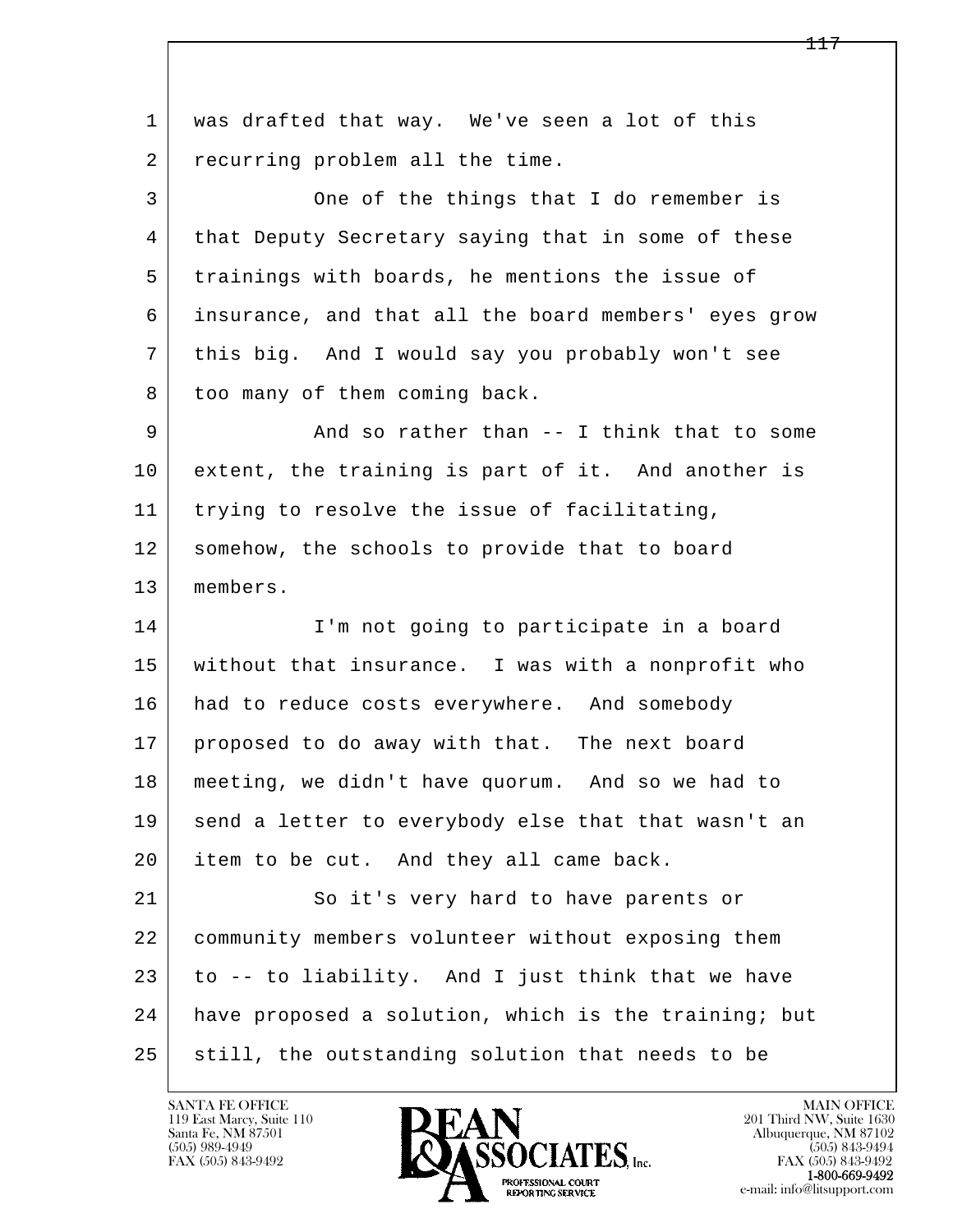l  $\overline{\phantom{a}}$  1 addressed is the insurance. And I don't know how 2 that needs to be done. 3 MS. PATTY MATTHEWS: Ms. McKee, should you 4 address that or should I? Or should we do that at  $5$  all? Maybe that's  $-$  6 MS. McKEE: You can respond. You can 7 actually respond to Commissioner Caballero. 8 | MS. PATTY MATTHEWS: Commissioner 9 Caballero, thank you very much. Ms. McKee, members 10 of the Commission. This is information because I 11 was at the meeting where Mr. Aguilar said that these 12 governing council members are personally liable. 13 | After that meeting, because I already knew 14 | the answer, I sent an e-mail to Ms. -- what was her 15 last name? -- the lady who is head of POMS, and Greg 16 Ramirez, who's head of the CCMSI, which is the 17 agents for the -- the adjusters for POMS. 18 And I -- because I wanted to confirm this 19 issue of insurance, I was told by both of them -- 20 again, because I already asked them in the past -- 21 that the board members or the governing bodies of 22 charter schools are covered just as if they were a 23 board -- a member of the board of education; so 24 they -- they have the same immunities and the same 25 | coverage as a board of education member.

119 East Marcy, Suite 110<br>Santa Fe, NM 87501

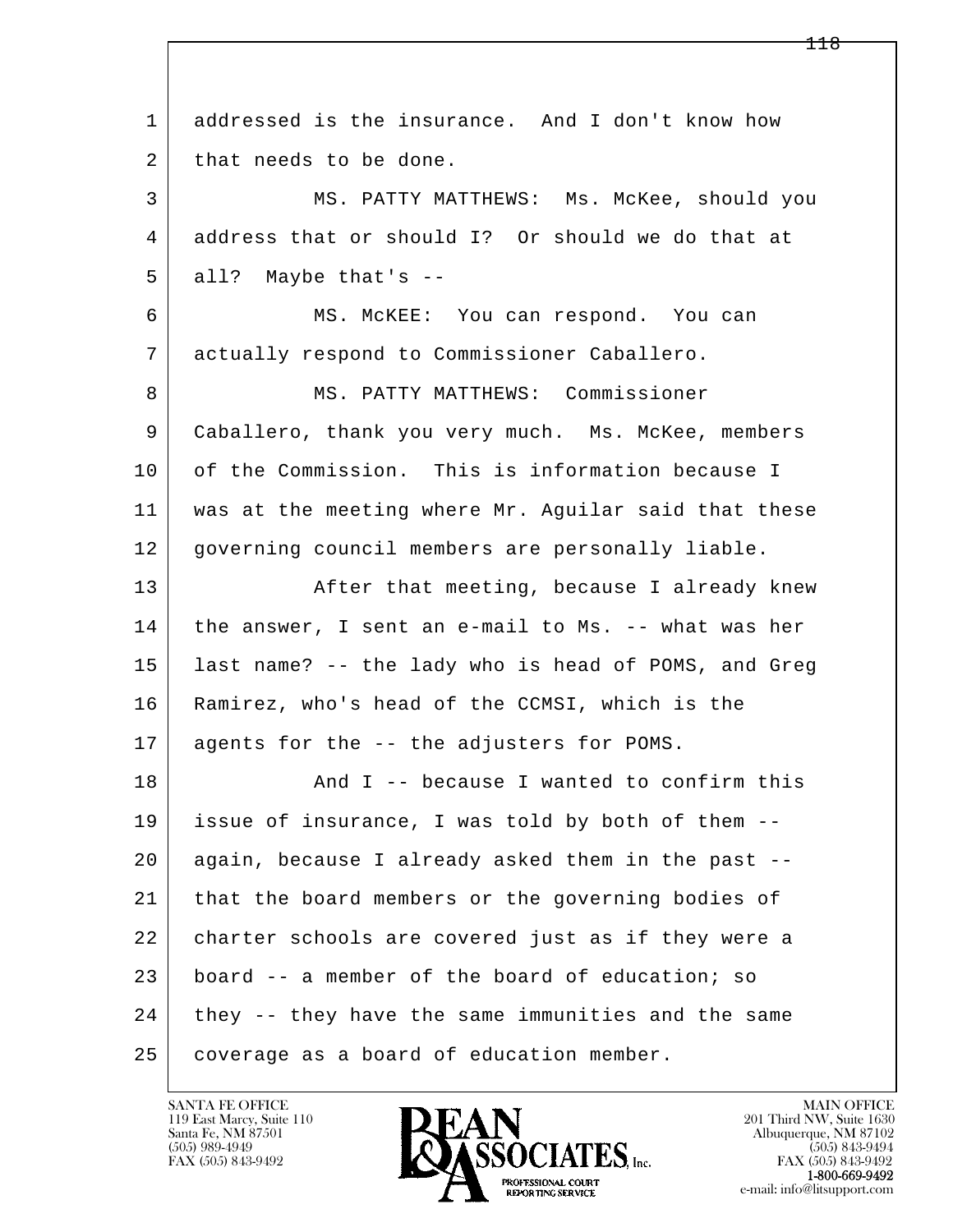l  $\overline{\phantom{a}}$ 1 So that information was unnecessarily 2 alarming. And they do have some level of personal 3 liability, of course, if they did something 4 intentionally wrong or criminal malfeasance. But 5 very -- you know, and there's always an opportunity 6 to purchase D&O through the schools, if they want to 7 have extra coverage. But I wanted to have that out. 8 | I won't say any more. 9 | THE CHAIR: Okay. 10 COMMISSIONER JOHNSTON: Do we need a 11 motion? 12 THE CHAIR: Motion? 13 COMMISSIONER PERALTA: Okay. Before I -- 14 before I make a motion, would it be necessary to 15 state that I want them on next month's agenda? Or 16 will that be pretty much done through the Executive 17 Committee. 18 MS. McKEE: Through the Executive 19 Committee. 20 COMMISSIONER PERALTA: So I will move that 21 Alma D'Arte Charter School return back to the 22 Commission on June 16th with -- with the idea that  $23$  they have the minimal amount of  $-$ 24 THE CHAIR: May 12th. That's the next 25 month's meeting, May 12th.

119 East Marcy, Suite 110<br>Santa Fe, NM 87501

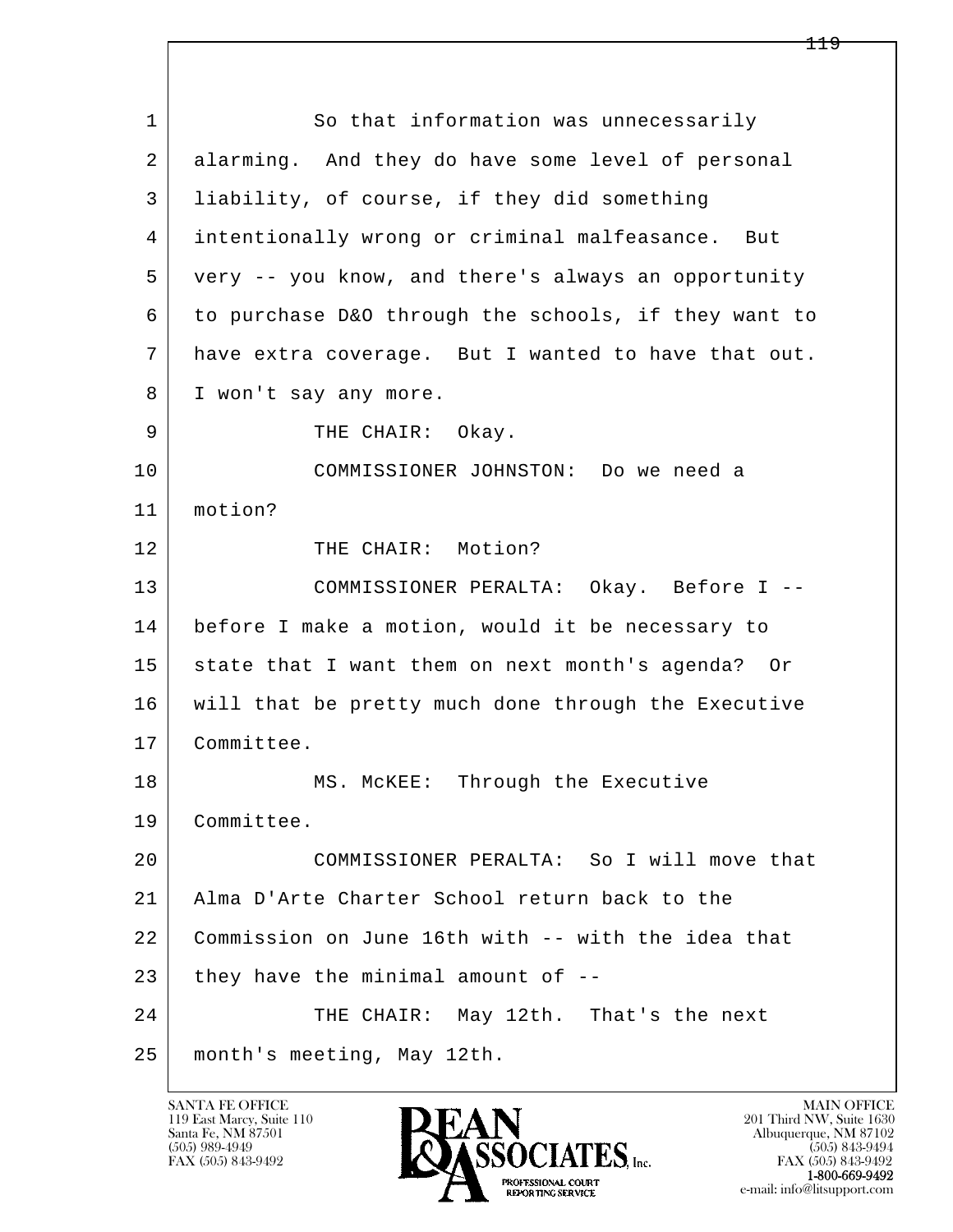l  $\overline{\phantom{a}}$  1 COMMISSIONER PERALTA: Okay. Let me go 2 back. May 12th was for you to have notice so that 3 we had the proper people here to answer any more 4 questions. 5 THE CHAIR: Okay. Got you. Sorry. 6 COMMISSIONER PERALTA: The June 16th is 7 the date that I would let them have the minimum 8 number of governing council members on board. And 9 if they didn't, then it would be the Commission's 10 discretion to act accordingly how they feel 11 necessary. I don't know if that was a good enough 12 motion or not. 13 COMMISSIONER JOHNSTON: I'll second that 14 motion. I'll second it, if -- 15 THE CHAIR: Commissioner Armbruster? 16 COMMISSIONER ARMBRUSTER: Okay. 17 Commissioner Crone? 18 COMMISSIONER CRONE: Yes. 19 COMMISSIONER ARMBRUSTER: And before I go 20 | forward, are there any abstentions? Okay. 21 Commissioner Johnston? 22 COMMISSIONER JOHNSTON: Yes. 23 COMMISSIONER ARMBRUSTER: Commissioner  $24$  Ruiz? 25 COMMISSIONER RUIZ: Yes.

119 East Marcy, Suite 110<br>Santa Fe, NM 87501



FAX (505) 843-9492 FAX (505) 843-9492 e-mail: info@litsupport.com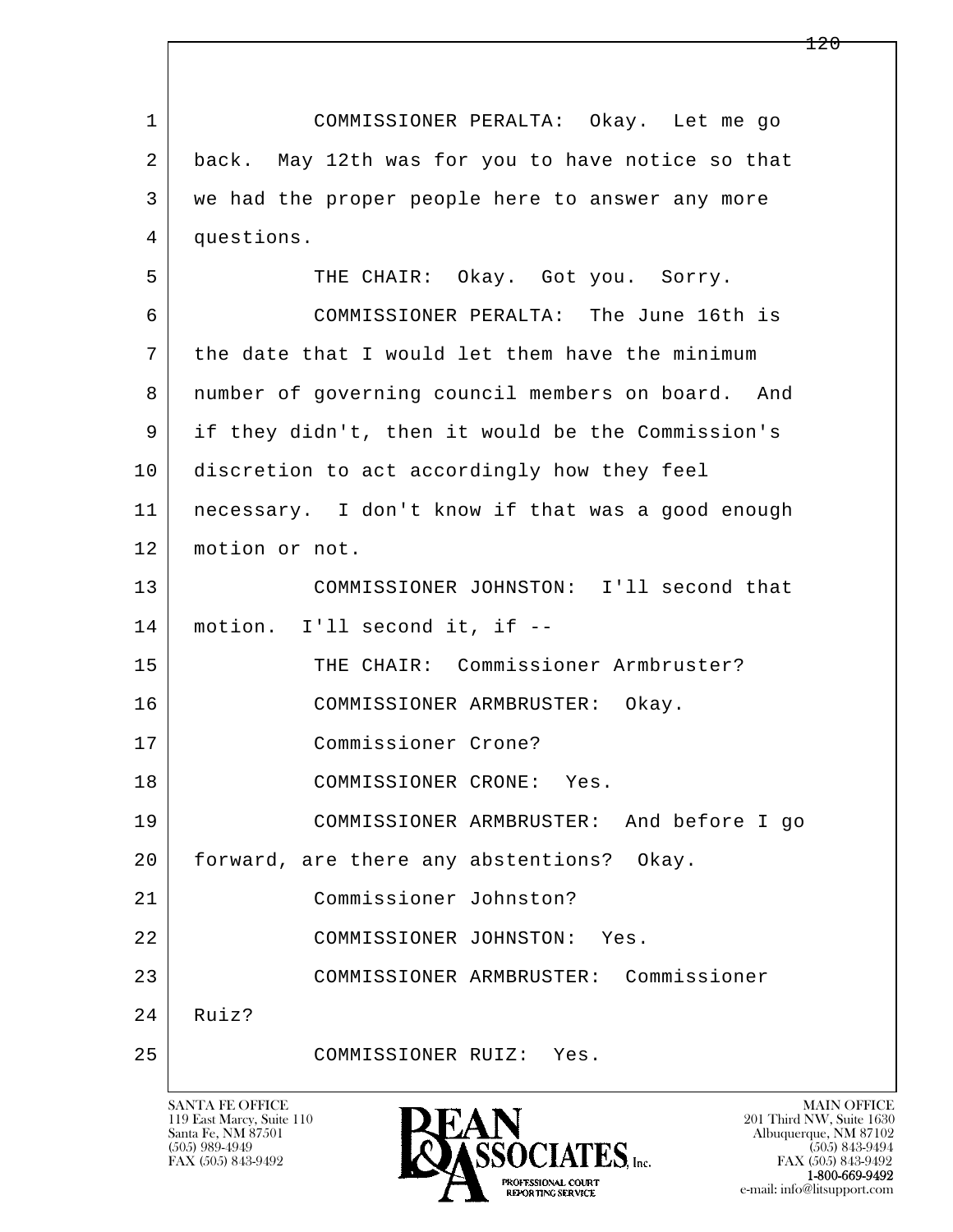l  $\overline{\phantom{a}}$  1 COMMISSIONER ARMBRUSTER: Commissioner 2 Caballero? 3 COMMISSIONER CABALLERO: Yes. 4 COMMISSIONER ARMBRUSTER: Commissioner 5 Peralta? 6 COMMISSIONER PERALTA: Yes. 7 COMMISSIONER ARMBRUSTER: Commissioner 8 Gipson? 9 | THE CHAIR: Yes. 10 COMMISSIONER ARMBRUSTER: Commissioner 11 Toulouse? 12 COMMISSIONER TOULOUSE: Yes. 13 COMMISSIONER ARMBRUSTER: Commissioner 14 | Armbruster votes "Yes." 15 Commissioner Conyers? 16 COMMISSIONER CONYERS: Yes. 17 COMMISSIONER ARMBRUSTER: That is a 18 nine-to-zero vote. Passes. 19 THE CHAIR: Motion passes nine to zero. 20 See you next month. Thank you. 21 And, Commissioners, can we take a short 22 break? 23 COMMISSIONER ARMBRUSTER: Yes. 24 (Recess taken, 3:18 p.m. to 3:26 p.m.) 25 COMMISSIONER PERALTA: At this time, I'd

119 East Marcy, Suite 110<br>Santa Fe, NM 87501

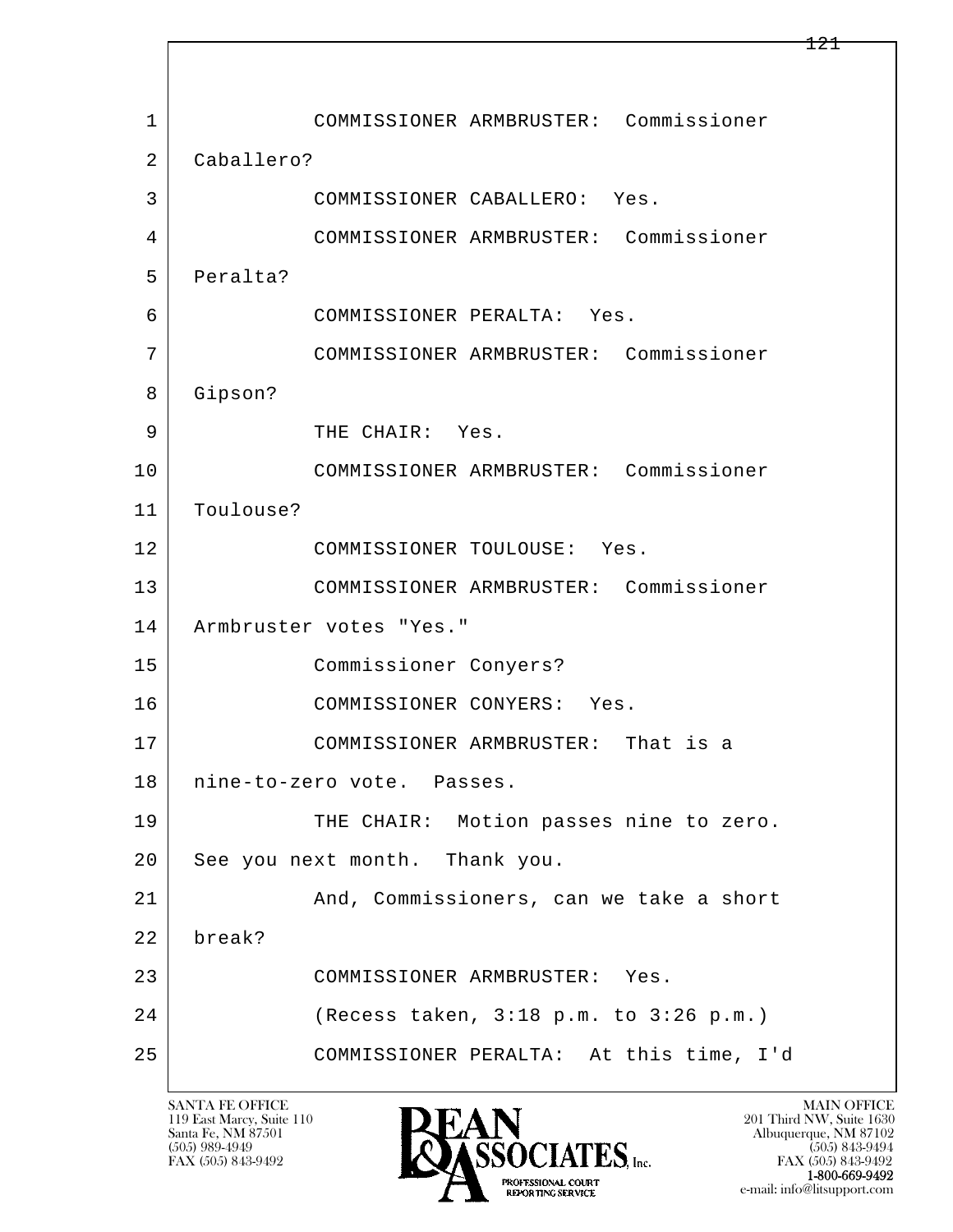| $\mathbf{1}$ | like to call the Commission back into order.         |
|--------------|------------------------------------------------------|
| 2            | Will the record please note that                     |
| 3            | Commissioner Gipson has left the meeting, and I will |
| 4            | preside in her absence.                              |
| 5            | COMMISSIONER PERALTA: We are now at item             |
| 6            | No. 8. This is the Budget Reporting Status Changes   |
| 7            | and Budget Concerns, Discussion and Possible Action, |
| 8            | for Cariños De Los Niños Charter School. And this    |
| 9            | will be reported by Ms. Poulos, our director.        |
| 10           | MS. POULOS: Madam -- sorry. Vice Chair               |
| 11           | Peralta, Commissioners, this item is coming to you   |
| 12           | based on a report from the School Budget and         |
| 13           | Financial Analysis Bureau, that they had recently    |
| 14           | moved Cariños De Los Niños Charter School to monthly |
| 15           | reporting from quarterly reporting.                  |
| 16           | That changed, as you can see in the                  |
| 17           | enclosed material, which includes -- and I           |
| 18           | apologize; you should ignore the second sheet of     |
| 19           | paper -- as you look at the letter from the School   |
| 20           | Budget and Finance Office and the materials behind,  |
| 21           | which were provided from the school's business       |
| 22           | manager.                                             |
| 23           | That change is based on financial                    |
| 24           | quarterly reporting for the school, which has shown  |
| 25           | some encumbrances and expenditures that when         |

 $\overline{\phantom{a}}$ 

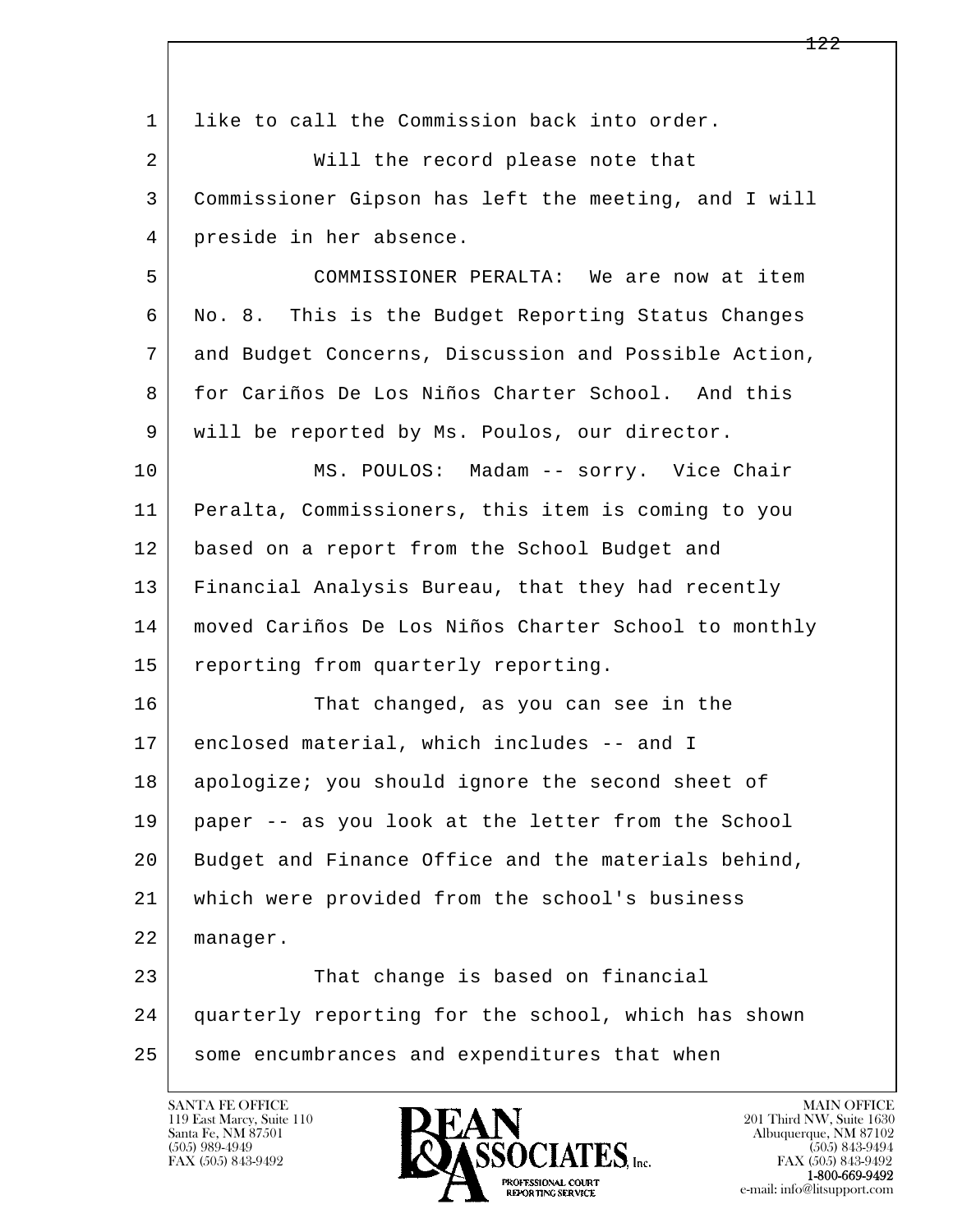l  $\overline{\phantom{a}}$  1 compared to budget amounts, could exceed total 2 available revenues for the fiscal year. And much of 3 that issue is related to the projected growth the 4 school chose to budget during last year's operating 5 budget development, which did not materialize, and, 6 therefore, resulted in decreased revenues, which is 7 impacting cash flows. 8 As I noted, the school is being moved to 9 monthly reporting. And the Budget Office has asked 10 for the school and the business manager to work 11 together to make adjustments to their -- their 12 expenditures. 13 COMMISSIONER PERALTA: Thank you. 14 Good afternoon and welcome. If you could 15 please state your name to the reporter and proceed? 16 MR. VERNON JARAMILLO: Commissioner Perea 17 [verbatim], members of the Commission, my name is 18 Vernon Jaramillo. I'm the chancellor for Cariños 19 Charter School. To my left is our board president, 20 Dr. Cata. She's also a founder. And also we have 21 Mr. Leo Marquez; he's also a member. And also, as 22 you well know, he's also the Deputy State Treasurer 23 for New Mexico. He's one of our board members, very 24 | well with finances.

25 We're here to respond to any questions

119 East Marcy, Suite 110<br>Santa Fe, NM 87501



FAX (505) 843-9492<br>1-800-669-9492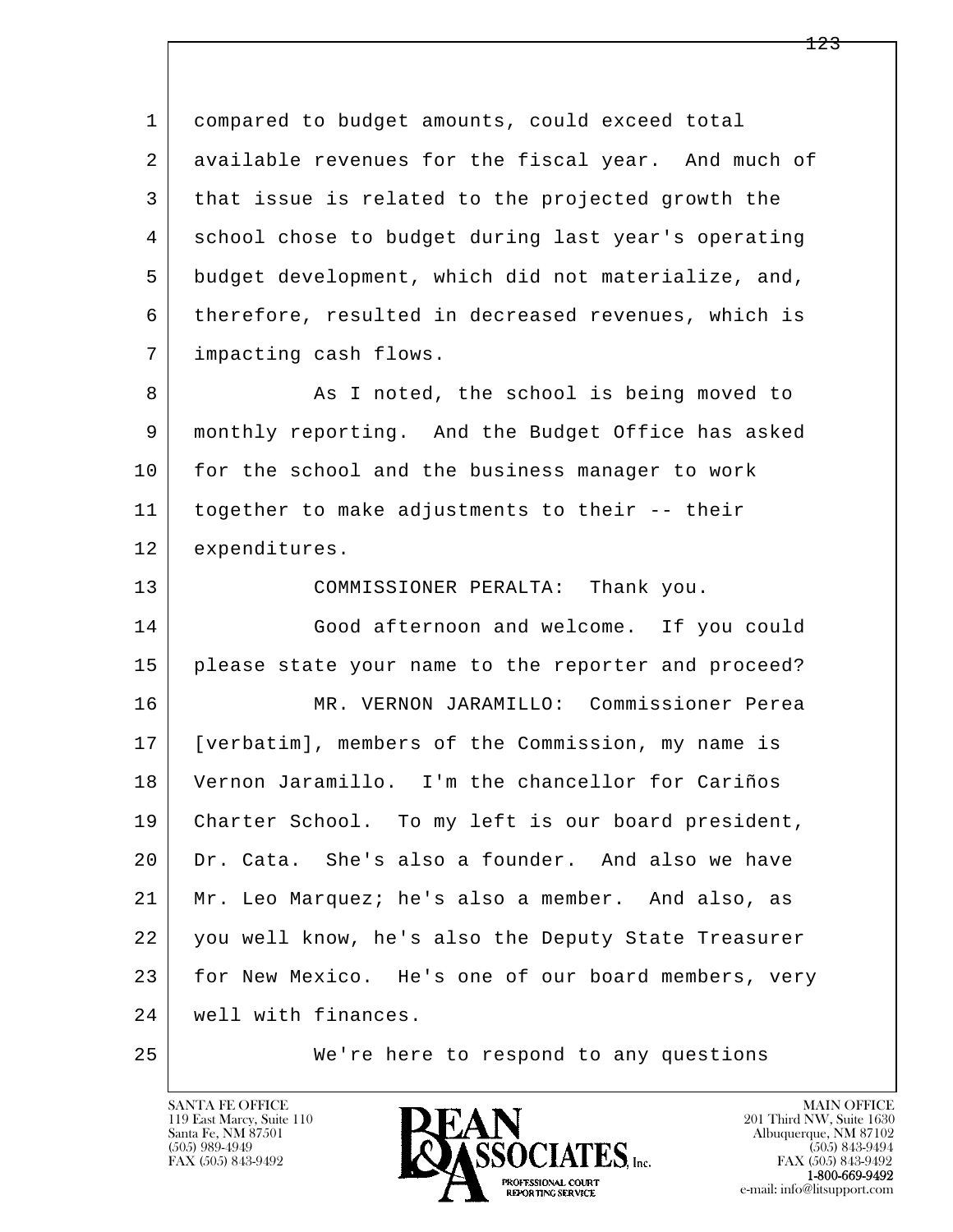l  $\overline{\phantom{a}}$  1 that you might have and to tell you that we're here 2 to cooperate with the mandates given to us by the 3 PED, as well. 4 COMMISSIONER PERALTA: Is that all you 5 have? 6 MR. VERNON JARAMILLO: Yes. 7 COMMISSIONER PERALTA: Commissioners, any 8 questions? 9 Commissioner Toulouse? 10 COMMISSIONER TOULOUSE: Mr. Jaramillo, 11 what is your enrollment projection for next year? 12 Do you think you're going to enroll additional 13 students now? 14 MR. VERNON JARAMILLO: Our projection -- 15 we're not certain. Our projection as of today is 16 probably 110. We're hoping to have possibly 120 for 17 next year. 18 This is what happened, members of the 19 Commission, is that we projected 175, as you well 20 know, because we have a history of having 220. We 21 relocated from Cordova to Española. And we had our 22 Certificate of Occupancy of -- on August the 14th. 23 School started August 17th. We only had 24 three days to get our enrollment. By that time, all 25 of our kids had selected other schools. So it was a

119 East Marcy, Suite 110<br>Santa Fe, NM 87501

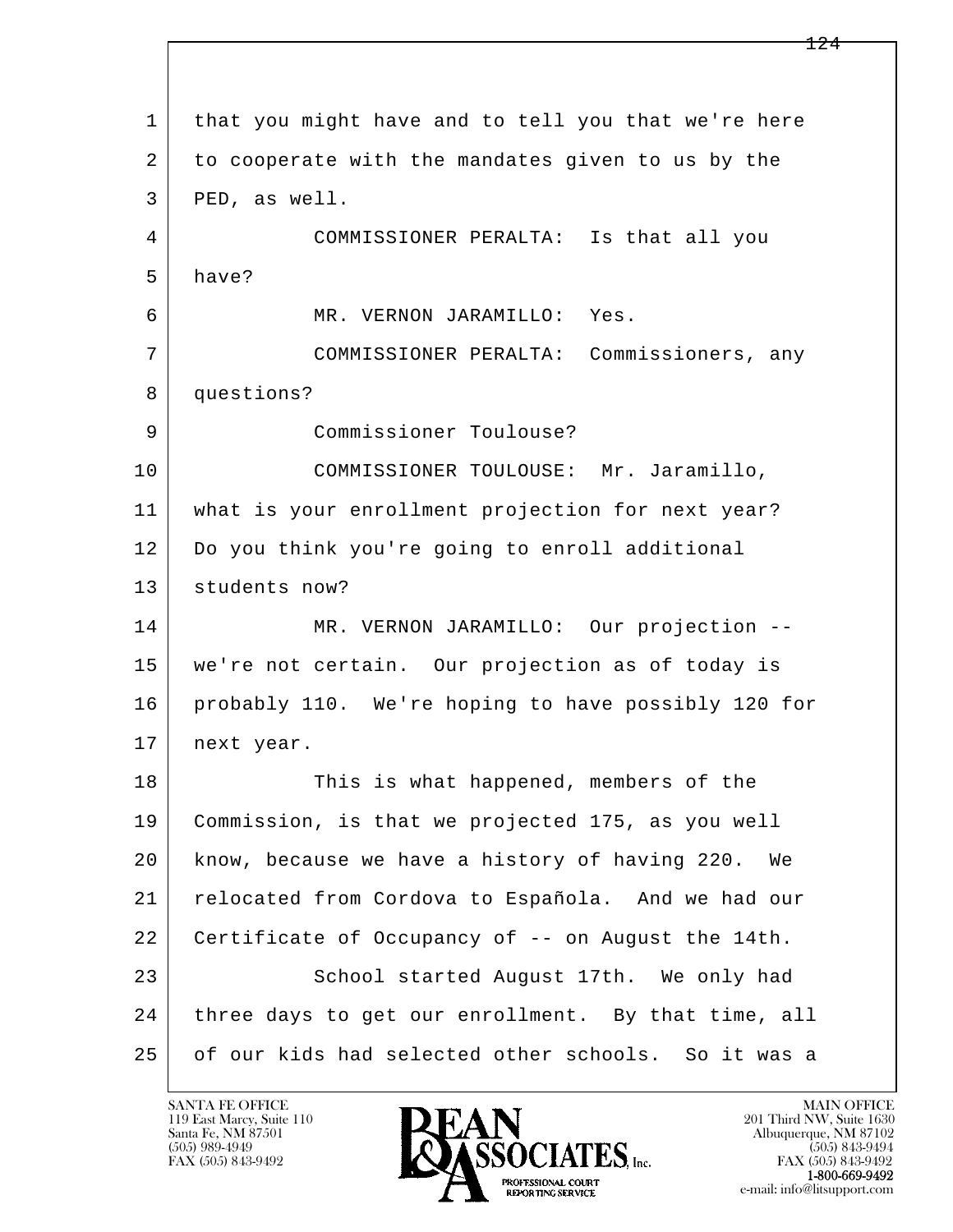l  $\overline{\phantom{a}}$  1 challenge. 2 That's not an excuse; that's a reason. We 3 did our very best. It wasn't that we didn't try. 4 We did our darndest. 5 So we're back in the Valley. So we're the 6 only dual-language school in the Valley, and we're 7 there with commitment. The building that we have is 8 deeded to Cariños. We're the only charter school 9 with a deed to the building. The property and the 10 building is ours; so we have an asset there. 11 COMMISSIONER TOULOUSE: Are you 12 recruiting? 13 MR. VERNON JARAMILLO: Yes. We are 14 recruiting, yes. 15 COMMISSIONER TOULOUSE: How are you doing 16 that? Are you doing it radio? Are you doing it -- 17 MR. VERNON JARAMILLO: We're doing it 18 through radio; we're doing it through word-of-mouth; 19 we're doing it through parents. And we're taking 20 [inaudible] time, as well, yes. 21 COMMISSIONER TOULOUSE: You're holding a 22 | fair at the school, that kind of thing? 23 MR. VERNON JARAMILLO: We have a very 24 active parent involvement organization. As a matter 25 of fact, on April 29th, we have an evening, Dia De

119 East Marcy, Suite 110<br>Santa Fe, NM 87501

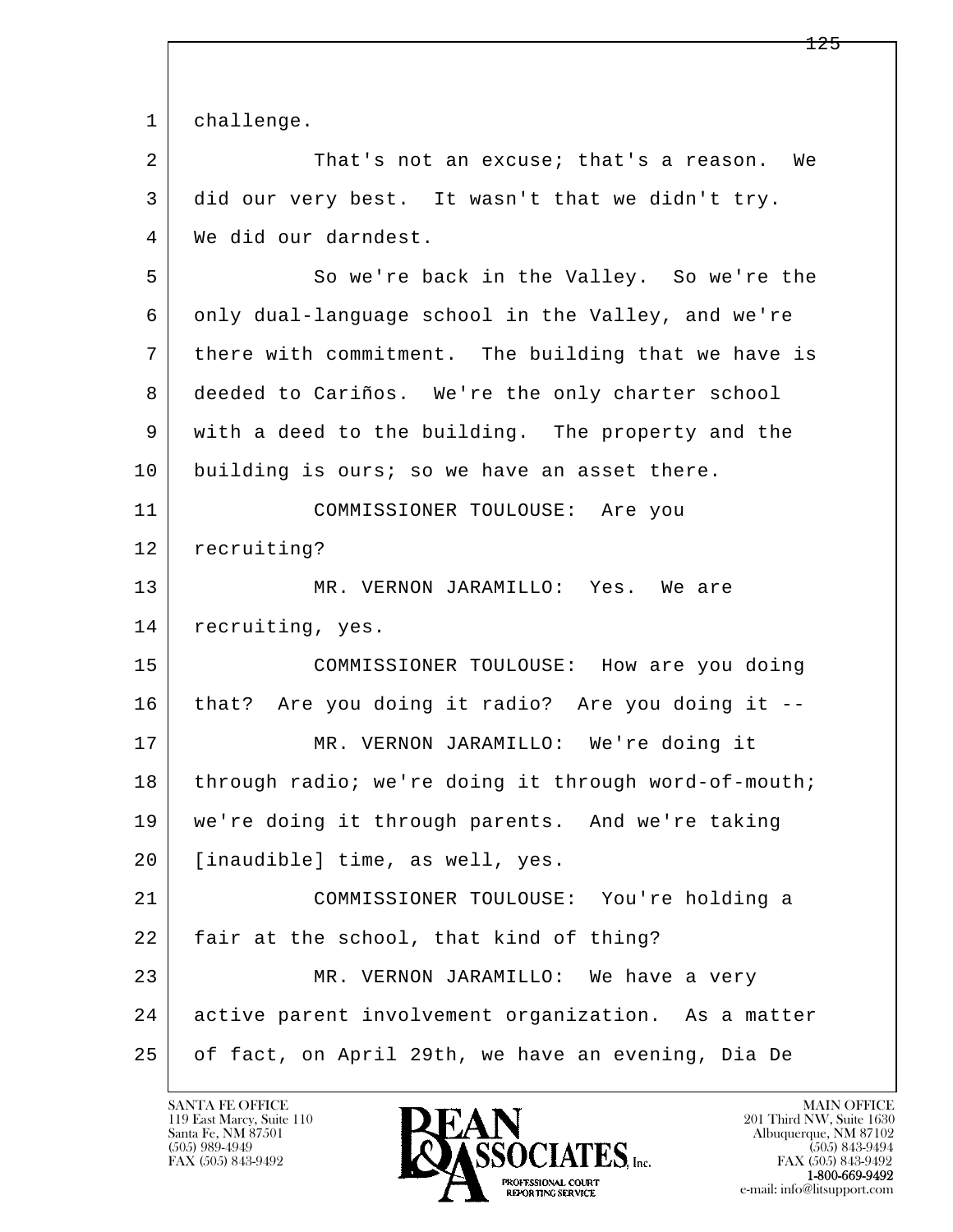| $\mathbf{1}$ | Los Niños, celebrated on April 20th. We have an    |
|--------------|----------------------------------------------------|
| 2            | activity on a Saturday for that purpose.           |
| 3            | We have "Sumos Son Pueblo Unido" and               |
| 4            | organizations helping us out in the Valley. And we |
| 5            | plan to have activities and also recruiting        |
| 6            | organizations helping us out to do that, yes.      |
| 7            | COMMISSIONER TOULOUSE: Thank you.                  |
| 8            | MR. VERNON JARAMILLO: You're welcome.              |
| 9            | COMMISSIONER PERALTA: Commissioners?               |
| 10           | Commissioner Crone?                                |
| 11           | COMMISSIONER CRONE: May I ask an                   |
| 12           | unrelated question, Mr. Jaramillo?                 |
| 13           | Vernon, I'm curious if you're comfortable          |
| 14           | with the role reversal.                            |
| 15           | MR. VERNON JARAMILLO: Am I comfortable?            |
| 16           | COMMISSIONER CRONE: With the role                  |
| 17           | reversal. Vernon was on the Board of Regents of    |
| 18           | Northern New Mexico College.                       |
| 19           | MR. VERNON JARAMILLO: Yes, yes. Yes, I             |
| 20           | am.                                                |
| 21           | COMMISSIONER TOULOUSE: Well, on an                 |
| 22           | unrelated point, you know, Commissioner Crone, the |
| 23           | Governor just vetoed the entire higher education   |
| 24           | budget.                                            |
| 25           | COMMISSIONER CRONE: Oh, thank you.                 |
|              |                                                    |

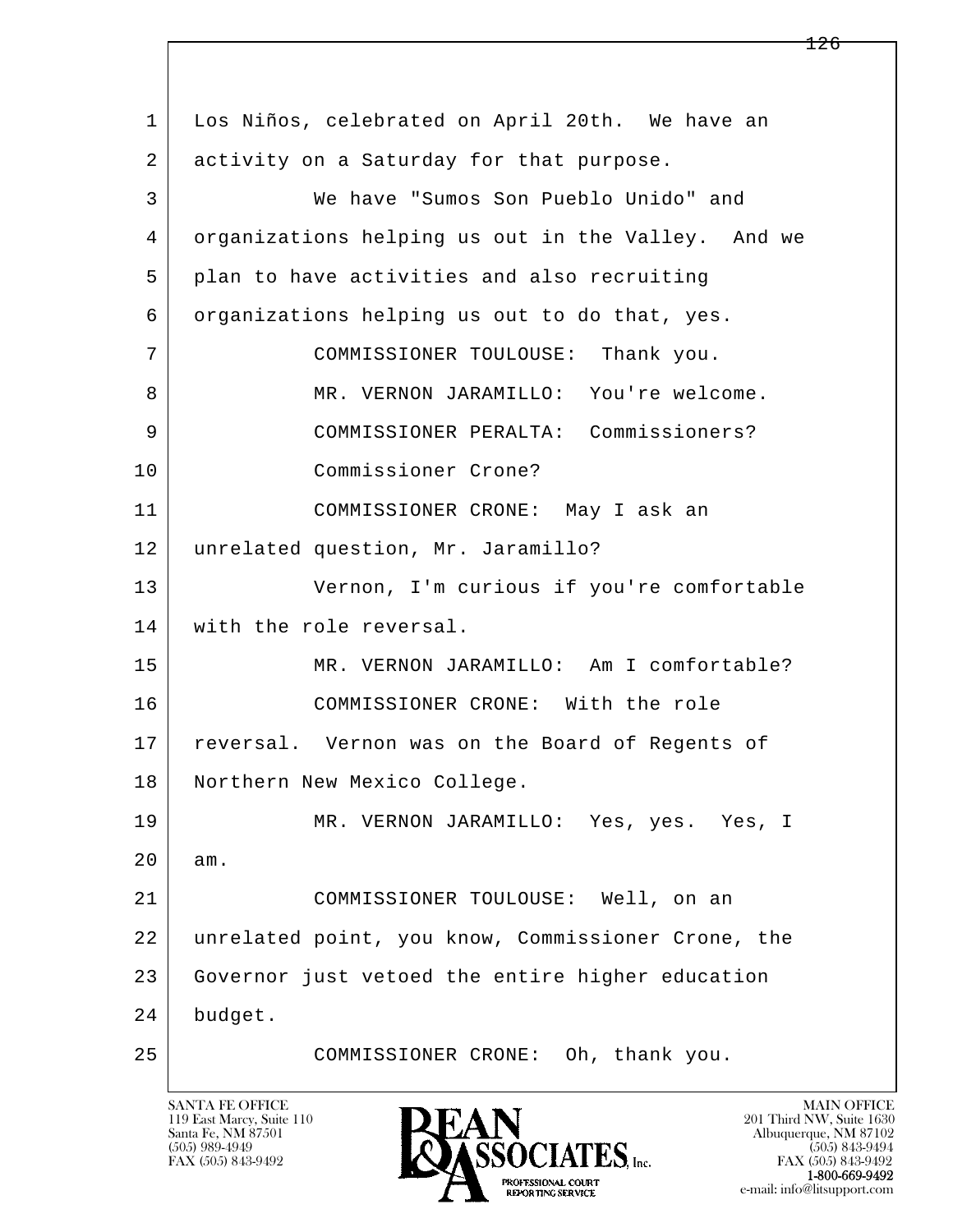l  $\overline{\phantom{a}}$  1 COMMISSIONER TOULOUSE: So just to let you 2 know. 3 COMMISSIONER PERALTA: Commissioners, any 4 other questions that you'd like to weigh in at this 5 time? 6 Director Poulos, this is an ongoing 7 monthly reporting from the school; is that correct, 8 as you mentioned? Does this stop at the end of 9 June, or do we continue through this year? 10 | MS. POULOS: Vice Chair Peralta, 11 Commissioners, it is ongoing monthly reporting. The 12 change from quarterly to monthly reporting will -- 13 will change back to quarterly when the Budget Office 14 | feels that this school has gotten its finances under 15 control. 16 Right now, I think the one thing that 17 we're waiting to hear from the school is how they 18 | plan on doing that. I don't know that a plan has 19 yet been received. And that may be something the 20 Commission wants to hear about. 21 COMMISSIONER PERALTA: So could you please 22 address that, as far as the plan and what your 23 school is doing to begin that process, or if anyone 24 from PED that you're working with or talking to, if 25 you could please expand on that, as well?

119 East Marcy, Suite 110<br>Santa Fe, NM 87501

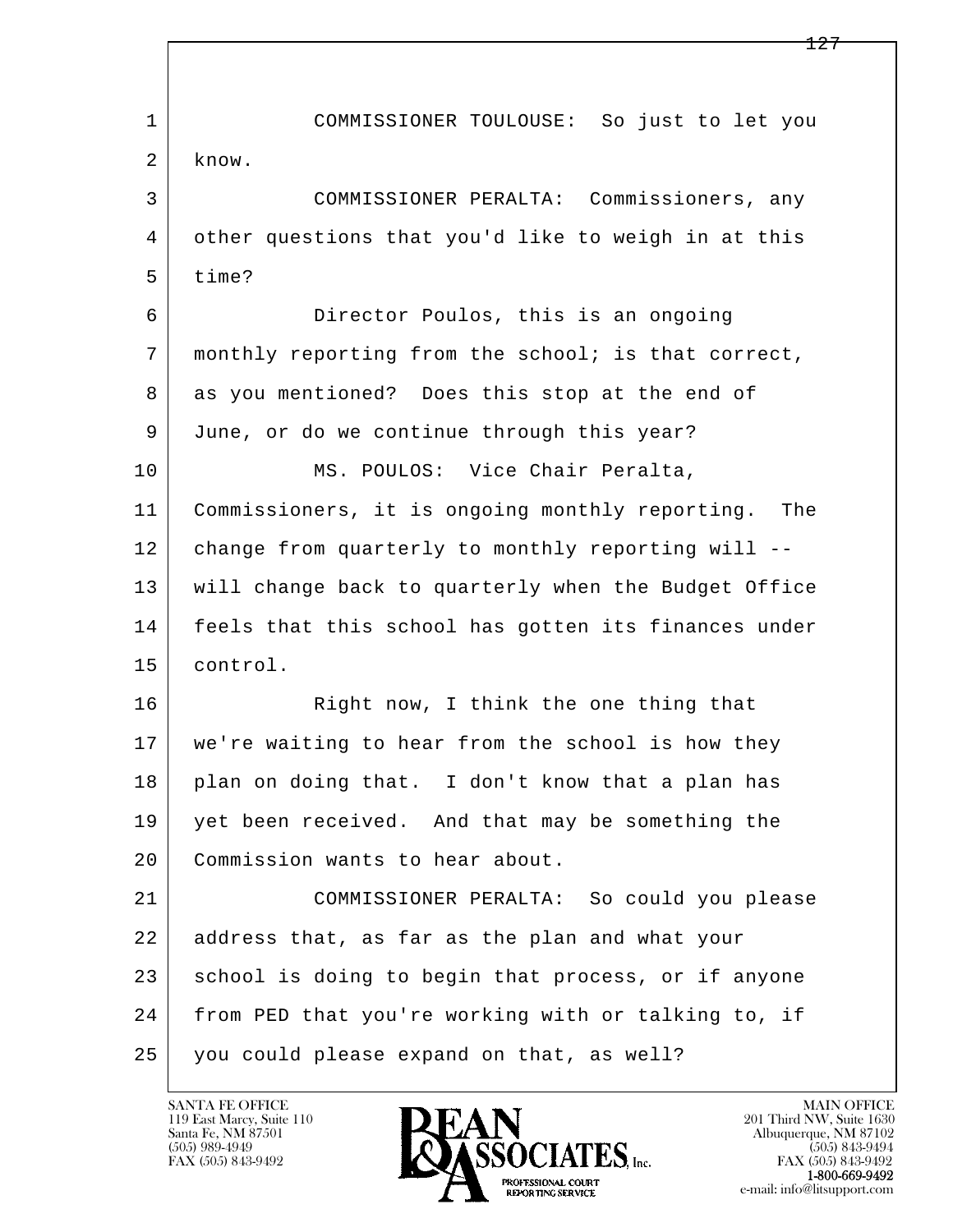l  $\overline{\phantom{a}}$ 1 MR. VERNON JARAMILLO: I believe that one 2 of the plans that is presented to you is an exhibit 3 that you have in your attachment. And it is what I 4 received as an attachment. That's a beginning. 5 We will have a meeting with our board to 6 finalize our budget. Once we have an idea where 7 we're at, we'll either implement plans to either 8 reduce funding, of course. And our parent 9 organization has made a commitment to do some 10 fundraising to help us out, as well, and to support 11 the school if need be. And we will make sure that 12 we don't override our budget, as well. That's the 13 commitment we have. 14 COMMISSIONER PERALTA: Is there anyone -- 15 anyone directly that you're having a contact with at 16 PED? 17 | MR. VERNON JARAMILLO: Our person that -- 18 David Craig is working with us. Michael Vigil from 19 the Vigil Group, he's our contractor. And we also 20 work with Ernestine, of course, Romero. So they're 21 our contract people. PED is being very supportive. 22 COMMISSIONER PERALTA: Commissioner 23 Johnston? 24 COMMISSIONER JOHNSTON: Thank you, 25 Commissioner Peralta.

119 East Marcy, Suite 110<br>Santa Fe, NM 87501

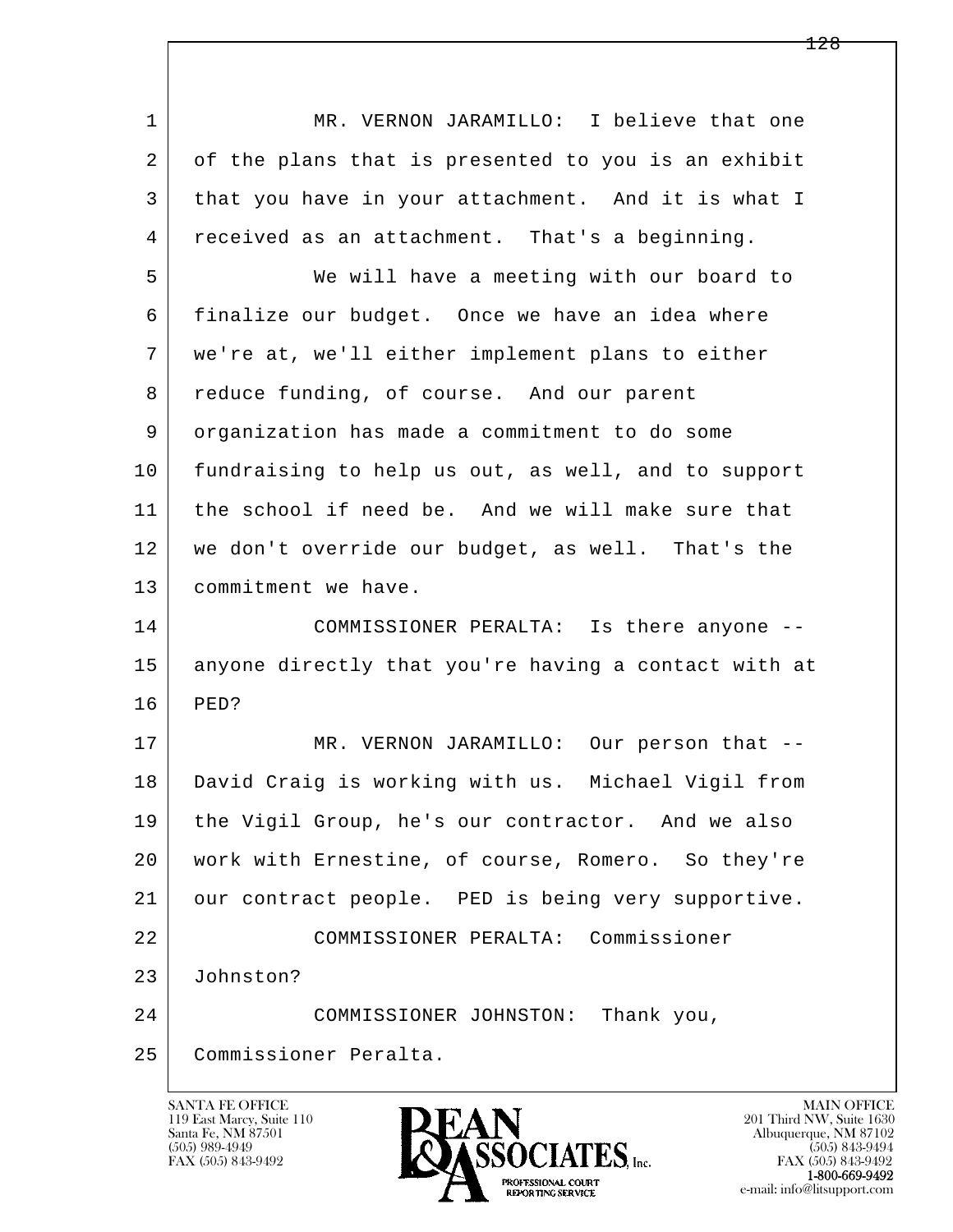l  $\overline{\phantom{a}}$ 1 I'm going to show my ignorance here. I'm 2 looking at your budget that's been included here, 3 trying to sort through. And what I don't see -- I 4 see what you've budgeted. Maybe you or Deputy 5 Secretary Aguilar could explain to me, I don't see 6 that this shows me where you're looking at a 7 possibility of having -- going into negative 8 amounts. 9 And -- and the plan that we were talking 10 about, the projections, have you moved money? Have 11 you made budget adjustments so that -- so that you 12 can get through? I really don't understand what the 13 plan is and what this represents. Have you seen 14 this, Deputy Secretary? 15 MR. VERNON JARAMILLO: I can answer from 16 our point of view. What was asked of Mr. Vigil, 17 Michael Vigil, was to prepare a plan as to what a -- 18 if we had enough money to end the year with payroll. 19 COMMISSIONER JOHNSTON: Did Mr. Vigil give 20 you that? 21 MR. VERNON JARAMILLO: Yes, Michael Vigil. 22 COMMISSIONER JOHNSTON: Is there someone 23 on staff that is working with Mr. Vigil to make sure  $24$  that his guidance --25 MR. VERNON JARAMILLO: This is what we

119 East Marcy, Suite 110<br>Santa Fe, NM 87501

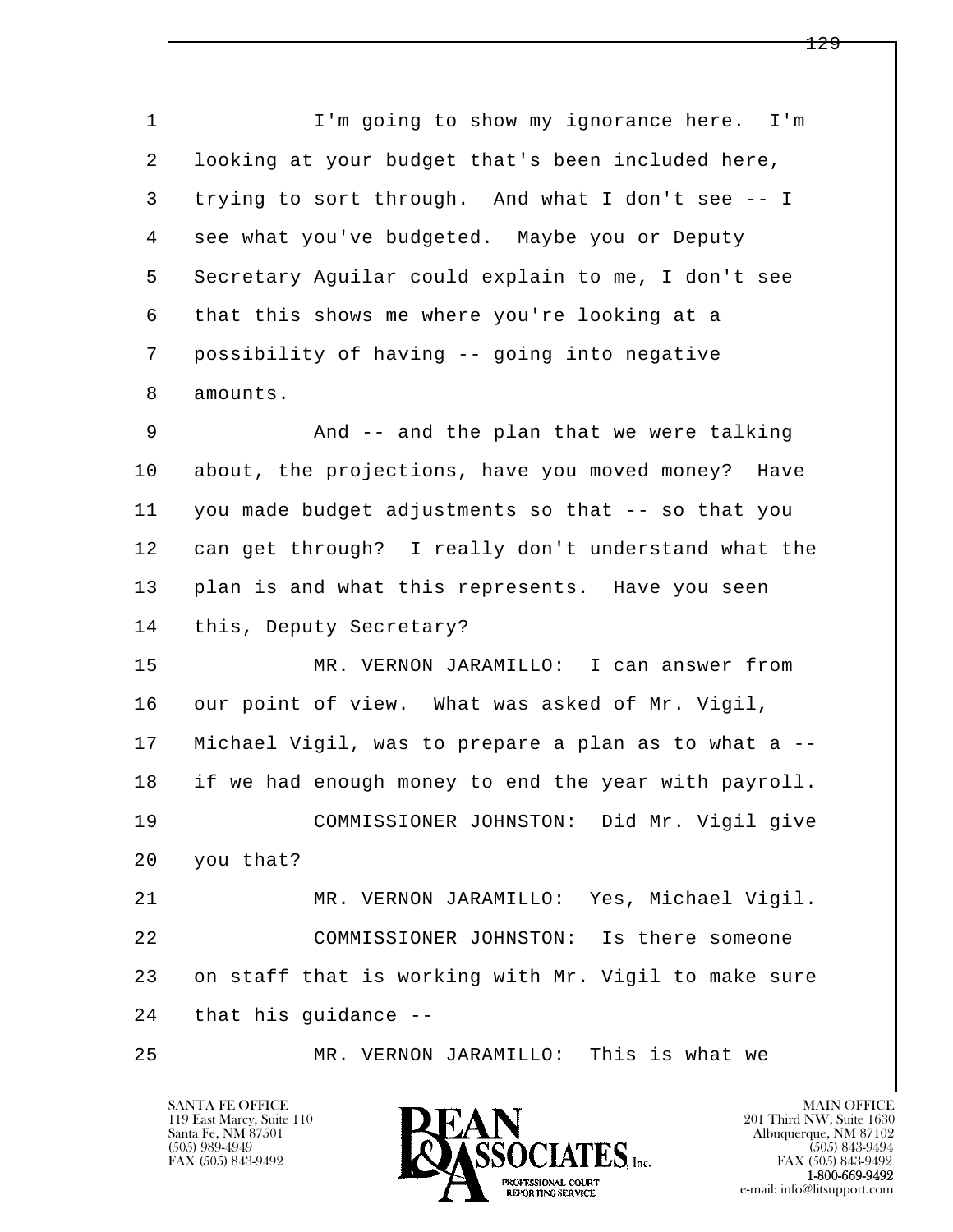l  $\overline{\phantom{a}}$  1 presented to the State Department for their review. 2 Mr. Vigil and the State Department would be working 3 together. 4 COMMISSIONER JOHNSTON: So this doesn't 5 show us what you had projected, where the short is, 6 where you've adjusted the budget. All this is -- is 7 should I take this to Mr. Aguilar so he can see it? 8 I really have been puzzling over this since last 9 night. 10 I don't see a budgeted amount and a 11 change. And that's the letter on the other side. 12 And that's my concern, is if you are having -- if 13 you have exceed- -- if there's a potential to exceed 14 what's budgeted, we would be able to tell how much 15 in excess it is. And I can't get that from that. 16 That doesn't mean it's not there. It's me 17 looking at that. Have you made any changes thus 18 far? 19 MR. VERNON JARAMILLO: No. We received 20 the letter on May 22nd; so we still have another 21 special meeting that we do, and make a gross 22 analysis, yes. 23 COMMISSIONER JOHNSTON: But you are 24 relying on Mr. Vigil's expertise, really, 25 100 percent.

119 East Marcy, Suite 110<br>Santa Fe, NM 87501

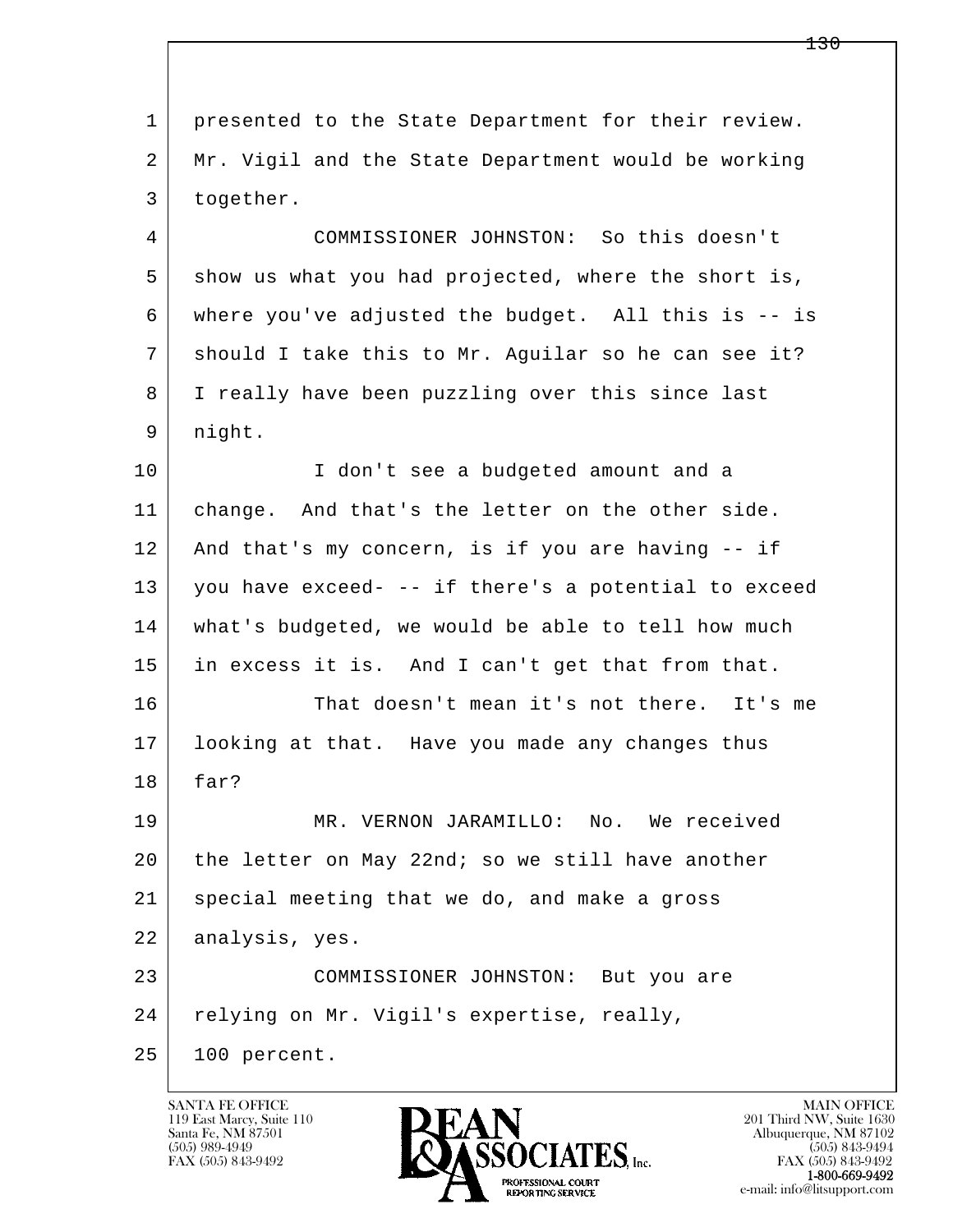l  $\overline{\phantom{a}}$ 1 | MR. VERNON JARAMILLO: Yes. Mr. Vigil -- 2 Michael Vigil, Sr., is an auditor, as well. 3 COMMISSIONER JOHNSTON: And is -- your 4 budget analyst is Ms. Romero? Is that -- who is 5 your budget analyst? 6 MR. VERNON JARAMILLO: For the State, yes. 7 COMMISSIONER JOHNSTON: And so you're 8 | working with her, also. 9 MR. VERNON JARAMILLO: Mr. Vigil is, yes. 10 COMMISSIONER JOHNSTON: But you all aren't 11 at all. You're not. 12 MR. VERNON JARAMILLO: I'm sorry? 13 COMMISSIONER JOHNSTON: You're not 14 involved in this conversation. 15 MR. VERNON JARAMILLO: We will be, yes. 16 COMMISSIONER JOHNSTON: As soon as you 17 have time? 18 MR. VERNON JARAMILLO: Yes. 19 COMMISSIONER JOHNSTON: I'm asking these 20 questions, because I understand -- it's like 21 looking -- it's that deer in the headlights. 22 MR. VERNON JARAMILLO: We will be 23 involved, yes. Yes. 24 COMMISSIONER JOHNSTON: Okay. All right. 25 Because I don't know -- Deputy Secretary, was that

119 East Marcy, Suite 110<br>Santa Fe, NM 87501

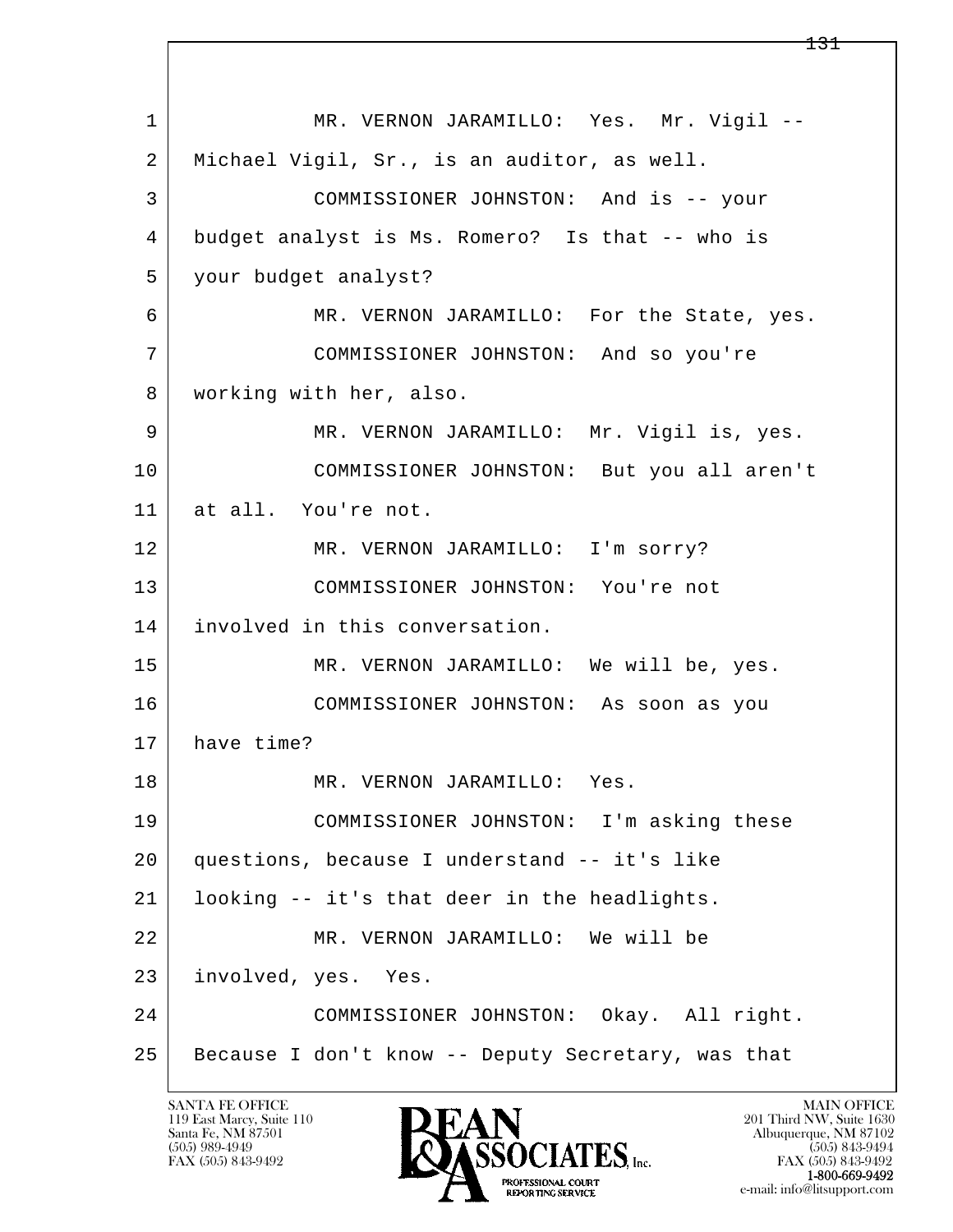| 1  | clear to you about how that would resolve any of    |
|----|-----------------------------------------------------|
| 2  | their issues?                                       |
| 3  | COMMISSIONER PERALTA: Deputy Secretary              |
| 4  | Aguilar, you're welcome. Take a seat here, please.  |
| 5  | DEP. SEC. AGUILAR: I apologize for the              |
| 6  | jeans today. I didn't expect to be in front of you. |
| 7  | Mr. Chairman and Commissioner, what you             |
| 8  | have here, this is a document that we ask every     |
| 9  | school that looks like they're having -- that       |
| 10 | they're going to be having difficulties closing the |
| 11 | year out. This is a month-over-month projection of  |
| 12 | expenditures. That's all it is.                     |
| 13 | COMMISSIONER JOHNSTON: Doesn't show me --           |
| 14 | DEP. SEC. AGUILAR: That document does not           |
| 15 | show the revenue side of the situation.             |
| 16 | So that's what this is. It shows -- it              |
| 17 | shows that the school district is going -- the      |
| 18 | charter school is projected to have expenditures of |
| 19 | about \$269,000 over the remaining three months.    |
| 20 | COMMISSIONER JOHNSTON: And what I don't             |
| 21 | know is how much they have.                         |
| 22 | DEP. SEC. AGUILAR: Mr. Chairman and                 |
| 23 | Commissioner, that's where our School Budget has a  |
| 24 | number of concerns. So -- so the expenditures --    |
| 25 | the revenues and expenditure comparison -- and I    |

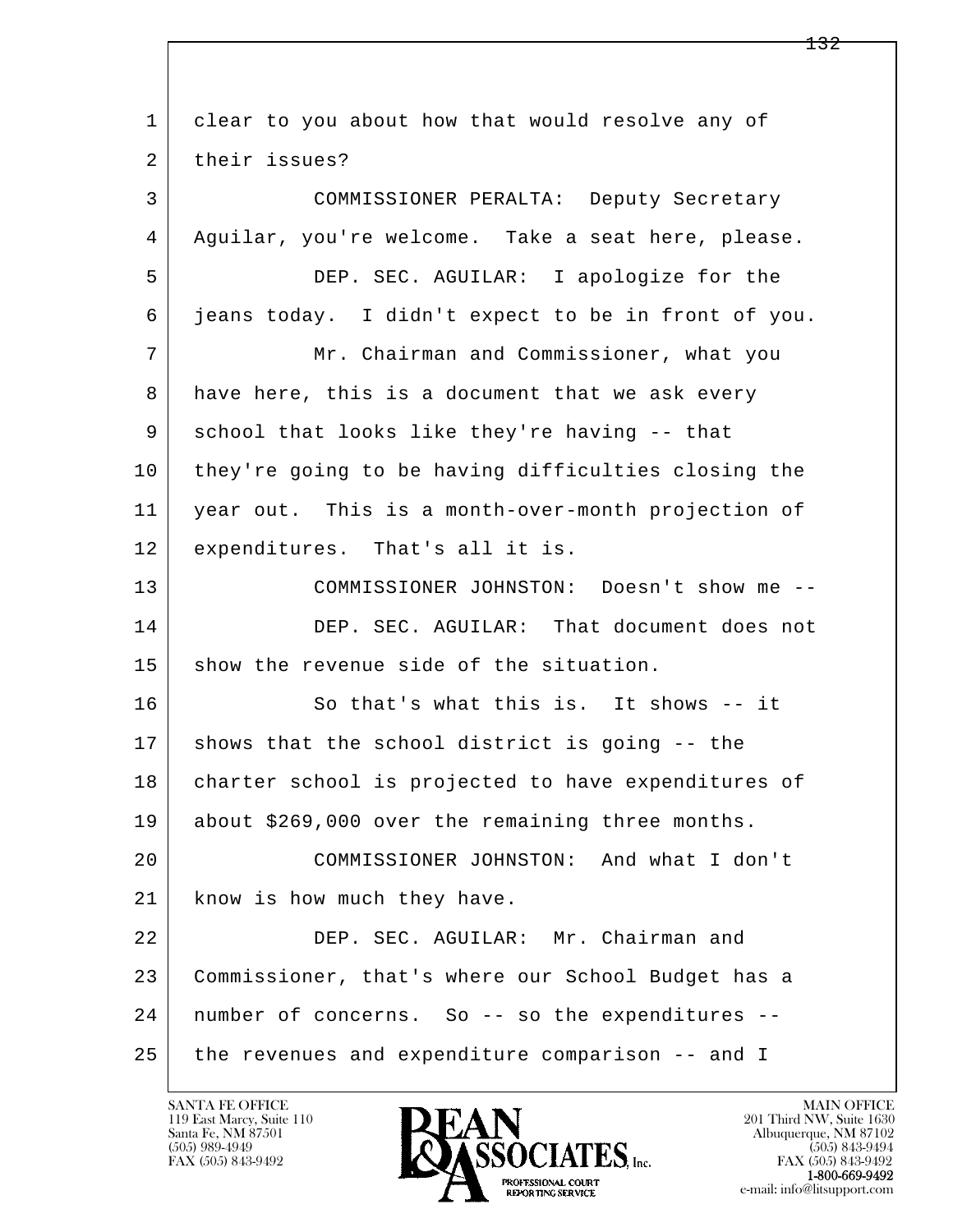l  $\overline{\phantom{a}}$  1 don't know the exact number -- is overspent as it  $2$  is. 3 The concern that we have -- and I 4 appreciate Mr. Jaramillo's comments. But to date, 5 even with the guidance of Mr. Vigil, the charter 6 school has not made adjustments to their budget. So 7 as of today, they are projected to be in the red at 8 the end of the year. 9 We are going to be requiring them very, 10 very quickly -- I'm going to say in the next week or 11 so, they're going to have to make some hard 12 decisions on how this budget gets in the black. 13 The Chancellor mentioned that there was --14 that there were a couple of things, that their 15 foundation was going to be working to try to 16 fundraise. We have some concerns about that. And I 17 want to be very -- and Mr. Jaramillo is aware of 18 | them. 19 The idea of soliciting donations, we 20 believe -- and we would need them to talk to their 21 attorney. But we believe that that may be 22 tantamount to charging -- to charging tuition. So 23 there may be some implications about a Free 24 Appropriate Public Education that may be implicated. 25 I'm not saying they are or not. It's a question

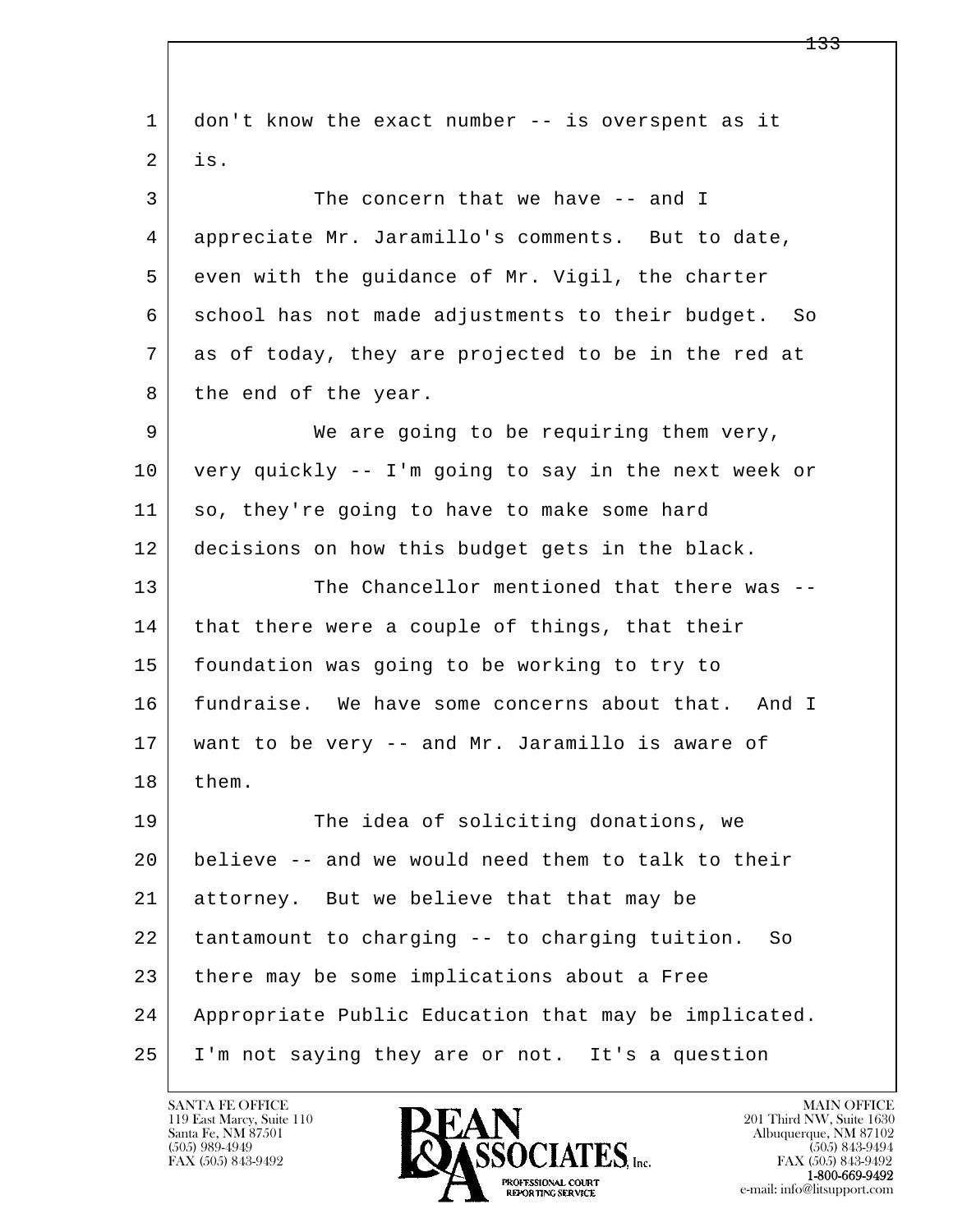1 that we have.

| 2 | The other question that Mr. Jaramillo has            |
|---|------------------------------------------------------|
| 3 | asked about and that received a response from        |
| 4 | Mr. Craig in our School Budget, and then has asked   |
| 5 | for further clarification, is the idea of starting a |
| 6 | GoFundMe account so that the public can raise        |
|   | dollars to help the school.                          |

l  $\overline{\phantom{a}}$ 8 We have some concerns with this, because 9 our guidance and our rules do not provide for any 10 | outside resources to be placed into the operational 11 fund, even from the foundation's help. They can be 12 placed to help with after-school programs, with 13 | snack programs, with things of that nature. But to 14 put money into the operational fund from sources 15 other than the SEG and the three revenue sources 16 that credits are generated, which is Impact Aid, the 17 half mill levy at a district level, and the Federal 18 Forest Reserve, we believe implicates the Equal 19 Funding components of the funding formula, and we 20 would not allow those dollars to be budgeted there. 21 What we're concerned about -- and, again, 22 Mr. Jaramillo has agreed to be cooperative -- is 23 they're going to have to adjust their budget and 24 make some pretty hard decisions. An analysis of

25 their budget indicates that they're fairly top-heavy

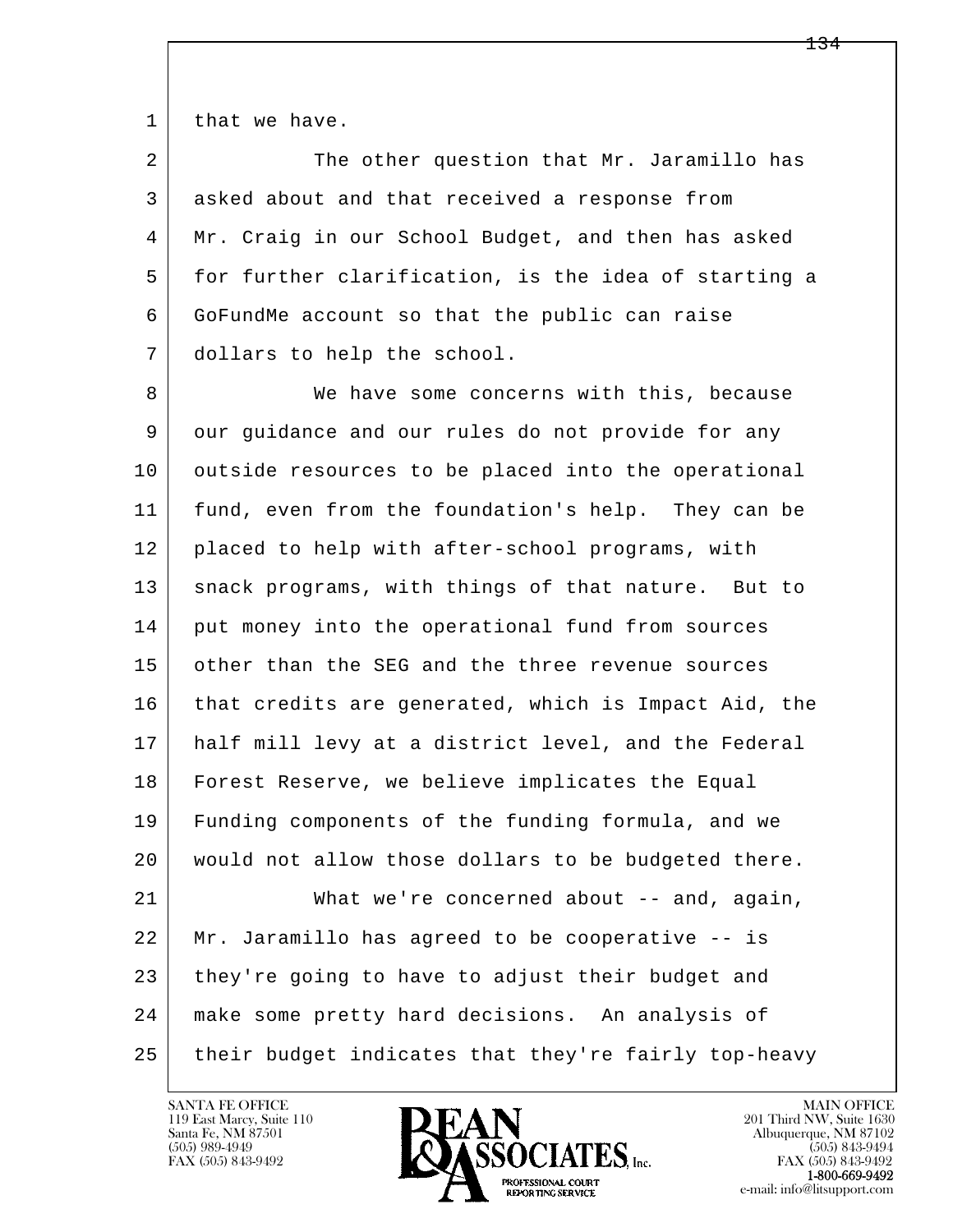| $\mathbf{1}$ | in administration. We're going to suggest that they  |
|--------------|------------------------------------------------------|
| 2            | look at that very, very clearly on how to make --    |
| 3            | how to make those adjustments and other expenditures |
| 4            | for the year.                                        |
| 5            | As you know -- and I'm looking right at              |
| 6            | you, but -- I'm sorry -- for the whole Commission -- |
| 7            | personnel expenditures in any -- in any school or    |
| 8            | school district make up anywhere from 85 to          |
| 9            | 93 percent. I'm not sure of the exact percentage in  |
| 10           | this case. But there are going to have to be some    |
| 11           | pretty hard decisions made in the next few days,     |
| 12           | since there are only -- we're within 90 days --      |
| 13           | 83 days of the end of the fiscal year. And so        |
| 14           | there's going to be some hard decisions that need to |
| 15           | be made very, very quickly.                          |
| 16           | And so we're going to be putting some                |
| 17           | restrictions on expenditures. We're going to ask     |
| 18           | the charter school to make those decisions           |
| 19           | themselves. If they are unwilling or unable to make  |
| 20           | those decisions, then we're going to have to impose  |
| 21           | budget restrictions on them to make sure that they   |
| 22           | finish in the black.                                 |
| 23           | So we don't want to be in an oppositional            |
| 24           | position with the charter school. We want to work    |
| 25           | with them. But again, there are going to be some     |
|              |                                                      |

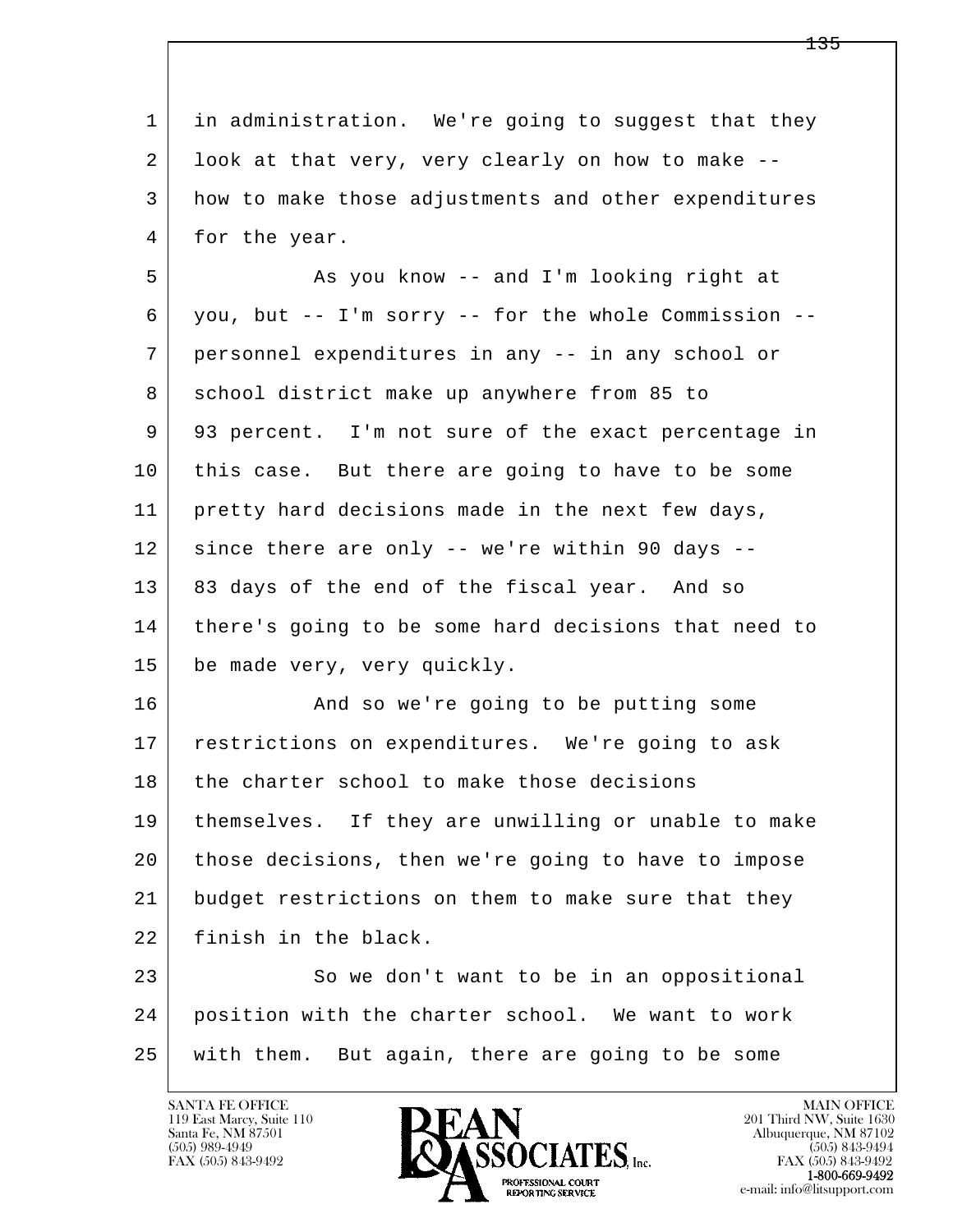l  $\overline{\phantom{a}}$ 1 hard decisions that need to be made. 2 COMMISSIONER JOHNSTON: So you're looking 3 at an expenditure amount for those items that were 4 there of about \$269,000. 5 DEP. SEC. AGUILAR: I haven't examined 6 this. That's the bottom-line number that I see in 7 front of me, Mr. Chairman and Commissioner. 8 COMMISSIONER JOHNSTON: We don't know what 9 the revenue is. But you are working with the  $10$  charter to  $-$ 11 DEP. SEC. AGUILAR: I, personally, am not. 12 Mr. Craig and School Budget is. They are keeping me 13 apprized of the situation. As you know the 14 Constitution precludes deficit spending. So we're 15 going to have to get them to a position where they 16 can finish the year out. 17 | The Mr. Jaramillo suggested, the number was 18 110. The discussions with our budget folks have 19 been projections of 118 for next year. We're 20 concerned about budgeting any more than their actual 21 80th-120th-day numbers, which will be tight. If 22 that growth shows up, those dollars will be 23 available on 40th day, anyway. We're concerned 24 about over-budgeting and then having to pull back  $25$  again.

119 East Marcy, Suite 110<br>Santa Fe, NM 87501

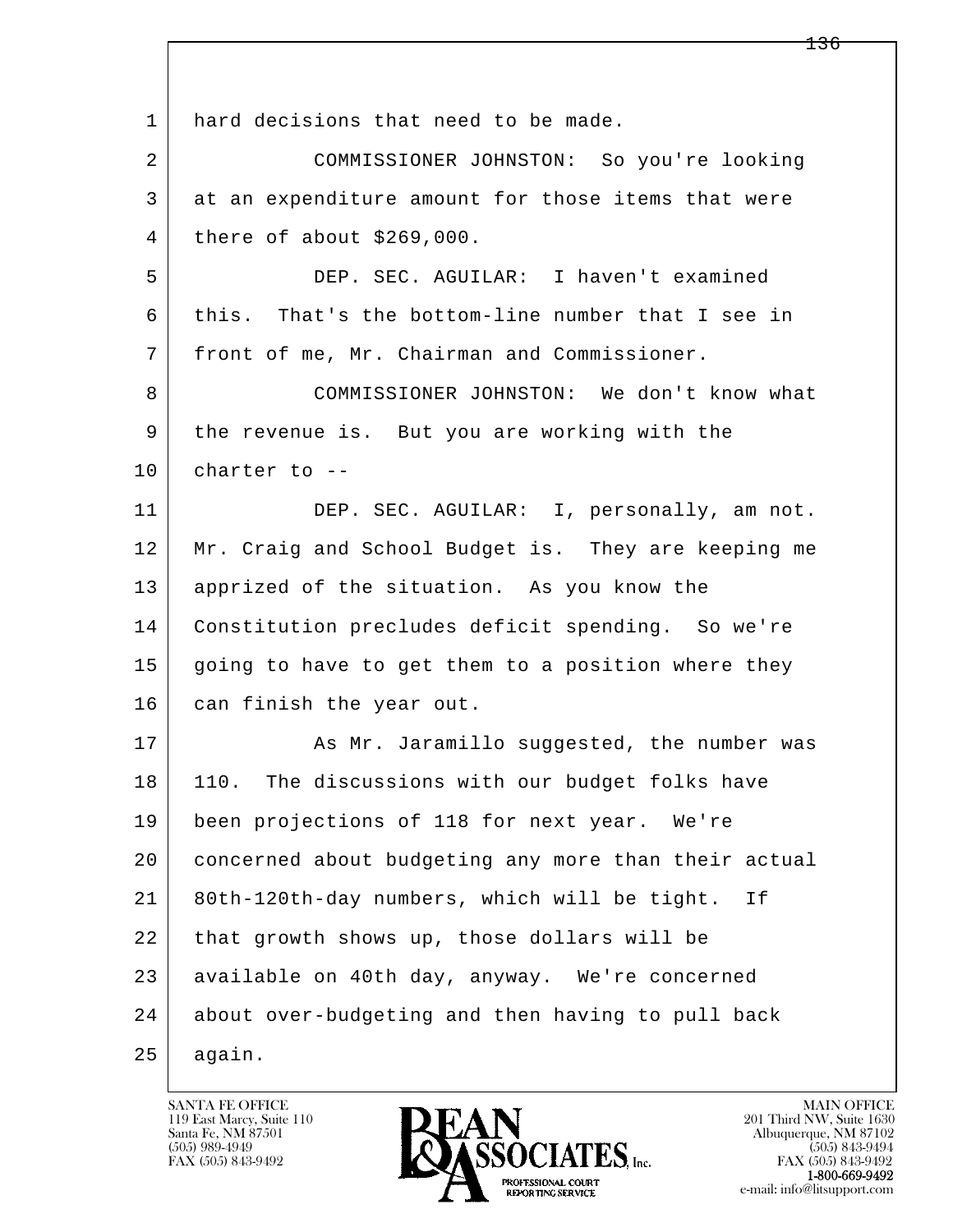l  $\overline{\phantom{a}}$ 1 So those are conversations, as we move 2 into the budget season for FY '18, that we're 3 working -- we want to work very closely with them. 4 Our School Budget asked them not to budget 5 these extra 75 people last year. Mr. Jaramillo came 6 to me, and he made a persuasive argument. And so I 7 approved those extra 75 positions. And now, it's 8 put them in kind of a bad situation. 9 So I'm not inclined to do that for the 10 following year. I'd rather they go flat, work on a 11 flat budget, which may be tight; but then if the 12 extra money comes in after the 40th day, then that's 13 to their advantage, as opposed to having to pull 14 back expenditures. 15 COMMISSIONER JOHNSTON: Thank you. And we 16 faced that earlier. You're not the only charter 17 facing it, because we faced that just earlier today. 18 That was that 380. 19 So you all have -- what you have is you 20 have some really serious budget conversations to 21 have with PED. 22 MR. VERNON JARAMILLO: We understand. 23 COMMISSIONER JOHNSTON: I know you do. 24 MR. VERNON JARAMILLO: And I applaud 25 Mr. Aguilar for having a good heart. Please

119 East Marcy, Suite 110<br>Santa Fe, NM 87501

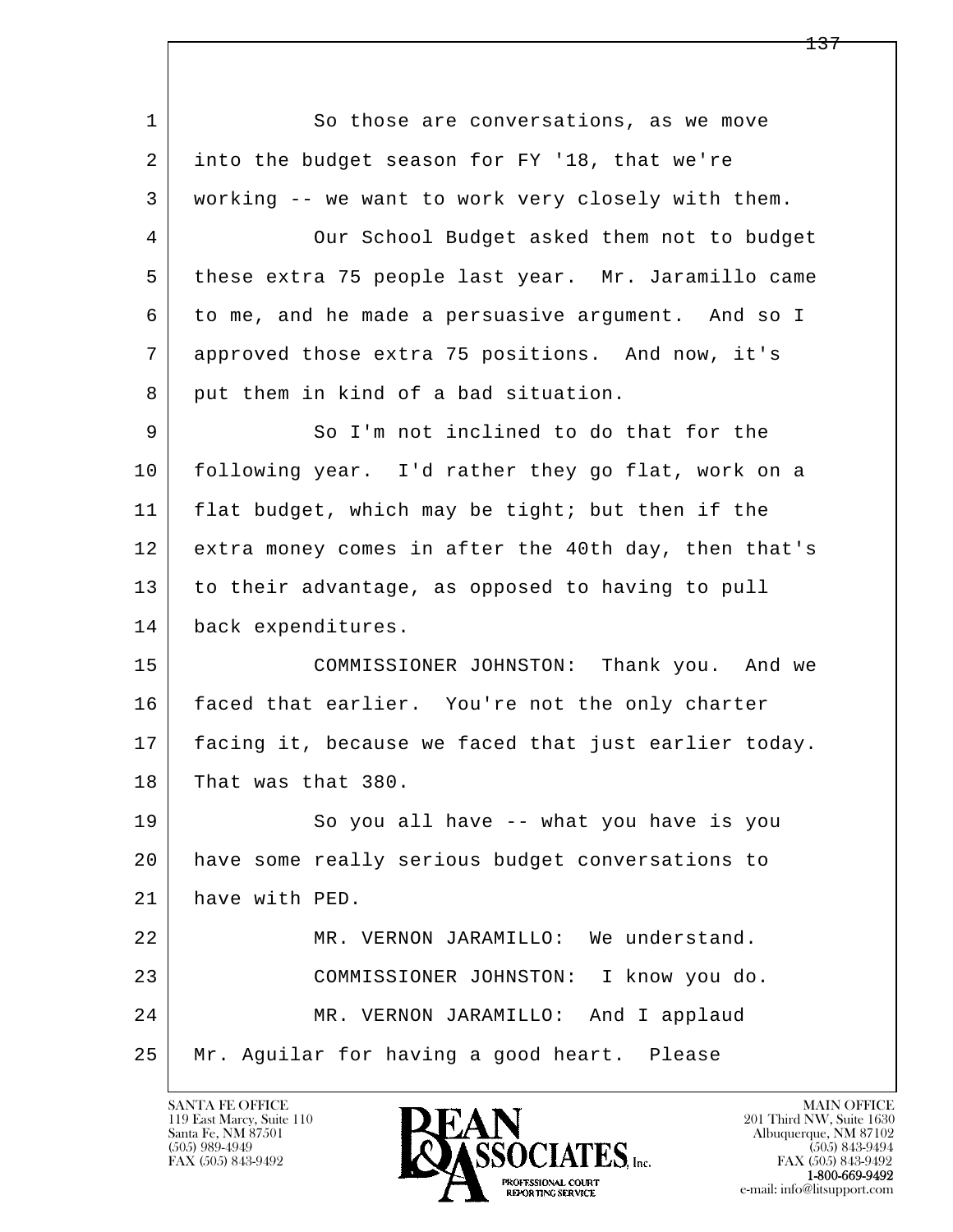l  $\overline{\phantom{a}}$ 1 understand that the funds that were expended -- when 2 we went from -- to a new building, we had to expend 3 money to make that accommodate, to meet the 4 standards for a school. 5 It was an office. So we had to spend 6 about \$180,000, maybe \$200,000, to meet the needs 7 for classrooms. So it wasn't like it was misspent 8 or anything like that. It was to meet the needs of 9 students, to meet the time line. 10 We barely made it. But we were -- we made 11 it in time. But now, I have to find ways and means, 12 with God's help, to make this happen. So let's see 13 if I can make it happen, for the good of the kids. 14 COMMISSIONER JOHNSTON: Thank you. 15 COMMISSIONER PERALTA: Any other 16 Commissioners that would like to have any questions 17 or would like to weigh in? 18 Ms. Poulos, do you have anything else 19 other -- well, Mr. Jaramillo, thank you for coming. 20 It looks like your window is really tight, as 21 Mr. Aguilar indicates. I know you're working very 22 closely with Mr. Vigil; but I would strongly 23 recommend that you follow the -- the guidelines that 24 | the Public Education Department, particularly, 25 Mr. Craig, and how they can get you to where you

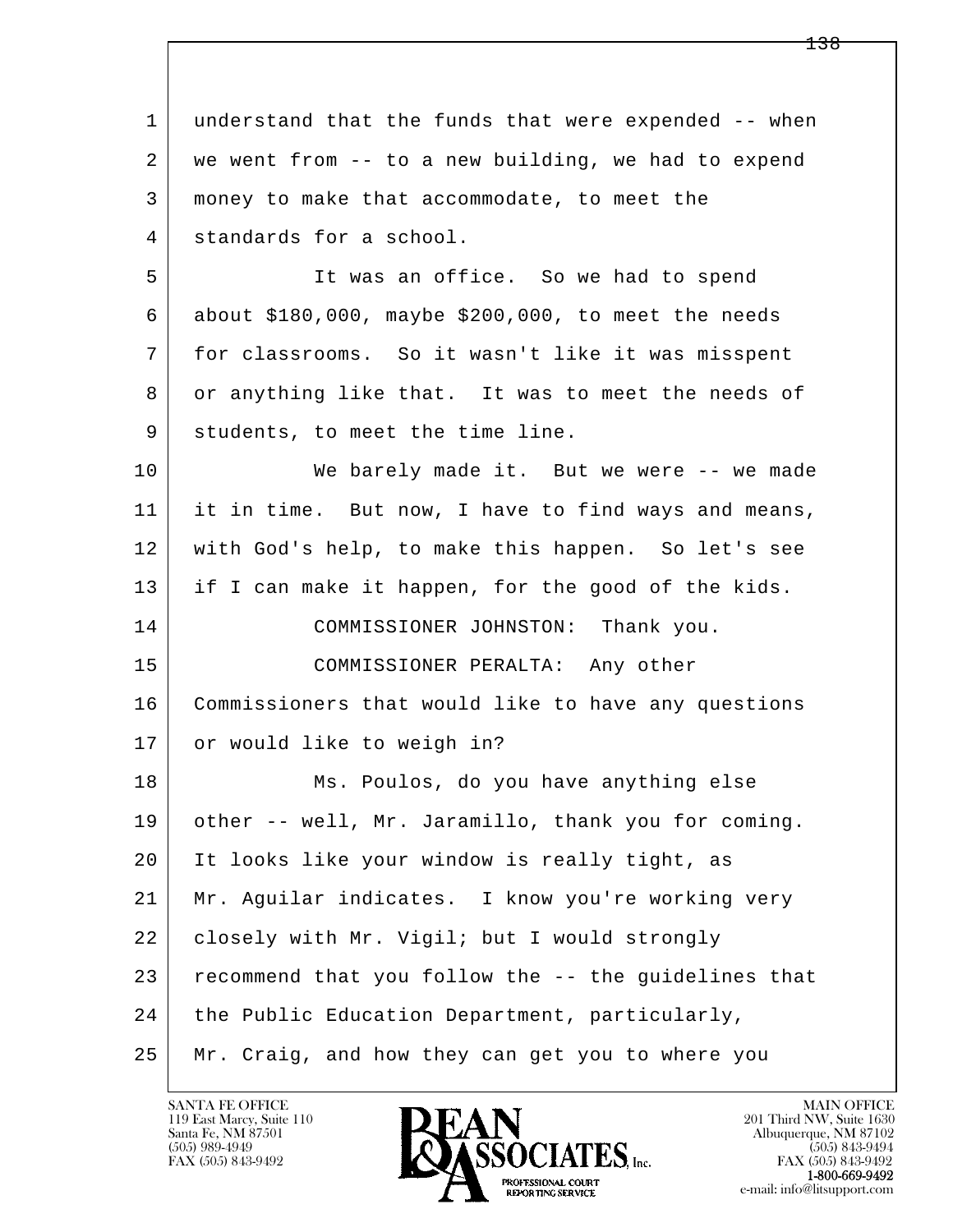l  $\overline{\phantom{a}}$  1 need to be, so that you're not having to face any 2 deficits or what have you. 3 MR. VERNON JARAMILLO: I understand. 4 Thank you for your time. 5 COMMISSIONER PERALTA: Appreciate you 6 coming. Thank you. 7 COMMISSIONER TOULOUSE: Thank you for 8 sitting all of this time. 9 COMMISSIONER JOHNSTON: And our thoughts 10 go with you, because everybody's been in that same 11 position. 12 MR. VERNON JARAMILLO: Thank you. God 13 bless you. 14 COMMISSIONER PERALTA: Okay. We're going 15 to move down to No. 9, Item No. 9. 16 This is the report from Options for 17 Parents and Charter School Division, Discussion and 18 Possible Actions, by Director Poulos. We will begin 19 | with Charter School Division Update. 20 MS. POULOS: Vice Chair Peralta, 21 Commissioners, as you know, on a monthly basis, you 22 do have the kind of update of monitoring. And there 23 are really no new updates to this, except to the 24 degree that -- and this kind of addresses -- I 25 apologize -- on Page 7, one of the items that's

119 East Marcy, Suite 110<br>Santa Fe, NM 87501



FAX (505) 843-9492 FAX (505) 843-9492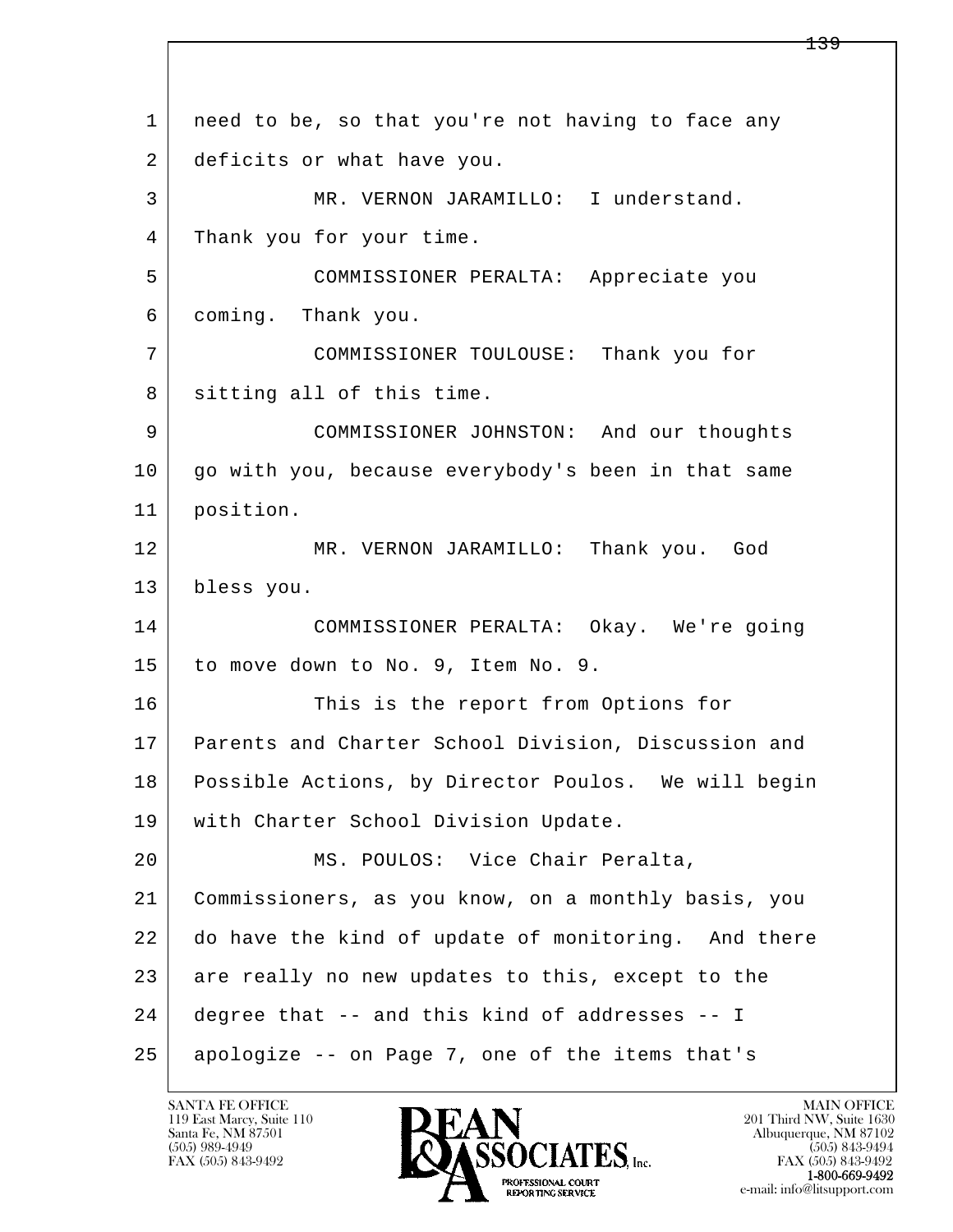l  $\overline{\phantom{a}}$  1 coming up, which is on that, we have our list of 2 schools that are looking for a new facility. 3 I have not added North Valley Academy, 4 because they're not looking for a new facility. 5 They're looking for new funding structure or a 6 grading structure for their facility. 7 If you feel like that needs to be on 8 | there, please let me know. I think we're still kind 9 of getting clarity on this. 10 | The only other item that we do have on 11 here that has been updated is the ongoing tracking 12 of governing body resignations. This is the 13 information we have to date, and that's Page 6. 14 On that, you'll see that, as far as the 15 notices we have received -- and I think that's 16 important -- we do not have any -- for the schools 17 | that have notified us of resignations, none of those 18 are currently below their statutory required number; 19 but some of them have passed the deadline for 20 | filling the vacancy. 21 As you know in your contract, it states 22 that vacancies must be filled within 45 days, and 23 schools, based on your policy, can receive a 30-day 24 extension. Schools really haven't been requesting 25 that extension.

119 East Marcy, Suite 110<br>Santa Fe, NM 87501



FAX (505) 843-9492<br>**1-800-669-9492**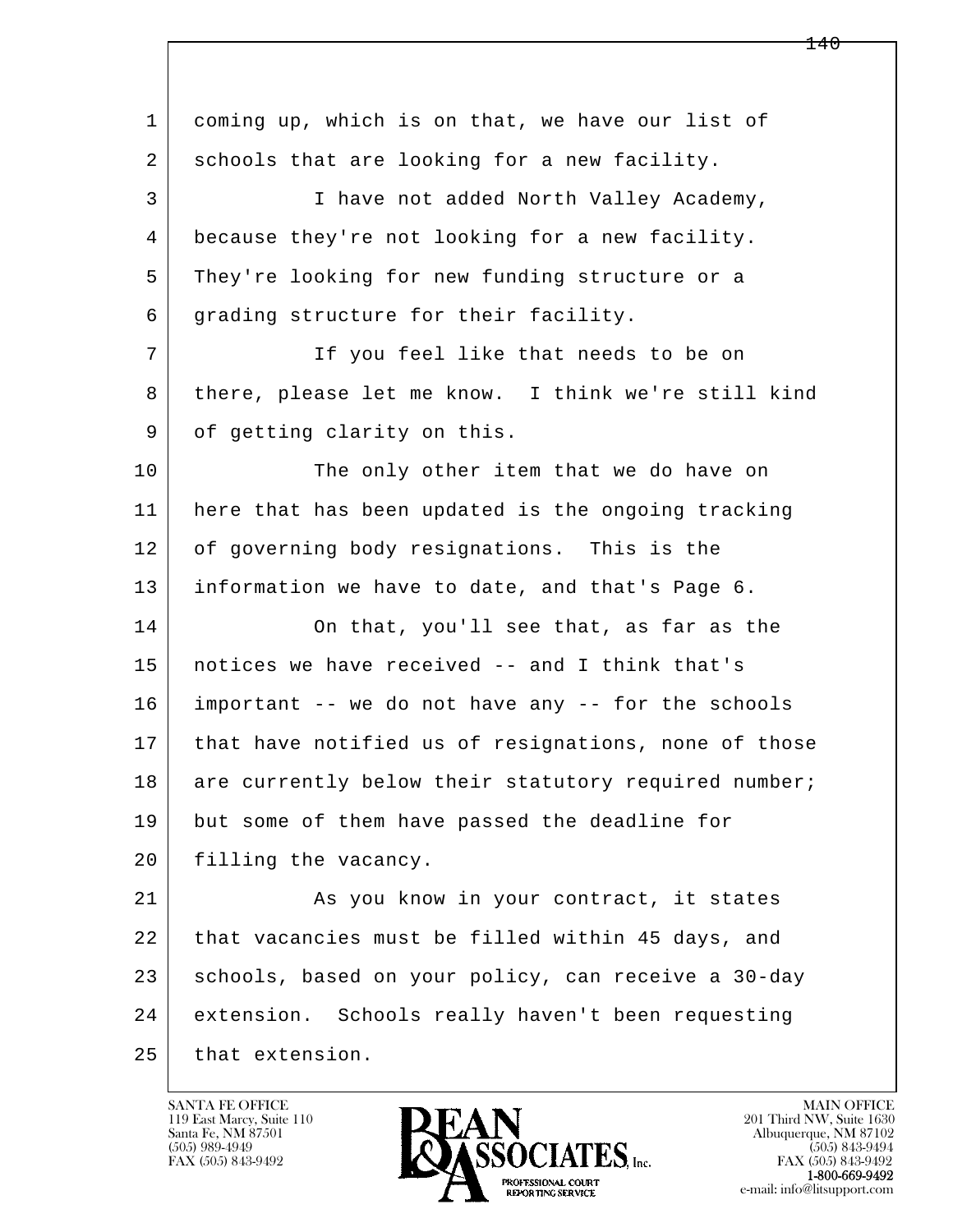1 We did finally have one school request 2 that, and that was North Valley Academy. But the 3 other schools are not making use of that, and also 4 tend not to be filling their vacancies within that 5 45-day period. I think that's something you just 6 want to remain aware of.

7 And then in the next -- starting on 8 Page 8, the report on governing body changes, we do 9 prepare a packet for you of those changes that we 10 receive, once we've got a complete package and have 11 everything we need. And when we're working that 12 process out, my team is doing a great job of 13 communicating with the schools and asking them to 14 provide that information.

 15 You may -- again, I would encourage you, 16 actually, to, when we provide these packets, take a 17 close look; because as we -- we did discuss with one 18 of the schools earlier -- sometimes these will raise 19 | flags for you when you see the resignation letters, 20 or when you continue to see the same school coming 21 up with lots of resignations.

l  $\overline{\phantom{a}}$ 22 But I don't have anything to point out to 23 you within that, just that that's information that's 24 available for you.

25 And then beginning on Page -- sorry, I'm

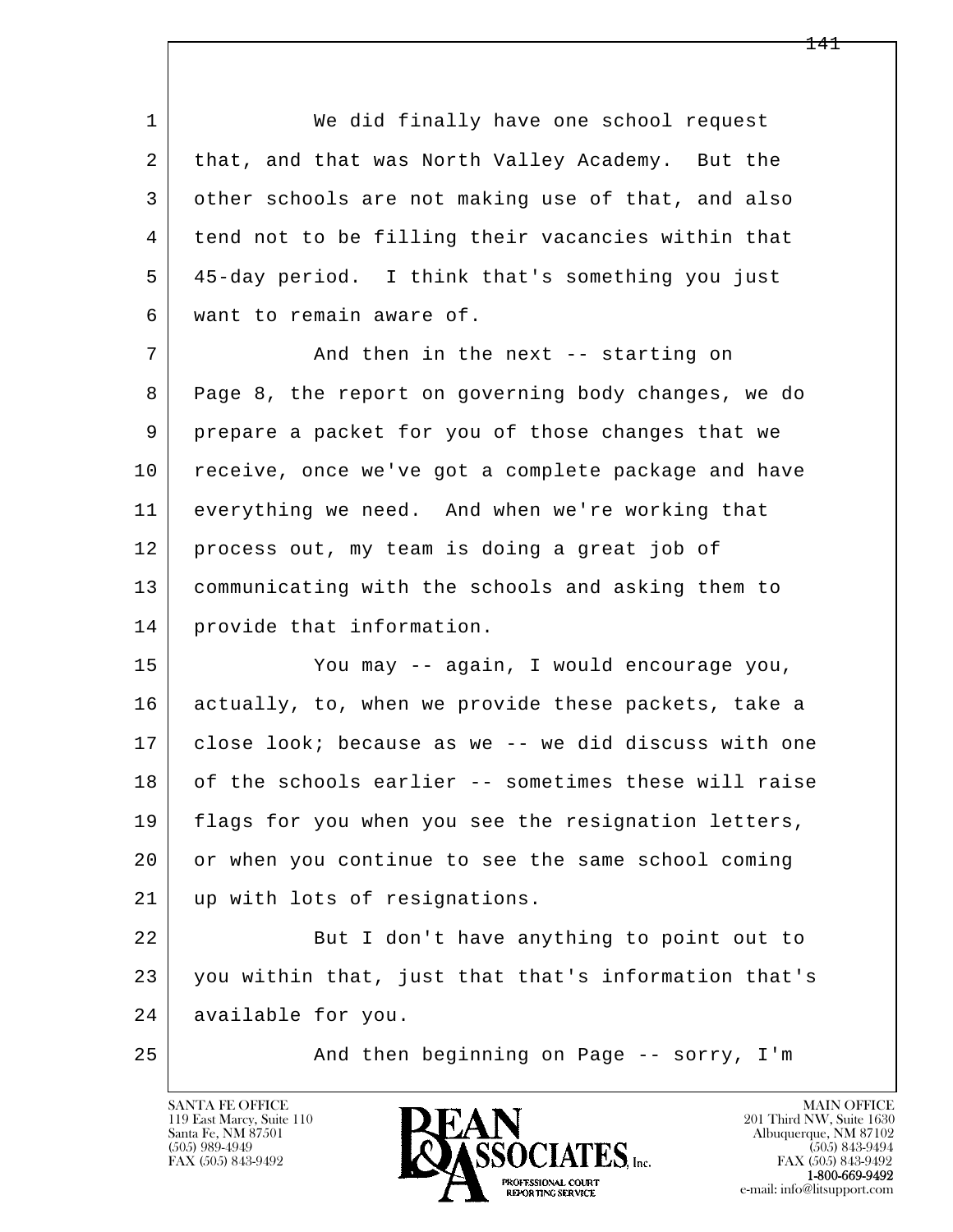l  $\overline{\phantom{a}}$ 1 just going to keep jumping forward. 2 Beginning on Page 84, I believe -- yes -- 3 we have the two closure checklists for the two 4 schools that were not renewed back in December, 5 Uplift Community School, and then, following that 6 about 40-or-so pages, this is Sage Montessori 7 Charter School. 8 These are completed by a contractor who 9 helps us go through this closure process with the 10 schools. So you'll see in the status where she's 11 provided an update on the action steps that have 12 been taken. So that's something else that you may 13 want to just take a look at and make yourselves 14 familiar with. 15 | I don't have any specific items that I 16 want to bring up for you in there; just wanted to 17 provide that information to you. 18 COMMISSIONER PERALTA: Okay. Thank you 19 | for that. Commissioners, anyone have any questions 20 for Director Poulos at this time? 21 Okay. Thank you for the update, Director. 22 MS. POULOS: Sorry, Commissioner -- Vice 23 Chair Peralta. I did want to make one announcement. 24 I apologize. Just as an update in the Charter 25 Schools Division, some of you met Icela -- Dr. Icela

119 East Marcy, Suite 110<br>Santa Fe, NM 87501

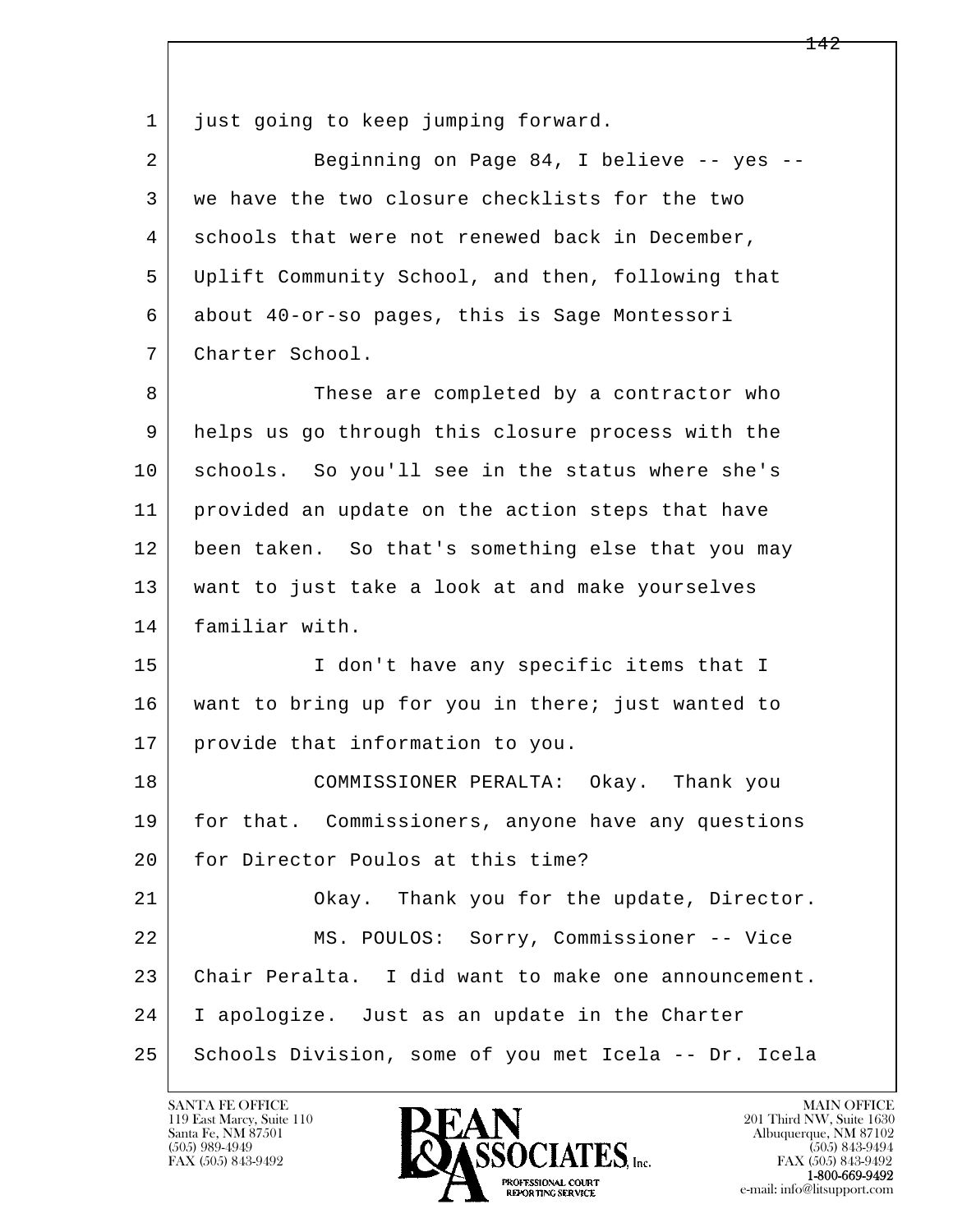| 1  | Pelayo. But she has been hired on to our team as     |
|----|------------------------------------------------------|
| 2  | the Deputy Director.                                 |
| 3  | And I was asked yesterday what that meant.           |
| 4  | And it -- as time goes on, you'll be hearing a lot   |
| 5  | more from her and a lot less from me; although, I    |
| 6  | still will be here, will be providing counsel and    |
| 7  | advice and guidance and information.                 |
| 8  | But Dr. Pelayo will really be taking over            |
| 9  | most of the work that I've been doing, so I can do a |
| 10 | lot of the work that I should have been doing.       |
| 11 | COMMISSIONER PERALTA: Excellent. And                 |
| 12 | welcome. I didn't get a chance to meet you           |
| 13 | yesterday.                                           |
| 14 | MS. POULOS: And one more, I believe.                 |
| 15 | Were you at the last meeting?                        |
| 16 | Okay. So for any of you that did not                 |
| 17 | meet, Baylor [ph] has also joined our team from a    |
| 18 | charter school in Albuquerque. He's been here now    |
| 19 | more than a month, I suppose. And we're excited to   |
| 20 | have him.                                            |
| 21 | So you now see in front of you our team,             |
| 22 | all here in the first three rows. And we're just     |
| 23 | excited. We've been growing this team, and they're   |
| 24 | a group of really smart, really dedicated folks.     |
| 25 | Thank you.<br>COMMISSIONER PERALTA:<br>And           |

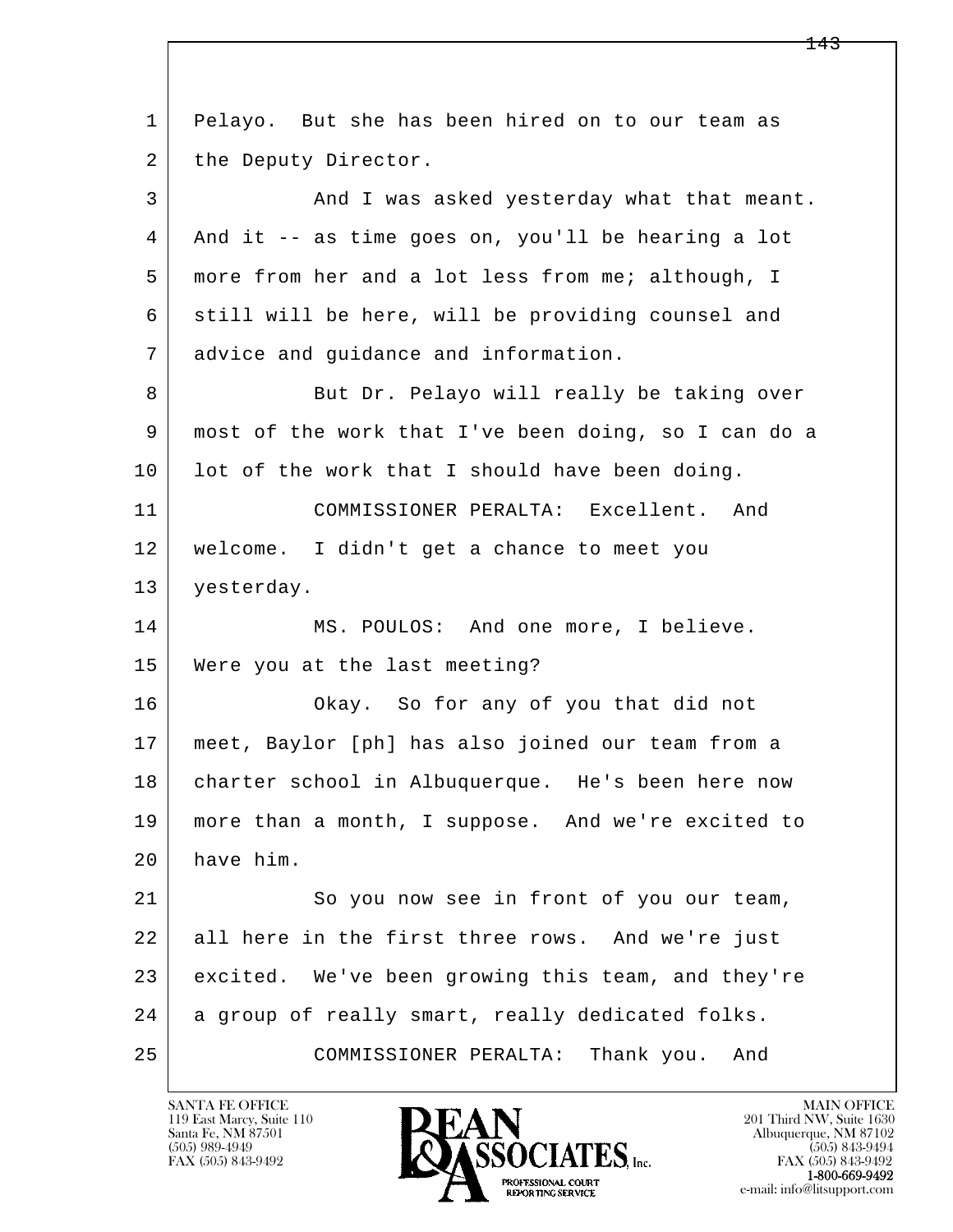l  $\overline{\phantom{a}}$  1 congratulations. It's good to see the growth 2 happening in the Division, something that's really 3 needed. 4 | Okay. So now we'll proceed to No. 10. 5 This is School Requested Reports on North Valley 6 Academy. 7 Director Poulos? 8 MS. POULOS: So that was a report that was 9 requested from the school. And unfortunately, the 10 school leader needed to leave and so is not with 11 you. My understanding from him is that that he just 12 wanted to make the Commission aware of some options 13 they're exploring for financing and leasing of their 14 facility. 15 | The Rand so they are looking to -- although, 16 they don't have a specific date -- enter into a 17 lease-purchase agreement. That is not something 18 | this Commission has traditionally dealt with or 19 approved or even really heard about. 20 If it is something you want to be hearing 21 more about, let us know. But otherwise, we will 22 just continue that process. It's not something the 23 CSD really does a lot of work on. 24 As a matter of fact, most of that goes 25 through a couple of different bureaus in the PED who

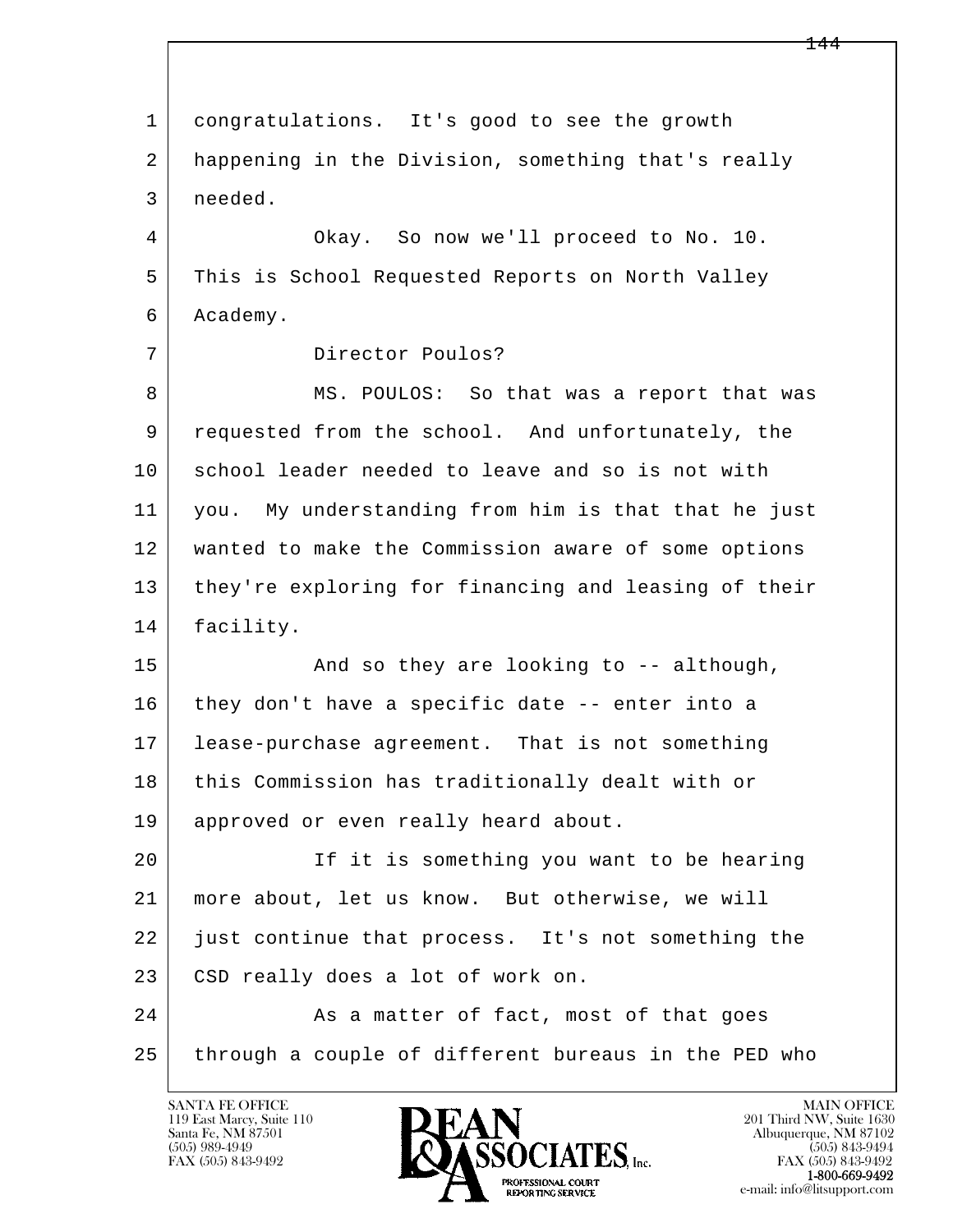l  $\overline{\phantom{a}}$  1 are responsible for approving lease purchase 2 agreements, in conjunction with any needs that the 3 PSFA has or any information that they have already. 4 COMMISSIONER PERALTA: All right. Thank 5 you for that. 6 All right. Next is the Discussion of PED 7 Draft of Governing Body Rule. 8 Director? 9 MS. POULOS: Vice Chair Peralta, 10 Commissioners, this information is being put in 11 front of you for your feedback. 12 We have been working, quite honestly, for 13 about two years on revising the rule for governing 14 body training. And we are very excited to be at the 15 place that we are now. 16 This draft -- which it still is a draft, 17 it's not been published -- has come to fruition out 18 of a lot of feedback from the field. We've worked 19 closely with the Coalition of Charter Schools. I've 20 sent it directly to governing board members, to 21 future charter school leaders, or at least 22 individuals that are hoping to be future charter 23 | school leaders, current charter school leaders, just 24 interested stakeholders, and gotten a lot of 25 feedback. And I believe the rule is in a really

119 East Marcy, Suite 110<br>Santa Fe, NM 87501

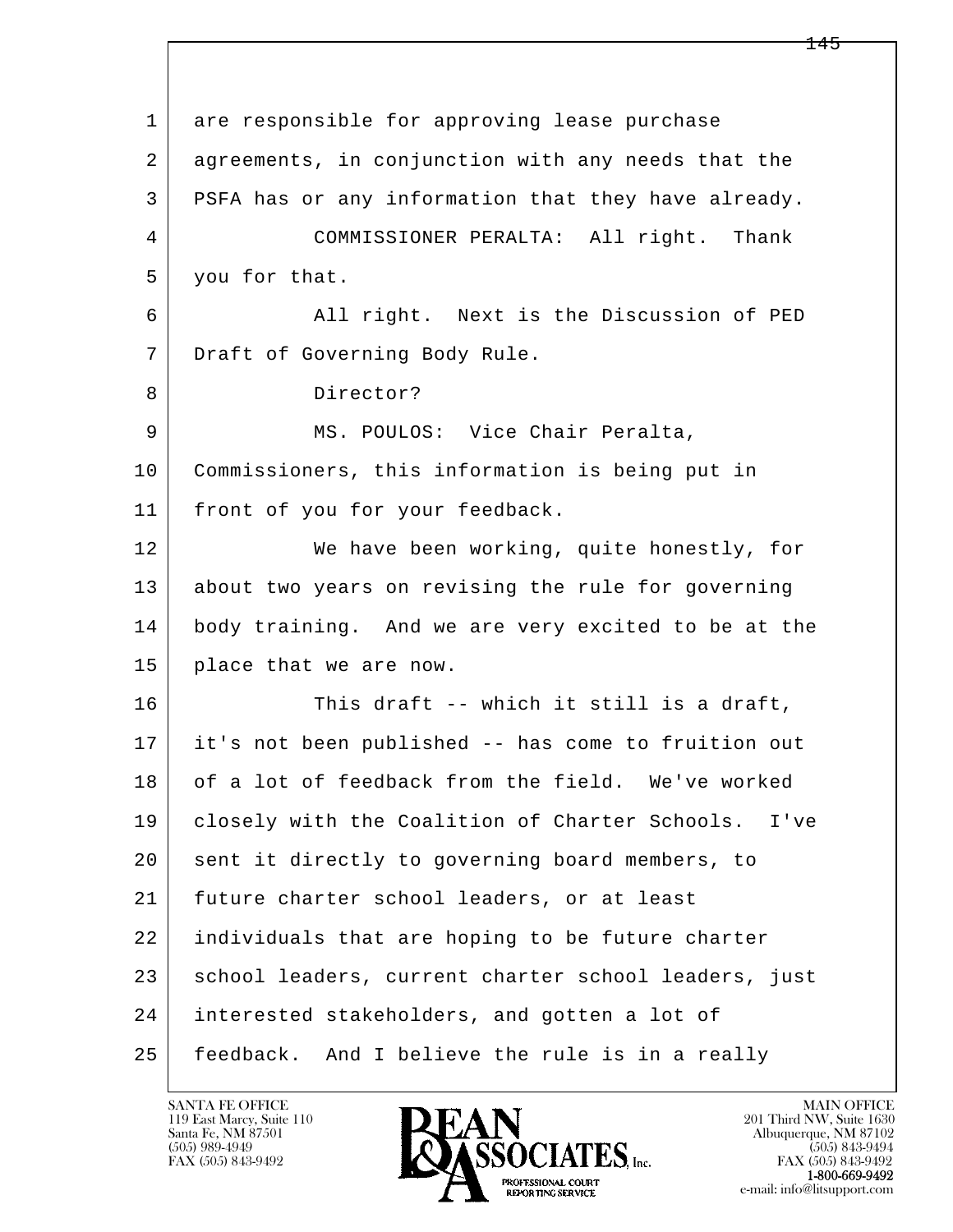1 good place.

| $\overline{2}$ | It will add additional work to the CSD;              |
|----------------|------------------------------------------------------|
| 3              | but we think it's important work, to make sure that  |
| 4              | our governing boards are getting the work -- the     |
| 5              | training that they need, are prepared and capable on |
| 6              | day one, the first time they vote on an item at      |
| 7              | their governing board, and really understand their   |
| 8              | responsibilities and obligations.                    |
| 9              | But we would love to get additional                  |
| 10             | feedback from the Commission, if you do see or have  |
| 11             | seen any areas where you believe there's information |
| 12             | or things that are missing from the rule that should |
| 13             | be there, or things that shouldn't be there that     |
|                |                                                      |
| 14             | are.                                                 |
| 15             | So I know you have not had it for a very             |
| 16             | long time; but I hope each of you have had the       |
| 17             | opportunity to review the rule. And if you have      |
| 18             | feedback, we'd love to hear that now. If you do      |
| 19             | not, but you might in the future, we would also love |
| 20             | to hear it then.                                     |
| 21             | We will be following the following                   |
| 22             | calendar. We will be publishing our proposed rule    |
| 23             | on April 25th. We will be holding a public input     |
| 24             | hearing on May 26th. I believe that will be here in  |

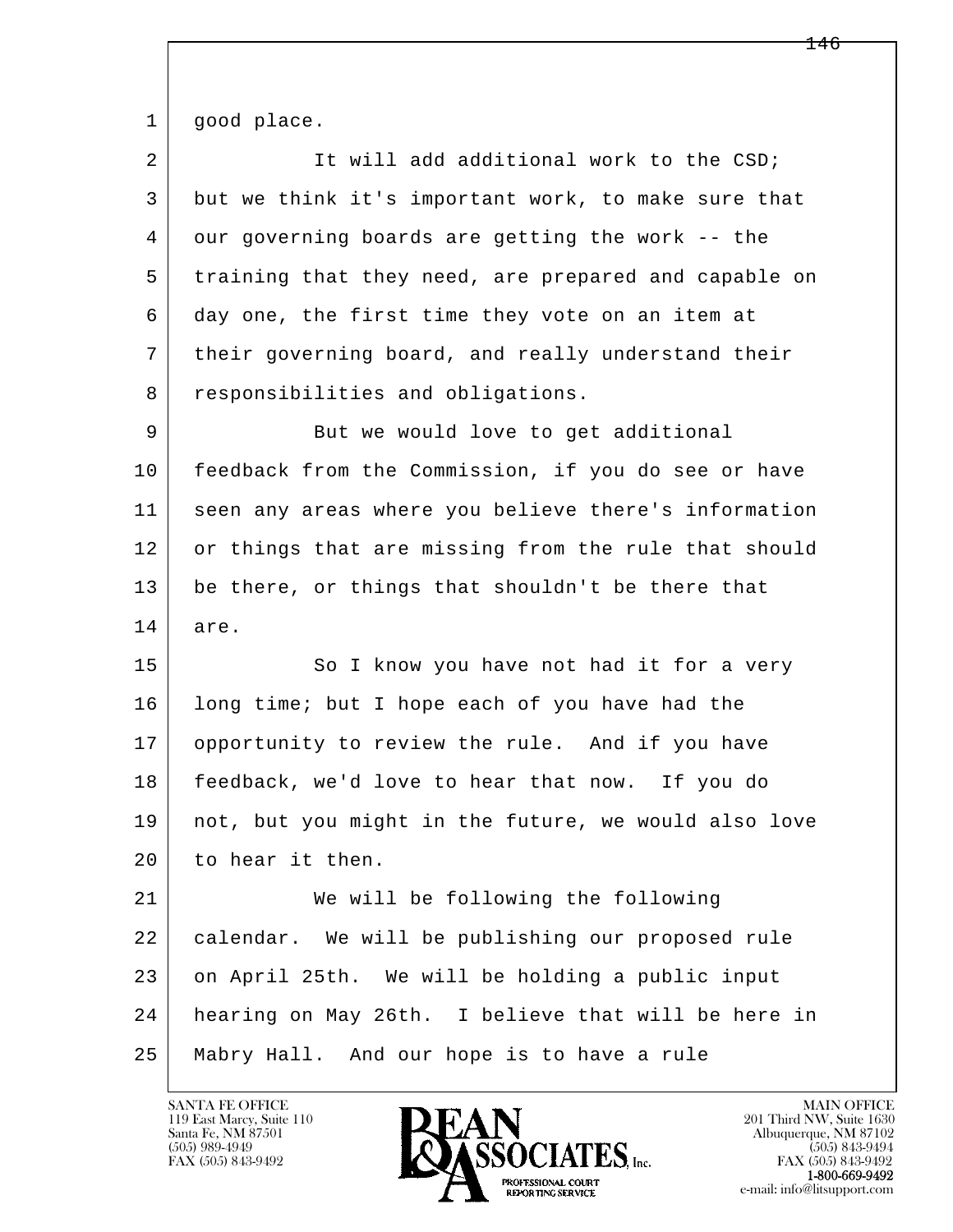| finalized and filed on June 27th to be effective       |
|--------------------------------------------------------|
| July 1st.                                              |
| And this will govern governing body                    |
| training, as well as reporting each fiscal year        |
| moving forward, and will actually help us with the     |
| reporting process and provide us additional            |
| information for you, the Commission, to consider if    |
| governing boards are not meeting their training        |
| responsibilities.                                      |
| COMMISSIONER TOULOUSE: Mr. Chair?                      |
| COMMISSIONER PERALTA: Commissioner                     |
| Toulouse?                                              |
| COMMISSIONER TOULOUSE: I'm concerned that              |
| down here on the bottom of Page 1, where your          |
| training times at 10 hours for the new board member,   |
| you have only 2 hours of training on charter school    |
| fiscal requirements? Five hours hasn't been enough.    |
| MS. POULOS: Vice Chair Peralta,                        |
| Commissioner Toulouse, they've never been required     |
| to have five hours of fiscal training. They've been    |
| required to have five hours of training, total.<br>And |
| that's across the whole world.                         |
| If you're indicating that you believe more             |
| than two hours of fiscal training is needed --         |
| COMMISSIONER TOULOUSE: I very definitely               |
|                                                        |

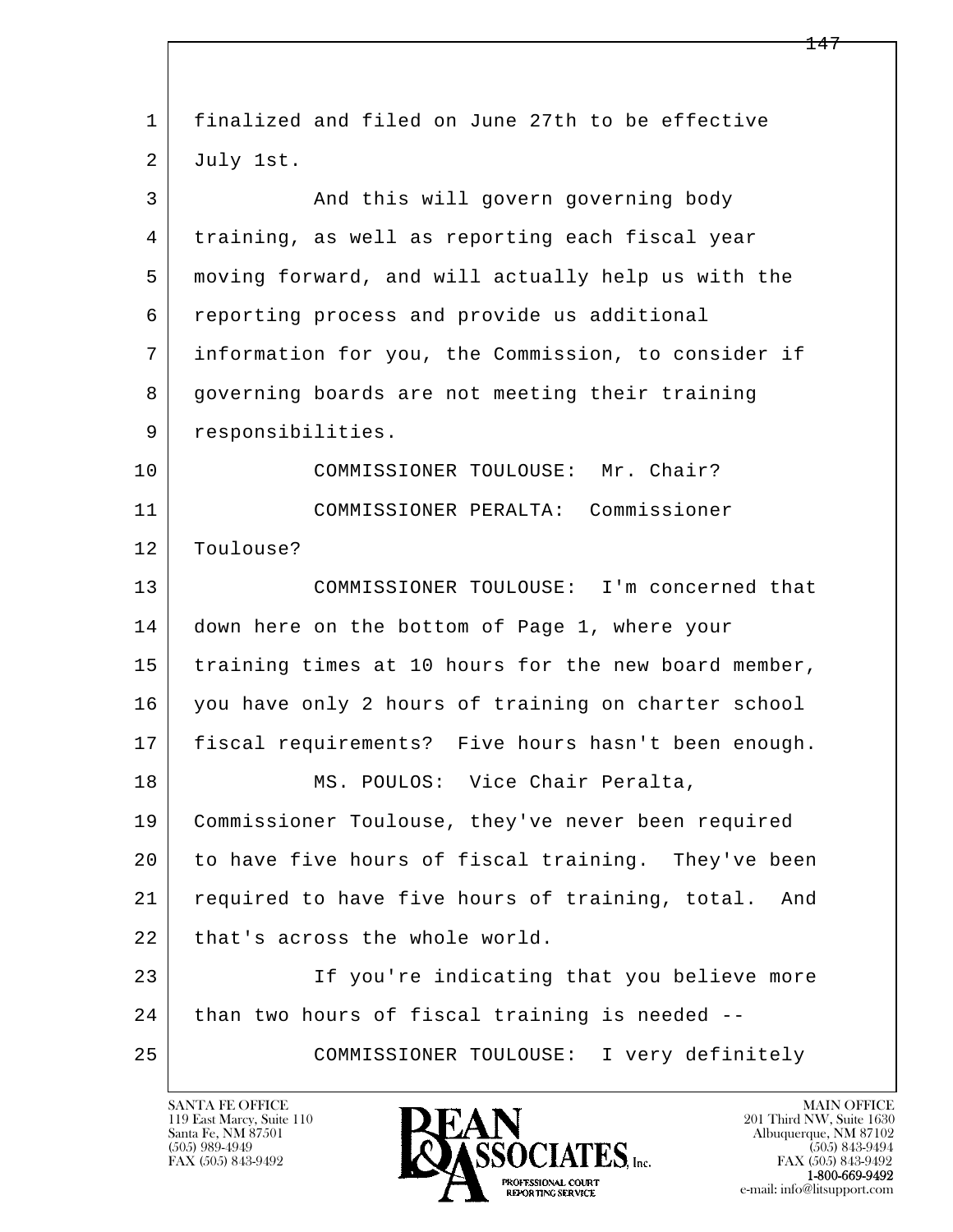1 am, yes. Two hours can barely explain to you what a 2 school budget looks like, I think. And if you're 3 going to be responsible for it, then you really need 4 it possibly not in that first session, but the 5 second month and the third month and follow-up 6 sessions on budgets. Because, again, we all know 7 that's where so many of our problems for closing 8 schools come in.

9 MS. POULOS: Vice Chair Peralta, 10 | Commissioner Toulouse, one of the things you'll see, 11 if you go on to the next page, top of Page 2 on C -- 12 so our initial training that they must complete with 13 the CSD or the PED is 7 hours. The 2 hours of 14 ethics and responsibilities, 2 hours on fiscal, 1 on 15 academics, 1 on open government, 1 on organizational 16 legal performance requirements. And then there's an 17 | additional 3 hours that they can make up.

 18 It sounds like maybe you're indicating 19 that we should actually put some limits on that or 20 some expectations on that related to more fiscal 21 training? 22 COMMISSIONER TOULOUSE: Mr. Chair, Madam

l  $\overline{\phantom{a}}$  23 Poulos, yes, definitely. I think that's where we've 24 got to get it at the very beginning, and especially 25 the responsibilities that come with that.

119 East Marcy, Suite 110<br>Santa Fe, NM 87501

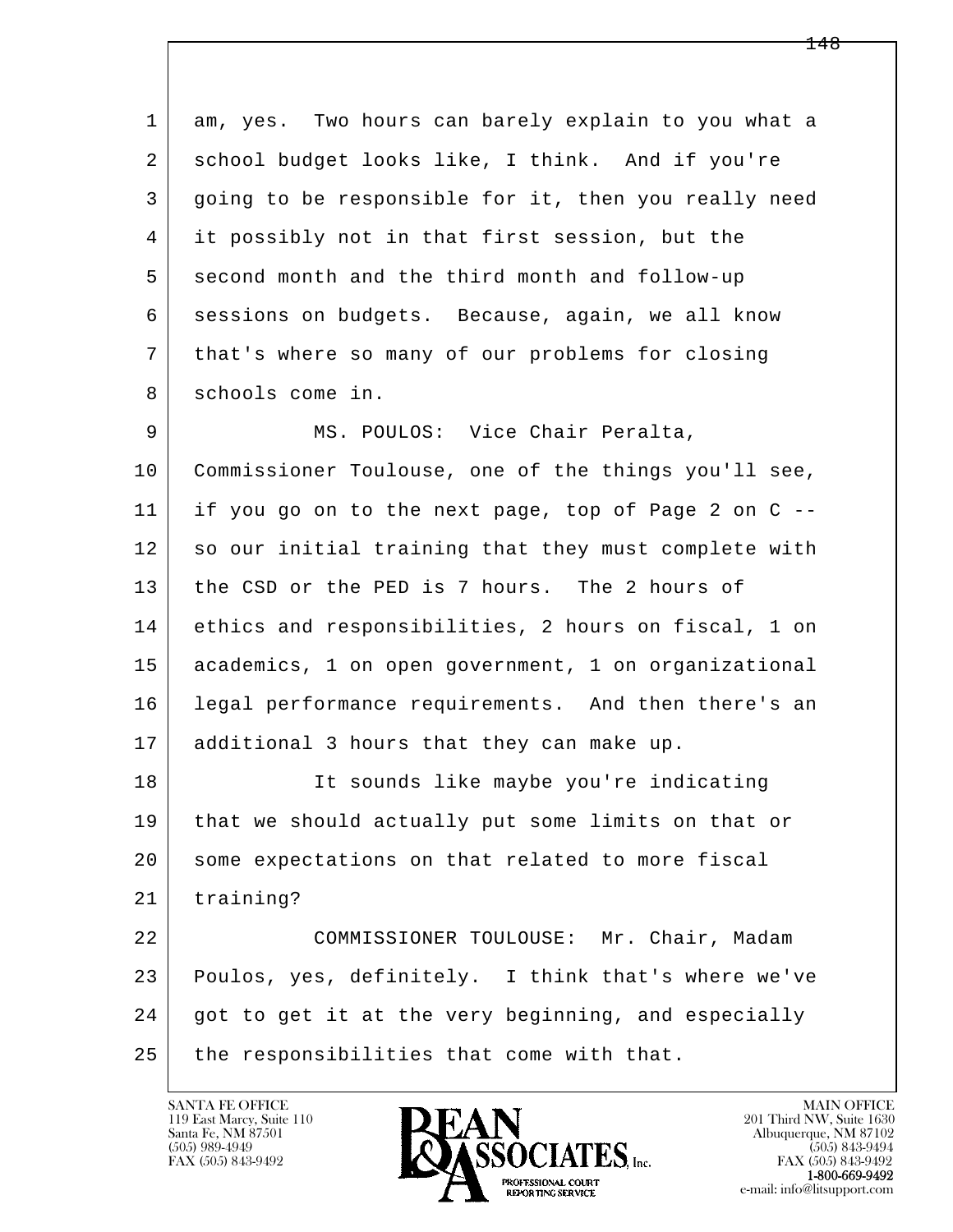l  $\overline{\phantom{a}}$ 1 Thank you. 2 COMMISSIONER PERALTA: Commissioner 3 Johnston? 4 COMMISSIONER JOHNSTON: Commissioner 5 Peralta. Thank you. I read through this last 6 night. And I agree with you with the fiscal. I am 7 pleased to see this. And this draft document 8 answered many of the ongoing questions I've had 9 about duplications of training and monitoring of 10 quality of training, because there are many ways. 11 | I really appreciate the collaboration and 12 the Charter Schools Division and the Coalition, 13 because those are our two main areas now. I 14 appreciate the oversight and the requirement. 15 | The Rand you're right; it will require a lot 16 more work of you guys, because within this document, 17 you're asking -- I mean, these teachers are having 18 to submit lesson plans and goals and everything, 19 objectives and -- but I make light of that; but I 20 think it's very necessary to meet the quality. 21 The English teacher in me sent the little 22 note that some of the formatting and some of the -- 23 some of the small things in here -- and that's just 24 humorous. Only an English teacher would read it  $25$  that way.

119 East Marcy, Suite 110<br>Santa Fe, NM 87501

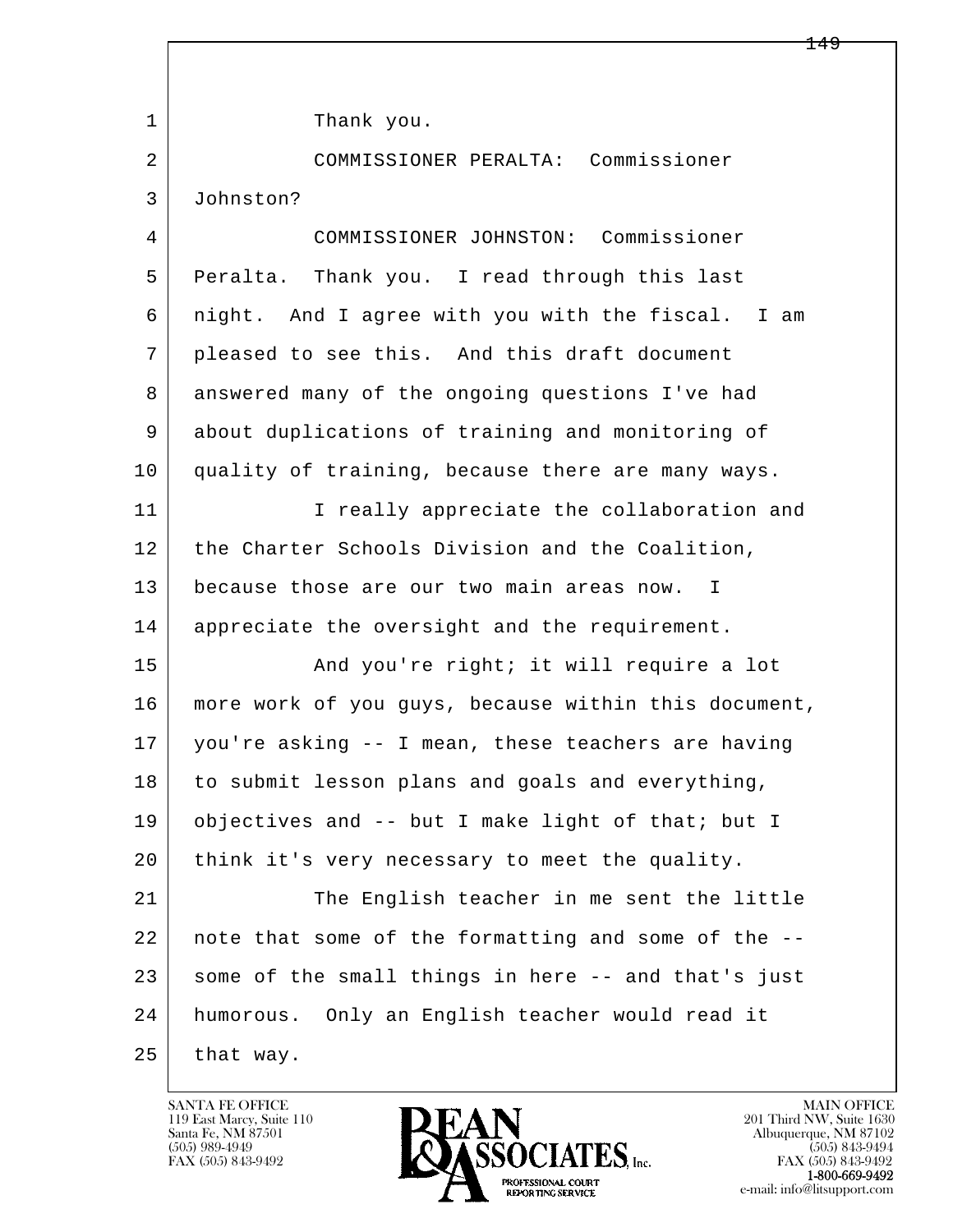l  $\overline{\phantom{a}}$ 1 But it's a wonderful first step. And now, 2 I understand you're looking at -- to adopt this 3 rule, you're looking at -- at submitting it on what 4 date, did you say? Opening at -- you gave us three 5 dates. I got the public input date. 6 MS. POULOS: Vice Chair Peralta, 7 Commissioner Johnston, the dates that we would be 8 planning to submit for initial publication is I 9 | believe April 27th. It may be one or two days 10 around that. 11 COMMISSIONER JOHNSTON: Something like  $12$  that. 13 MS. POULOS: And then there's a 30-day 14 comment period, which could result in big changes. 15 If it did result in big changes, we would actually 16 have to probably go through an additional period. 17 It would be delayed. We believe, based on our 18 | input, our feedback, and stakeholder engagement, 19 | that that's not going to be necessary for large 20 changes. 21 And so then the hearing would be on the 22 26th of May. And then the final rule, our hope, 23 would be at the very end of June, really becoming 24 effective at the beginning of July. 25 COMMISSIONER JOHNSTON: Thank you. That

119 East Marcy, Suite 110<br>Santa Fe, NM 87501

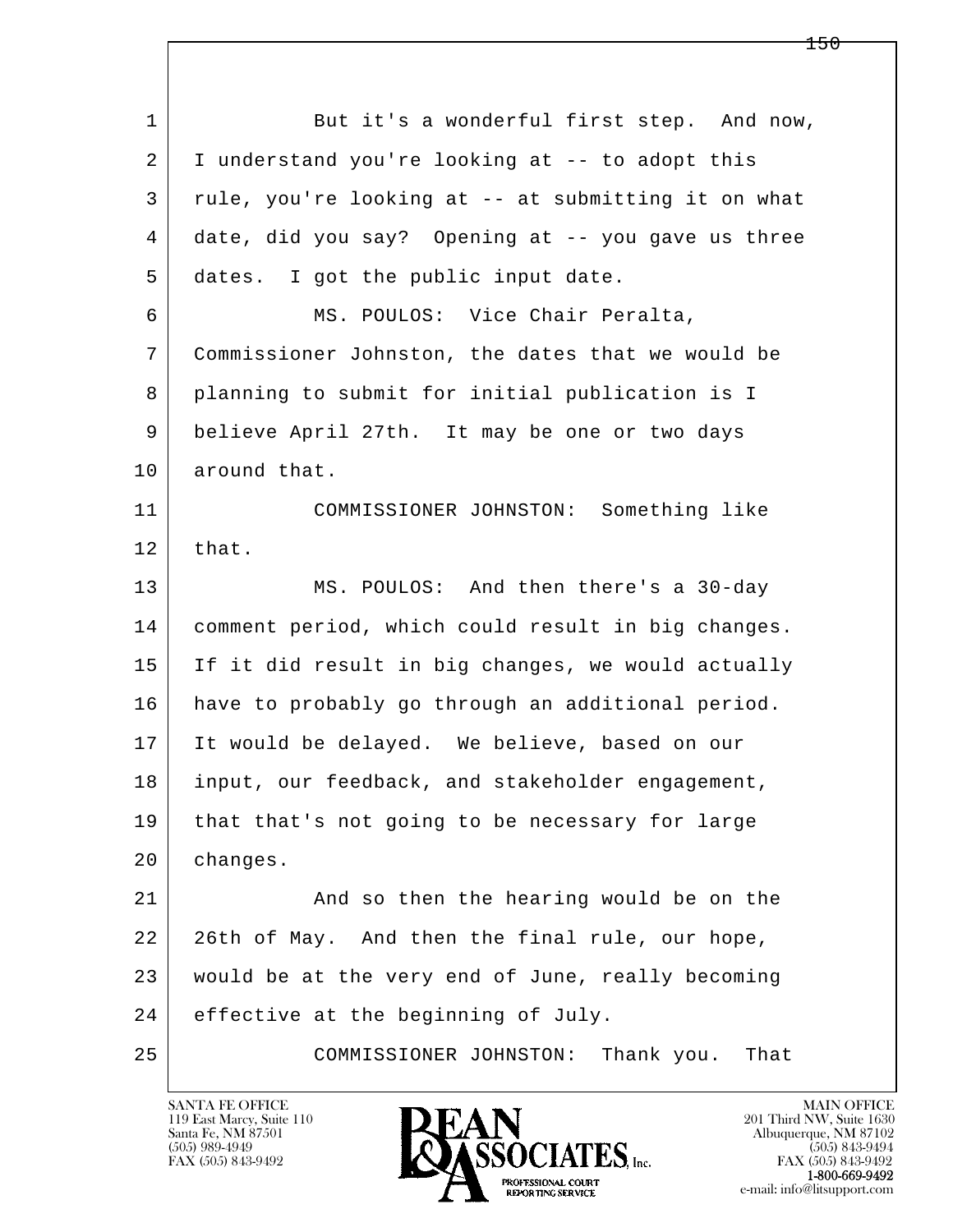l  $\overline{\phantom{a}}$  1 is a great document, the beginnings of one. Thank 2 you. 3 COMMISSIONER PERALTA: Commissioners, any 4 more discussion? 5 All right. I'm sorry. Karyl Ann? 6 COMMISSIONER ARMBRUSTER: Hey. If I can 7 forget someone, you can, too. 8 COMMISSIONER PERALTA: Commissioner 9 Armbruster. 10 COMMISSIONER ARMBRUSTER: Thank you, 11 Commissioner. I'm not sure where or if this should 12 be included; but -- or I could have missed it, let 13 me say that. 14 But I'd like to see governing council 15 folks have a requirement -- and maybe that's within 16 those hours, or in additional hours; I don't know 17 how to say that -- actually going into classrooms at 18 | that school. Did I miss it? 19 COMMISSIONER JOHNSTON: No. You had said 20 that to me. I forgot. 21 COMMISSIONER ARMBRUSTER: And the reason 22 I'm saying that is you never really -- you know, a 23 little item of expense is -- you don't really know 24 how someone is until you put on a skin and walk 25 around it.

119 East Marcy, Suite 110<br>Santa Fe, NM 87501

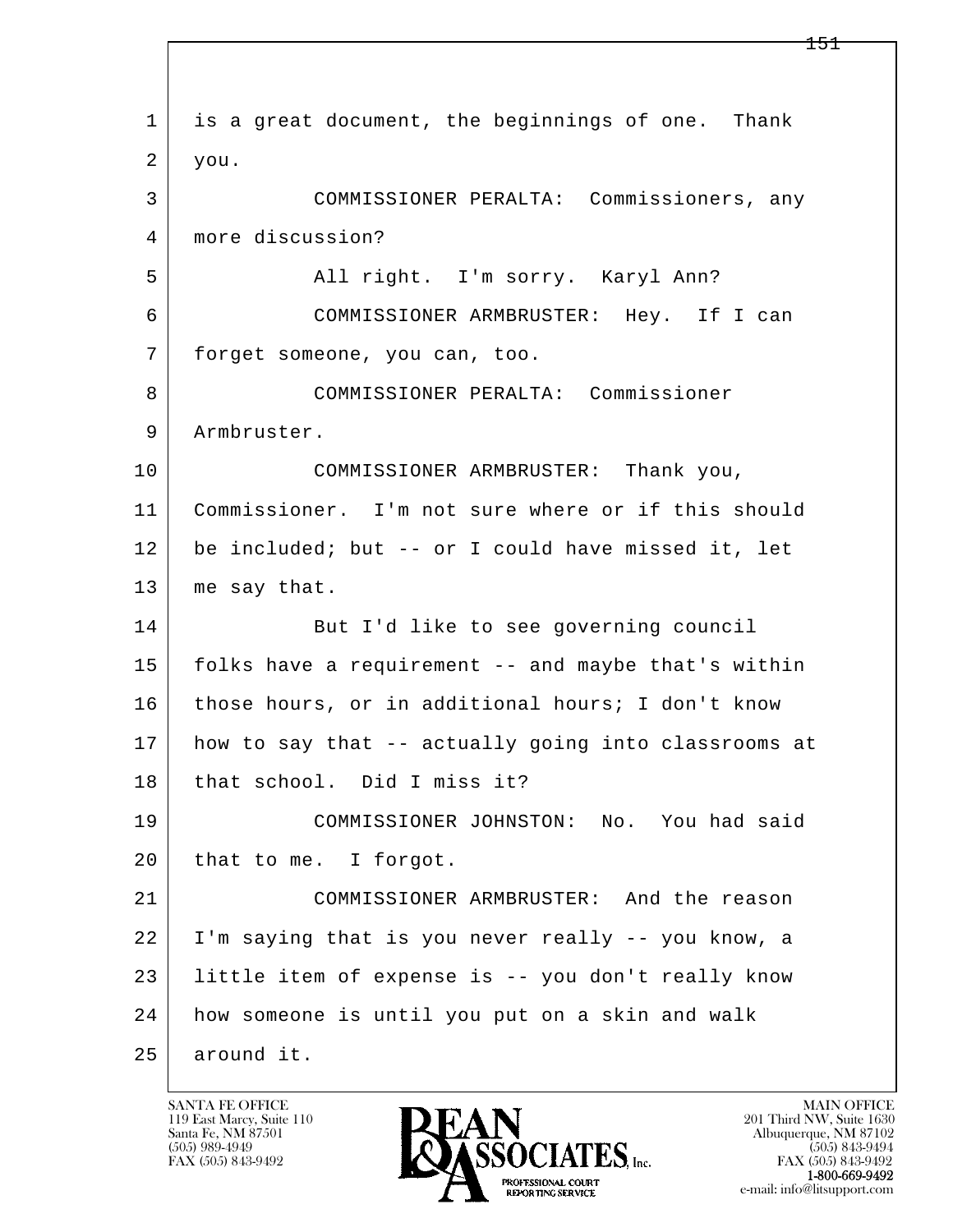1 It's really easy for people to say, "Well, 2 you know, you can teach this and do these seven 3 differentiations of instruction," unless you've 4 actually been there. I think it's, depending on the 5 person's ability to do this -- because some people  $6$  are working one or two jobs and still doing this  $-$ - 7 I would make that flexible somehow, or maybe even 8 just a suggestion.

9 I'm not sure how to tell you to do that, 10 Katie. But I just think if it's a K-12 school, you 11 need to spend some time in elementary, some time in 12 middle, some time in the upper, something in each of 13 | those grades. And I think that you don't really 14 need to spend a long, long time in any of the 15 | classes, but, you know, even 20 minutes, because I 16 think then, you know what people are going through 17 with what -- your teachers, since you're sort of 18 part of their existence, that the governing council 19 understands what it's like to teach.

l 20 Because many people have not been in a 21 classroom since they left school. And school has 22 changed dramatically since we all grew up and since 23 I, even, started teaching.

 $\overline{\phantom{a}}$ 24 So that's my suggestion. I haven't 25 figur- -- I can't tell you where to put that or how

119 East Marcy, Suite 110<br>Santa Fe, NM 87501



FAX (505) 843-9492<br>**1-800-669-9492**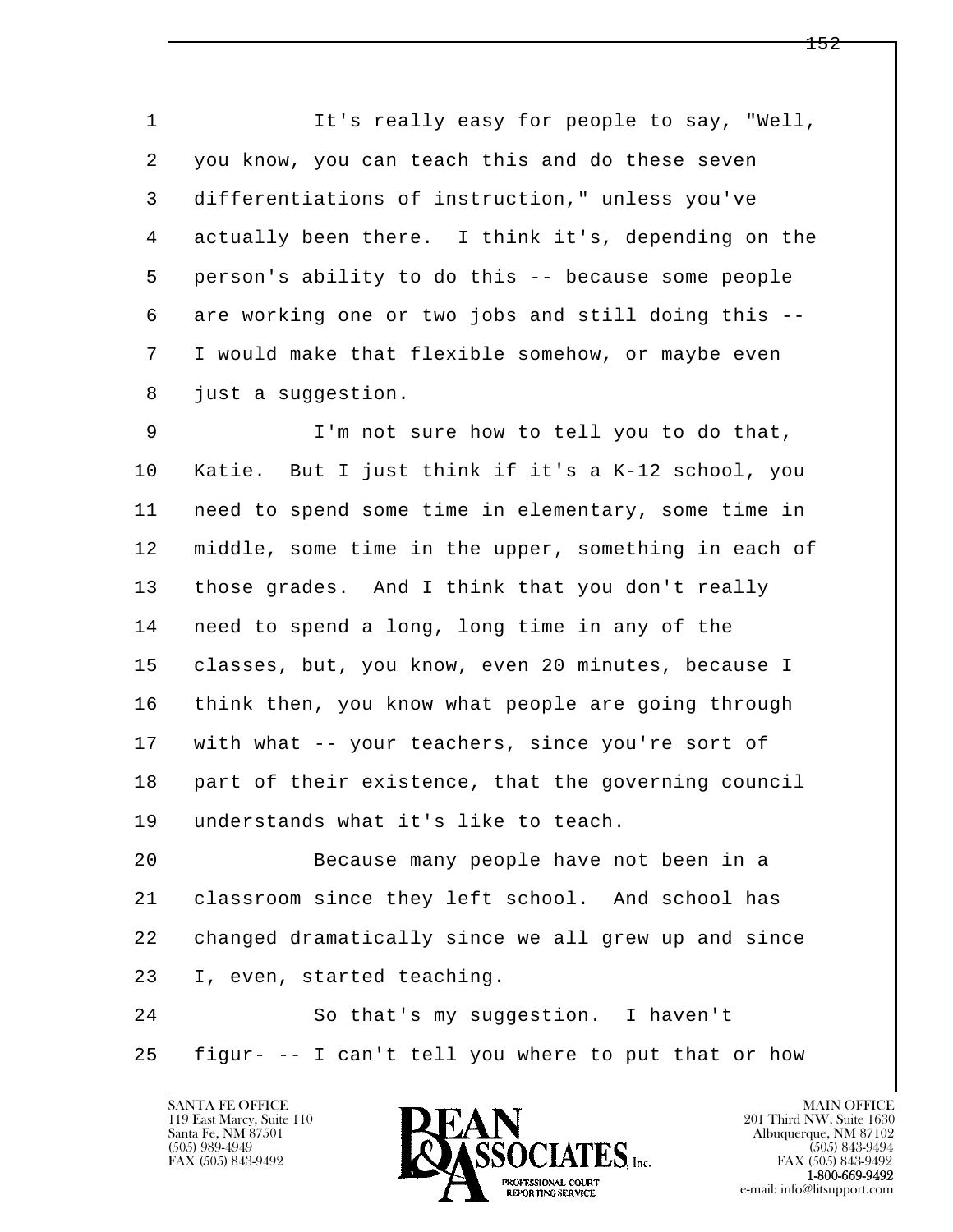l  $\overline{\phantom{a}}$  $1$  to put it; but I -- I actually really do think it's 2 important. Even substitutes, at least, in my school 3 district, have to go to one day in elementary, one 4 day at high school, one day at middle school, and  $5$  spend a day at the school, just to see what they're 6 getting into. So that's my -- 7 COMMISSIONER PERALTA: Thank you for that, 8 Commissioner Armbruster. 9 Any other Commissioner would like to have 10 further discussion? 11 | All right. So if this is a draft, now 12 you've heard some recommendations, Director. You'll 13 have a draft coming back potentially in the next 14 meeting or so? Is that -- 15 | MS. POULOS: Vice Chair Peralta, 16 Commissioners, there's no need -- if you'd like me 17 to give it back to you just so that you can see it 18 again, this is a process that is going to actually 19 apply to all charter schools, not just 20 PEC-authorized, both district and PEC-authorized 21 charter schools. 22 If the Commission feels like it would like 23 to vote in support of or opposed to this, I can add 24 it again to the agenda. Otherwise, we're just going 25 through the rule-making process that PED goes

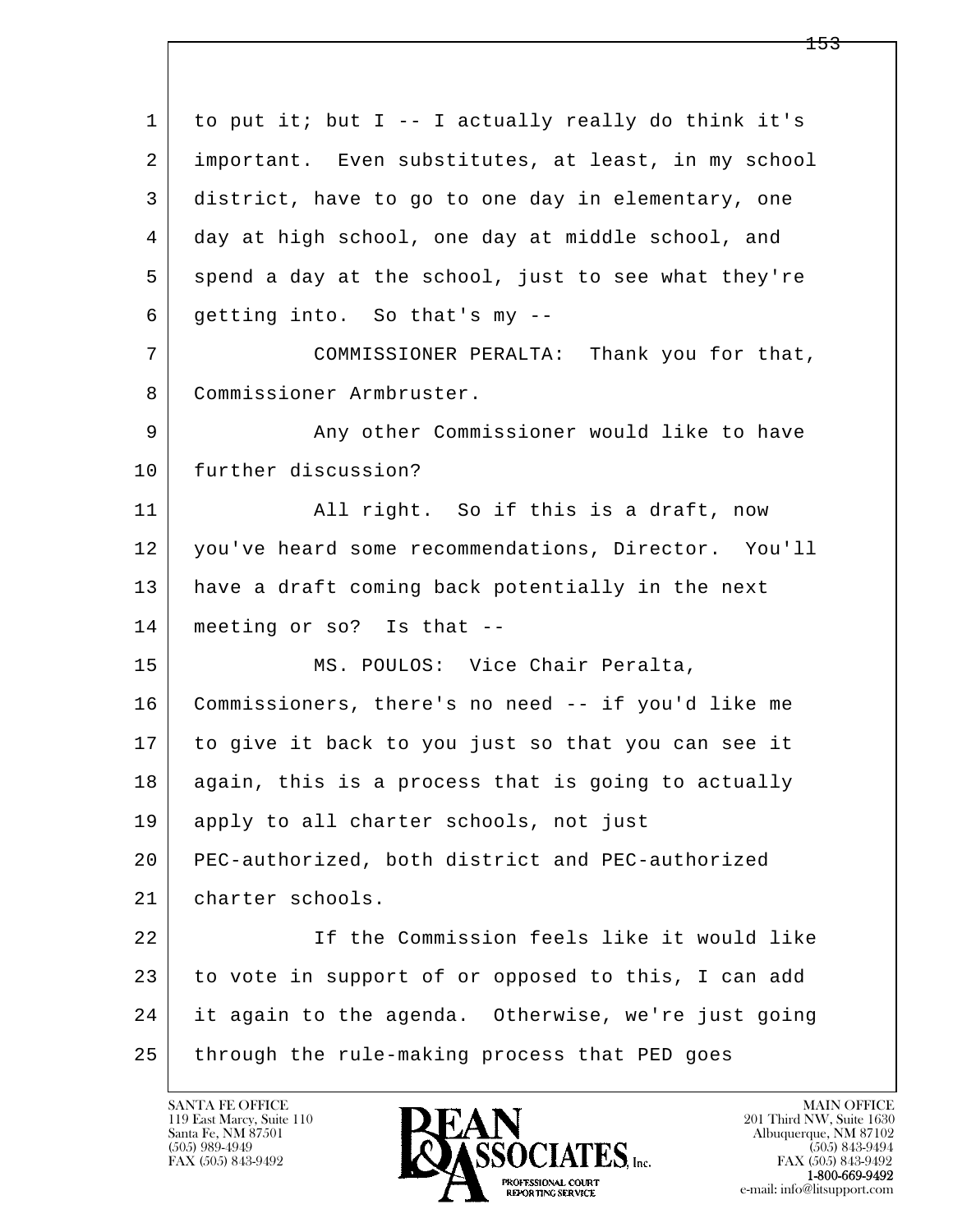l  $\overline{\phantom{a}}$ 1 through. 2 COMMISSIONER PERALTA: Okay. Thank you. 3 All right, No. 12 is the Discussion and 4 Possible Action on the Performance Framework. 5 This was one of two focus areas on 6 yesterday's work session. I was not present for  $7$  that. 8 I believe it states that Patricia -- 9 Commissioner Chair Gipson would be the presenter in 10 | this case. But I'm going to defer to the Director 11 in this case. And I believe that this is important 12 that the Commission consider taking action on today 13 so that we can move on and proceed with the 14 framework that we need to. 15 | MS. POULOS: Vice Chair Peralta, 16 Commissioners -- so we did have a great discussion 17 yesterday. And I think we learned a lot about all 18 | the topics we talked about. 19 What I am asking of the Commission today 20 is I have presented in your materials -- the first 21 item you'll see is a proposal. So as we left the 22 last work session and the last Commission meeting, 23 the Commission asked that I go forward and do some 24 work to flesh out the ideas that we had come up with 25 during our work session about improving the

119 East Marcy, Suite 110<br>Santa Fe, NM 87501

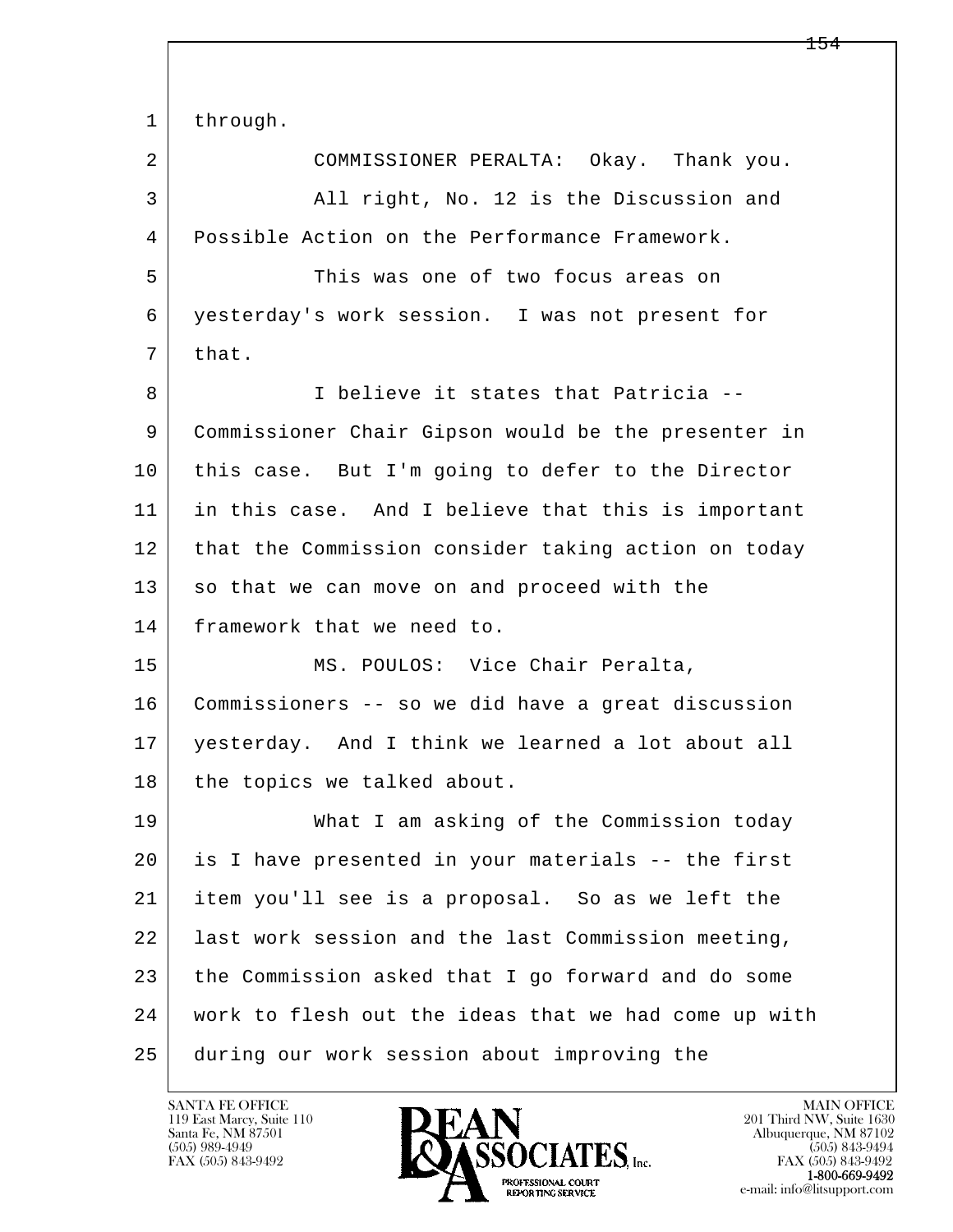1 performance framework.

| $\overline{a}$ | Began that work and quickly realized that            |
|----------------|------------------------------------------------------|
| 3              | if we're going to do this well, we're going to need  |
| 4              | additional support, especially as we talk about the  |
| 5              | academic performance framework and gathering data,   |
| 6              | analyzing data, and coming to a roll-up score and    |
| 7              | making some policy decisions for this Commission.    |
| 8              | So I quickly reached out to the one entity           |
| 9              | I know does this work across the nation -- that      |
| 10             | organization is Public Impact -- and asked them what |
| 11             | they do, who they've worked with, and if they would  |
| 12             | be able to, if this Commission was interested, to    |
| 13             | support this Commission in improving the performance |
| 14             | framework.                                           |
| 15             | And so what they've provided here in the             |
| 16             | materials is kind of a -- a menu of the services     |
| 17             | that they can provide and an estimated budget.       |
| 18             | And so what I would be asking the                    |
| 19             | Commission is, if you are interested in pursuing     |
| 20             | this and having support as we move forward with      |
| 21             | improving the performance framework, that you vote   |
| 22             | today to have me go ahead and take action on moving  |
| 23             | forward with getting a contract, and then            |
| 24             | potentially having either the Executive Committee or |
| 25             | a subcommittee of this Commission work directly with |

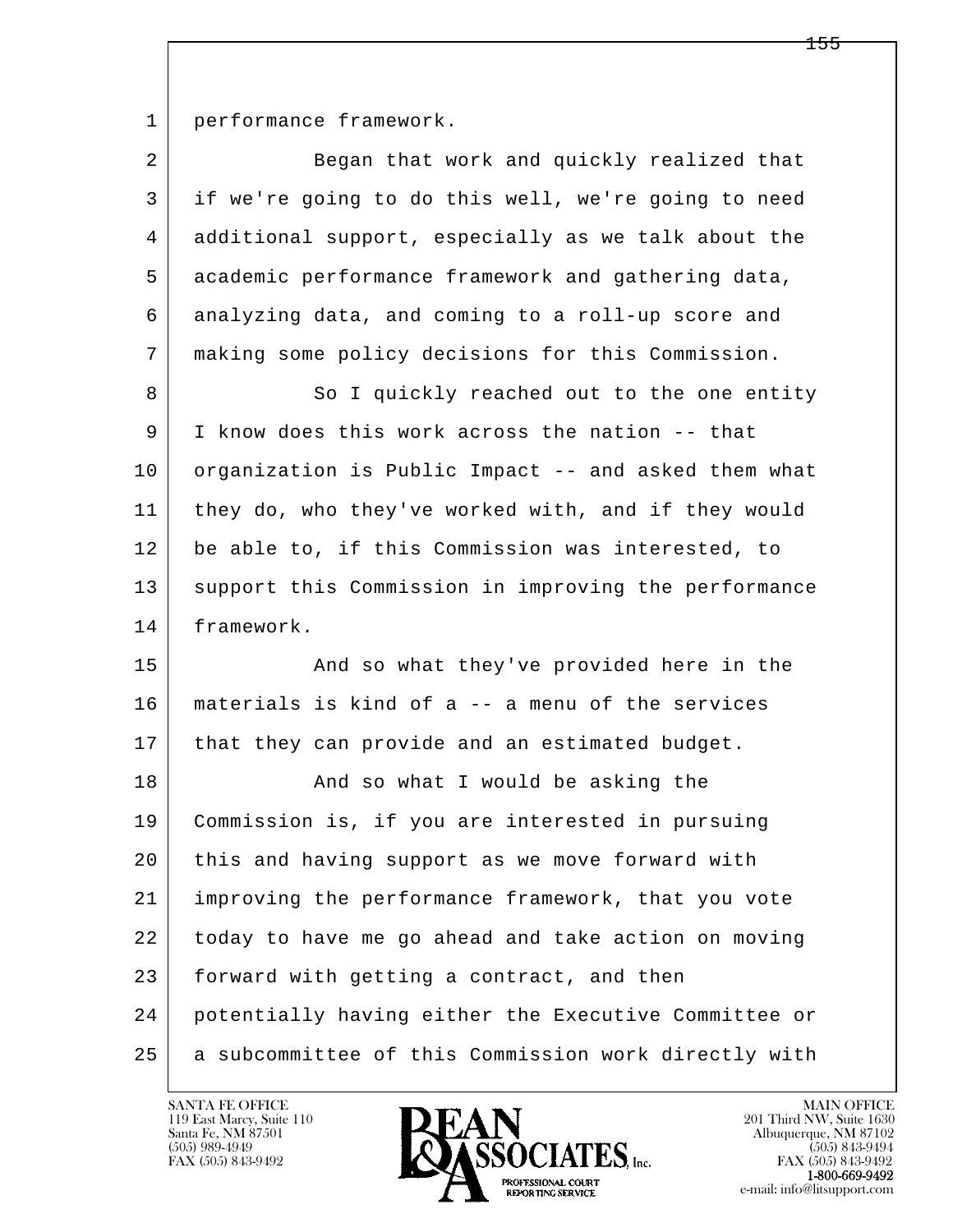l  $\overline{\phantom{a}}$  1 me and Public Impact, or just Public Impact, to 2 establish the scope of work that you would like them 3 to provide to support you moving forward, so that we 4 can start moving and don't get delayed, because we 5 do know that this is important to go ahead and move  $6$  on. 7 So that's what I would ask you today. I 8 do want to let you know, in addition, that what I've 9 provided to you is kind of that initial work. 10 There's three packets. The first is the initial 11 work on thinking through the methodology of changing 12 the academic performance framework and really 13 getting that to a place where we're able to run 14 clear data. 15 The other is some changes to the 16 organizational performance and just laying out with 17 more clarity what does it mean for a school to meet 18 the standard, to be working to meet the standard, to 19 fall far below the standard. 20 And then the specifics, so that all 21 schools understand what the Commission has asked the 22 CSD staff members and the PED team that goes out and 23 does the site visits to look at and analyze and 24 gather information about. 25 | And then, lastly, just a one-pager, where

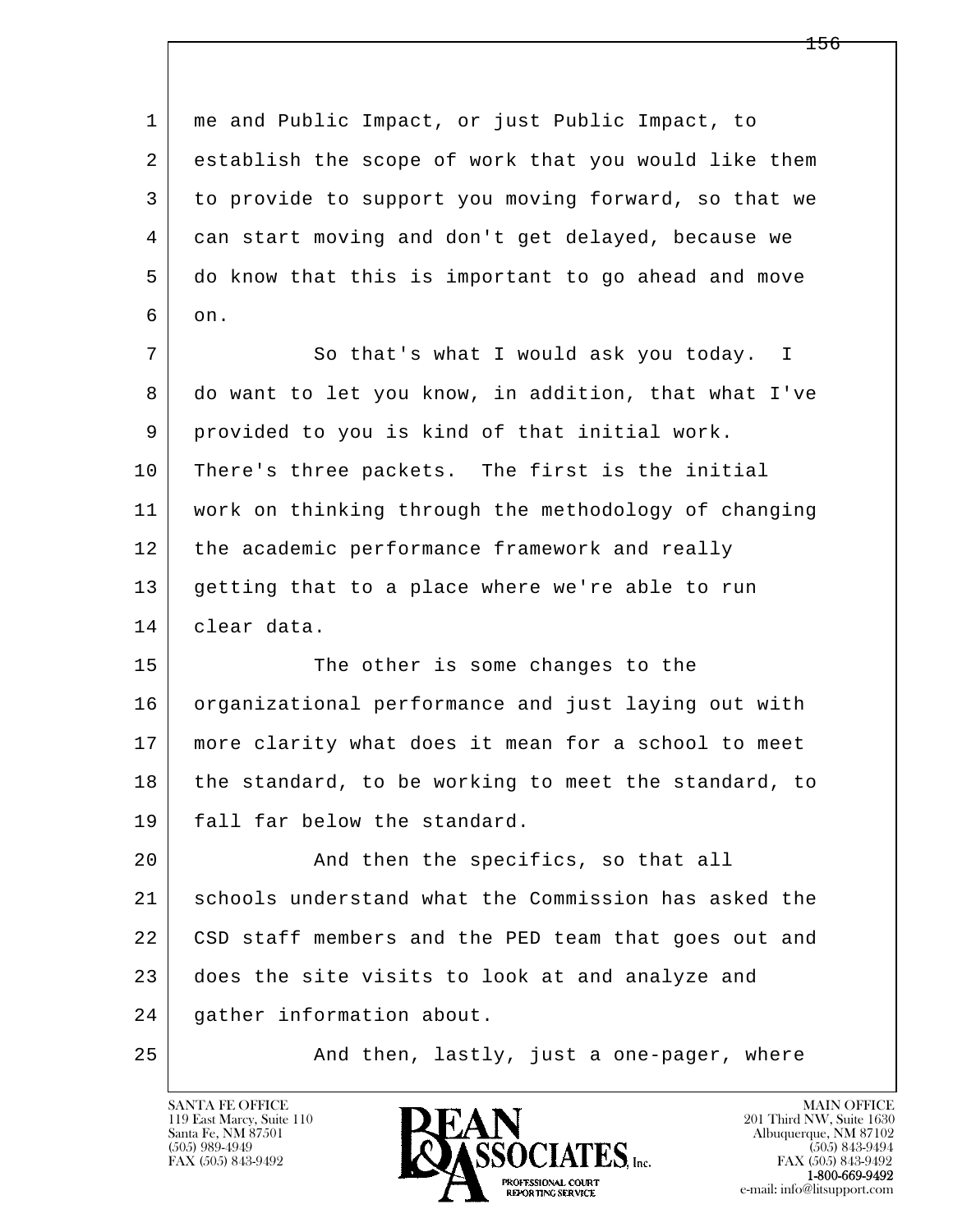l  $\overline{\phantom{a}}$ 1 | we thought about the financial performance 2 framework. What we have asked out of the meeting 3 yesterday, and what we came to, is that the Deputy 4 Secretary Aguilar would be working with the team up 5 in School Finance and Budget to flesh out even more 6 some additional indicators that might be used in a 7 financial performance framework. 8 So that's what I have in here. And, 9 again, my request is that if you take action today, 10 it would be to identify how you want to move 11 forward, if you want to move forward, and then if 12 you do, how, on working with Public Impact to get 13 additional support in improving your performance 14 framework. 15 COMMISSIONER PERALTA: Commissioners, any 16 questions? 17 Commissioner Toulouse? 18 COMMISSIONER TOULOUSE: Mr. Chair, I just 19 want to say I support the idea of bringing in the 20 contractor. I think that's a very good idea. And 21 if it's appropriate, I would like to move that we 22 authorize Ms. Poulos to contact this contractor, 23 making sure that it's -- whatever contract we have 24 that it is under the State amount of money that we 25 can single-source contract without going through a

119 East Marcy, Suite 110<br>Santa Fe, NM 87501

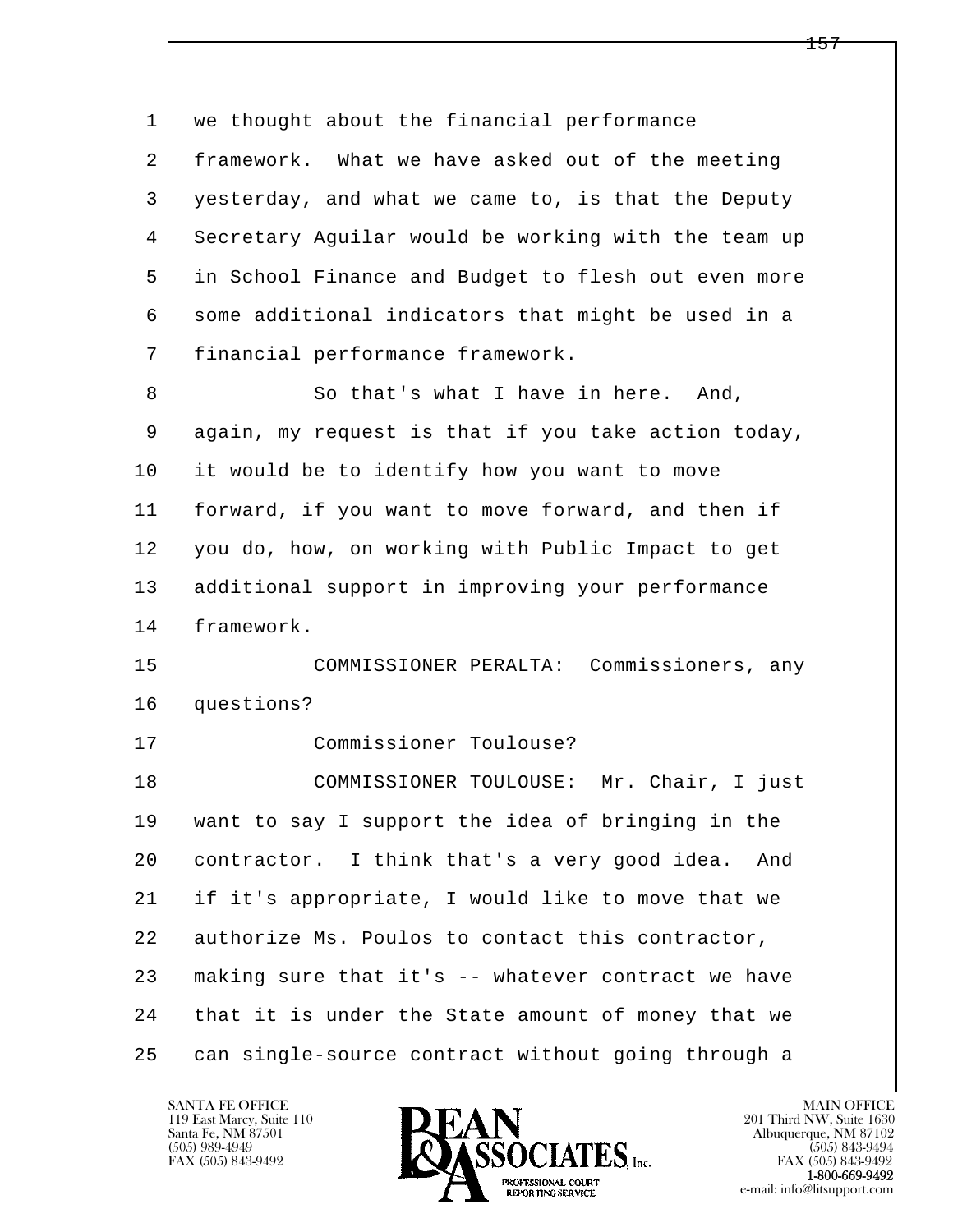| $\mathbf{1}$   | bid process.                                        |
|----------------|-----------------------------------------------------|
| $\overline{a}$ | Thank you.                                          |
| 3              | MS. MCKEE: Commissioner Toulouse, do you            |
| 4              | also want to authorize Director Poulos to -- and I  |
| 5              | forget exactly how you phrased it -- but to set the |
| 6              | parameters of that contract?                        |
| 7              | MS. POULOS: To work on the scope of work.           |
| 8              | And I will say, quite frankly, I don't feel         |
| 9              | comfortable doing it on my own. I do think this     |
| 10             | Commission, or a subcommittee of this Commission,   |
| 11             | should have input into that. If it's that you       |
| 12             | authorize the subcommittee to make that decision or |
| 13             | to kind of move forward on those items and get us   |
| 14             | going in the right direction, I think we can        |
| 15             | certainly create a broad scope of work.             |
| 16             | But I think the Commission needs to help            |
| 17             | me understand what they want specifically from this |
| 18             | organization.                                       |
| 19             | COMMISSIONER TOULOUSE: And, Mr. Chair, I            |
| 20             | would add to the motion that we include a           |
| 21             | subcommittee to work, and the subcommittee's        |
| 22             | composition can be decided at a later date by the   |
| 23             | Chair.                                              |
| 24             | COMMISSIONER PERALTA: We have a motion by           |
| 25             | Commissioner Toulouse.                              |
|                |                                                     |

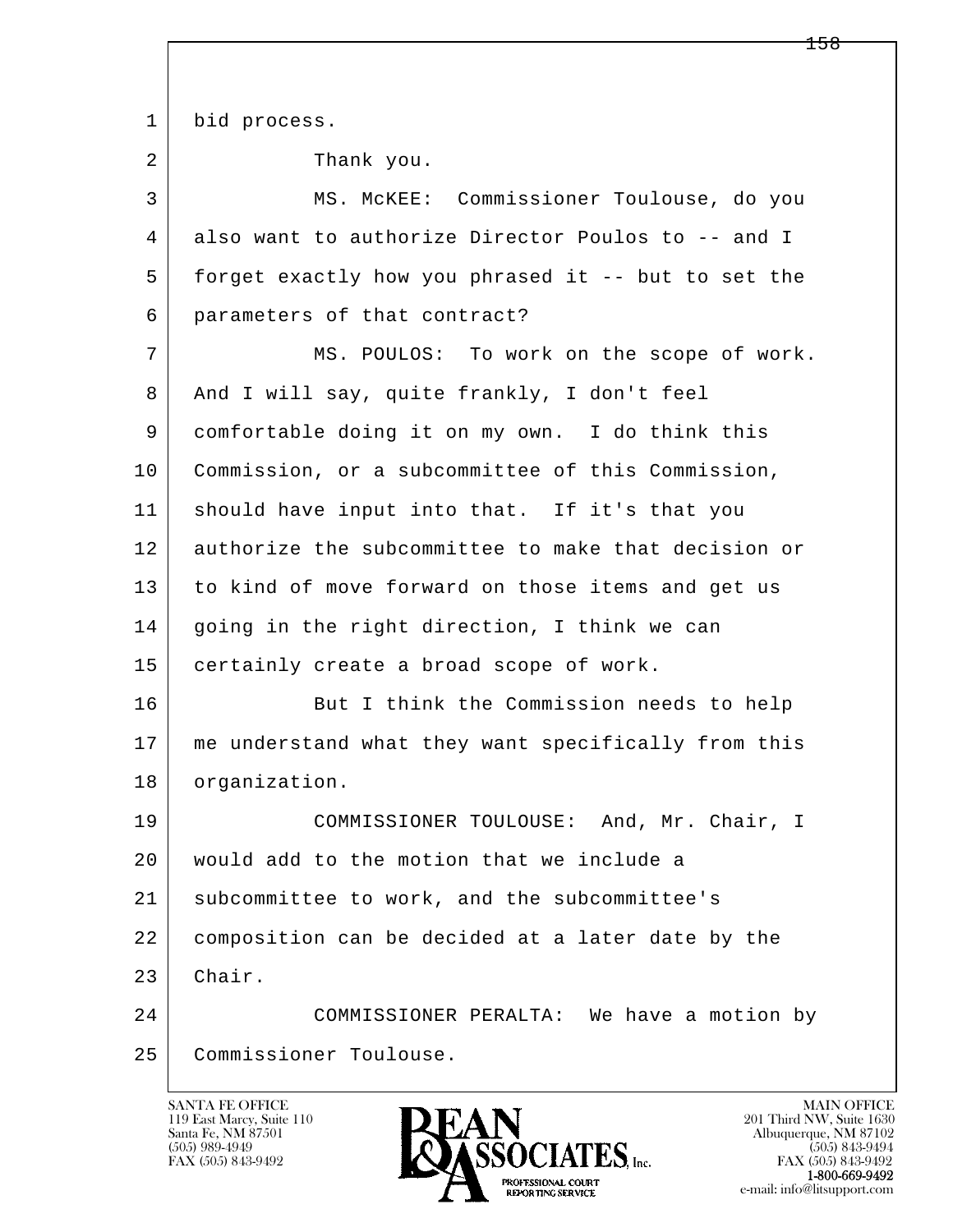l  $\overline{\phantom{a}}$  1 COMMISSIONER RUIZ: Second. 2 COMMISSIONER PERALTA: Commissioner Ruiz 3 with the second. 4 Discussion? 5 The Secretary, go ahead and have a 6 roll-call vote, please. 7 COMMISSIONER ARMBRUSTER: Certainly. Any 8 abstentions? 9 Okay. There's eight of us here, guys. 10 Commissioner Toulouse? 11 COMMISSIONER TOULOUSE: Yes. 12 COMMISSIONER ARMBRUSTER: Commissioner 13 Caballero? 14 COMMISSIONER CABALLERO: Yes. 15 COMMISSIONER ARMBRUSTER: Commissioner 16 Armbruster votes "Yes." 17 Commissioner Ruiz? 18 COMMISSIONER RUIZ: Yes. 19 COMMISSIONER ARMBRUSTER: Commissioner 20 Conyers? 21 COMMISSIONER CONYERS: Yes. 22 COMMISSIONER ARMBRUSTER: Commissioner 23 Crone? 24 COMMISSIONER CRONE: Yes. 25 COMMISSIONER ARMBRUSTER: Commissioner

119 East Marcy, Suite 110<br>Santa Fe, NM 87501

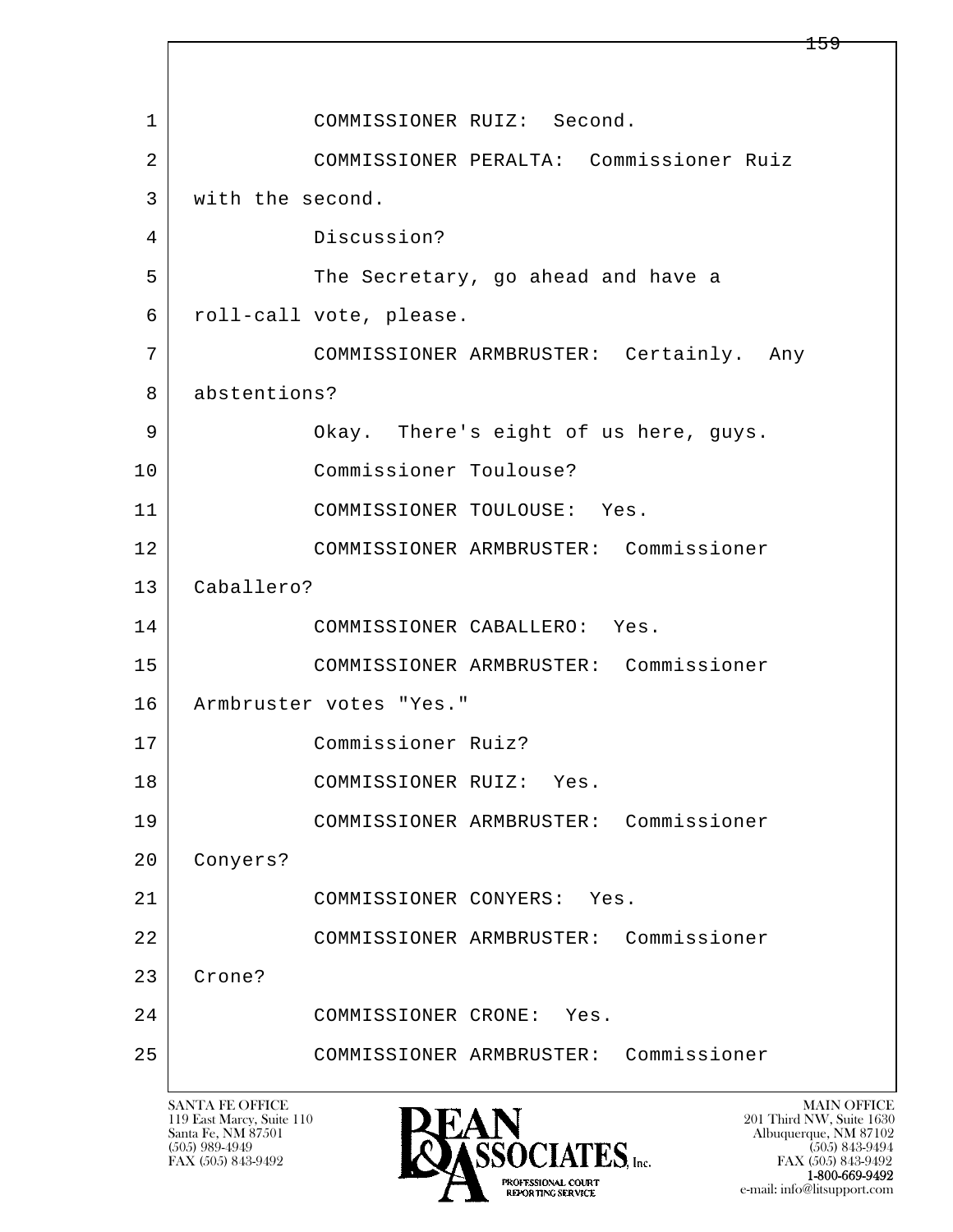l  $\overline{\phantom{a}}$  1 Peralta? 2 COMMISSIONER PERALTA: Yes. 3 COMMISSIONER ARMBRUSTER: Commissioner 4 Johnston? 5 COMMISSIONER JOHNSTON: Yes. 6 COMMISSIONER ARMBRUSTER: That is an 7 eight-to-zero vote. The motion passes. 8 Did I get everybody? 9 COMMISSIONER PERALTA: Thank you, 10 Secretary Armbruster. That is eight to zero in 11 favor of the motion. 12 All right. No. 13, Report from the Chair. 13 I do believe that we've been kind of 14 kicking this can down the road with the liaison 15 | roles. And I'm not sure if -- I believe that 16 Ms. Shearman -- I mean Commissioner Gipson, Chairman 17 Gipson, may have had some ideas about roles assigned 18 for particular committees. And so I would not want 19 to speak for her in this regard. So I'm going to go  $20$  ahead and move this to the next -- 21 COMMISSIONER TOULOUSE: Kick it down the 22 road. 23 COMMISSIONER PERALTA: Kick it further, so 24 we move it down -- 25 MS. FRIEDMAN: Commissioner Peralta?

119 East Marcy, Suite 110<br>Santa Fe, NM 87501

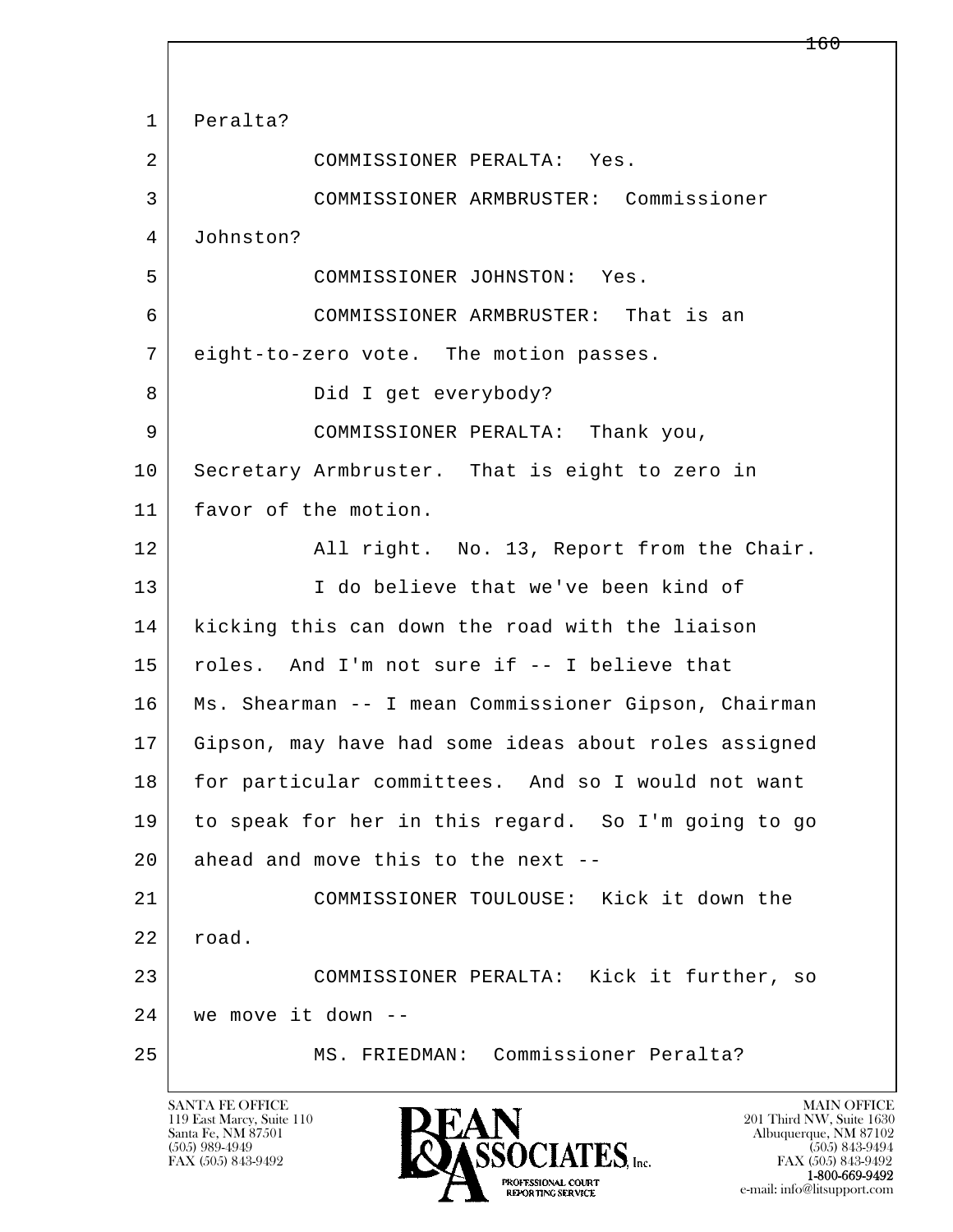| $\mathbf 1$ | COMMISSIONER PERALTA: Yes, ma'am.                    |
|-------------|------------------------------------------------------|
| 2           | MS. FRIEDMAN: Chair Gipson sent me the               |
| 3           | list of the liaison roles. And she was intending to  |
| 4           | go over them. And so I believe these were her --     |
| 5           | COMMISSIONER PERALTA: Okay.                          |
| 6           | MS. FRIEDMAN: -- selections for this                 |
| 7           | particular meeting.                                  |
| 8           | COMMISSIONER PERALTA: Thank you for that,            |
| 9           | Ms. Friedman.                                        |
| 10          | Okay. So I believe what's in our binders             |
| 11          | is what Commissioner -- Chair -- Gipson is           |
| 12          | comfortable with. And so if there are -- give a      |
| 13          | minute or two for the Commissioners to look these    |
| 14          | over. If there are any questions or suggestions for  |
| 15          | changes or any swaps, please feel free to speak out. |
| 16          | COMMISSIONER CABALLERO: Mr. Chair?                   |
| 17          | COMMISSIONER PERALTA: Commissioner                   |
| 18          | Caballero?                                           |
| 19          | COMMISSIONER CABALLERO: Yes. I didn't                |
| 20          | submit my wish list to the Chair. I don't know       |
| 21          | if -- if I can submit that now and have her review   |
| 22          | that and see if the assignment is proper.            |
| 23          | But the two that -- that I think are                 |
| 24          | within what I know is Coalition of School            |
| 25          | Administrators and School Boards. And as a third     |

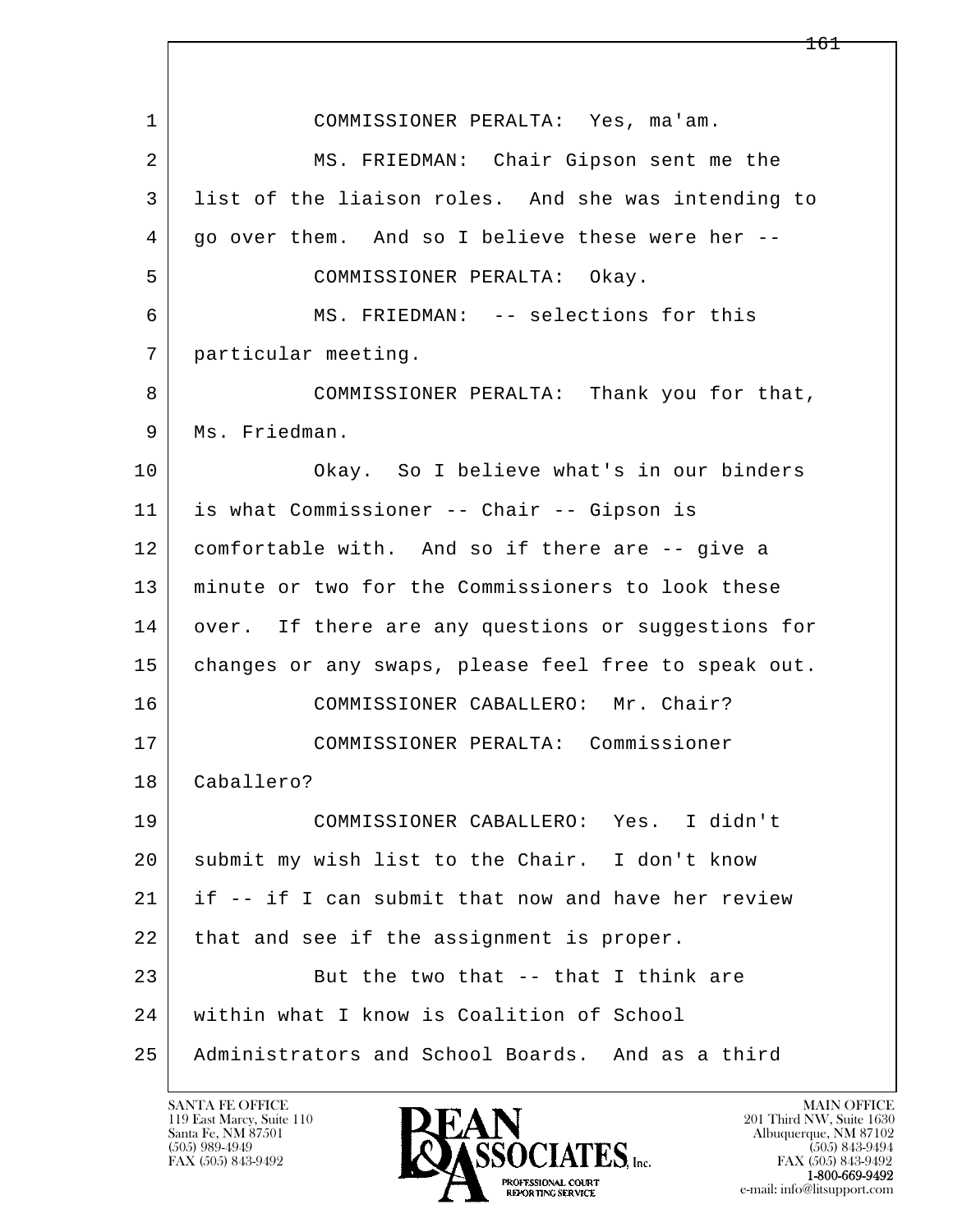l  $\overline{\phantom{a}}$  1 item, as an alternative, is the Association of 2 School Board Officials -- Budget Officials. I know 3 very little about budget. And I think I need to 4 learn more. But the other two, I'm interested in, 5 and, of course, I'll leave it up to the Chair to 6 make that decision. 7 COMMISSIONER PERALTA: Thank you for that, 8 Commissioner Caballero. And by all means, do send 9 her an e-mail. And please copy Ms. Friedman with 10 your requests. 11 COMMISSIONER CABALLERO: Okay. 12 COMMISSIONER PERALTA: I do see one that I 13 do sit on. And I think it's important to have a 14 backup. And I think it's always important to have a 15 backup. 16 So in areas, or in the liaison roles, 17 where you see only a single Commissioner on there, I 18 think those people seem to be the -- the lead 19 Commissioners in these liaison roles. And so I 20 think it's important that you strongly think about 21 who you might want to recommend or have some 22 conversation with about having someone be as your 23 backup. 24 It's -- there's a time where you cannot 25 attend. And the one where I'd like to speak to that

119 East Marcy, Suite 110<br>Santa Fe, NM 87501



FAX (505) 843-9492 FAX (505) 843-9492 e-mail: info@litsupport.com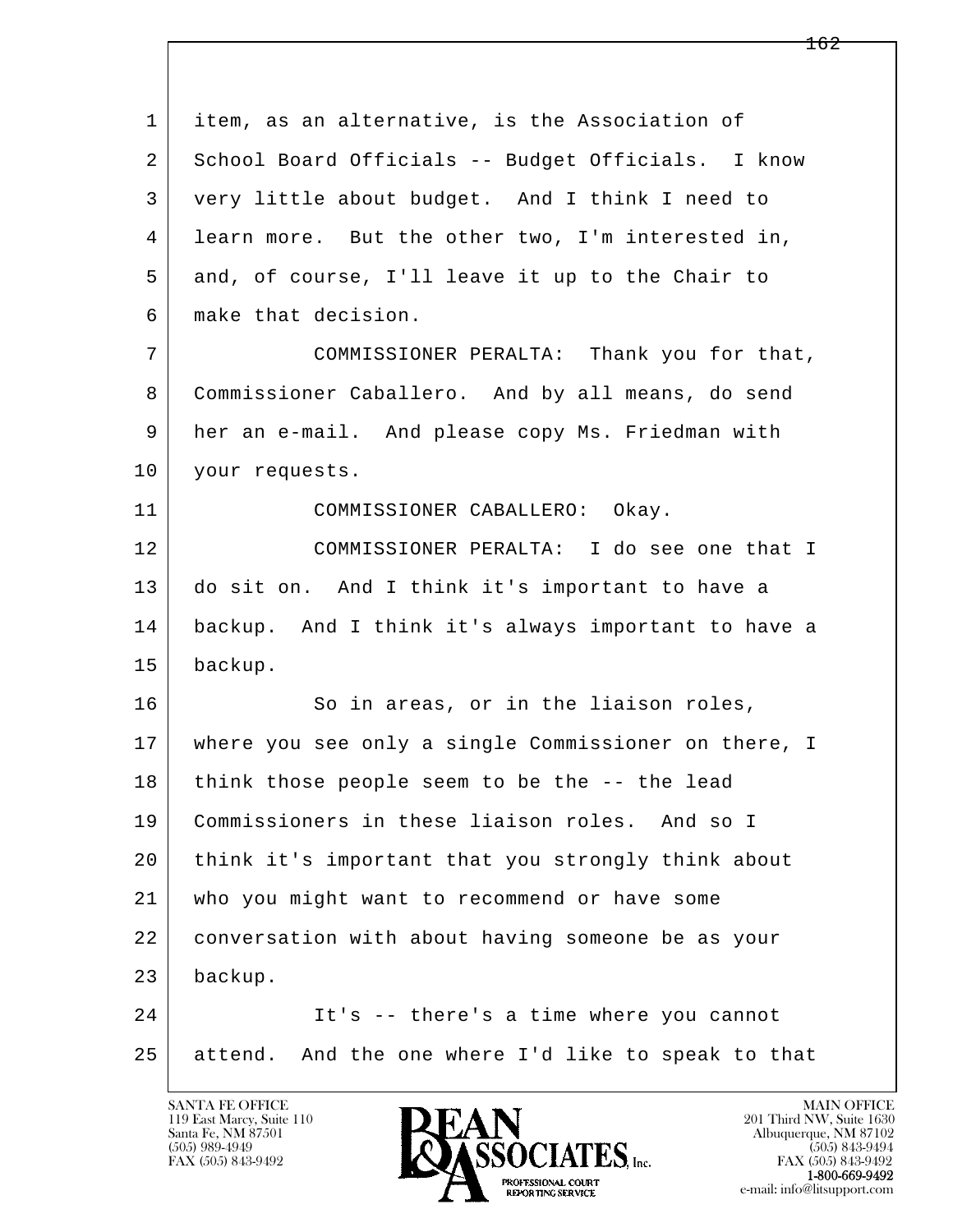| 1  | that I am part of is that's the Public School        |
|----|------------------------------------------------------|
| 2  | Capital Outlay Council. And so it is -- I think      |
| 3  | it's important, in the fact that sometimes when I    |
| 4  | can't be there or something comes up, it's usually   |
| 5  | on the spur of the moment.                           |
| 6  | And so I'm -- just for strategic purposes,           |
| 7  | I would ask Commissioner Crone if he would be        |
| 8  | interested in being my backup, just for the fact     |
| 9  | that all Capital Outlay Council meetings are here in |
| 10 | Santa Fe. You're so close, then. It would be much    |
| 11 | easier to get there in a timely manner.              |
| 12 | So if you don't mind, I would like to                |
| 13 | include you on the Capital Outlay Council.           |
| 14 | COMMISSIONER CRONE: Okay. Thank you.                 |
| 15 | COMMISSIONER PERALTA: Anybody else like              |
| 16 | to weigh in --                                       |
| 17 | COMMISSIONER JOHNSTON: Other than you                |
| 18 | just suggested right now, the two where I am sole,   |
| 19 | he would be the backup; so there would be the two of |
| 20 | us. So as you go forward to the Chair, if you'll     |
| 21 | include that, what we talked about, the two of us,   |
| 22 | as you e-mail.                                       |
| 23 | COMMISSIONER PERALTA: If any other                   |
| 24 | Commissioners have any other requests or             |
| 25 | suggestions, please do e-mail Chair Gipson on that,  |

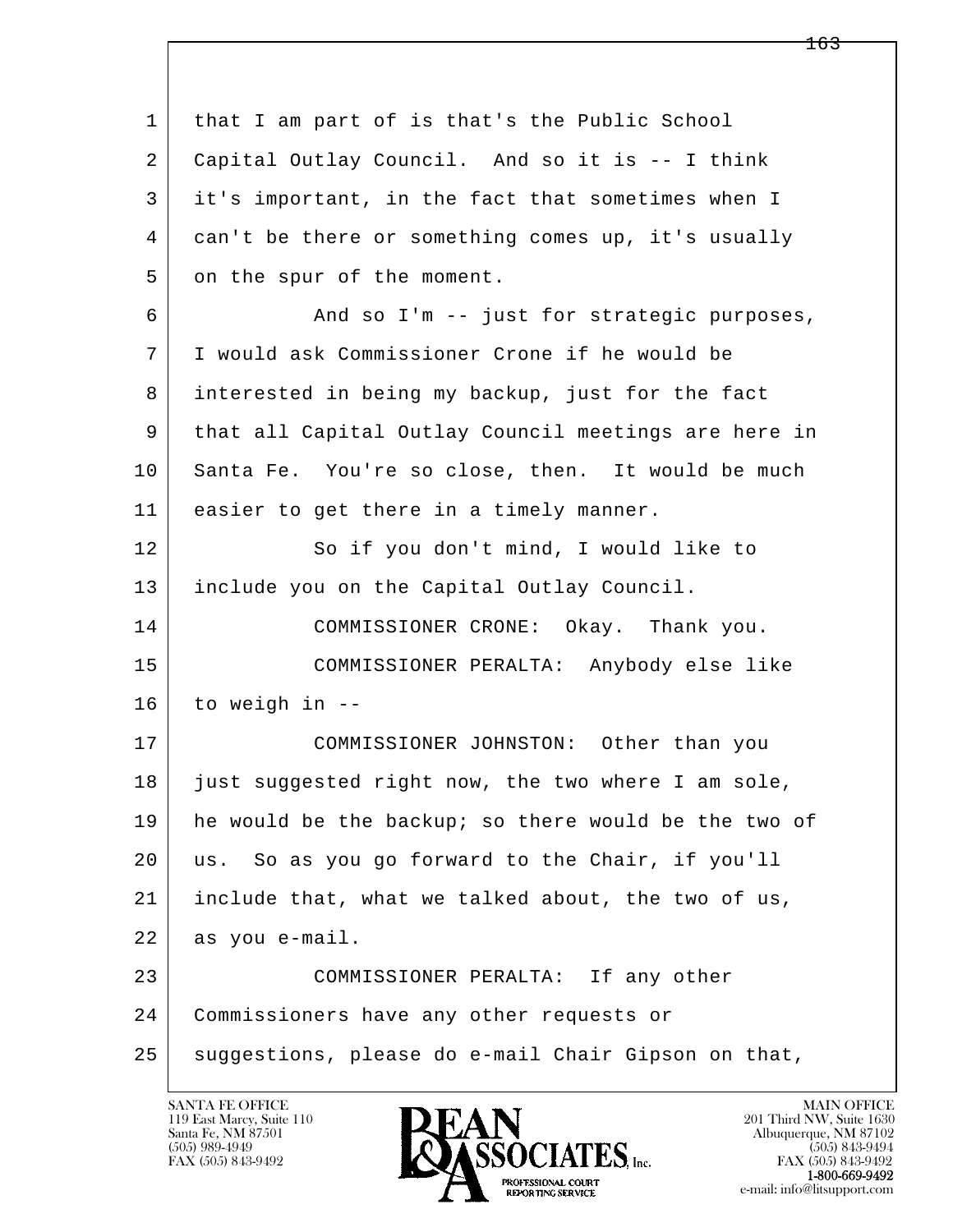l  $\overline{\phantom{a}}$  1 please. 2 Thank you for that. 3 Item B, the PEC calendar. 4 Ms. Friedman, do you have anything on that 5 at this time? 6 MS. FRIEDMAN: Commissioner Peralta, this 7 calendar is the calendar. I've taken off the 8 August 4th meeting. And we have the listening tour 9 | that we'll talk about in just a few minutes. 10 This is the calendar. It's been updated 11 on the website, also. 12 COMMISSIONER PERALTA: Okay. 13 Commissioners, anybody have anything on that? Are 14 we -- any work session coming up for the next month, 15 that you know of? 16 MS. FRIEDMAN: I believe that we are 17 scheduled for a work session in May on the 11th. 18 COMMISSIONER PERALTA: Okay. And then the 19 | next meeting is scheduled here in Santa Fe; right? 20 MS. FRIEDMAN: That's correct. 21 COMMISSIONER PERALTA: Okay. Thank you. 22 All right. If we can speak to, now, the 23 listening tour schedule? 24 Oh, I'm sorry. Commissioner Crone? 25 COMMISSIONER CRONE: Yeah. I noticed that

119 East Marcy, Suite 110<br>Santa Fe, NM 87501

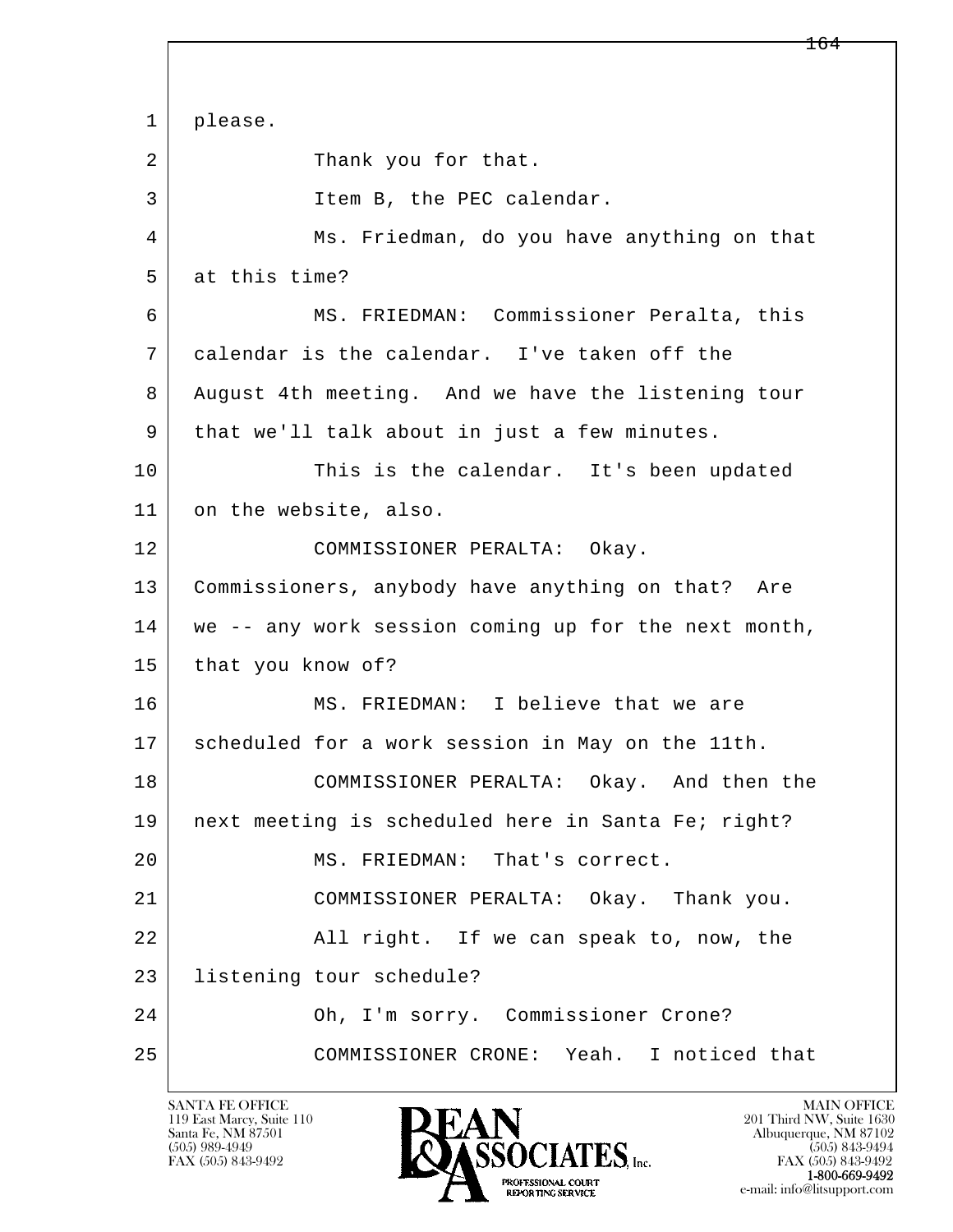l  $\overline{\phantom{a}}$  1 in our agenda, it's scheduled at Northern from 4:00 2 to 6:00. But in the binder itself, it says 3:30;  $3 \mid \text{so...}$  4 MS. FRIEDMAN: Commissioner Peralta and 5 Commissioner Crone, the sheet in your binder is a 6 draft. And in talking with the Executive Committee 7 in setting the agenda, we set the times for the 8 listening tour. 9 And the listening tour will be from -- on 10 Tuesday, April 25th, from 4:00 to 6:00 at Northern 11 New Mexico College, the Board of Regents Board Room. 12 And there is a -- a map there and an address. There 13 will be more specific directions for you to get to 14 | that board room that I will send out to you. 15 On Wednesday, we will be meeting at the 16 Albuquerque Public School Board Room from 4:00 to 17 6:00 again. And the address is there. And, again, 18 I think most people know where that is. But I can 19 send directions for that. 20 On Thursday, April 25th -- 27th, we'll be 21 meeting in Las Cruces in the commons area of the 22 Centennial High School. And that listening tour 23 will be from 5:00 to 7:00 p.m. 24 We are working on the final logistics of 25 basically the setup and what will be said and so

119 East Marcy, Suite 110<br>Santa Fe, NM 87501



FAX (505) 843-9492<br>**1-800-669-9492**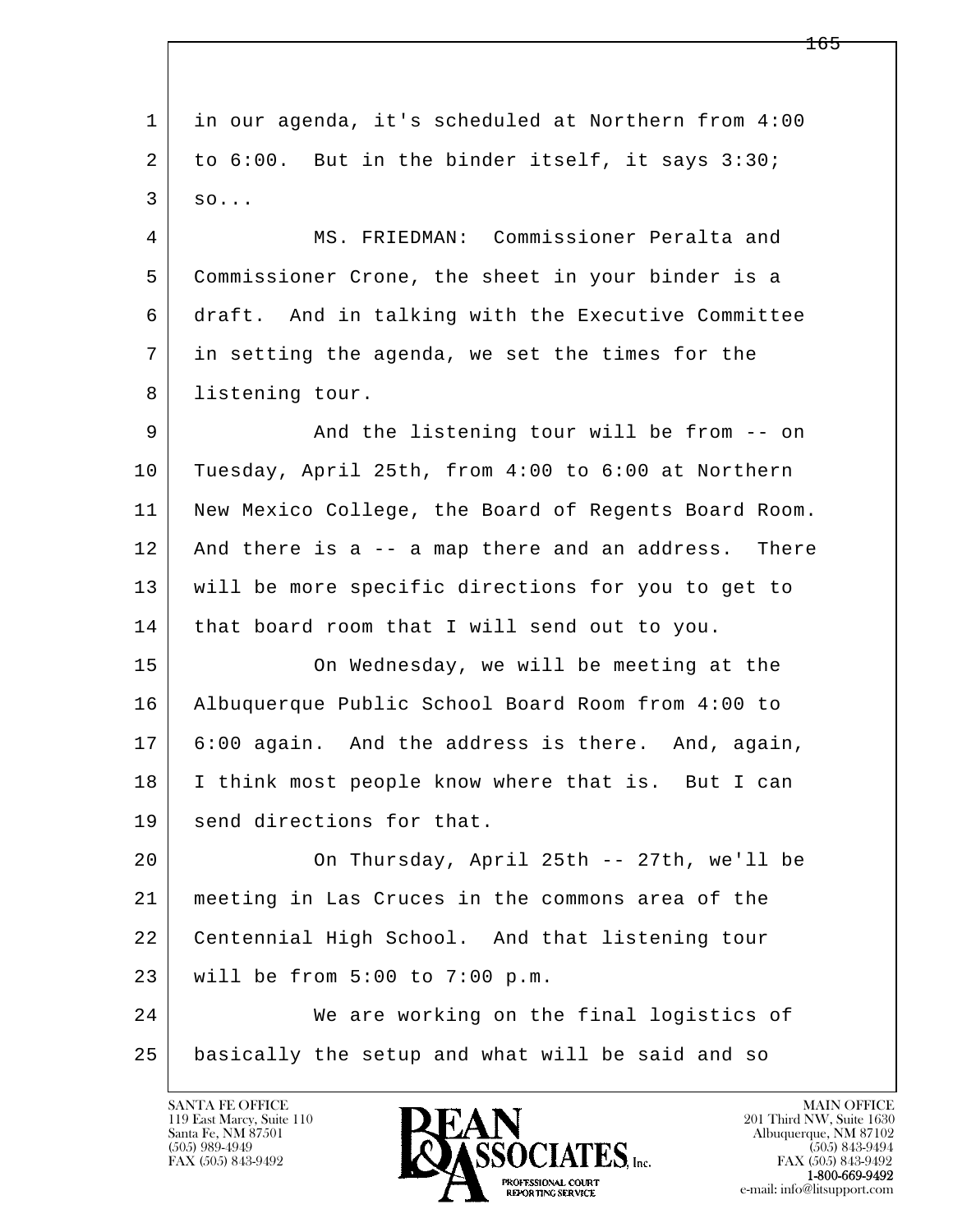l  $\overline{\phantom{a}}$  1 forth, back and forth. But the first two will be  $2$  | 4:00 to 6:00 p.m. 3 COMMISSIONER CRONE: Thank you. 4 May I continue? 5 COMMISSIONER PERALTA: You can. 6 COMMISSIONER CRONE: I know most of you 7 have been to Española. So the map is a little bit 8 confusing. If I followed this, I probably wouldn't 9 be able to find the place where I've worked for 10 | 43 years. 11 So you basically -- instead of going to 12 Taos, you go to Chama. So when you get on the west 13 | side, it's on Paseo de Oñate, just past the 14 government buildings on that highway. 15 | Conthe campus itself, there's only one 16 main entrance off Paseo de Oñate. Take that. The 17 administration building is right in front of you. 18 You go to the parking lot on the north side of that 19 building, and there's two entrances -- pardon? 20 COMMISSIONER ARMBRUSTER: I do better with 21 left and right, not north and south. 22 COMMISSIONER CRONE: Okay. You turn onto 23 campus. Take the first right -- I'm sorry -- first 24 | left and then the first right. I mean, it's a tiny 25 campus. Even if you get lost, you eventually

119 East Marcy, Suite 110<br>Santa Fe, NM 87501

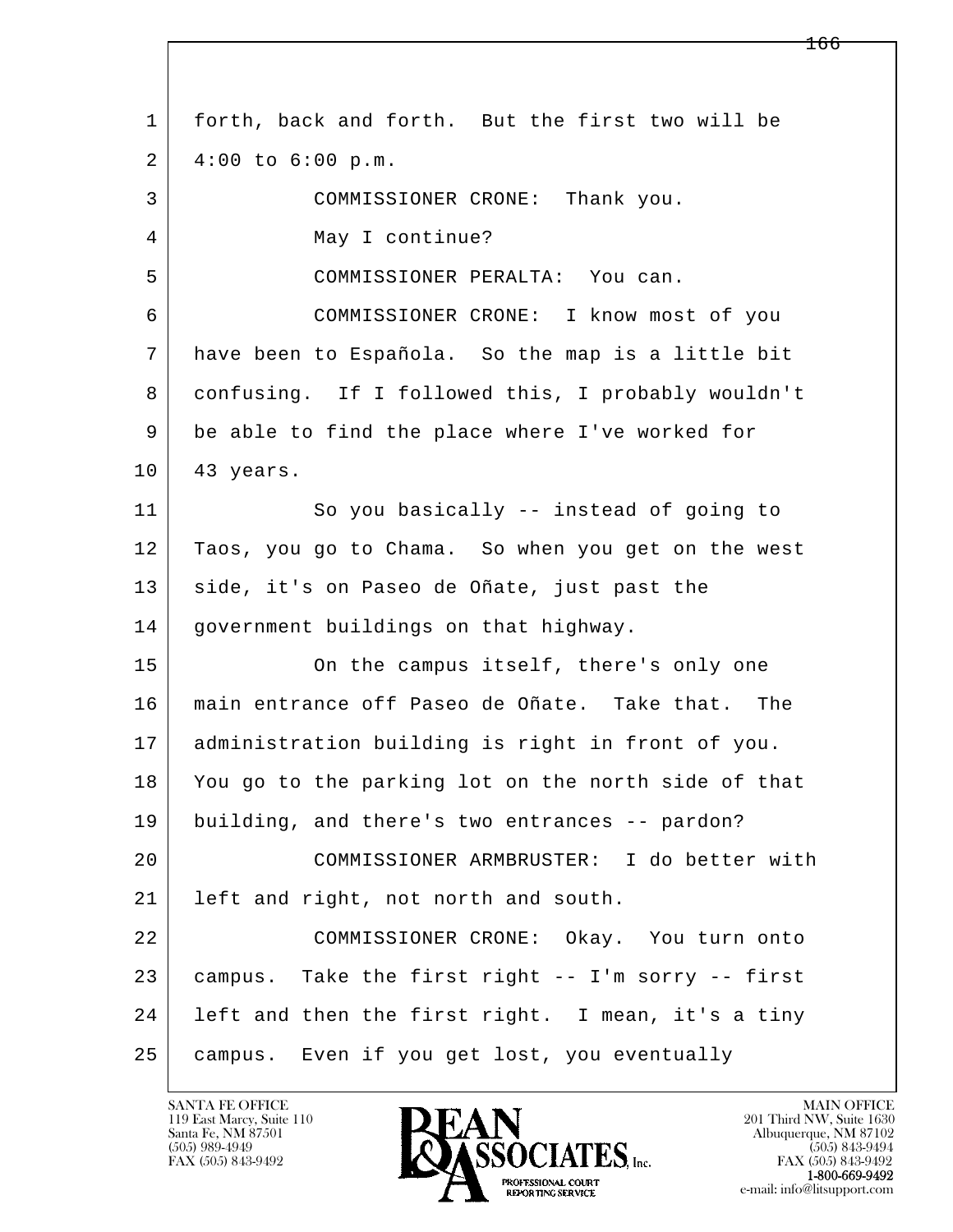1 | wouldn't be.

| 2  | And the board room, if you take the                 |
|----|-----------------------------------------------------|
| 3  | entrance closest to the parking lot -- and that     |
| 4  | would be -- for you, especially, you just go in     |
| 5  | to -- and there's a big -- the bookstore. Take a    |
| 6  | left at the bookstore into the cafeteria, and the   |
| 7  | board room is in the left-hand corner. But I will   |
| 8  | provide a campus map to Beverly.                    |
| 9  | MS. FRIEDMAN: Commissioner Peralta?                 |
| 10 | COMMISSIONER CRONE: Does that work?                 |
| 11 | MS. FRIEDMAN: I'd like to mention that              |
| 12 | Commissioner Crone did send me those directions.    |
| 13 | But I wanted to save those until you were getting   |
| 14 | ready to come there to get those directions. And    |
| 15 | we'll clarify those directions, so that it'll be    |
| 16 | easier for you to get there.                        |
| 17 | COMMISSIONER TOULOUSE: And, Mr. Chair, I            |
| 18 | would like to point out to our secretary that there |
| 19 | are at least two of us here who don't do well with  |
| 20 | left and right and do much better with north and    |
| 21 | south and east and west.                            |
| 22 | COMMISSIONER ARMBRUSTER: That's why we              |
| 23 | would do both and differentiate instruction.        |
| 24 | COMMISSIONER CRONE: Paseo de Oñate and              |
| 25 | east onto the campus, and then park on the north    |

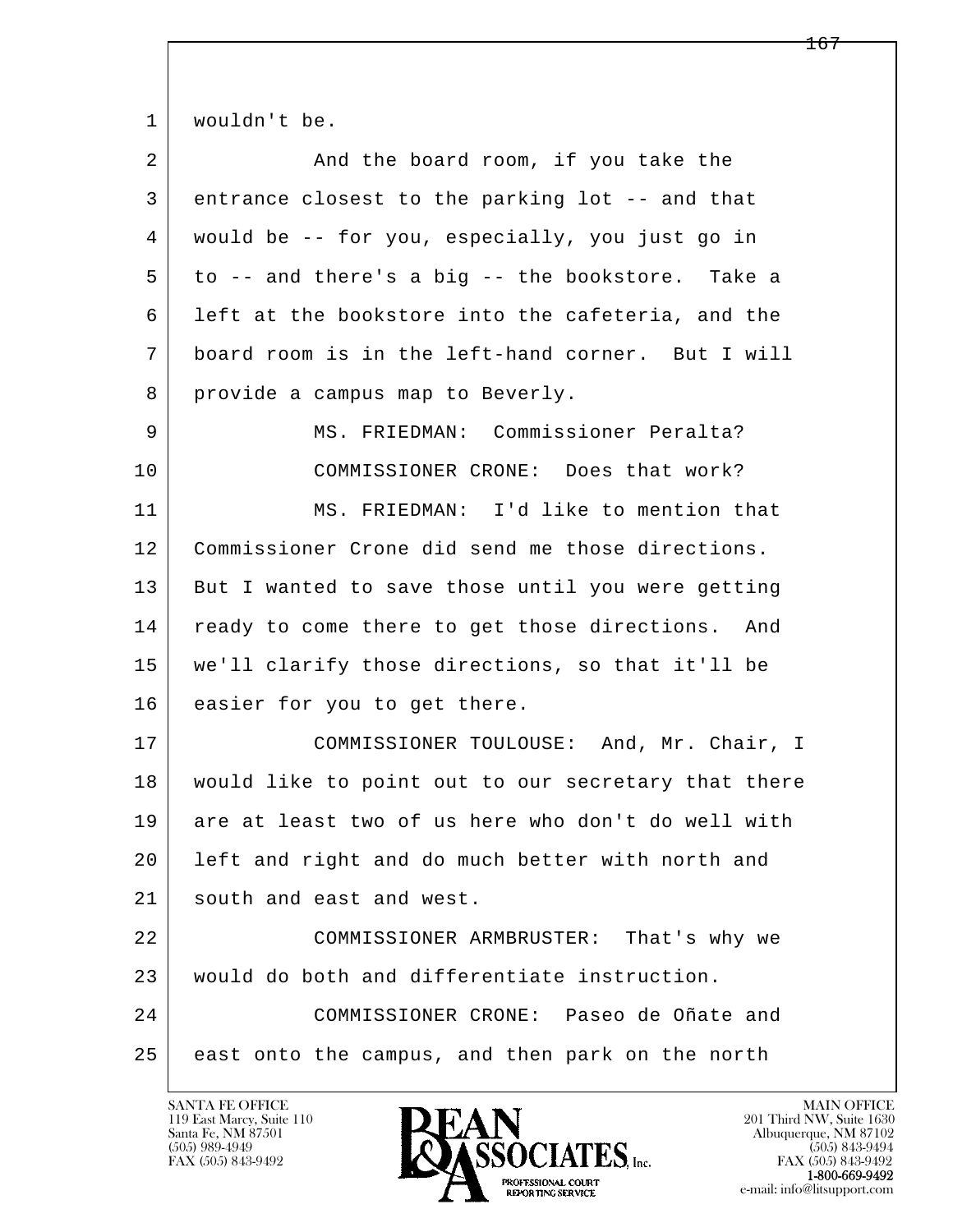l  $\overline{\phantom{a}}$  1 side of the building. It's the Joseph M. Montoya 2 | Administration Building. 3 COMMISSIONER PERALTA: Cindy, you know you 4 didn't have to get all this; right? 5 THE REPORTER: I'm writing all this down 6 like -- I know how to get there now. 7 COMMISSIONER PERALTA: Thank you for that. 8 We'll be expecting to get more from Ms. Beverly on 9 easy reading maps. 10 COMMISSIONER CRONE: I believe there's a 11 campus map on the college website. And I'll provide 12 a copy of that. 13 COMMISSIONER PERALTA: Thank you for that. 14 Okay. We are at item 14. 15 And I know Commissioners have a lot of 16 comments to say right now -- 17 COMMISSIONER TOULOUSE: No. We need the 18 update. We need the Coalition. 19 COMMISSIONER PERALTA: Oh. Excuse me. 20 MS. CALLAHAN: I had my dance all ready. 21 I promise it'll be short. 22 COMMISSIONER PERALTA: Take your time. 23 MS. CALLAHAN: Mr. Chair, Commissioners, 24 again, Kelly Callahan, the co-executive director of 25 the New Mexico Coalition for Charter Schools. And

119 East Marcy, Suite 110<br>Santa Fe, NM 87501

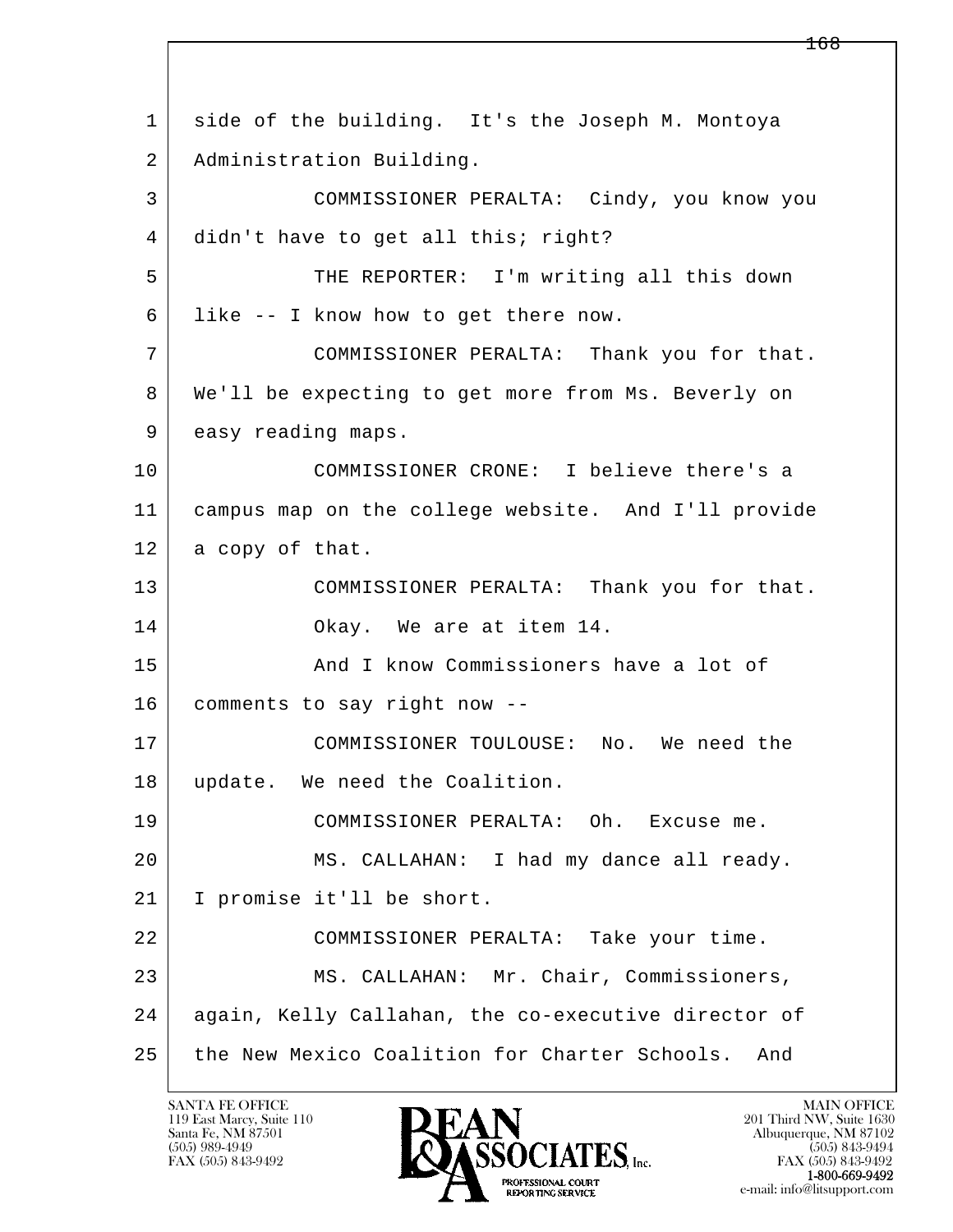l  $\overline{\phantom{a}}$ 1 | we just have a couple of things. 2 In May, on the 30th and the 31st, we are 3 having our second annual spring -- and it's 4 primarily an instructional conference. We are 5 having some GC training. 6 But this is going to be a very, very 7 dynamic -- we have a lot of great presenters that 8 are coming forward, best practices, practitioners -- 9 by practitioners for practitioners, a lot of work 10 with educationally disadvantaged students and how to 11 | work with them academically and in non-academic 12 situations. 13 And so we have a lot of things. And we 14 want to definitely invite you. My office manager, 15 Donna Vanlandingham, probably, I think, has sent an 16 invitation. We just have been finalizing locations 17 and times. We're working on the presenter agenda on 18 Monday. 19 So we will absolutely send all that. But 20 you are all invited. And we'll have complimentary 21 admission to the conference. It's two days. 22 Just an interesting kind of take on 23 things, we're going to do the food trucks for the 24 lunch. And so we're going to have -- they're having 25 one in Albuquerque tomorrow with 25 or 30 trucks.

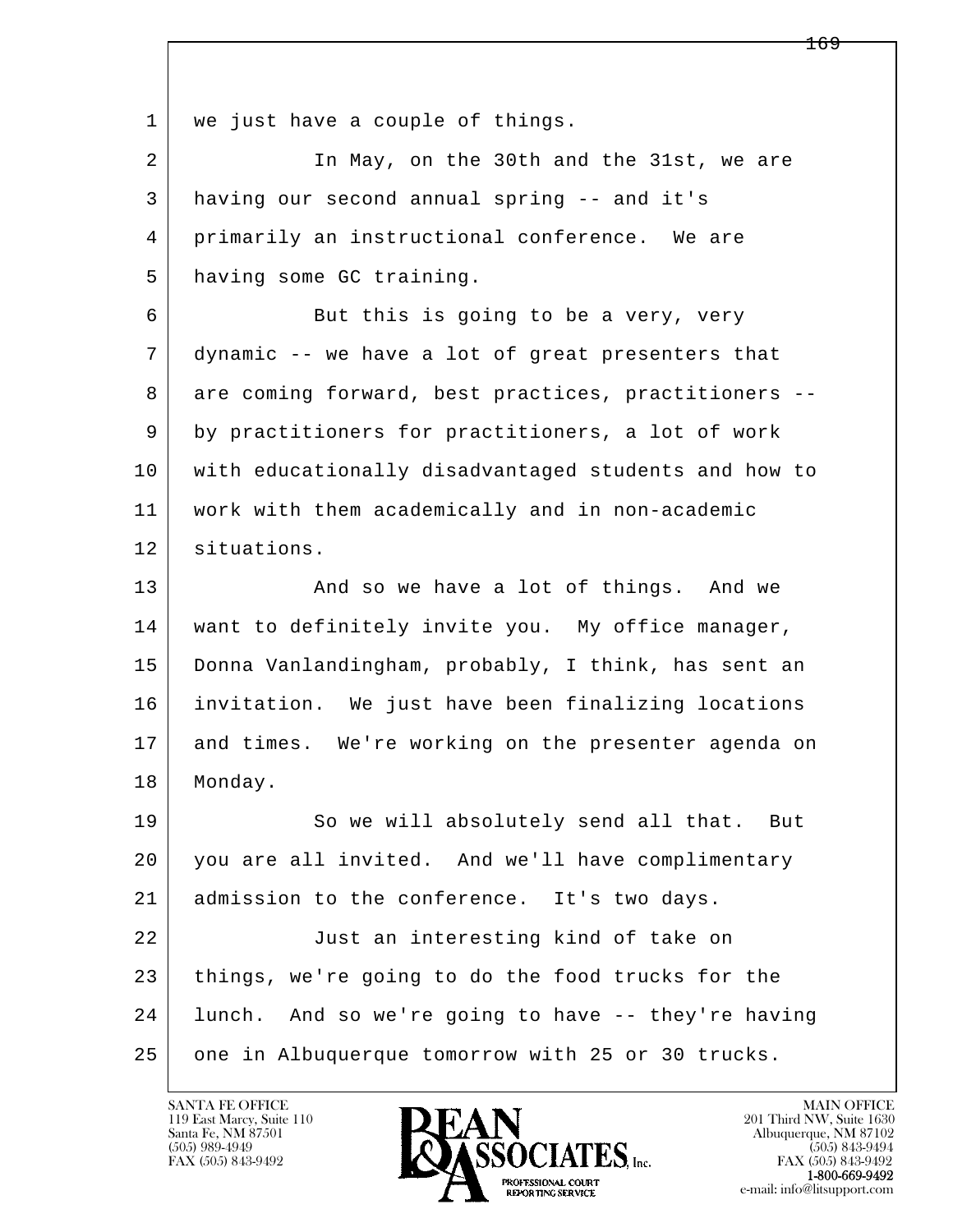| 1  | We're not having that many. But it's going to be   |
|----|----------------------------------------------------|
| 2  | 300-plus people.                                   |
| 3  | And we're having it at the Performing --           |
| 4  | Public Academy for Performing Arts, PAPA, in       |
| 5  | Albuquerque.                                       |
| 6  | It's going to be a great conference.<br>We         |
| 7  | would love to have any and all of you attend.      |
| 8  | Also, just one other thing. I'd like to            |
| 9  | thank Director Poulos. She has been very           |
| 10 | forthcoming with us in working on the GC training  |
| 11 | rule. We have had a lot of input, as well as many  |
| 12 | stakeholders; so I think there's been a lot of     |
| 13 | preliminary work on this rule.                     |
| 14 | And we have been involved in the process           |
| 15 | and are looking forward to the public comment and  |
| 16 | developing that application and putting together   |
| 17 | some very strong GC training.                      |
| 18 | You have always mentioned it, and I'm              |
| 19 | going to reiterate it, is that this is where we    |
| 20 | really need to ramp up our efforts. And the        |
| 21 | Coalition is very committed about working with the |
| 22 | Public Education Department, as well as other      |
| 23 | authorizers, to ensure that the governing council  |
| 24 | training is the highest quality and the most       |
| 25 | relevant for the work that our GCs are doing.      |

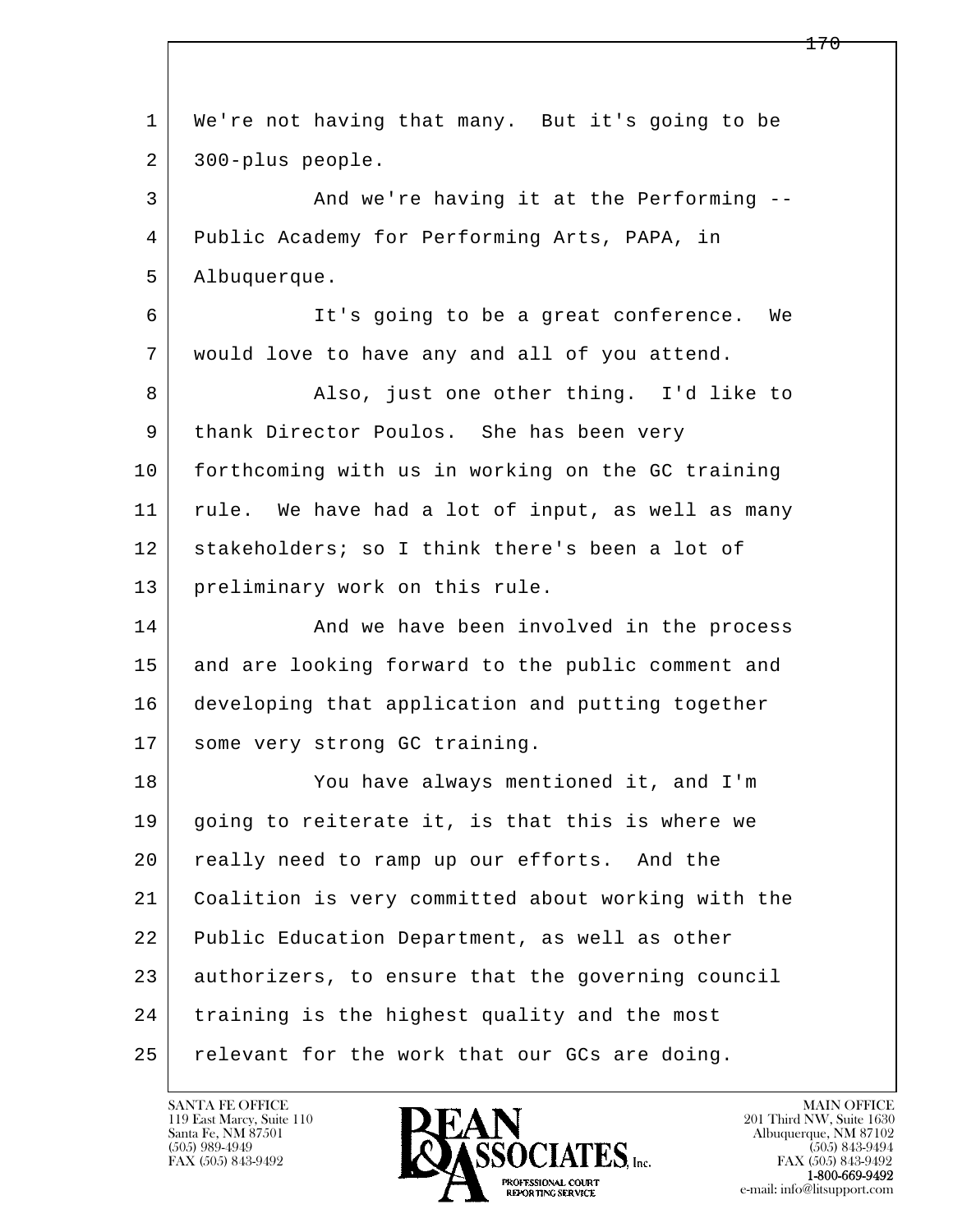l  $\overline{\phantom{a}}$ 1 Anyway, thank you, Katie. I appreciate 2 it. And we're looking forward to working with the 3 rest of the CSD team, and, as always, with the 4 Commission. 5 If you have any questions, please fire 6 away. 7 COMMISSIONER PERALTA: Commissioners, any 8 questions for Ms. Callahan? 9 COMMISSIONER JOHNSTON: A comment. I 10 appreciate the collaboration that we're getting on 11 this. I think this rule is -- that's a good thing. 12 And is it PAPA's new facility? Are they all moved 13 in? Are they at the new school? 14 | MS. CALLAHAN: Mr. Chair, Commissioner 15 Johnston, yes, this is their new facility. APS and 16 PAPA, working in collaboration, have reconstituted 17 Acoma Elementary School in Albuquerque. It's a 18 gorgeous facility, and it's growing. They're going 19 to do a lot more to it. 20 So, yes, it's going to be really nice. 21 And this is a new way of kind of doing a conference 22 and using a school building and really bringing in 23 practitioners. 24 And we're partnering with Albuquerque 25 Public Schools, as well. And so there's going to be

119 East Marcy, Suite 110<br>Santa Fe, NM 87501

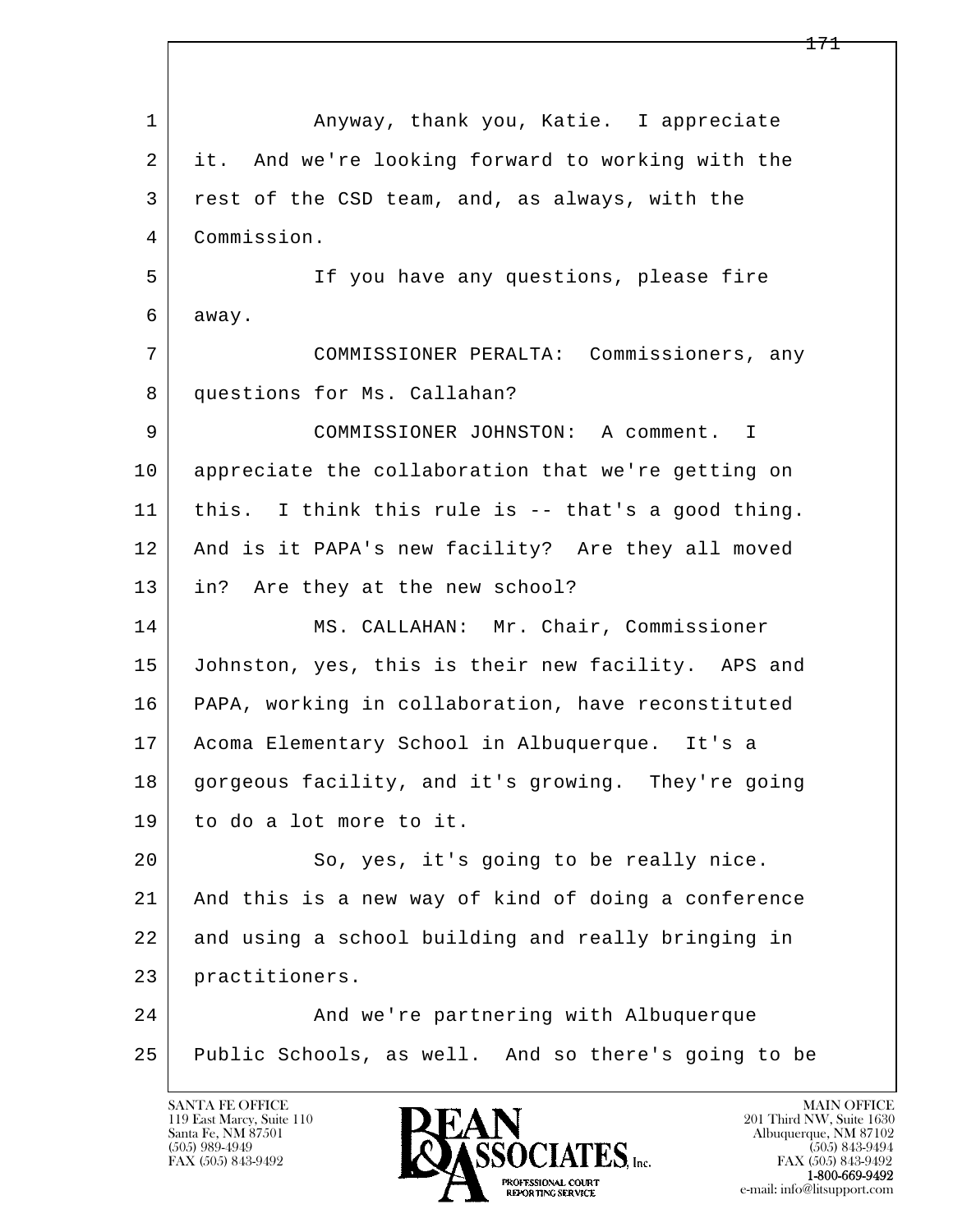l  $\overline{\phantom{a}}$ 1 not only charter schools, but magnet schools and 2 other schools of choice that will be presenting at 3 | this conference. 4 COMMISSIONER JOHNSTON: Thank you. 5 COMMISSIONER PERALTA: Thank you, 6 Ms. Callahan. It's good to see you. And I 7 apologize for missing out on getting you up there; 8 so it won't happen again, I promise. 9 MS. CALLAHAN: Thank you, Mr. Chair. 10 Appreciate it. Commissioners, have a great evening. 11 COMMISSIONER PERALTA: Commissioners, now 12 is your time to shine, if you haven't already. 13 | Any comments, Commissioner Caballero? 14 COMMISSIONER CABALLERO: No comments at 15 this time. 16 COMMISSIONER PERALTA: Thank you for that. 17 Commissioner Johnston? 18 COMMISSIONER JOHNSTON: I just appreciate 19 the hard work that the Commission is doing -- has 20 done, is doing, and looks forward to doing, and the 21 hard work of the Charter Schools Division and the 22 collaboration with the Coalition, with the Division, 23 with the schools. I've been around charters, like I 24 | said, since 2001. And it's exciting to see how far  $25$  it's come.

119 East Marcy, Suite 110<br>Santa Fe, NM 87501

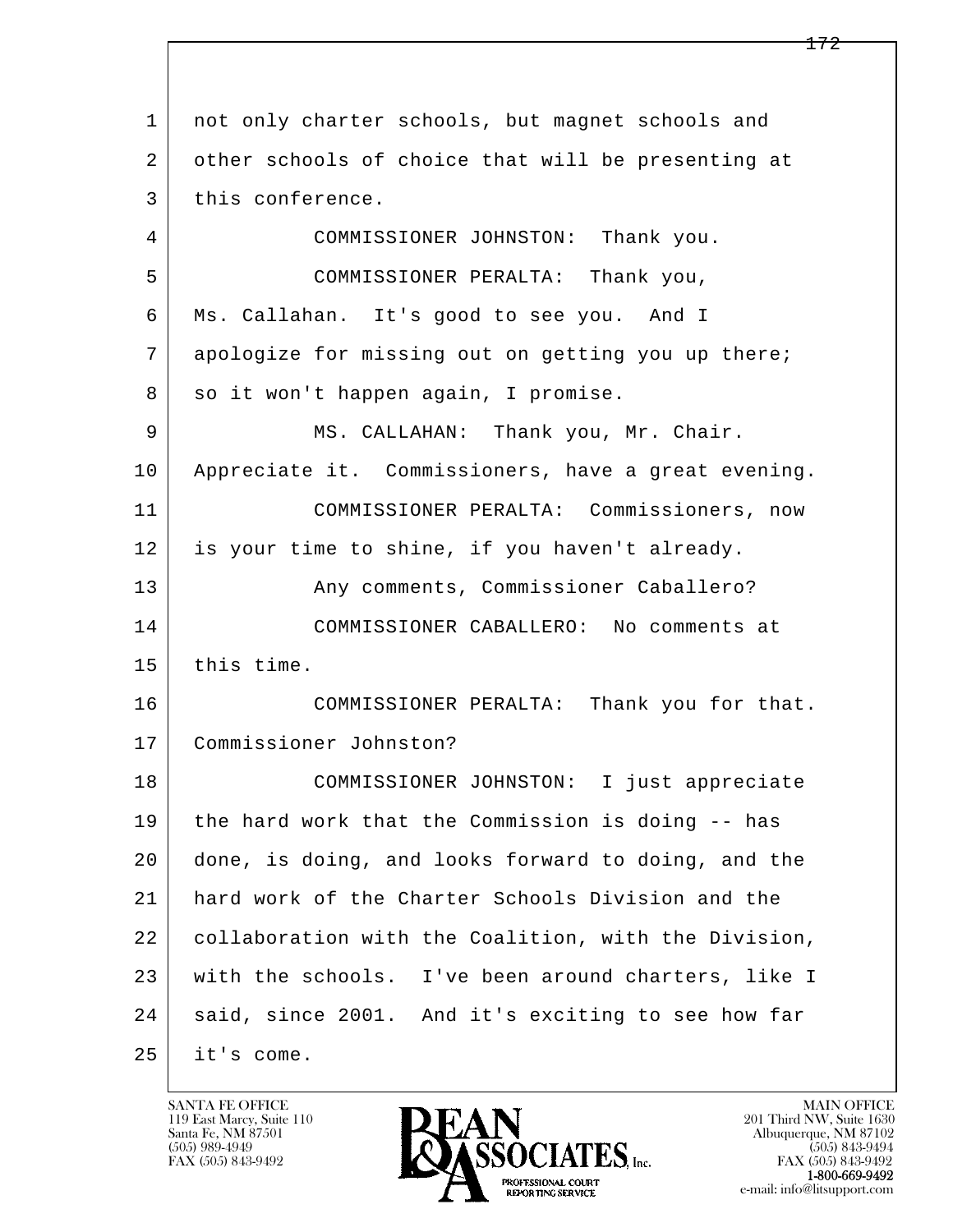l  $\overline{\phantom{a}}$ 1 | Thank you. 2 COMMISSIONER PERALTA: Thank you. 3 Commissioner Conyers? 4 COMMISSIONER CONYERS: No comment. 5 COMMISSIONER PERALTA: Commissioner 6 Toulouse? 7 COMMISSIONER TOULOUSE: Yes, Mr. Chair. I 8 | know I shouldn't do this, because it's late. But 9 there is something I want to put on the record so 10 it's in a transcript. 11 | Thave a daughter who is absolutely 12 philosophically opposed to requiring the kids to all 13 take the PARCC tests. She has opted my grandson, 14 who is now in fifth grade, out of his PARCC test, 15 | third, fourth, and now fifth grade. 16 His principal at his school at Cien Aguas, 17 which is in limbo, because they did not renew with 18 us, because their charter is still ours until the 19 30th of June, and then they renewed with APS -- by 20 the way, they're being moved into the old PAPA 21 facility without any advance notice to their 22 parents, the schools, or anything. They were just 23 told, "APS is moving us here, so we're going," which 24 is another -- but my grandson, who is ten years old, 25 was called into the principal's office and was sat

119 East Marcy, Suite 110<br>Santa Fe, NM 87501

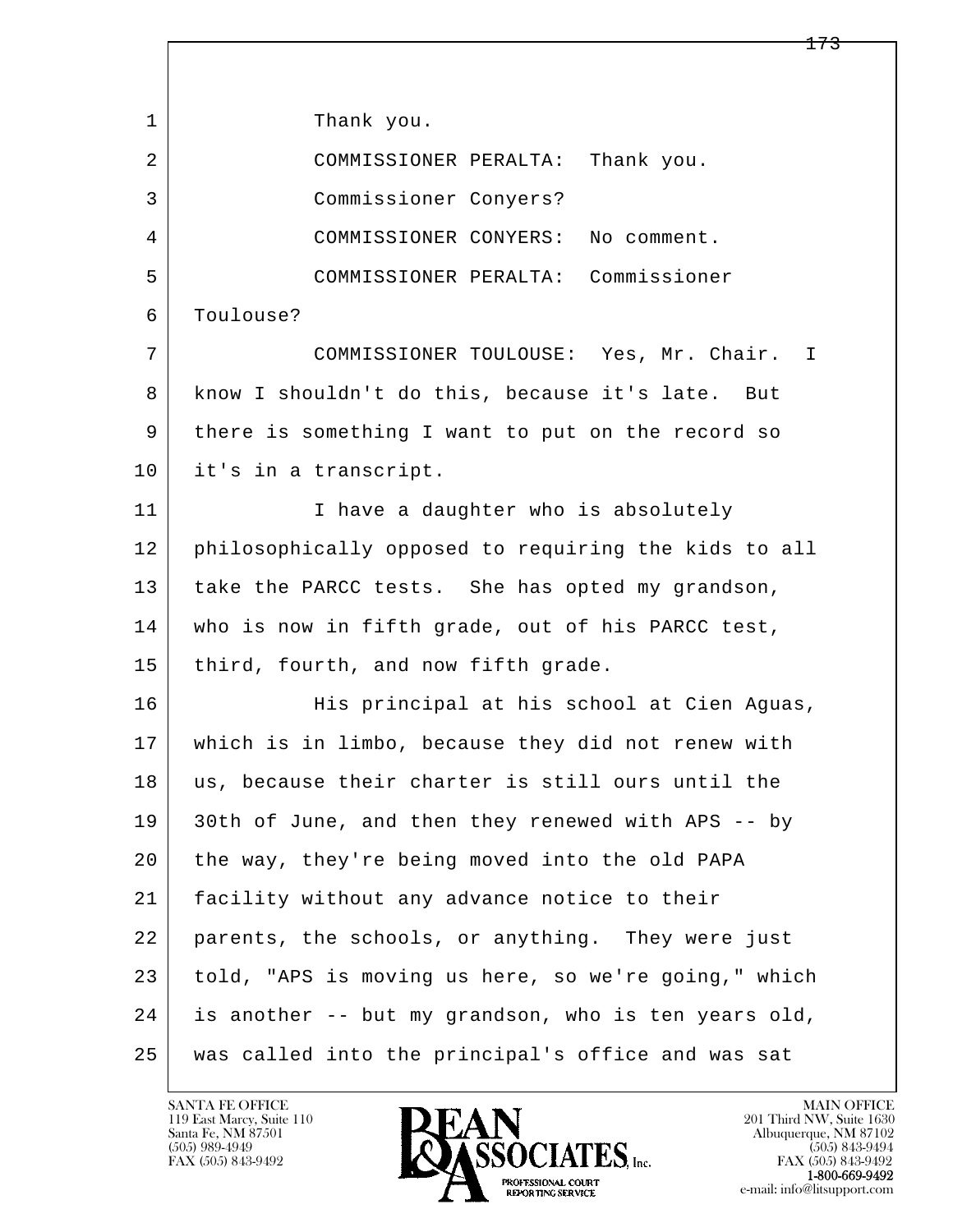l  $\overline{\phantom{a}}$  1 down and said, "You need to take the PARCC because 2 if every student in school takes the PARCC, we're 3 going to have a party for pizza and ice cream. If 4 even one of you doesn't take it, there will be no 5 party." 6 My daughter got phone calls from several 7 of the other parents who opted out, one of whom 8 happens to be a judge in Albuquerque, whose students 9 were all told the same thing. 10 She went -- took her two days to get in to 11 see the principal. She talked to him. And his 12 statement was, "Oh..." -- there are two points. 13 One of them is, "Oh, I thought all of 14 these kids were -- didn't want to take it, so their 15 parents were letting them out." 16 I can tell you, my grandson, who has had 17 an awful lot of fun with the pre-tests, he's begging 18 to take it. And my daughter is saying no. 19 I tried to tell her, "Let him take it." 20 She said, "Next year." 21 So that isn't what this is. 22 And then he said, "And the reason we need 23 to do this, we had so many who opted out, our grade 24 two years ago went down to a 'C,' and our grade last 25 year went down to a 'D.'"

119 East Marcy, Suite 110<br>Santa Fe, NM 87501

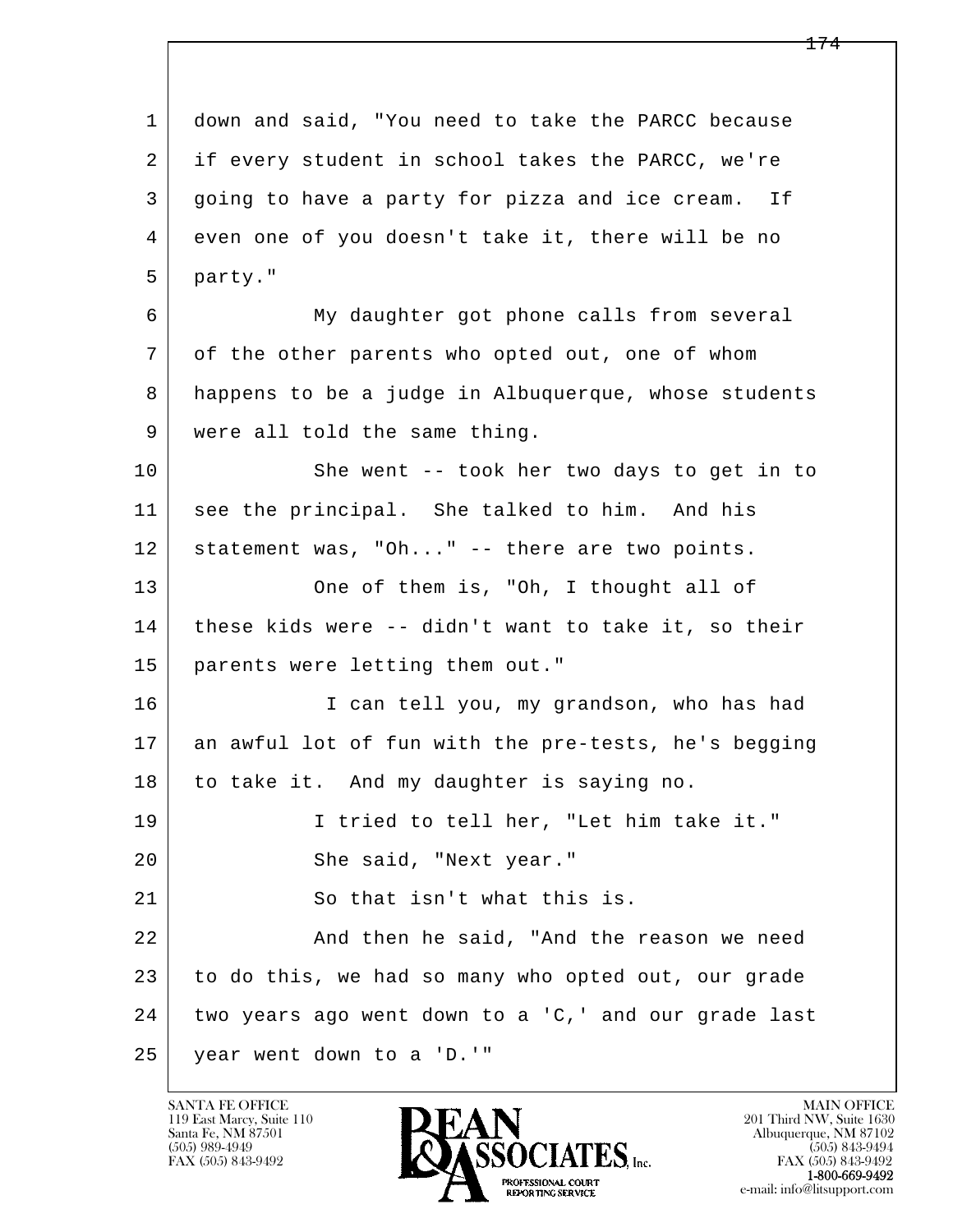l  $\overline{\phantom{a}}$ 1 I know that isn't true. But that's what 2 he said. He wasn't at the school either of those 3 years. 4 I ask every year -- Ms. Poulos can tell 5 you -- for the list of schools whose grades were 6 lowered by not taking PARCC. Their grade was an "A" 7 two years ago; so it was not lowered, because you 8 can't -- there isn't anything higher than the "A" to 9 lower it. And they had a "C" because of the first 10 year of the PARCC test. Last year, it was not 11 lowered to a "D." 12 I have great concerns that, to me, this is 13 bullying behavior. You do not bully children. And 14 | that was what it was, saying, "You're going to make 15 everybody miss a pizza and ice cream party." 16 If you're going to -- and there are 17 anti-bullying signs all over the school. If you are 18 going to bully anybody, you call the parents, and 19 you do it to them. 20 And that's why, because I think this was 21 just an egregious thing to do to kids, I want it in 22 a transcript, so sometime if anything comes up 23 again, it's on record somewhere. 24 Thank you all for listening to that. 25 COMMISSIONER PERALTA: Thank you.

119 East Marcy, Suite 110<br>Santa Fe, NM 87501



FAX (505) 843-9492<br>**1-800-669-9492**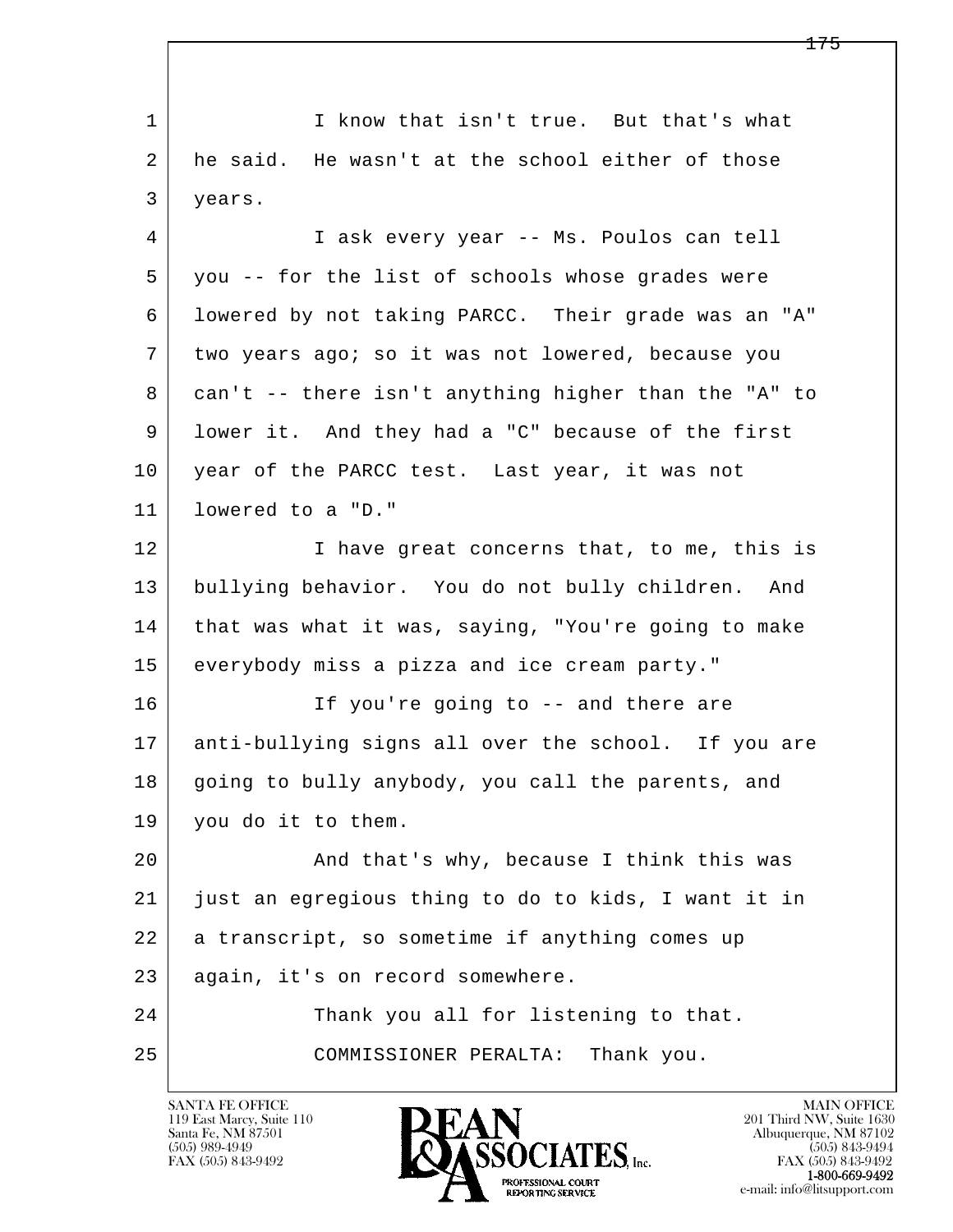l  $\overline{\phantom{a}}$  1 Commissioner Ruiz? 2 COMMISSIONER RUIZ: Just thank you to the 3 Commission and to Katie Poulos and Audrey and our 4 lovely transcriber, and to all of you for sitting 5 there all day. 6 Thank you. 7 COMMISSIONER PERALTA: Commissioner Crone? 8 | COMMISSIONER CRONE: Well, blame this on 9 Ms. Toulouse. Since I may not have a job next year, 10 because all of the higher education budgets have 11 been zeroed out, the Governor stated the reason she 12 did it was because it was revenge against the -- 13 particularly, the Senate Rules Committee, Linda 14 Lopez, Senator Linda Lopez, because she said that 15 | the committee didn't hear regent appointments. 16 And I know for a fact, I went into her 17 office virtually every day asking about two regents 18 at Northern. 19 They were never sent down. So I just 20 | wanted to clarify the facts. 21 COMMISSIONER PERALTA: Very well. 22 Commissioner Armbruster? 23 COMMISSIONER ARMBRUSTER: I'm fine. I 24 remember all of you. 25 COMMISSIONER PERALTA: Well, I think, for

119 East Marcy, Suite 110<br>Santa Fe, NM 87501

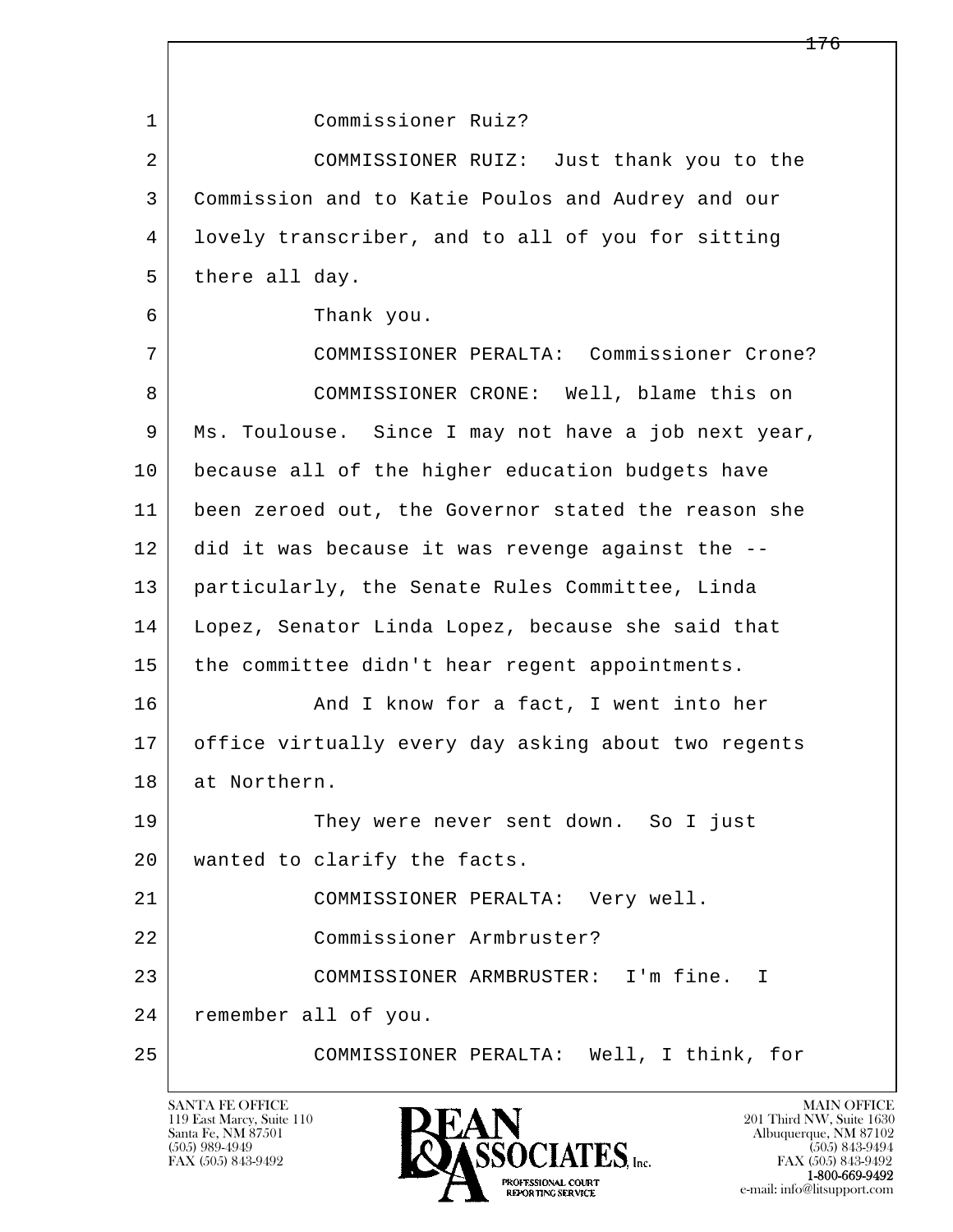l  $\overline{\phantom{a}}$ SANTA FE OFFICE MAIN OFFICE MAIN OFFICE MAIN OFFICE MAIN OFFICE 119 East Marcy, Suite 110<br>Santa Fe, NM 87501 Santa Fe, NM 87501 Albuquerque, NM 87102 1 a while there, I thought maybe it rubbed off on me, 2 being that I forgot Ms. Callahan. 3 | All right. So we're now to an 4 adjournment. 5 Do I have a motion for adjourn- 6 Commissioner Ruiz. 7 A second? 8 | COMMISSIONER TOULOUSE: Karyl Ann. 9 COMMISSIONER PERALTA: Commissioner 10 | Armbruster. 11 We are adjourned. 12 How do you undo a gavel? All in favor of 13 adjourning? 14 (Commissioners so indicate.) 15 COMMISSIONER PERALTA: Opposed? 16 (No response.) 17 COMMISSIONER PERALTA: All right. We're 18 good. 19 (Proceedings concluded at 4:30 p.m.)  $2.0$  21 22 23 24 25

PROFESSIONAL COURT<br>REPORTING SERVICE

 $\overline{\text{S5OCIATES}}_{\text{Inc}}$  [505) 989-4949 [505] 843-9492 [505] 843-9492 [505] 843-9492 FAX (505) 843-9492<br>**1-800-669-9492** e-mail: info@litsupport.com